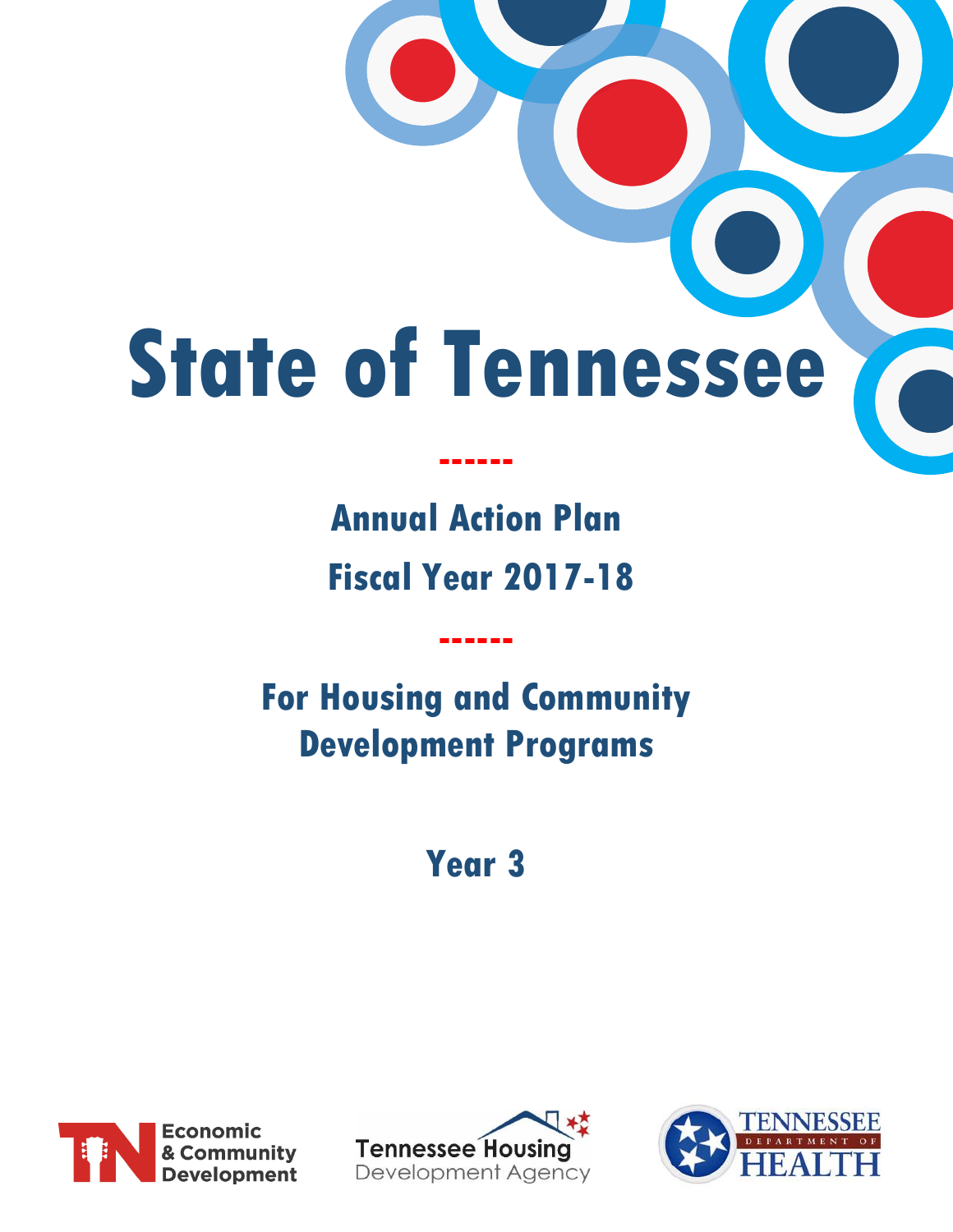# **State of Tennessee** Annual Action Plan FY 2017-18

# **Executive Summary**

# **AP‐05 Executive Summary ‐ 24 CFR 91.200(c), 91.220(b)**

#### **1. Introduction**

The Annual Action Plan serves as the State of Tennessee's annual application to the U.S. Department of Housing and Urban Development (HUD) for the funding of HUD's five formula grant programs: Community Development Block Grant (CDBG), HOME Investment Partnerships Program (HOME), Emergency Solutions Grant (ESG), National Housing Trust Fund (NHTF), and Housing Opportunities for Persons Living with AIDS (HOPWA) Program. The Fiscal Year (FY) 2017‐18 Action Plan describes actions on behalf of the State of Tennessee to administer and implement the Consolidated Plan grant programs during the State Fiscal Year beginning July 1, 2017 through June 30, 2018.

The names of the grant programs, the administering state agencies, and the FY 2017‐18 allocations are as follows:

- National Housing Trust Fund (NHTF) administered by Tennessee Housing Development Agency (THDA), allocation: \$3,160,279
- Community Development Block Grant (CDBG) administered by the Tennessee Department of Economic and Community Development (ECD), allocation: \$24,977,133
- HOME Investment Partnerships Program (HOME) administered by Tennessee Housing Development Agency (THDA), allocation: \$9,582,153
- Emergency Solutions Grant (ESG) administered by Tennessee Housing Development Agency (THDA), allocation: \$3,640,860
- Housing Opportunities for Persons with AIDS (HOPWA) Program administered by the Tennessee Department of Health (DOH), allocation: \$1,097,514

The Annual Action Plan describes the amounts and source of the five formula grant funds expected to be made available during FY 2017‐18 and discusses the methods by which funds will be distributed to eligible applicants by the administering agencies. Funds are made available either through a competitive grant process, through a formula basis, or in some cases, both. Also discussed are other federal and non‐ federal resources administered by THDA and include: Section 8 Housing Choice Voucher Program, Section 8 Contract Administration, the Low Income Housing Tax Credit Program (LIHTC), the Tennessee

> State of Tennessee's Annual Action Plan FY 2017‐18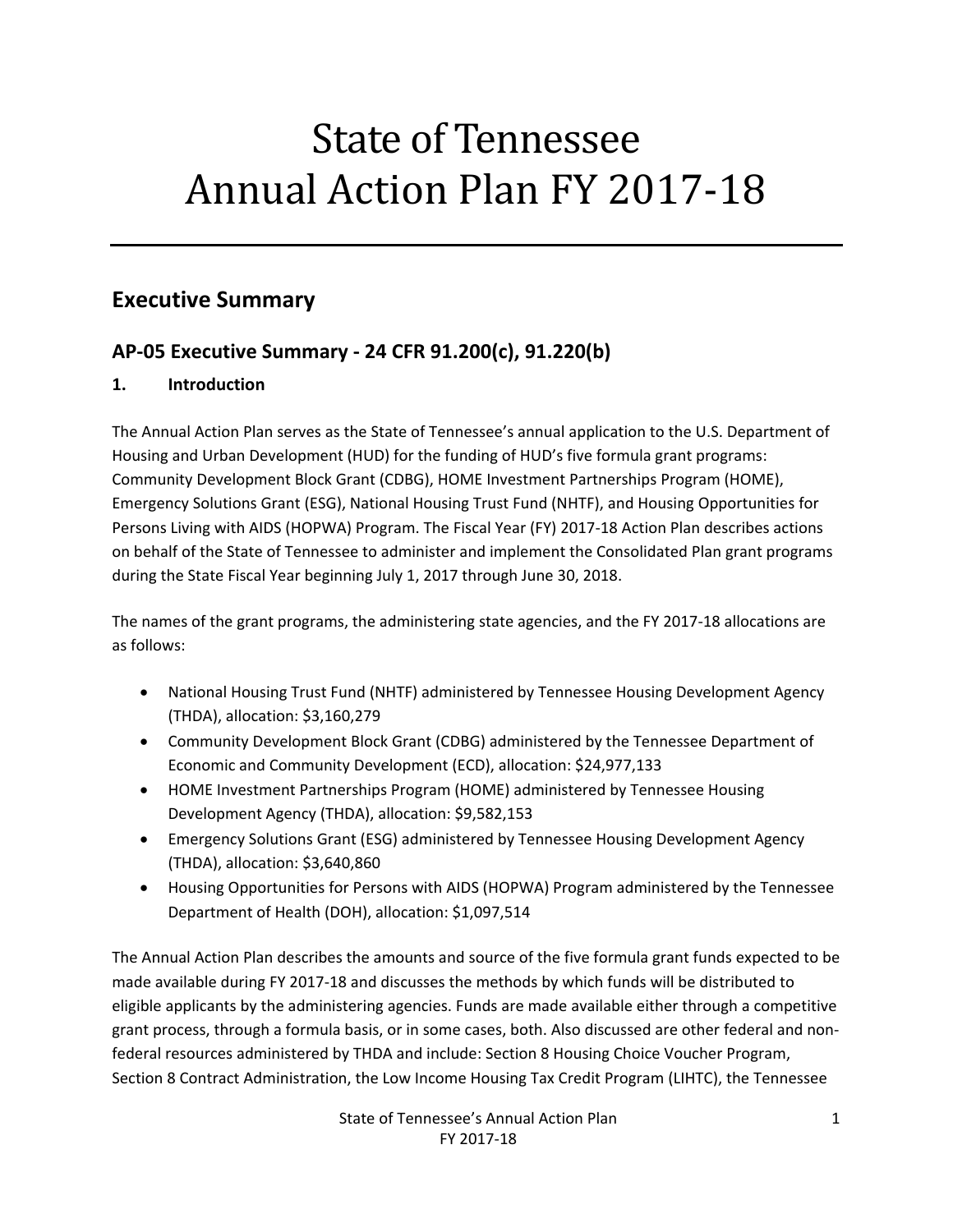Housing Trust Fund, the Community Investment Tax Credit (CITC) Program, and the Homeownership Programs.

In FY 2016‐17, the State of Tennessee submitted two amendments to the regular Action Plan, a minor and substantial amendment. The substantial amendment focused on unexpended CDBG funds totaling \$18,000,000. The funds were allocated to 8 new programs included in the FY 2016‐17 Action Plan and detailed in AP‐25 Allocation Priorities and AP‐30 Methods of Distribution. Additionally, the state submitted the Housing Trust Fund Allocation Plan as a substantial amendment to launch the new program.

#### **2. Summarize the objectives and outcomes identified in the Plan**

Also contained in the FY 2017‐18 Annual Action Plan are the specific goals the administering agencies, known collectively as the Consolidated Planning Partners, hope to address in the coming year, as they relate to the five‐year Consolidated Plan, and the goal outcome indicators by which the administering agencies will measure performance. The specific goals of the 2015‐19 Consolidated Plan are:

- 1. Create and maintain affordable rental and homeownership stock with the construction of new affordable housing, rehabilitate existing affordable housing, provide down‐payment assistance, and provide tenant‐based rental assistance to eligible populations.
- 2. Support homeless facilities to ensure they can continue to meet the needs of Tennessee's homeless population and provide resources to support those who are homeless or at risk of homelessness.
- 3. Provide resources to preserve affordable housing options for those persons with HIV/AIDS.
- 4. Provide resources to cities and communities to update and repair water and sewer systems. Also, create the base of infrastructure that will provide for a high quality of life for individuals, productive capacity for communities, and that will support economic development.
- 5. Provide communities with resources to revitalize public and community infrastructure and assets to improve the livability of communities.
- 6. Provide resources to cities and communities to support job creation, job training, and other job related opportunities.
- 7. Deliver community development programs in a manner that provides maximum assistance not only to economically disadvantaged individuals, but also to economically disadvantaged or low‐ to moderate‐income areas of the state.
- 8. Affirmatively further fair housing by providing training and technical assistance to communities, organizations, realtors, lenders, and other stakeholders. Also provide fair housing counseling, outreach, and education to households, organizations, realtors, lenders, and other stakeholders.

For each of the eight goals, action steps were developed in the five-year Consolidated Plan, designed to address these goals. The action steps and the ways in which each of the programs propose to address the goals are also discussed. The Consolidated Planning Partners have developed planning documents,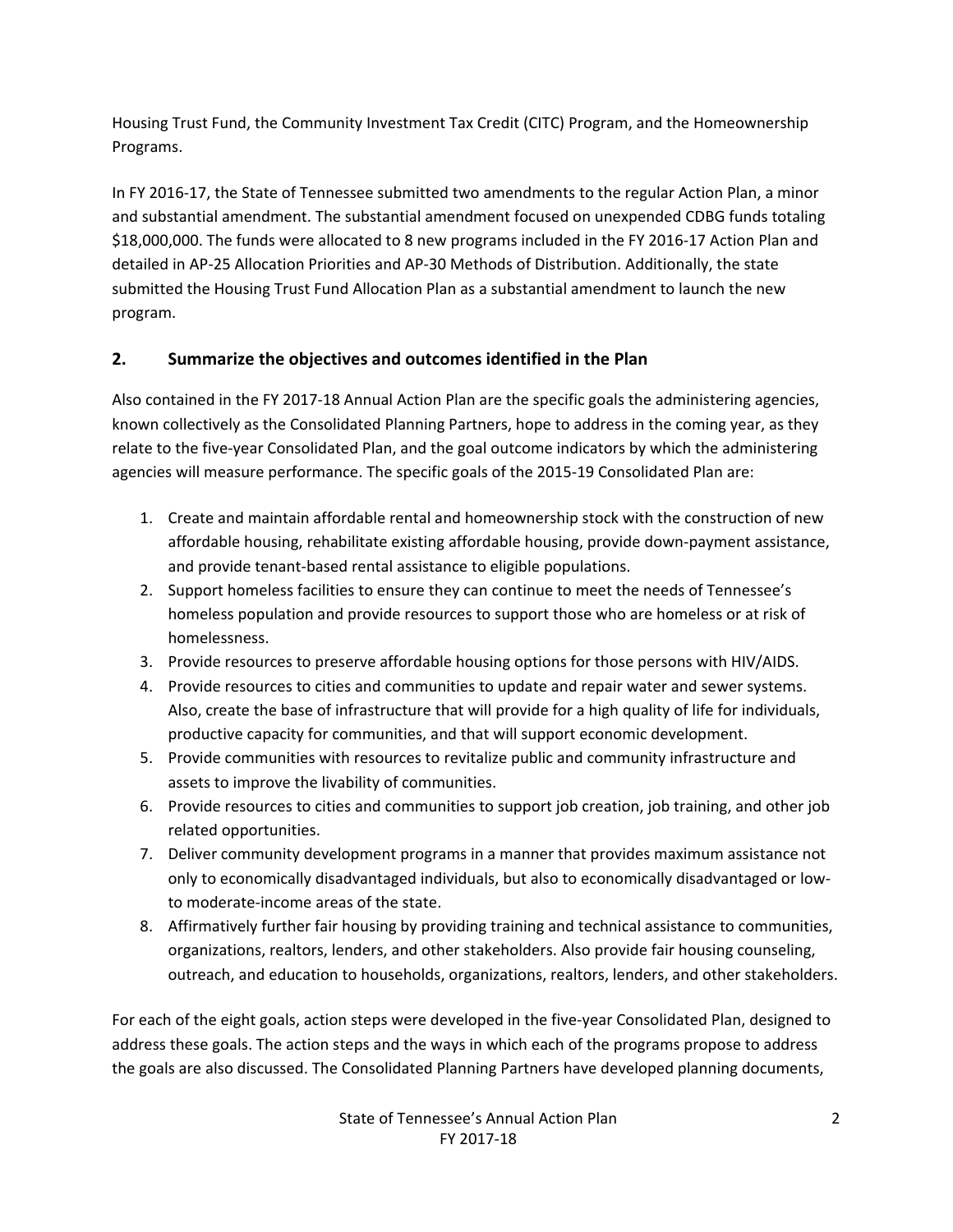included in the appendix of the Annual Action Plan, to better link HUD's grant objectives to the State of Tennessee's objectives, action steps, activities, and performance measures.

### **3. Evaluation of past performance**

This is an evaluation of past performance that helped lead the grantee to choose its goals or projects.

The state is currently implementing the FY 2016‐17 Annual Action Plan. Accomplishments for the FY 2015‐16 Annual Action Plan will be reported in the FY 2016‐17 *Consolidated Annual Performance and Evaluation Report (CAPER)* in September 2016. The FY 2015‐16 CAPER reflects the performance and accomplishments with FY 2015‐16 program funding. The CDBG, HOME, ESG, and HOPWA programs received a combined allocation of \$35,781,289. Accomplishments during FY 2015‐16 include:

- HOPWA The Tennessee Department of Health (DOH) awarded \$975,906 to the seven project sponsors across the state that directly administer the program. HOPWA funds are used to provide assistance in the following five categories: housing information services; housing assistance (short-term rent, mortgage, and utility payment program); supportive services; permanent housing placement; and ongoing housing assessment plans. The HOPWA program reported activity for 685 households in need of HOPWA services.
- CDBG A total of 64 contracts were awarded to city governments, county governments, and other subrecipients totaling \$25,414,589 through the CDBG program. This amount included the FY 2015‐16 award amount plus additional funds that were recaptured, unspent funds from completed projects from previous years and CDBG loan repayment funds from the CDBG Economic Development Loan Program. A total of 170,077 low‐ and moderate‐income (LMI) persons were assisted.
- HOME In total, THDA distributed \$6,239,325 in program funds during FY 2015‐16. A total of 99 housing units were assisted with HOME dollars, funded by previous allocations but completed during FY2015‐16. Out of the 99 households assisted during the reporting period, 9 were extremely low‐income, 38 were considered very low‐income, 20 were considered low‐income, and 26 were moderate-income households. There were 6 units missing beneficiary income data at the time of this report.
- ESG A total of \$3,151,469 was expended through the ESG program for this reporting period. There were 40 ESG contracts that were awarded during this reporting period. Total ESG funding during the reporting period assisted 17,053 low‐, very low‐, and extremely low‐income persons. Of the ESG beneficiaries that reported income data, 11,631 were extremely low‐income persons.

#### **4. Summary of Citizen Participation Process and consultation process**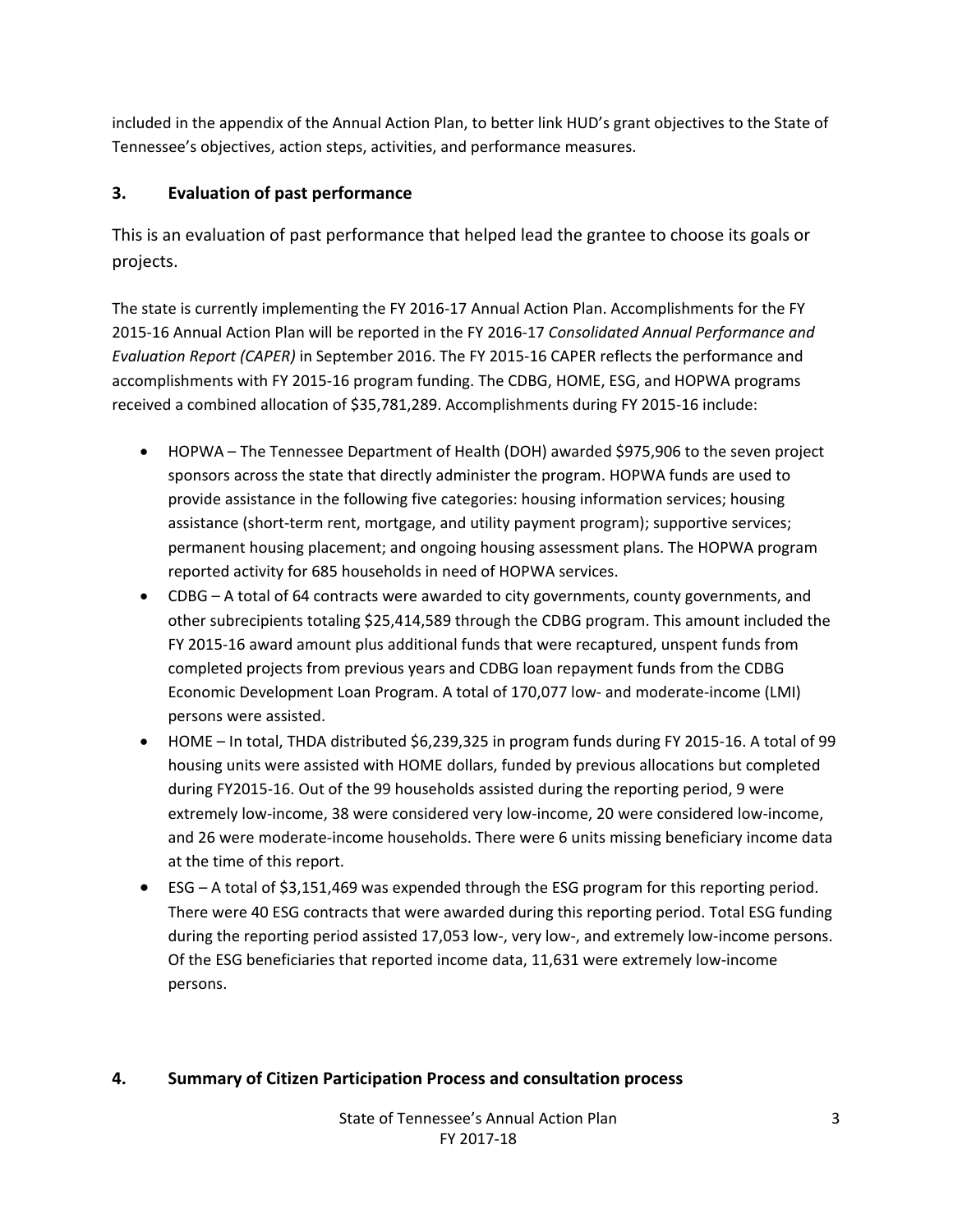Summary from citizen participation section of plan.

Public input was solicited during the public comment period of June 15 through June 30, 2017. The State of Tennessee solicited citizen participation through the use of email invitations, newsletters, and postings to state websites, development district websites, and social media (Facebook). Public notices were translated into Spanish, Arabic, Somali, Burmese, Bosnian, Vietnamese, Badini, and Sorani. Additional accommodations such as translation services into other languages or interpreter services for persons with disabilities were available upon request. Public notices informing communities of the public comment period were also published in the following newspapers:

- Chattanooga Times Free Press Chattanooga
- The Commercial Appeal Memphis
- El Crucero de Tennessee Nashville
- Herald-Citizen Cookeville
- The Jackson Sun Jackson
- Johnson City Press-Johnson City
- Knoxville News Sentinel Knoxville
- La Campana Franklin
- La Presnsa Latina Memphis
- The Leaf Chronicle Clarksville
- State Gazette Dyersburg
- The Tennessean Nashville

In addition to publicizing the Annual Action Plan, each program description for THDA‐administered programs is discussed and voted on by the TDHA Board of Directors. These meetings are open and available to the public.

After the initial comment period, ESG was awarded an additional sum of funds and THDA entered a second comment period from August 3‐16, 2017. The same procedures were followed to publicize the additional information in the updated plan. The State of Tennessee solicited citizen participation through the use of email invitations, newsletters, and postings to state websites, development district websites, and Facebook. Public notices were translated into Spanish with Google Translate serving additional language accommodations. Additional accommodations such as translation services into other languages or interpreter services for persons with disabilities were available upon request. Public notices informing communities of the public comment period were also published in the following newspapers:

- Chattanooga Times Free Press Chattanooga
- The Commercial Appeal Memphis
- Knoxville News Sentinel Knoxville
- The Tennessean Nashville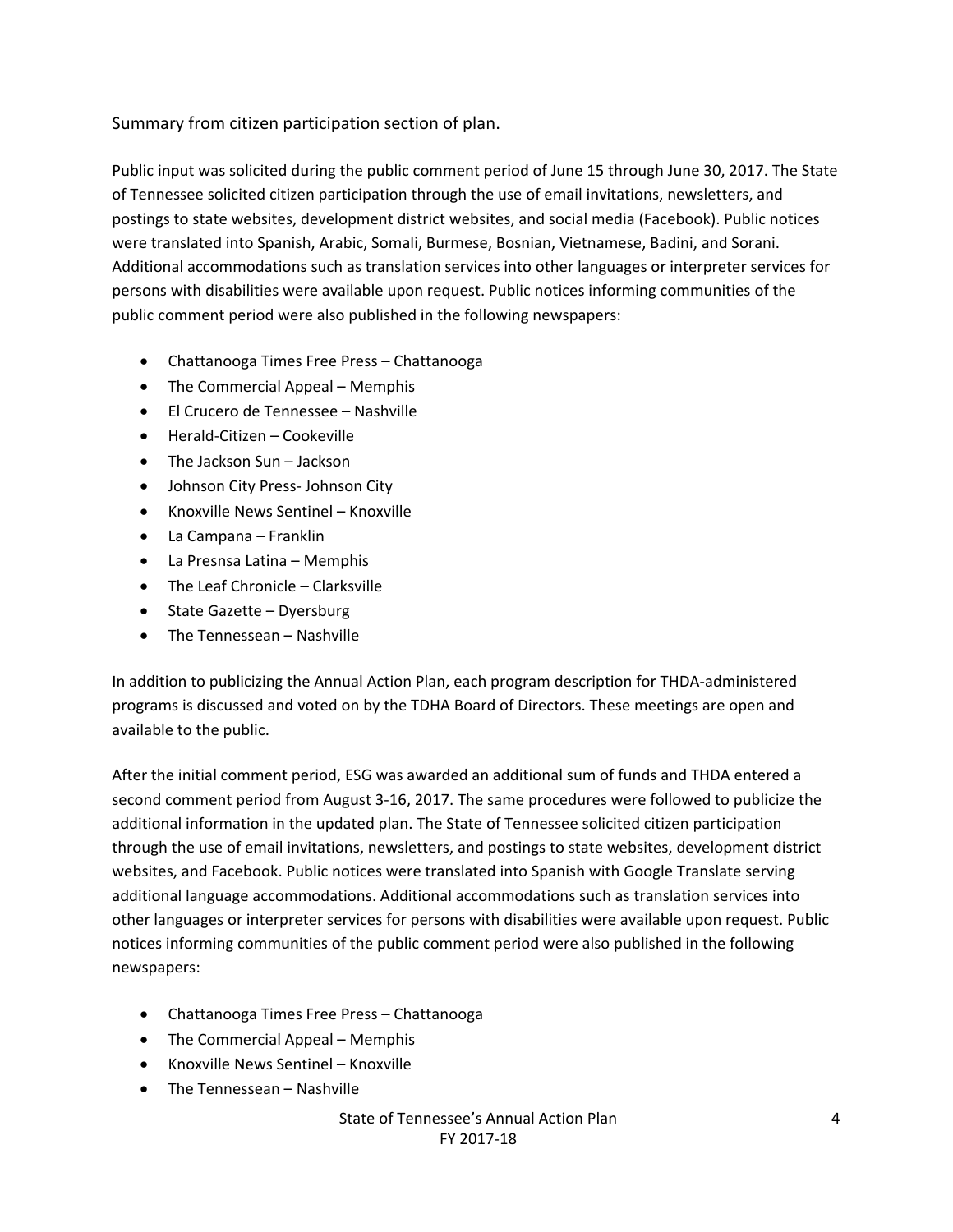#### **5. Summary of Public Comments**

The State of Tennessee received two comments during the public comment period running June 15‐30, 2017. The state received the comments electronically via a Survey Monkey form that which was translated into Spanish, Arabic, Somali, Burmese, Bosnian, Vietnamese, Badini, and Sorani. The form was accessible through a link on the THDA, Department of Economic and Community Development, and Department of Health's websites. One comment was supportive of THDA's work in distributing funds across the state and the other comment asked about a USDA housing program not covered by the five formula programs of this Action Plan.

The Housing Trust Fund Allocation Plan public comment period coincided with the Annual Action Plan and used the same Survey Monkey form. The comment period for the HTF will run for 30 days.

During the comment period for the supplemental ESG amount, THDA received 4 comments. One seemed to be a mistake, one contained a comment on part of the plan that had previously been approved in the original round, and two comments suggesting additional funding be awarded to agencies with good track records and reasonable match requirements.

#### **6. Summary of comments or views not accepted and the reasons for not accepting them**

The State of Tennessee accepted all responses during the public comment period and addressed concerns applicable to the Annual Action Plan throughout the report. Specific comments and State of Tennessee responses are in the appendix of this report.

#### **7. Summary**

Significant efforts were undertaken to obtain public input through postings to state websites, social media, newsletters, and newspaper advertisements. All objectives and goals within the plan address specific priority needs identified by extensive data and the public. The state continues to obtain public input throughout the year to ensure the plan is up to date and continues to address current community needs.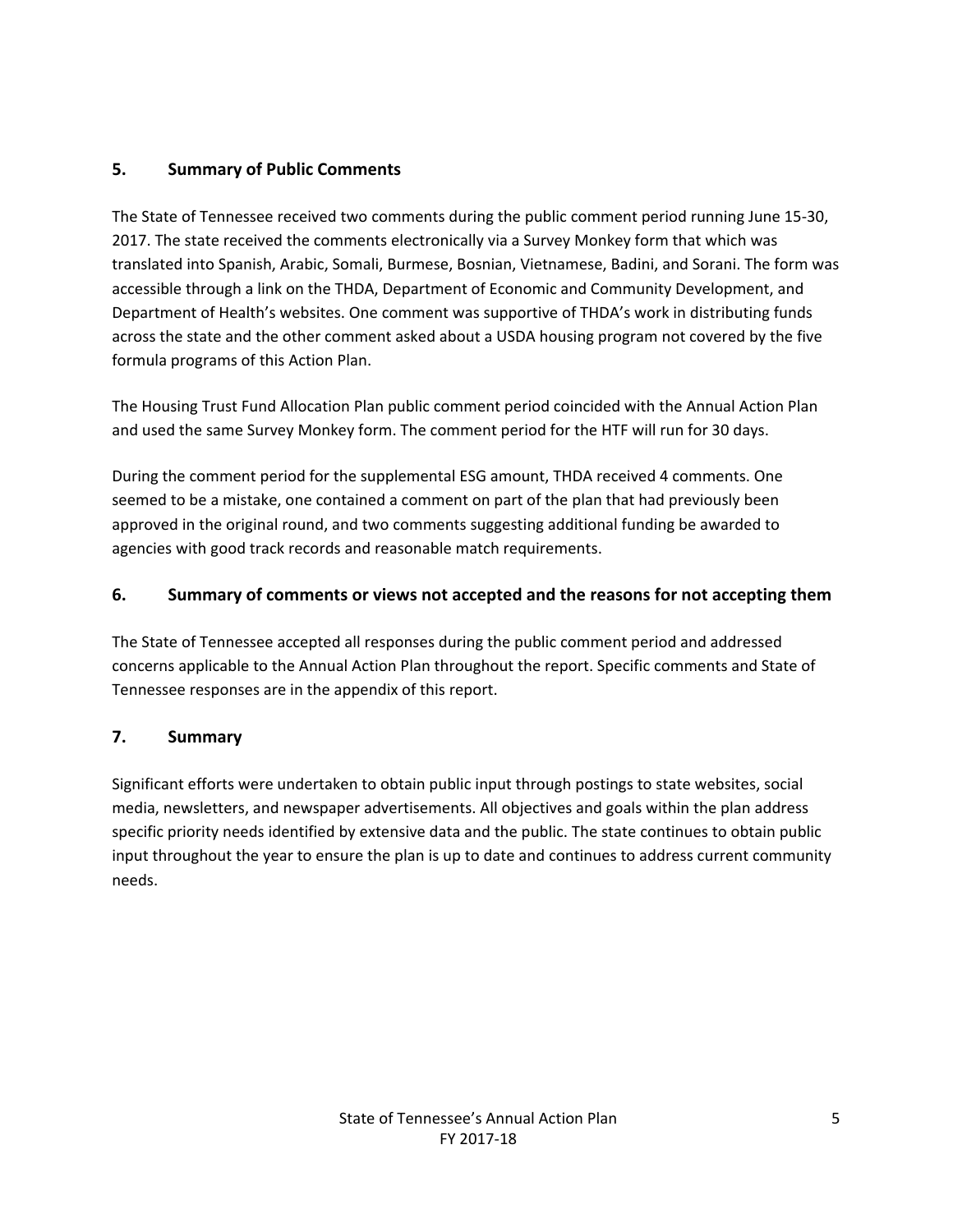## **PR‐05 Lead & Responsible Agencies ‐ 91.300(b)**

#### **1. Agency/entity responsible for preparing/administering the Consolidated Plan**

The following are the agencies/entities responsible for preparing the Consolidated Plan and those responsible for administration of each grant program and funding source.

| <b>Agency Role</b>         | <b>Name</b>      | <b>Department/Agency</b>             |
|----------------------------|------------------|--------------------------------------|
| <b>CDBG Administrator</b>  | <b>TENNESSEE</b> | Department of Economic and Community |
|                            |                  | Development                          |
| <b>HOPWA Administrator</b> | <b>TENNESSEE</b> | Department of Health                 |
| <b>HOME Administrator</b>  | <b>TENNESSEE</b> | <b>THDA, Community Programs</b>      |
| <b>ESG Administrator</b>   | <b>TENNESSEE</b> | THDA, Community Programs             |
| HTF Administrator          | <b>TENNESSEE</b> | <b>THDA, Community Programs</b>      |

**Table 1 – Responsible Agencies**

#### **Narrative**

While the Tennessee Housing Development Agency has been designated as the lead agency for Tennessee's Consolidated Planning requirements, all of the administering agencies of the five grant programs participate in the development of the Annual Action Plan and the implementation of their respective programs. The FY 2017‐18 Action Plan represents the cooperation of these agencies in working together to further affordable housing and community development in Tennessee. In addition, the plan is developed in consultation with the citizens of our state. The draft plan is made available for review and public comment, according to the guidelines developed in the five‐year Consolidated Plan and our Citizen Participation Plan.

#### **Consolidated Plan Public Contact Information**

Bettie Teasley Director, Research and Planning Tennessee Housing Development Agency Andrew Jackson Building 502 Deaderick Street, Third Floor Nashville, TN 37243 P – 615.815.2125 F – 615.564.2700 bteasley@thda.org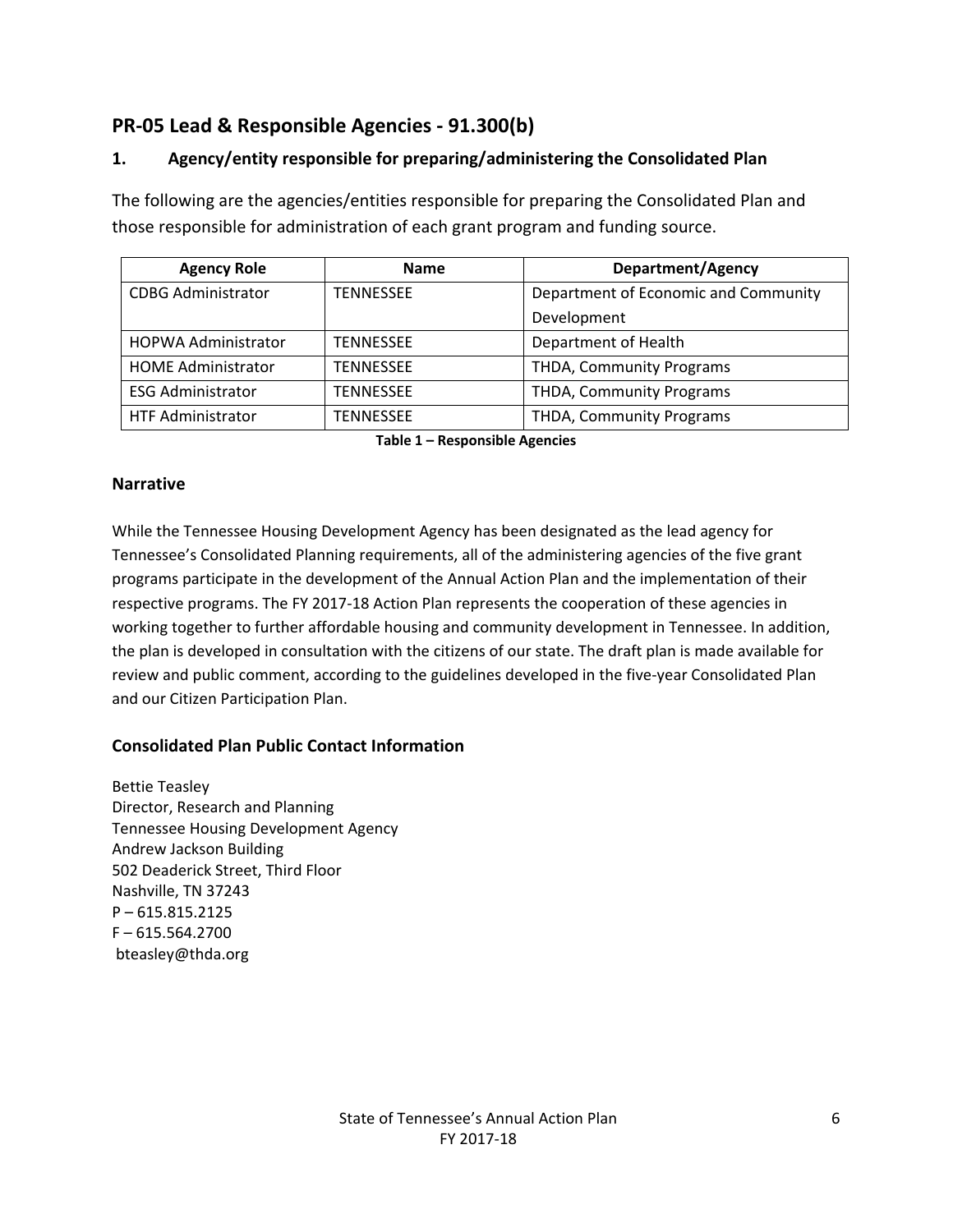# **AP‐10 Consultation ‐ 91.110, 91.300(b); 91.315(l)**

#### **1. Introduction**

The State of Tennessee consulted with several local and regional service providers, community organizations, government entities, public and private housing providers, Tennessee Continuum of Care agencies, and residents while developing this annual Action Plan. The consultation process primarily consisted of communication through state websites, social media, newspaper public notices, and email correspondence with these stakeholders. Specifically for the email correspondence with stakeholders, the State of Tennessee included links to the draft Action Plan and sought feedback on specific program modifications, new initiatives, and the funding prioritizations of housing, community, and economic development programs.

These efforts are in addition to periodic consultation throughout the year and the recent public comment period of the state's substantial amendment of the FY 2016‐17 Annual Action Plan. The state also solicited comments and feedback during workshops and informational meetings related to the five formula grant programs under this Annual Action Plan.

# **Provide a concise summary of the state's activities to enhance coordination between public and assisted housing providers and private and governmental health, mental health and service agencies**

All of the above mentioned outreach efforts included staff and representatives from governmental health, mental health, and service agencies. Most specifically, the Department of Health and Mental Health were instrumental in crafting our HIV/AIDS assessment and our lead‐based poison prevention approach.

# **Describe coordination with the Continuum of Care and efforts to address the needs of homeless persons (particularly chronically homeless individuals and families, families with children, veterans, and unaccompanied youth) and persons at risk of homelessness**

THDA administers Emergency Solutions Grant (ESG) contracts for the Tennessee Balance of State and Continuum of Care. Because service delivery structure and extent of homelessness differ regionally throughout Tennessee, THDA works with local continua continuously while administering the ESG Program.

THDA is a member of numerous consortia that assist low‐income households and those who are homeless in Tennessee. THDA coordinates with these groups to help align services regionally. Specific to the Consolidated Plan and Action Plan, in 2015 THDA communicated with these groups through focus groups and presentations at local events to better understand the needs of the homeless population to include in the Consolidated Plan and Action Plan.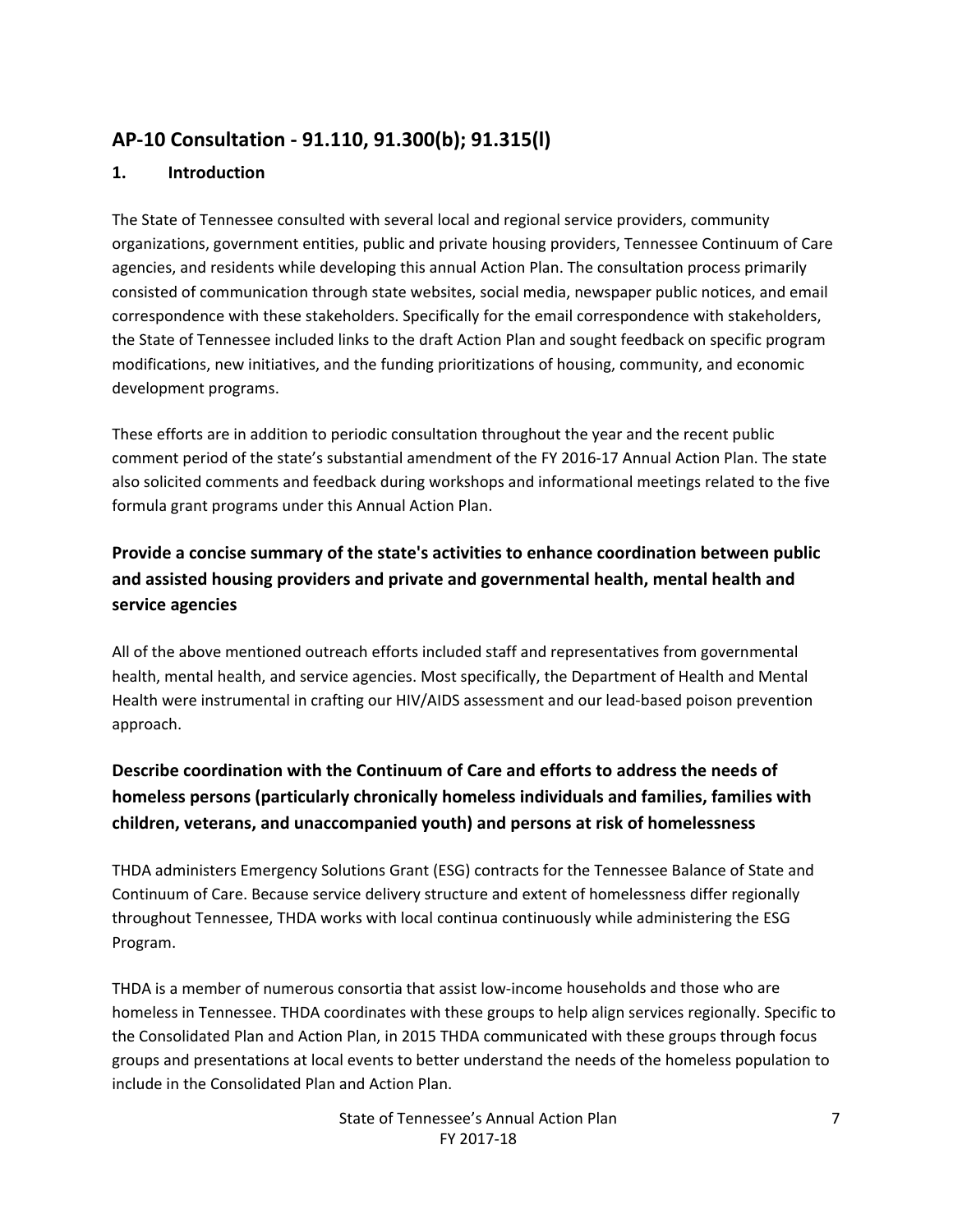**Describe consultation with the Continuum(s) of Care that serves the State in determining how to allocate ESG funds, develop performance standards for and evaluate outcomes of projects and activities assisted by ESG funds, and develop funding, policies and procedures for the operation and administration of HMIS**

As previously mentioned, THDA administers ESG contracts for the Tennessee Balance of State and Continuum of Care (CoC) except in entitlement jurisdictions that receive their own allocation of ESG funds (Chattanooga, Memphis, and Nashville‐Davidson County). THDA regularly attends CoC meetings and works closely with the CoC to administer the ESG program and address service gaps to homeless populations.

THDA meets with CoC's many times officially and unofficially over the year. Over the last year THDA has helped CoC's reorganize and better train interested agencies. Additionally, THDA was able to assist agencies with additional funding to help displaced residents after the 2016 Sevier County fires. Through workshops, trainings, and other communications, THDA requested feedback from the CoCs during the public comment period for the reporting period of this Action Plan.

## **2. Agencies, groups, organizations and others who participated in the process and consultations**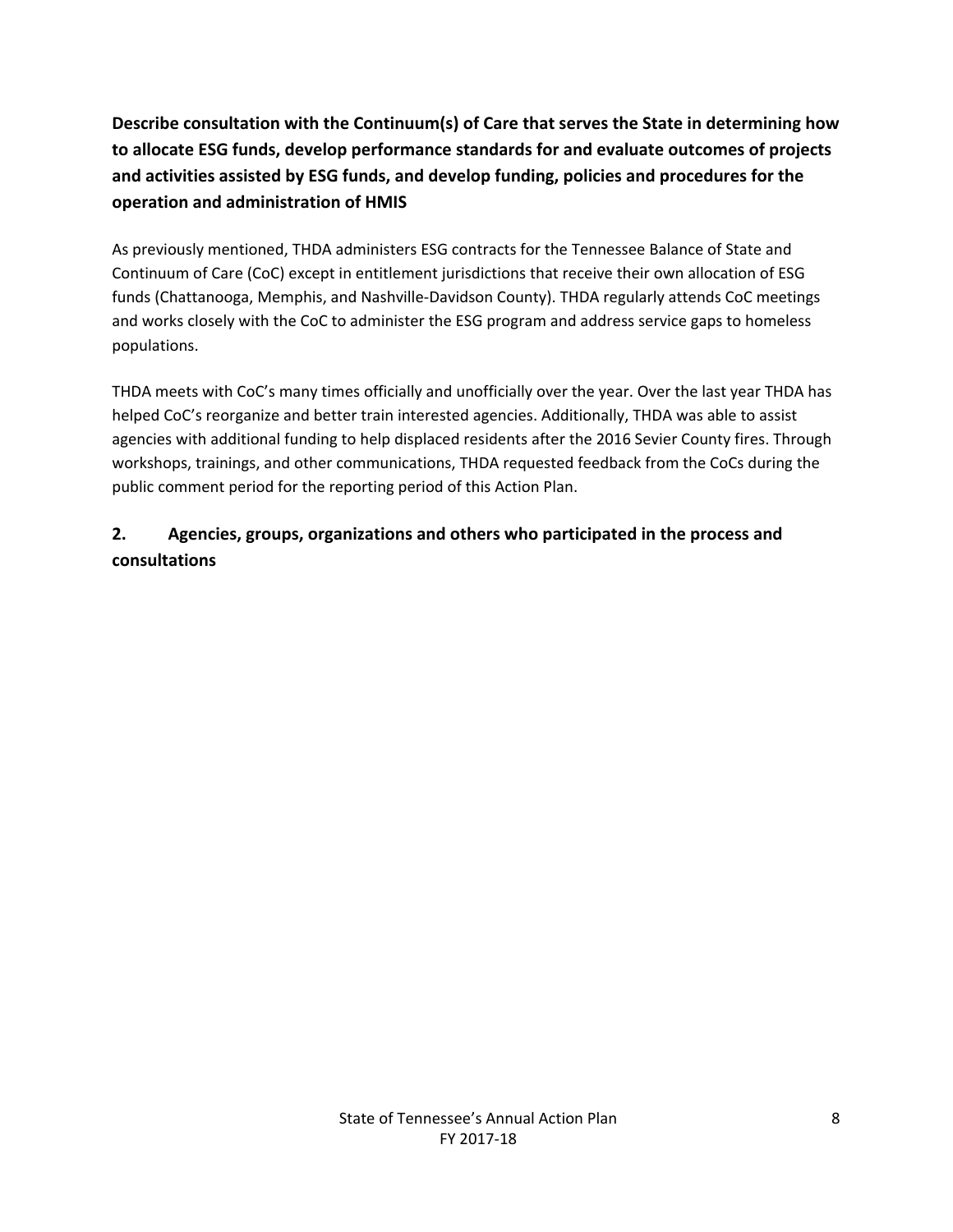|  | Table 2 - Agencies, groups, organizations who participated |
|--|------------------------------------------------------------|
|--|------------------------------------------------------------|

| 1              | Agency/Group/Organization                                                                                                                                      | HABITAT FOR HUMANITY OF GREATER<br><b>NASHVILLE</b>                                    |
|----------------|----------------------------------------------------------------------------------------------------------------------------------------------------------------|----------------------------------------------------------------------------------------|
|                | <b>Agency/Group/Organization Type</b>                                                                                                                          | Services - Housing                                                                     |
|                | What section of the Plan was addressed by Consultation?                                                                                                        | <b>Housing Need Assessment</b>                                                         |
|                | Briefly describe how the Agency/Group/Organization was consulted. What are the<br>anticipated outcomes of the consultation or areas for improved coordination? | Through the Housing Needs Assessment /<br>Survey and presentation                      |
| $\overline{2}$ | Agency/Group/Organization                                                                                                                                      | TN Commission on Aging and Disability                                                  |
|                | <b>Agency/Group/Organization Type</b>                                                                                                                          | Other government - State                                                               |
|                | What section of the Plan was addressed by Consultation?                                                                                                        | <b>Housing Need Assessment</b><br>Non-Homeless Special Needs<br>Market Analysis        |
|                | Briefly describe how the Agency/Group/Organization was consulted. What are the<br>anticipated outcomes of the consultation or areas for improved coordination? | Through the Housing Needs Assessment /<br>Survey and focus group                       |
| 3              | Agency/Group/Organization                                                                                                                                      | TN Council on Developmental Disabilities                                               |
|                | <b>Agency/Group/Organization Type</b>                                                                                                                          | Other government - State                                                               |
|                | What section of the Plan was addressed by Consultation?                                                                                                        | <b>Housing Need Assessment</b><br>Non-Homeless Special Needs<br><b>Market Analysis</b> |
|                | Briefly describe how the Agency/Group/Organization was consulted. What are the<br>anticipated outcomes of the consultation or areas for improved coordination? | Through the Housing Needs Assessment /<br>Survey and focus group                       |
| 4              | Agency/Group/Organization                                                                                                                                      | Tennessee Department of Mental Health<br>and Substance Abuse Services                  |
|                | <b>Agency/Group/Organization Type</b>                                                                                                                          | Other government - State                                                               |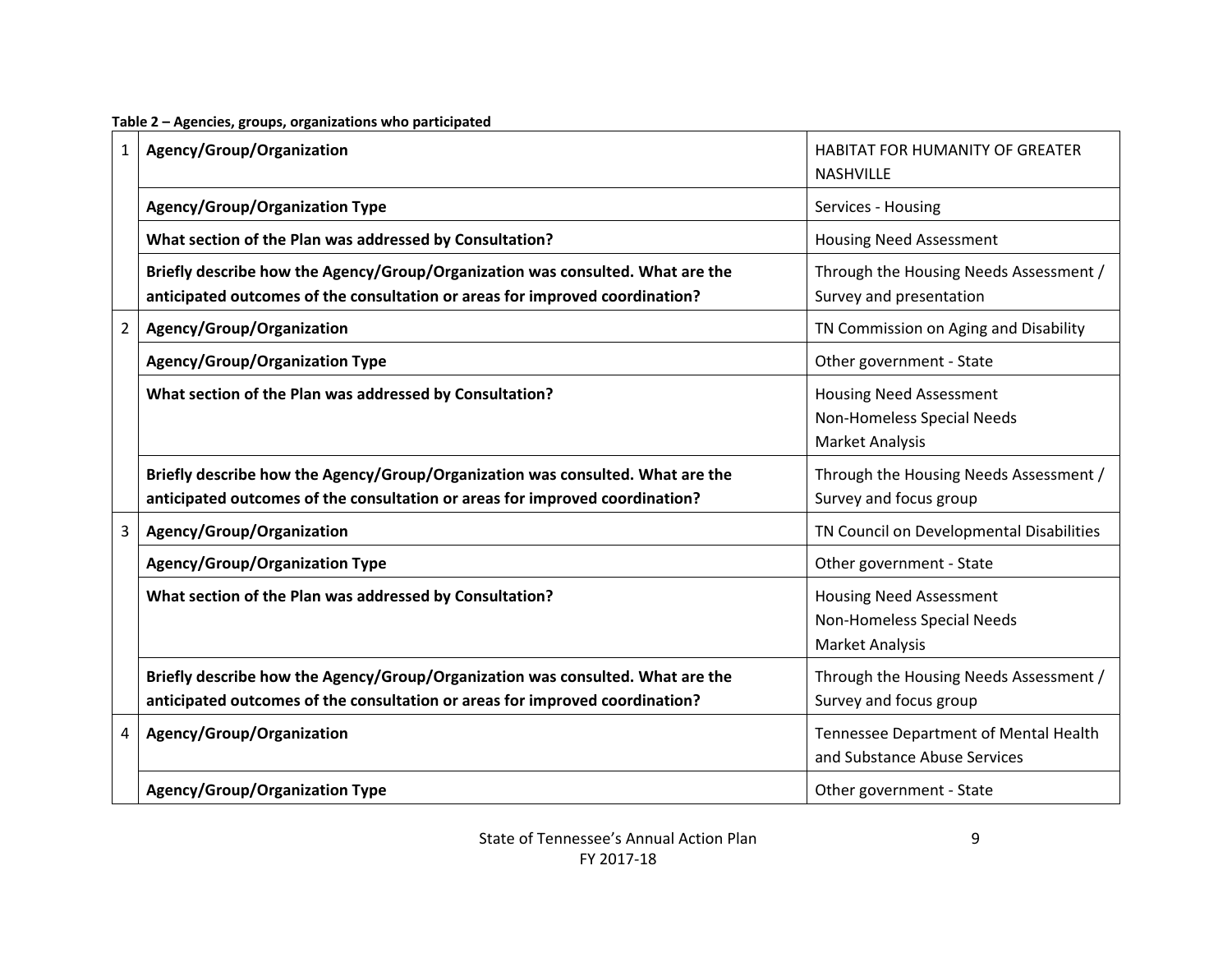| What section of the Plan was addressed by Consultation?                                                                                                        | <b>Housing Need Assessment</b><br>Homeless Needs - Chronically homeless                                        |
|----------------------------------------------------------------------------------------------------------------------------------------------------------------|----------------------------------------------------------------------------------------------------------------|
|                                                                                                                                                                | Homeless Needs - Families with children<br>Homelessness Needs - Veterans<br>Homelessness Needs - Unaccompanied |
|                                                                                                                                                                | vouth<br><b>Homelessness Strategy</b><br><b>Market Analysis</b>                                                |
| Briefly describe how the Agency/Group/Organization was consulted. What are the<br>anticipated outcomes of the consultation or areas for improved coordination? | Through the Housing Needs Assessment /<br>Survey and focus group                                               |

# **Identify any Agency Types not consulted and provide rationale for not consulting**

The State of Tennessee consulted with, or contacted to request comments and input, all relevant agencies.

#### **Other local/regional/state/federal planning efforts considered when preparing the Plan**

| Name of Plan                                                    | <b>Lead Organization</b>       | How do the goals of your Strategic Plan overlap with the goals of each plan?                                                                                                                                                               |
|-----------------------------------------------------------------|--------------------------------|--------------------------------------------------------------------------------------------------------------------------------------------------------------------------------------------------------------------------------------------|
| Continuum of Care                                               |                                |                                                                                                                                                                                                                                            |
| Tennessee Labor<br><b>Education Alignment</b><br>Program (LEAP) | Tennessee State<br>Legislature | The goals of improving the workforce and infrastructure within the state overlap with<br>LEAP's goal to address ongoing problems with poor alignment among key stakeholders in<br>the state's education and workforce development systems. |

**Table 3 ‐ Other local / regional / federal planning efforts**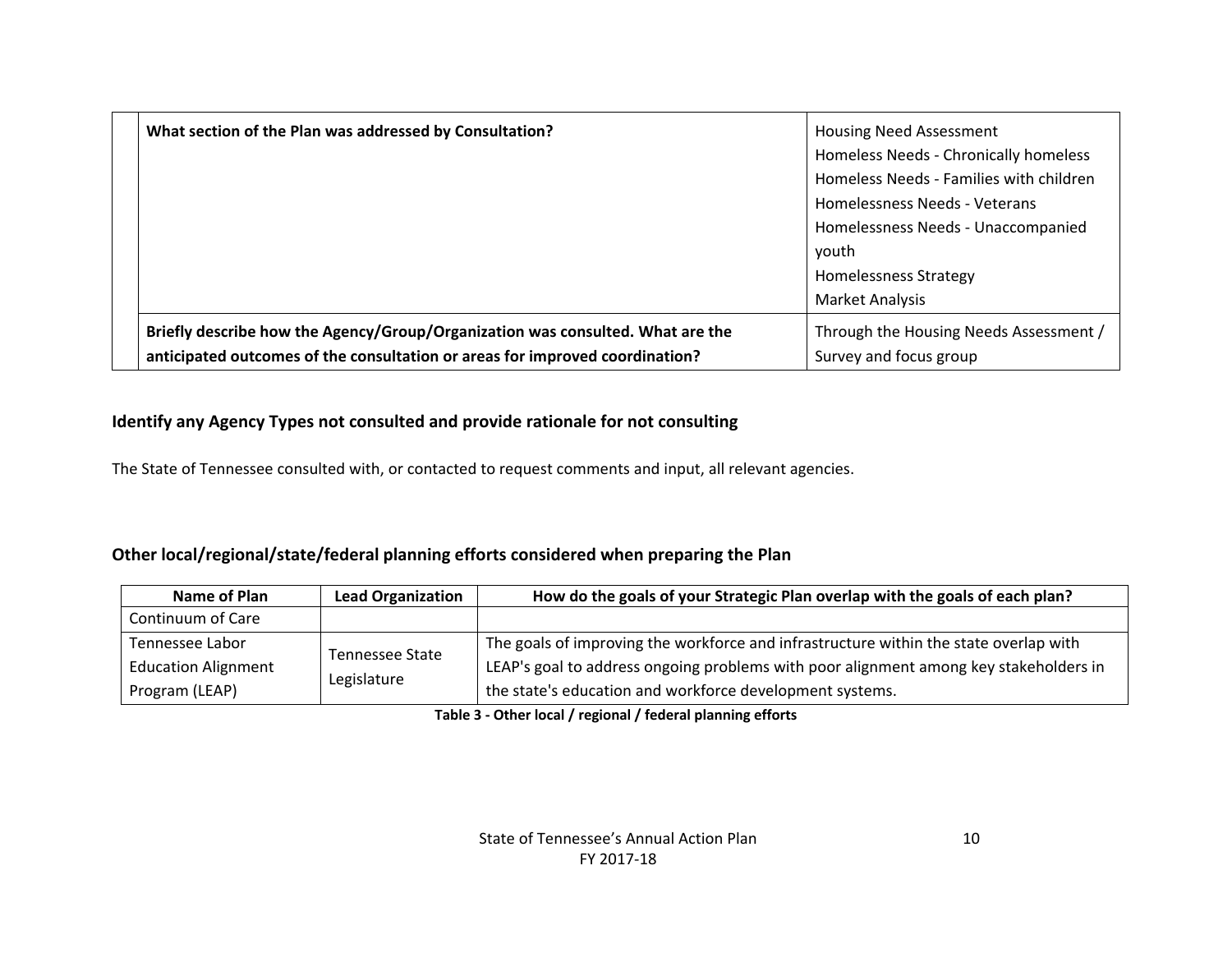## **AP‐12 Participation ‐ 91.115, 91.300(c)**

#### **1. Summary of citizen participation process/Efforts made to broaden citizen participation Summarize citizen participation process and how it impacted goal‐setting**

The State of Tennessee solicited citizen participation through the use of email correspondence, postings to state and development district websites, and social media accounts (Facebook and Twitter). The state also published newspaper public notices to inform citizens of the public comment period for the Action Plan. Public notices informing citizens of the public comment period were published in the following newspapers:

- $\bullet$ Chattanooga Times Free Press – Chattanooga
- $\bullet$ The Commercial Appeal – Memphis
- 0 El Crucero de Tennessee – Nashville
- $\bullet$ ● Herald-Citizen – Cookeville
- $\bullet$ The Jackson Sun – Jackson
- $\bullet$ Johnson City Press – Johnson City
- $\bullet$ Knoxville News Sentinel – Knoxville
- $\bullet$ La Campana – Franklin
- $\bullet$ La Prensa Latina – Memphis
- $\bullet$ ● The Leaf-Chronicle – Clarksville
- $\bullet$ • State Gazette – Dyersburg
- $\bullet$ ● The Tennessean - Nashville

Public input was solicited through these modes of communication during the Action Plan public comment period of June 15, 2017 until end of day June 30, 2017. THDA also created <sup>a</sup> space to submit comments and questions on the THDA website during the public comment period. This same process took place for the Housing Trust Fund Allocation Plan online survey from June 15‐30, 2017. Accommodations such as translation services or interpreter services for persons with disabilities were available upon request.

After the initial comment period, ESG was awarded an additional sum of funds and THDA entered <sup>a</sup> second comment period from August 3‐16, 2017. The same procedures were followed to publicize the additional information in the updated plan. The State of Tennessee solicited citizen

> State of Tennessee's Annual Action Plan FY 2017‐18

11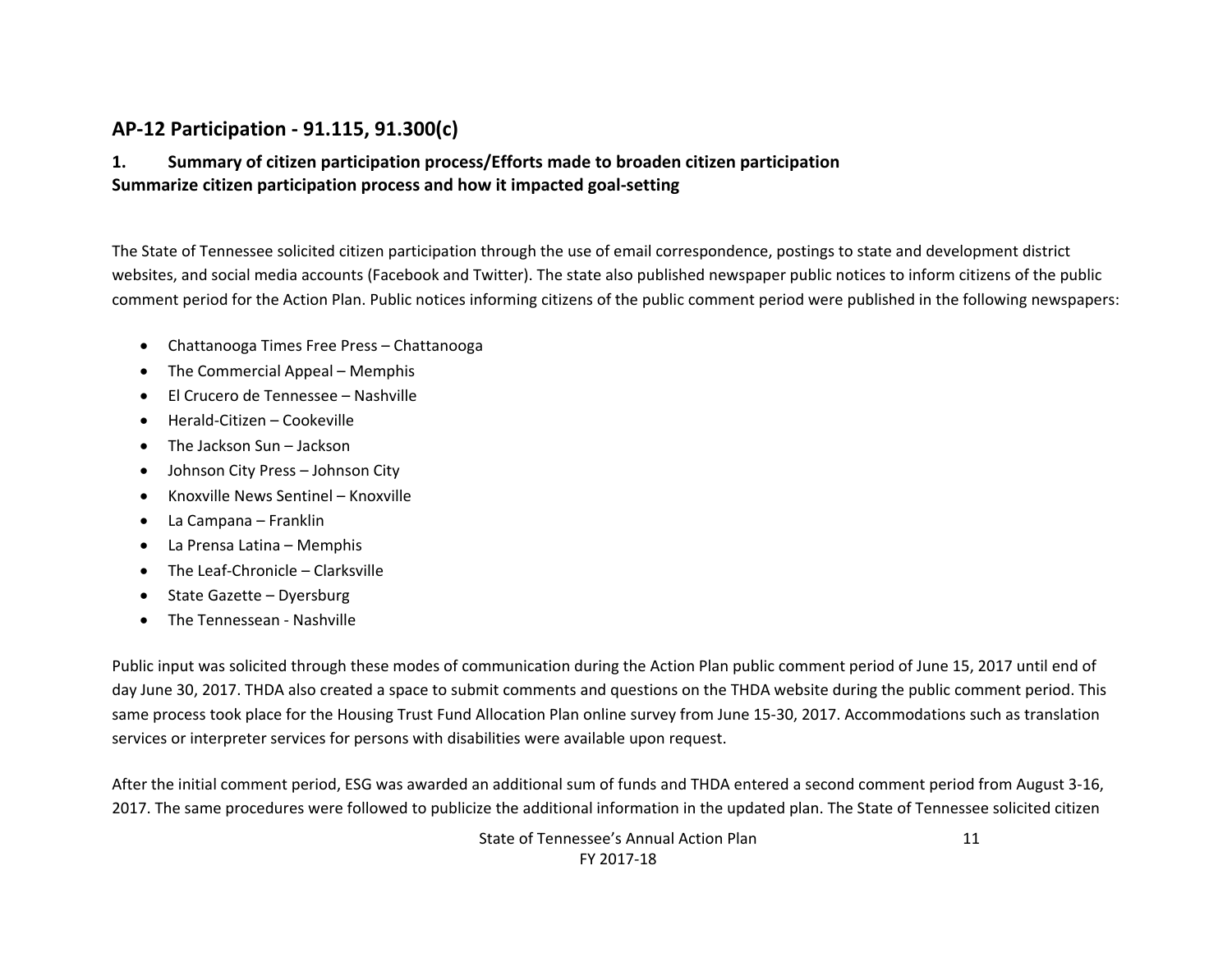participation through the use of email invitations, newsletters, and postings to state websites, development district websites, and Facebook. Public notices were translated into Spanish with Google Translate serving additional language accommodations. Additional accommodations such as translation services into other languages or interpreter services for persons with disabilities were available upon request. Public notices informing communities of the public comment period were also published in the following newspapers:

- $\bullet$ Chattanooga Times Free Press – Chattanooga
- $\bullet$ The Commercial Appeal – Memphis
- $\bullet$ Knoxville News Sentinel – Knoxville
- $\bullet$ The Tennessean – Nashville

#### **Citizen Participation Outreach**

| Sort<br>Order | Mode of O<br>utreach                                                               | <b>Target of Outreach</b><br>Summary of<br>response/attendance |                                                                             | Summary of<br>comments receiv<br>ed | <b>Summary of com</b><br>ments not<br>accepted | URL (If applicable) |
|---------------|------------------------------------------------------------------------------------|----------------------------------------------------------------|-----------------------------------------------------------------------------|-------------------------------------|------------------------------------------------|---------------------|
|               |                                                                                    |                                                                |                                                                             |                                     | and reasons                                    |                     |
| 1             | Newspaper<br>Ad                                                                    | Non-<br>targeted/broad<br>community                            | Newspaper ad was<br>published in the<br>Chattanooga Times Free<br>Press.    | No comments<br>were received.       | N/A                                            |                     |
| 2             | Newspaper<br>Ad                                                                    | Non-<br>targeted/broad<br>community                            | Newspaper ad was<br>published in The<br>Commercial Appeal in<br>Memphis TN. | No comments<br>were received.       | N/A                                            |                     |
| 3             | Non-English<br>Speaking - Specify<br>Newspaper<br>other language:<br>Ad<br>Spanish |                                                                | Newspaper ad was<br>published in El Crucero De<br>Tennessee in Nashville    | No comments<br>were received.       | N/A                                            |                     |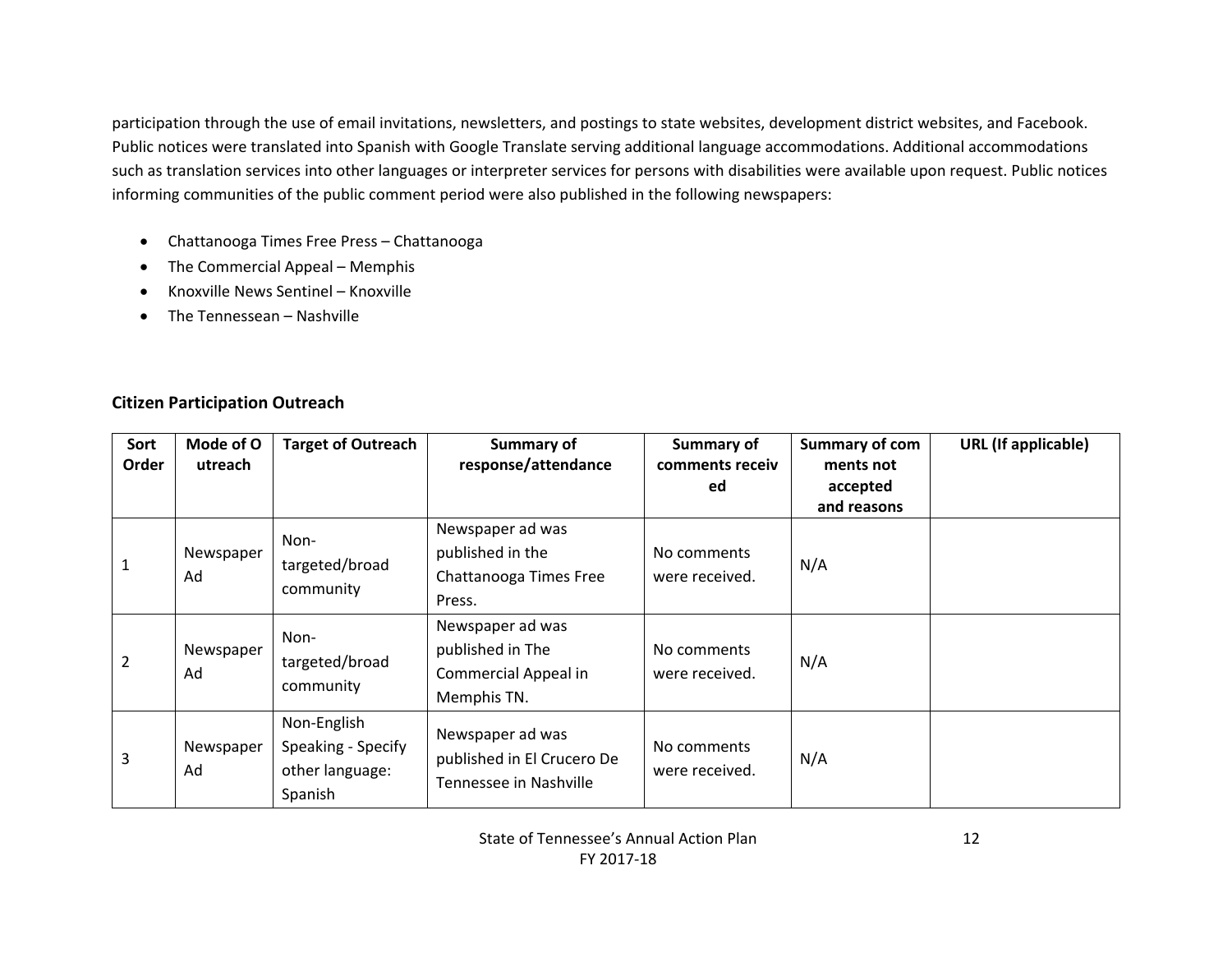| Sort           | Mode of O<br>Summary of<br><b>Target of Outreach</b>                               |                                                                 | Summary of                                                                  | <b>Summary of com</b>         | <b>URL</b> (If applicable) |  |
|----------------|------------------------------------------------------------------------------------|-----------------------------------------------------------------|-----------------------------------------------------------------------------|-------------------------------|----------------------------|--|
| Order          | utreach                                                                            |                                                                 | response/attendance                                                         | comments receiv               | ments not                  |  |
|                |                                                                                    |                                                                 |                                                                             | ed                            | accepted                   |  |
| 4              | Non-<br>Newspaper<br>targeted/broad<br>Ad                                          |                                                                 | Newspaper ad was<br>published in Herald-Citizen<br>in Cookeville TN.        | No comments<br>were received. | and reasons<br>N/A         |  |
| 5              | Newspaper<br>Ad                                                                    | community<br>Non-<br>targeted/broad<br>community                | Newspaper ad was<br>published in The Jackson<br>Sun in Jackson TN.          | No comments<br>were received. | N/A                        |  |
| 6              | Non-<br>Newspaper<br>targeted/broad<br>Ad<br>community                             |                                                                 | Newspaper ad was<br>published in Johnson City<br>Press in Johnson City TN.  | No comments<br>were received. | N/A                        |  |
| $\overline{7}$ | Non-<br>Newspaper<br>targeted/broad<br>Ad<br>community                             |                                                                 | Newspaper ad was<br>published in Knoxville News<br>Sentinel in Knoxville TN | No comments<br>were received. | N/A                        |  |
| 8              | Non-English<br>Speaking - Specify<br>Newspaper<br>Ad<br>other language:<br>Spanish |                                                                 | Newspaper ad was<br>published in La Campana in<br>Franklin TN               | No comments<br>were received. | N/A                        |  |
| 9              | Newspaper<br>Ad                                                                    | Non-English<br>Speaking - Specify<br>other language:<br>Spanish | Newspaper ad was<br>published in La Prensa<br>Latina in Memphis TN          | No comments<br>were received. | N/A                        |  |
| 10             | Newspaper<br>Ad                                                                    | Non-<br>targeted/broad<br>community                             | Newspaper ad was<br>published in The Leaf-<br>Chronicle in Clarksville TN   | No comments<br>were received. | N/A                        |  |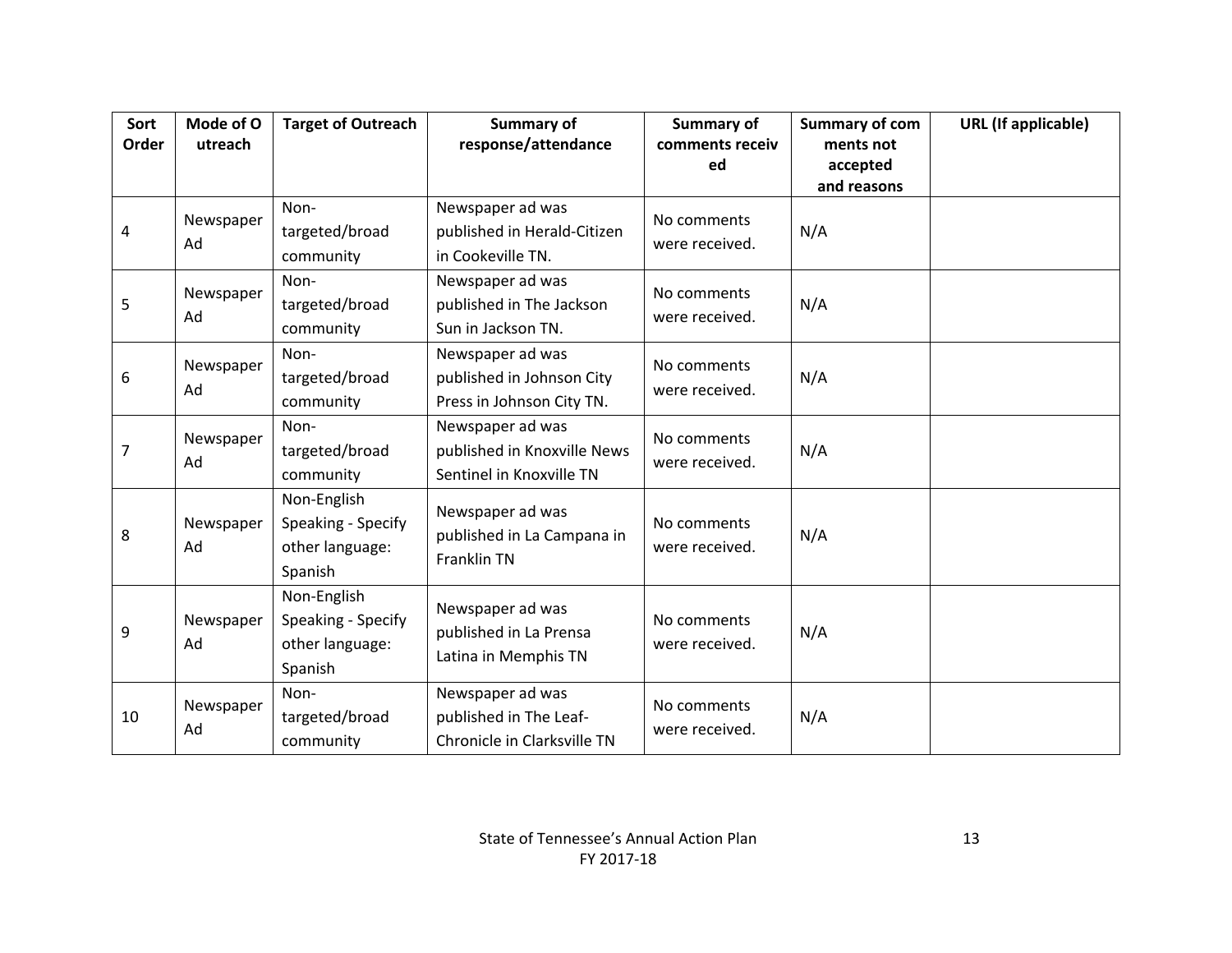| Sort  | Mode of O            | <b>Target of Outreach</b>           | Summary of                                                                                     | Summary of                                                                                                                                                                                                                                         | <b>Summary of com</b>   | <b>URL</b> (If applicable)                                    |
|-------|----------------------|-------------------------------------|------------------------------------------------------------------------------------------------|----------------------------------------------------------------------------------------------------------------------------------------------------------------------------------------------------------------------------------------------------|-------------------------|---------------------------------------------------------------|
| Order | utreach              |                                     | response/attendance                                                                            | comments receiv                                                                                                                                                                                                                                    | ments not               |                                                               |
|       |                      |                                     |                                                                                                | ed                                                                                                                                                                                                                                                 | accepted<br>and reasons |                                                               |
| 11    | Newspaper<br>Ad      | Non-<br>targeted/broad<br>community | Newspaper ad was<br>published in State Gazette<br>in Dyersburg TN                              | No comments<br>were received.                                                                                                                                                                                                                      | N/A                     |                                                               |
| 12    | Newspaper<br>Ad      | Non-<br>targeted/broad<br>community | Newspaper ad was<br>published in The<br>Tennessean in Nashville TN.                            | No comments<br>were received.                                                                                                                                                                                                                      | N/A                     |                                                               |
| 13    | Internet<br>Outreach | Non-<br>targeted/broad<br>community | Public notice published on<br><b>State of Tennessee</b><br>websites: THDA, DOH, ECD,<br>TN.gov | Two comments<br>were received and<br>accepted. A full<br>summary is<br>included in the<br>appendix.<br>Supplemental ESG<br>Funding Round-<br>three comments<br>were received and<br>accepted. A full<br>summary is<br>included in the<br>appendix. | N/A                     | https://thda.org/about-<br>thda/public-notice-and-<br>comment |
| 14    | Internet<br>Outreach | Non-<br>targeted/broad<br>community | Public notice published on<br>Tennessee Development<br><b>District websites</b>                | No comments<br>were received.                                                                                                                                                                                                                      | N/A                     | http://www.tennesseede<br>velopmentdistricts.org/             |

**Table 4 – Citizen Participation Outreach**

State of Tennessee's Annual Action Plan FY 2017‐18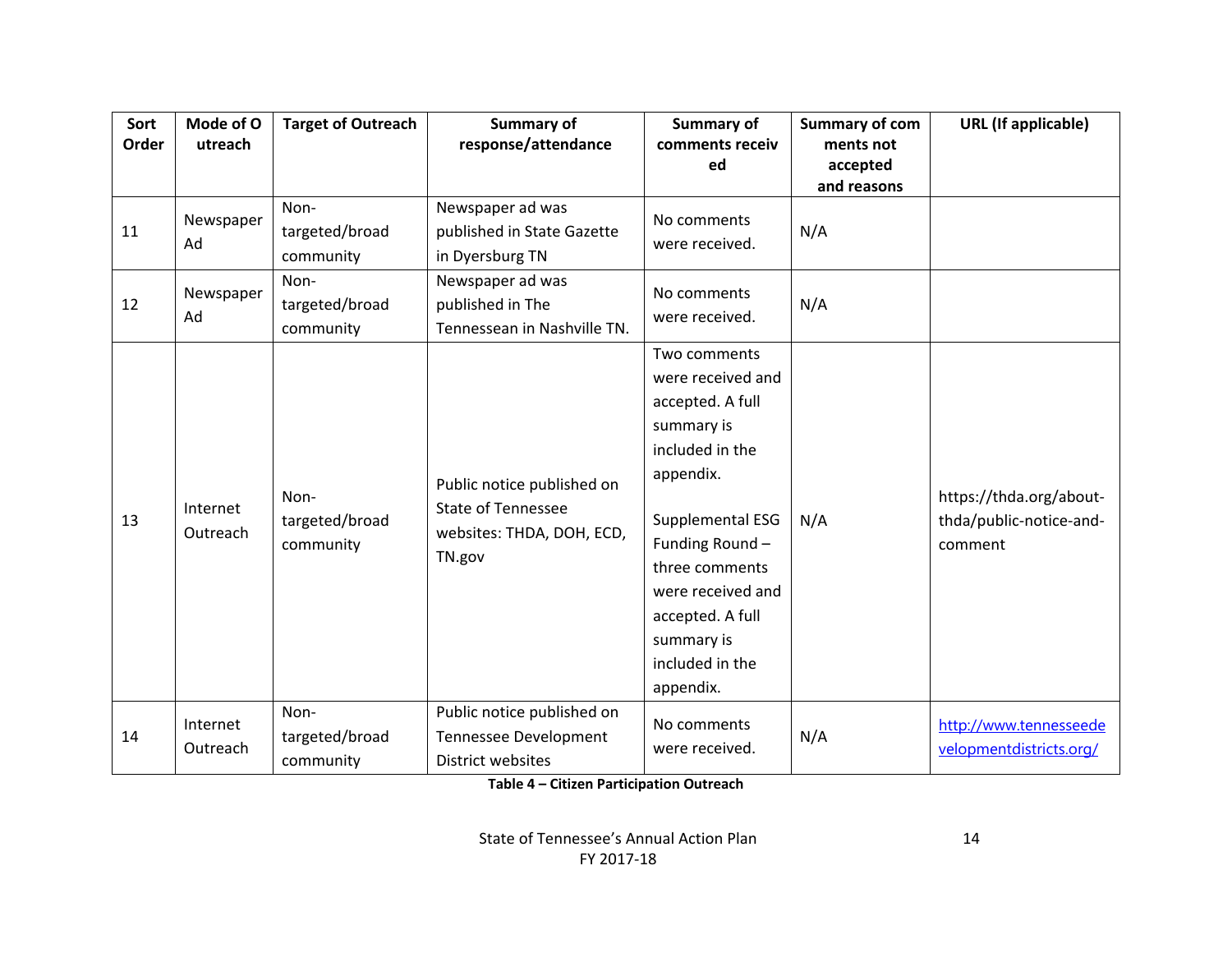# **Expected Resources**

# **AP‐15 Expected Resources – 91.320(c)(1,2)**

#### **Introduction**

The following table summarizes the anticipated resources, broken down by program type, allocated by the State of Tennessee during year three of the Consolidated Plan's planning period (FY 2015‐2019).

#### **Anticipated Resources**

| Program     | <b>Source</b>      | <b>Uses of Funds</b>   |                          | <b>Expected Amount Available Year 3</b> |                                    |              | <b>Expected</b>                                              | <b>Narrative Description</b> |
|-------------|--------------------|------------------------|--------------------------|-----------------------------------------|------------------------------------|--------------|--------------------------------------------------------------|------------------------------|
|             | 0f<br><b>Funds</b> |                        | Annual<br>Allocation: \$ | Program<br>Income: \$                   | <b>Prior Year</b><br>Resources: \$ | Total:<br>\$ | <b>Amount</b><br><b>Available</b><br>Remainder<br>of ConPlan |                              |
| <b>CDBG</b> | public             | Acquisition            |                          |                                         |                                    |              |                                                              | <b>TNECD receives CDBG</b>   |
|             |                    | Admin and              |                          |                                         |                                    |              |                                                              | funds for the non-           |
|             | federal            | Planning               |                          |                                         |                                    |              |                                                              | entitlement areas of         |
|             |                    | Economic               |                          |                                         |                                    |              |                                                              | the state. These funds       |
|             |                    | Development            |                          |                                         |                                    |              |                                                              | and any program              |
|             |                    | Housing                |                          |                                         |                                    |              |                                                              | income or recovered          |
|             |                    | Public                 |                          |                                         |                                    |              |                                                              | funds are used               |
|             |                    | Improvements           |                          |                                         |                                    |              |                                                              | primarily for public         |
|             |                    | <b>Public Services</b> |                          |                                         |                                    |              |                                                              | facility projects across     |
|             |                    |                        | 24,977,133               | 1,280,364                               | 0                                  | 26,257,497   | 50,000,000                                                   | the state.                   |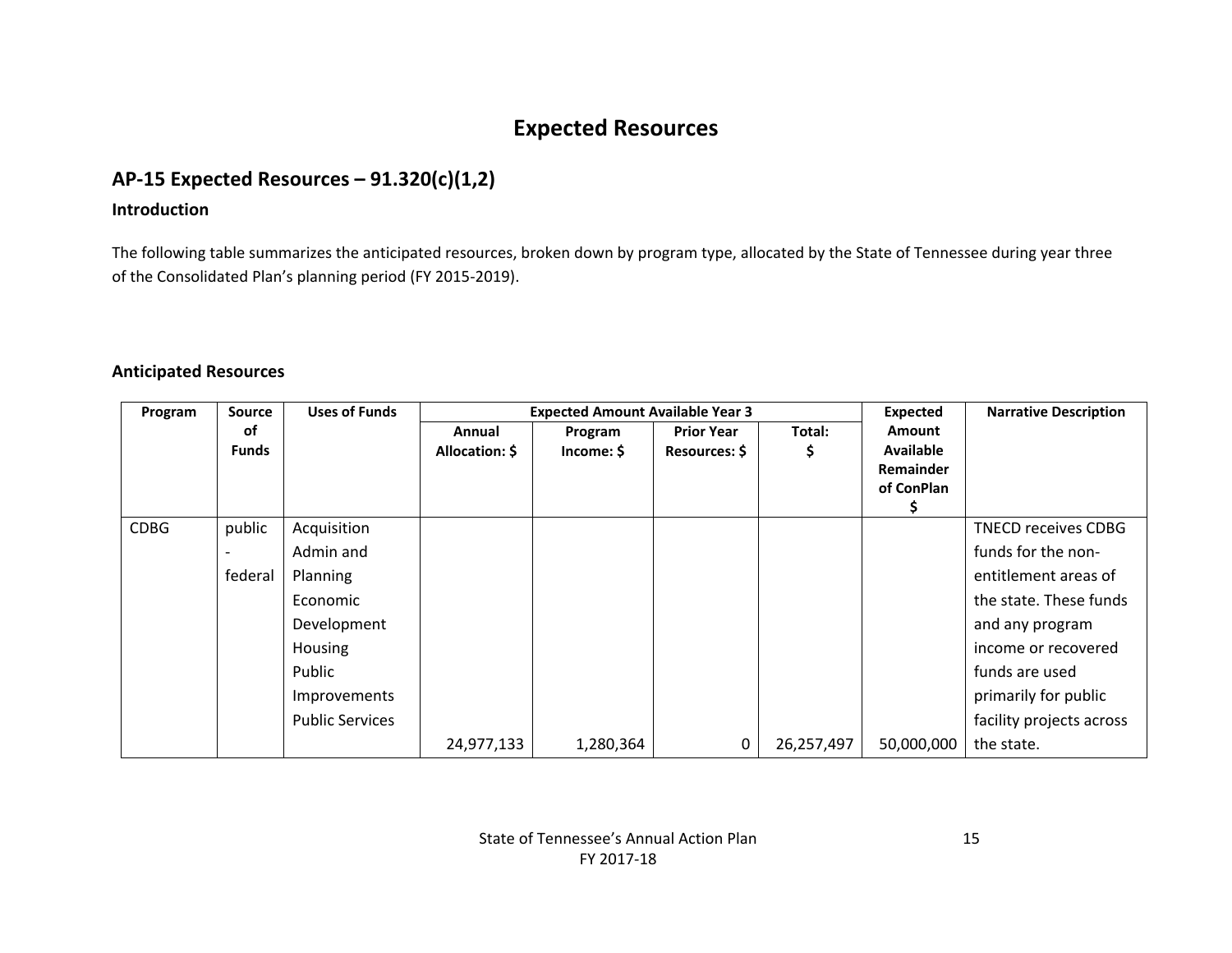| Program     | <b>Source</b>      | <b>Uses of Funds</b> | <b>Expected Amount Available Year 3</b> |                       |                                    | <b>Expected</b> | <b>Narrative Description</b>                                |                           |
|-------------|--------------------|----------------------|-----------------------------------------|-----------------------|------------------------------------|-----------------|-------------------------------------------------------------|---------------------------|
|             | of<br><b>Funds</b> |                      | Annual<br>Allocation: \$                | Program<br>Income: \$ | <b>Prior Year</b><br>Resources: \$ | Total:<br>Ş     | Amount<br><b>Available</b><br>Remainder<br>of ConPlan<br>\$ |                           |
| <b>HOME</b> | public             | Homeowner            |                                         |                       |                                    |                 |                                                             | <b>THDA receives HOME</b> |
|             |                    | rehabilitation;      |                                         |                       |                                    |                 |                                                             | funds for the cities,     |
|             | federal            | Second               |                                         |                       |                                    |                 |                                                             | counties and profits      |
|             |                    | mortgage             |                                         |                       |                                    |                 |                                                             | outside of local          |
|             |                    | assistance; and      |                                         |                       |                                    |                 |                                                             | participating             |
|             |                    | the                  |                                         |                       |                                    |                 |                                                             | jurisdictions. The funds  |
|             |                    | Development of       |                                         |                       |                                    |                 |                                                             | and any program           |
|             |                    | housing for sale     |                                         |                       |                                    |                 |                                                             | income or recovered       |
|             |                    | to low and           |                                         |                       |                                    |                 |                                                             | funds are used to         |
|             |                    | moderate             |                                         |                       |                                    |                 |                                                             | promote the               |
|             |                    | income home          |                                         |                       |                                    |                 |                                                             | production,               |
|             |                    | buyers.              |                                         |                       |                                    |                 |                                                             | preservation and          |
|             |                    |                      |                                         |                       |                                    |                 |                                                             | rehabilitation of single  |
|             |                    |                      |                                         |                       |                                    |                 |                                                             | family housing for low-   |
|             |                    |                      | 9,582,153                               | 190,009               | 2,023,000                          | 11,795,162      | 20,000,000                                                  | income households.        |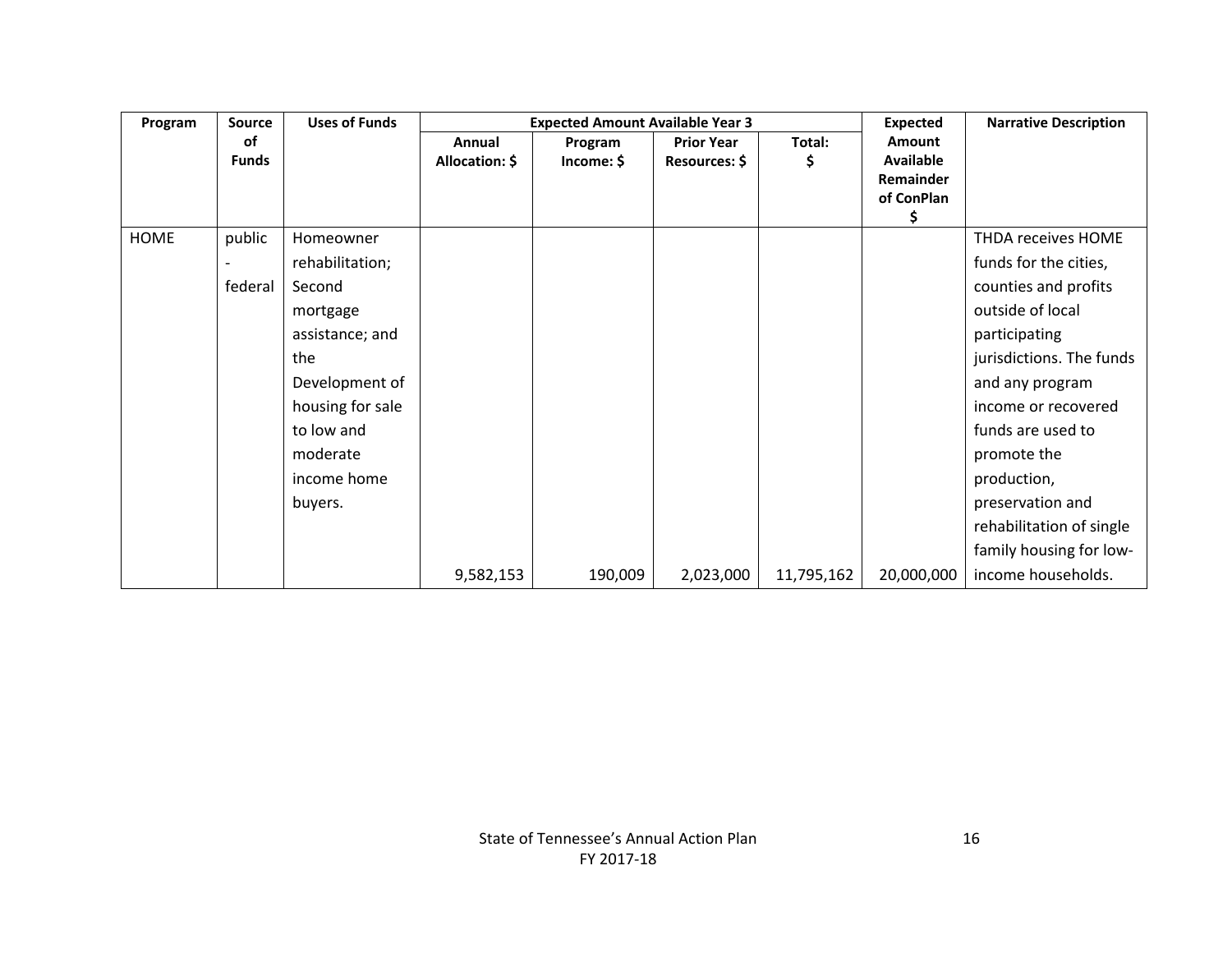| Program      | <b>Source</b> | <b>Uses of Funds</b> |                | <b>Expected Amount Available Year 3</b> |                   |           | <b>Expected</b>         | <b>Narrative Description</b> |
|--------------|---------------|----------------------|----------------|-----------------------------------------|-------------------|-----------|-------------------------|------------------------------|
|              | of            |                      | Annual         | Program                                 | <b>Prior Year</b> | Total:    | Amount                  |                              |
|              | <b>Funds</b>  |                      | Allocation: \$ | Income: \$                              | Resources: \$     | \$        | Available               |                              |
|              |               |                      |                |                                         |                   |           | Remainder<br>of ConPlan |                              |
|              |               |                      |                |                                         |                   |           | S                       |                              |
| <b>HOPWA</b> | public        | Permanent            |                |                                         |                   |           |                         | <b>TDOH receives HOPWA</b>   |
|              |               | housing in           |                |                                         |                   |           |                         | funds for housing            |
|              | federal       | facilities           |                |                                         |                   |           |                         | activities that benefit      |
|              |               | Permanent            |                |                                         |                   |           |                         | low-income persons           |
|              |               | housing              |                |                                         |                   |           |                         | living with HIV/AIDS         |
|              |               | placement            |                |                                         |                   |           |                         | and their families.          |
|              |               | Short term or        |                |                                         |                   |           |                         |                              |
|              |               | transitional         |                |                                         |                   |           |                         |                              |
|              |               | housing facilities   |                |                                         |                   |           |                         |                              |
|              |               | <b>STRMU</b>         |                |                                         |                   |           |                         |                              |
|              |               | Supportive           |                |                                         |                   |           |                         |                              |
|              |               | services             |                |                                         |                   |           |                         |                              |
|              |               | <b>TBRA</b>          | 1,097,514      | 0                                       | 0                 | 1,097,514 | 3,000,000               |                              |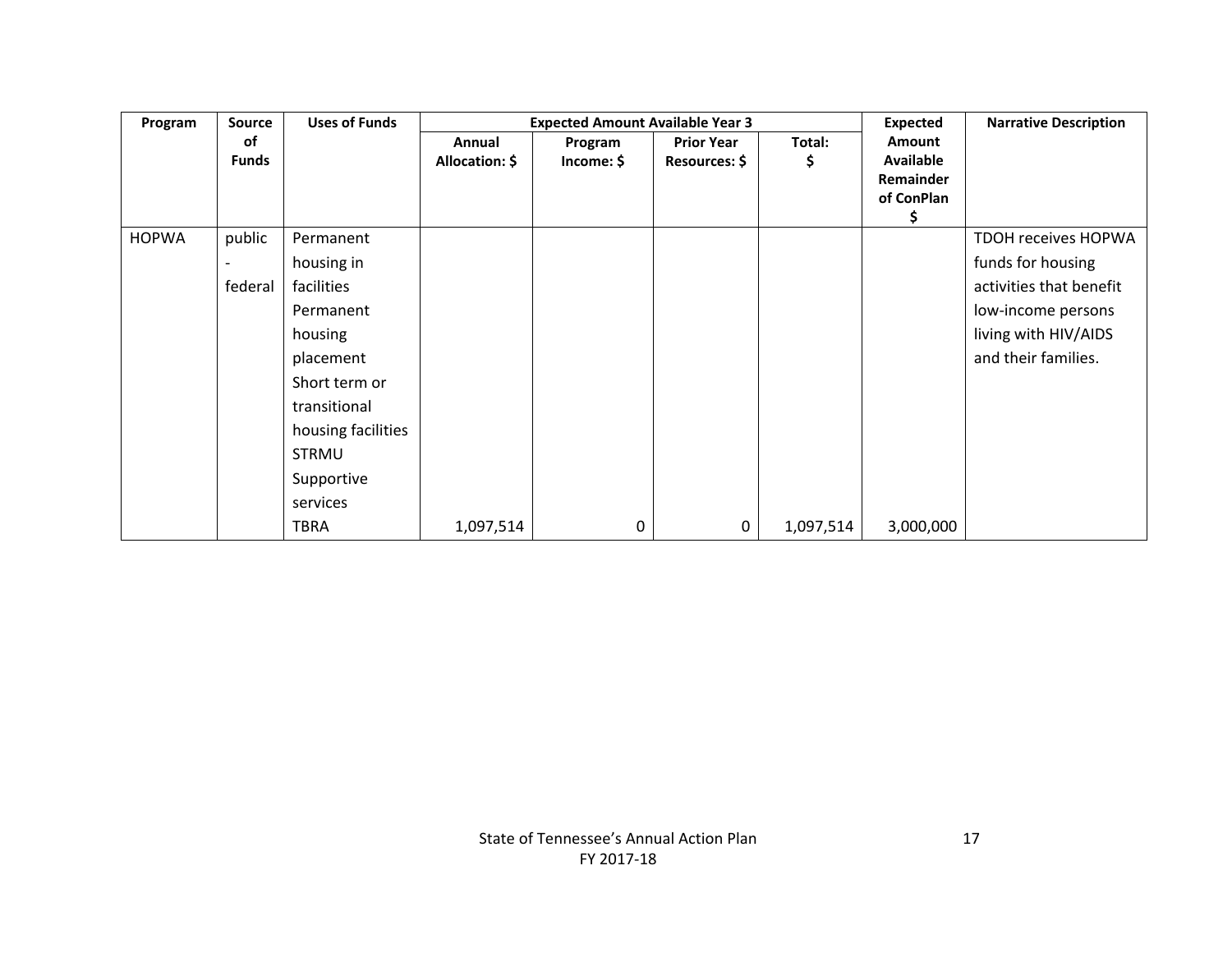| Program | Source             | <b>Uses of Funds</b> | <b>Expected Amount Available Year 3</b> |                       |                                    | <b>Expected</b> | <b>Narrative Description</b>                                       |                           |
|---------|--------------------|----------------------|-----------------------------------------|-----------------------|------------------------------------|-----------------|--------------------------------------------------------------------|---------------------------|
|         | of<br><b>Funds</b> |                      | Annual<br>Allocation: \$                | Program<br>Income: \$ | <b>Prior Year</b><br>Resources: \$ | Total:<br>Ş     | <b>Amount</b><br><b>Available</b><br>Remainder<br>of ConPlan<br>\$ |                           |
| ESG     | public             | Conversion and       |                                         |                       |                                    |                 |                                                                    | <b>THDA receives ESG</b>  |
|         |                    | rehab for            |                                         |                       |                                    |                 |                                                                    | funds to provide the      |
|         | federal            | transitional         |                                         |                       |                                    |                 |                                                                    | services necessary to     |
|         |                    | housing              |                                         |                       |                                    |                 |                                                                    | help homeless persons     |
|         |                    | Financial            |                                         |                       |                                    |                 |                                                                    | or those at risk of being |
|         |                    | Assistance           |                                         |                       |                                    |                 |                                                                    | homeless quickly          |
|         |                    | Overnight            |                                         |                       |                                    |                 |                                                                    | regain stability in       |
|         |                    | shelter              |                                         |                       |                                    |                 |                                                                    | permanent housing         |
|         |                    | Rapid re-housing     |                                         |                       |                                    |                 |                                                                    | after experiencing a      |
|         |                    | (rental              |                                         |                       |                                    |                 |                                                                    | housing crisis and/or     |
|         |                    | assistance)          |                                         |                       |                                    |                 |                                                                    | homelessness.             |
|         |                    | Rental               |                                         |                       |                                    |                 |                                                                    |                           |
|         |                    | Assistance           |                                         |                       |                                    |                 |                                                                    |                           |
|         |                    | Services             |                                         |                       |                                    |                 |                                                                    |                           |
|         |                    | Transitional         |                                         |                       |                                    |                 |                                                                    |                           |
|         |                    | housing              | 3,640,860                               | 0                     | 0                                  | 3,640,860       | 8,000,000                                                          |                           |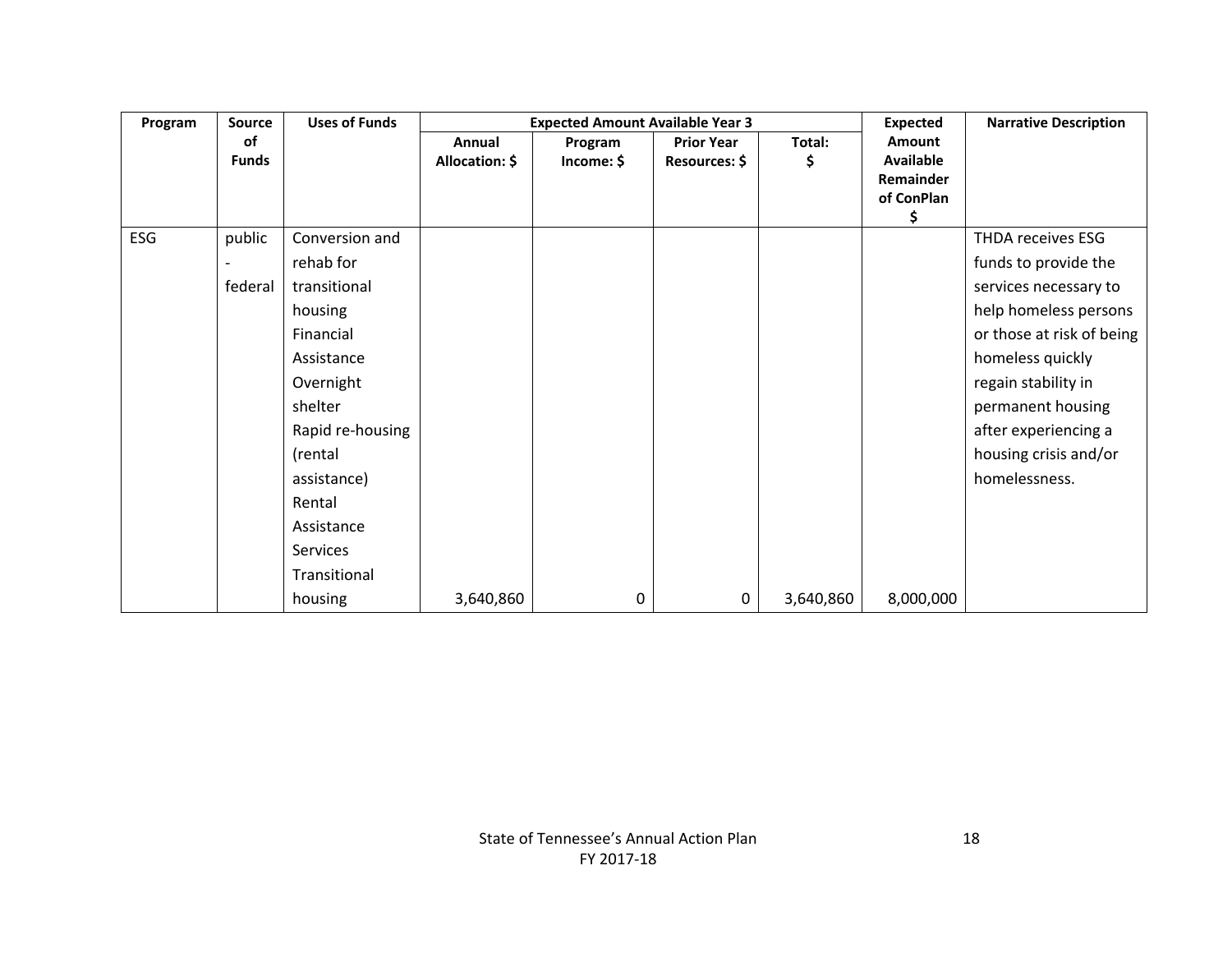| Program           | Source             | <b>Uses of Funds</b> |                          | <b>Expected Amount Available Year 3</b> |                                    |             | <b>Expected</b>                                | <b>Narrative Description</b> |
|-------------------|--------------------|----------------------|--------------------------|-----------------------------------------|------------------------------------|-------------|------------------------------------------------|------------------------------|
|                   | of<br><b>Funds</b> |                      | Annual<br>Allocation: \$ | Program<br>Income: \$                   | <b>Prior Year</b><br>Resources: \$ | Total:<br>Ş | Amount<br>Available<br>Remainder<br>of ConPlan |                              |
| <b>Housing</b>    | public             | Multifamily          |                          |                                         |                                    |             |                                                | The National Housing         |
| <b>Trust Fund</b> |                    | rental new           |                          |                                         |                                    |             |                                                | Trust Fund (NHTF) is a       |
|                   | federal            | construction         |                          |                                         |                                    |             |                                                | new affordable housing       |
|                   |                    | Multifamily          |                          |                                         |                                    |             |                                                | production program           |
|                   |                    | rental rehab         |                          |                                         |                                    |             |                                                | that will complement         |
|                   |                    |                      |                          |                                         |                                    |             |                                                | existing Federal, state      |
|                   |                    |                      |                          |                                         |                                    |             |                                                | and local efforts to         |
|                   |                    |                      |                          |                                         |                                    |             |                                                | increase and preserve        |
|                   |                    |                      |                          |                                         |                                    |             |                                                | the supply of decent,        |
|                   |                    |                      |                          |                                         |                                    |             |                                                | safe, and sanitary           |
|                   |                    |                      |                          |                                         |                                    |             |                                                | affordable housing for       |
|                   |                    |                      |                          |                                         |                                    |             |                                                | extremely low- and           |
|                   |                    |                      |                          |                                         |                                    |             |                                                | very low-income              |
|                   |                    |                      |                          |                                         |                                    |             |                                                | households, including        |
|                   |                    |                      | 3,160,279                | 0                                       | 0                                  | 3,963,712   | 6,000,000                                      | homeless families.           |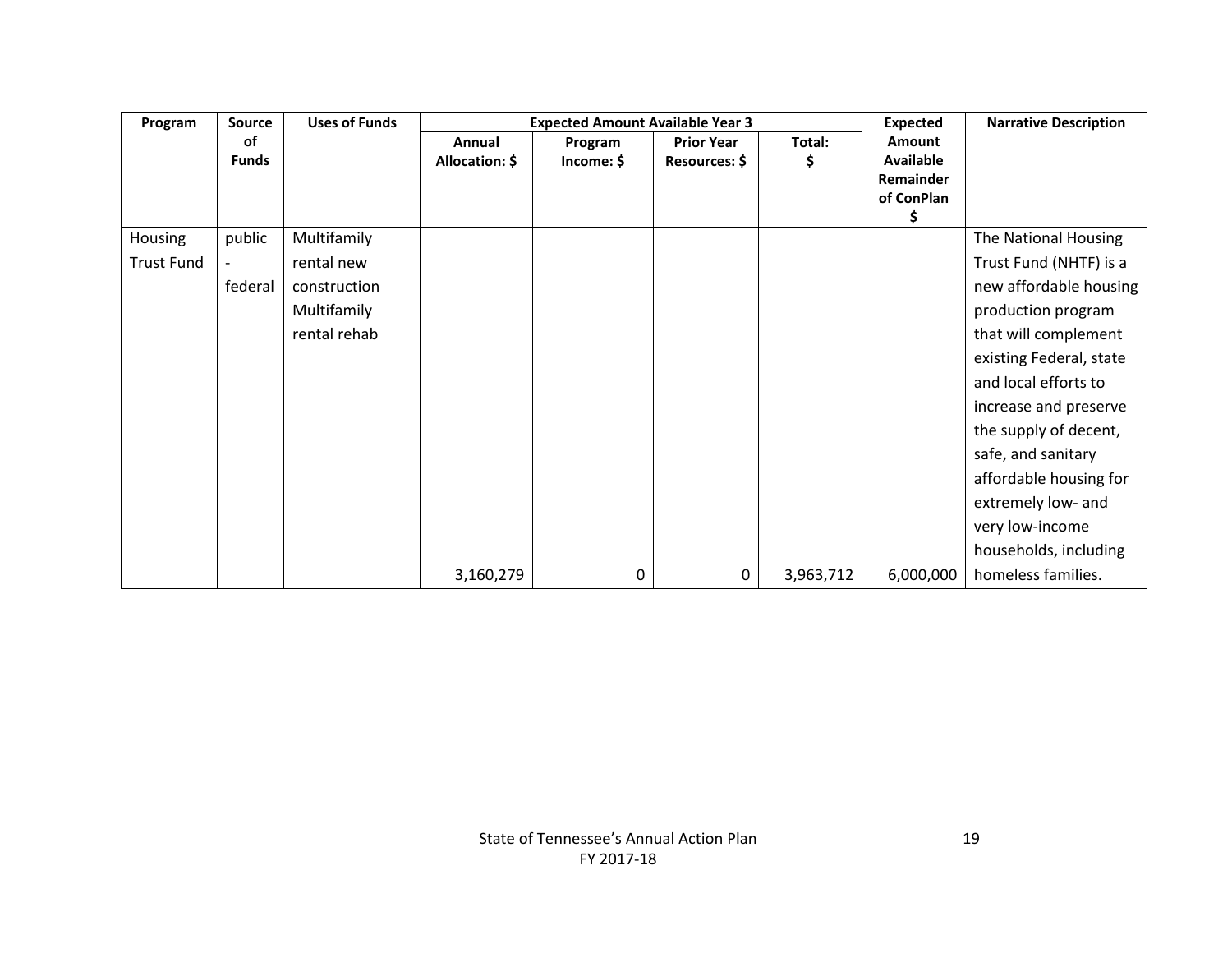| Program      | <b>Source</b>      | <b>Uses of Funds</b> |                          | <b>Expected Amount Available Year 3</b> |                                    |             | <b>Expected</b>                                       | <b>Narrative Description</b> |
|--------------|--------------------|----------------------|--------------------------|-----------------------------------------|------------------------------------|-------------|-------------------------------------------------------|------------------------------|
|              | оf<br><b>Funds</b> |                      | Annual<br>Allocation: \$ | Program<br>Income: \$                   | <b>Prior Year</b><br>Resources: \$ | Total:<br>Ş | <b>Amount</b><br>Available<br>Remainder<br>of ConPlan |                              |
| <b>LIHTC</b> | public             | Acquisition          |                          |                                         |                                    |             |                                                       | The LIHTC program            |
|              |                    | Multifamily          |                          |                                         |                                    |             |                                                       | allocates federal tax        |
|              | federal            | rental new           |                          |                                         |                                    |             |                                                       | credits to developers        |
|              |                    | construction         |                          |                                         |                                    |             |                                                       | of low income rental         |
|              |                    | Multifamily          |                          |                                         |                                    |             |                                                       | housing. Allocations         |
|              |                    | rental rehab         |                          |                                         |                                    |             |                                                       | are made on the front        |
|              |                    |                      |                          |                                         |                                    |             |                                                       | end for 10 years. The        |
|              |                    |                      |                          |                                         |                                    |             |                                                       | dollars reflected above      |
|              |                    |                      |                          |                                         |                                    |             |                                                       | are the 10-year values       |
|              |                    |                      |                          |                                         |                                    |             |                                                       | of the allocations to be     |
|              |                    |                      |                          |                                         |                                    |             |                                                       | made during the              |
|              |                    |                      | 150,000,000              | 0                                       | 0                                  | 150,000,000 | 300,000,000                                           | ConPlan period.              |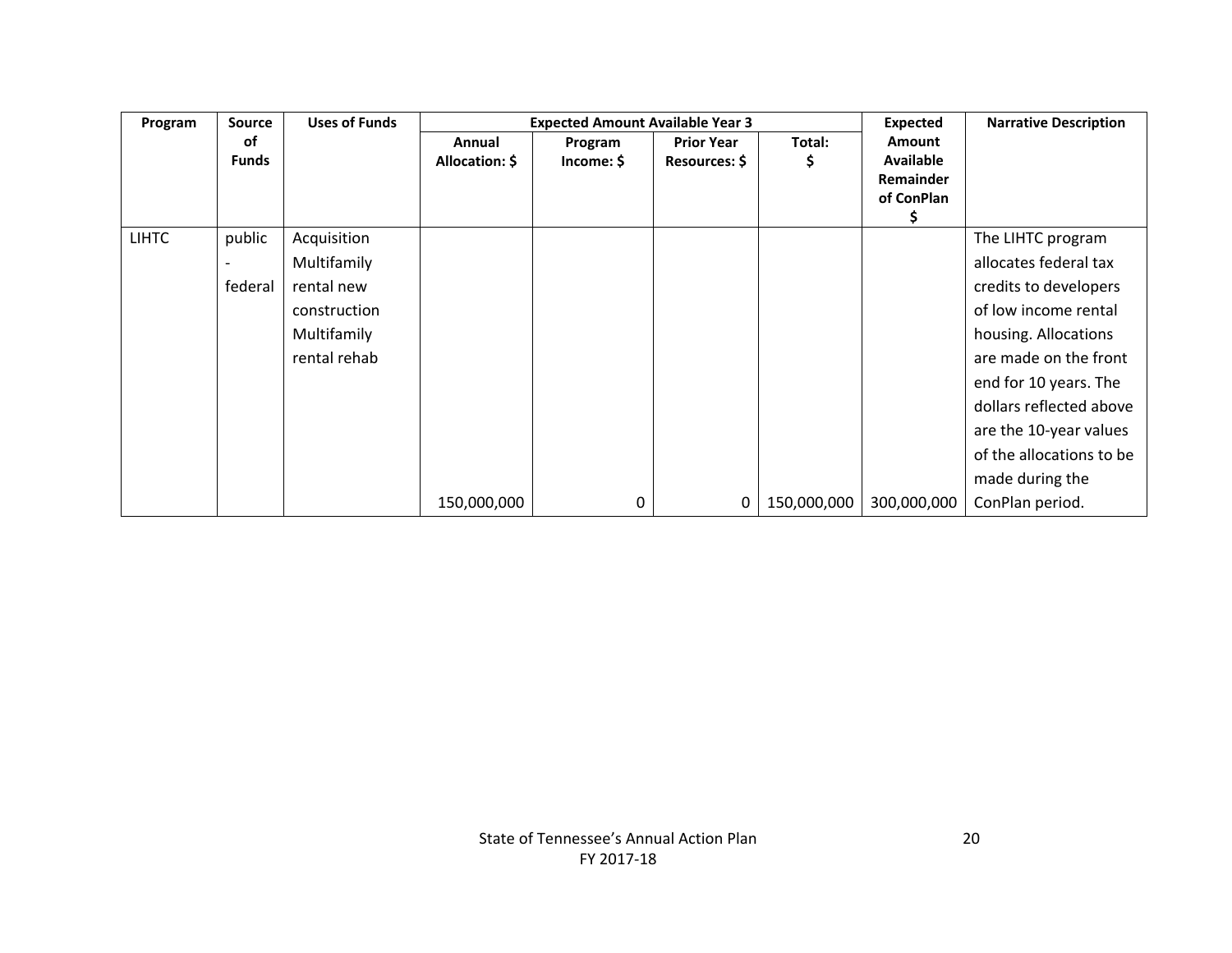| Other | public  | Acquisition  |            |   |   |            |            | Funding from 2008,      |
|-------|---------|--------------|------------|---|---|------------|------------|-------------------------|
|       |         | Economic     |            |   |   |            |            | 2010 and 2013           |
|       | federal | Development  |            |   |   |            |            | disasters were          |
|       |         | Homeowner    |            |   |   |            |            | provided to TN,         |
|       |         | rehab        |            |   |   |            |            | totaling \$137,234,407. |
|       |         | Housing      |            |   |   |            |            | TNECD plans to spend    |
|       |         | Public       |            |   |   |            |            | down all disaster funds |
|       |         | Improvements |            |   |   |            |            | that are currently      |
|       |         | Other        |            |   |   |            |            | allocated to the state  |
|       |         |              |            |   |   |            |            | during the period of    |
|       |         |              |            |   |   |            |            | the Con Plan. That is   |
|       |         |              |            |   |   |            |            | approximately \$13M in  |
|       |         |              |            |   |   |            |            | 13 CDBG-DR funds,       |
|       |         |              |            |   |   |            |            | \$30M in 2008-DR        |
|       |         |              |            |   |   |            |            | funds, and \$8M in      |
|       |         |              |            |   |   |            |            | 2010-DR funds. Some     |
|       |         |              |            |   |   |            |            | of the Round 1 Shelby   |
|       |         |              |            |   |   |            |            | County activities under |
|       |         |              |            |   |   |            |            | the B-13-DS-47-0001     |
|       |         |              |            |   |   |            |            | disaster grant were     |
|       |         |              |            |   |   |            |            | unable to meet the      |
|       |         |              |            |   |   |            |            | expenditure timeline    |
|       |         |              |            |   |   |            |            | set forth in the grant, |
|       |         |              |            |   |   |            |            | leading to the          |
|       |         |              |            |   |   |            |            | recapturing of          |
|       |         |              |            |   |   |            |            | \$1,183,537 of funds.   |
|       |         |              |            |   |   |            |            | The funds were          |
|       |         |              |            |   |   |            |            | recaptured from the     |
|       |         |              | 12,000,000 | 0 | 0 | 12,000,000 | 30,000,000 | funds obligated to non- |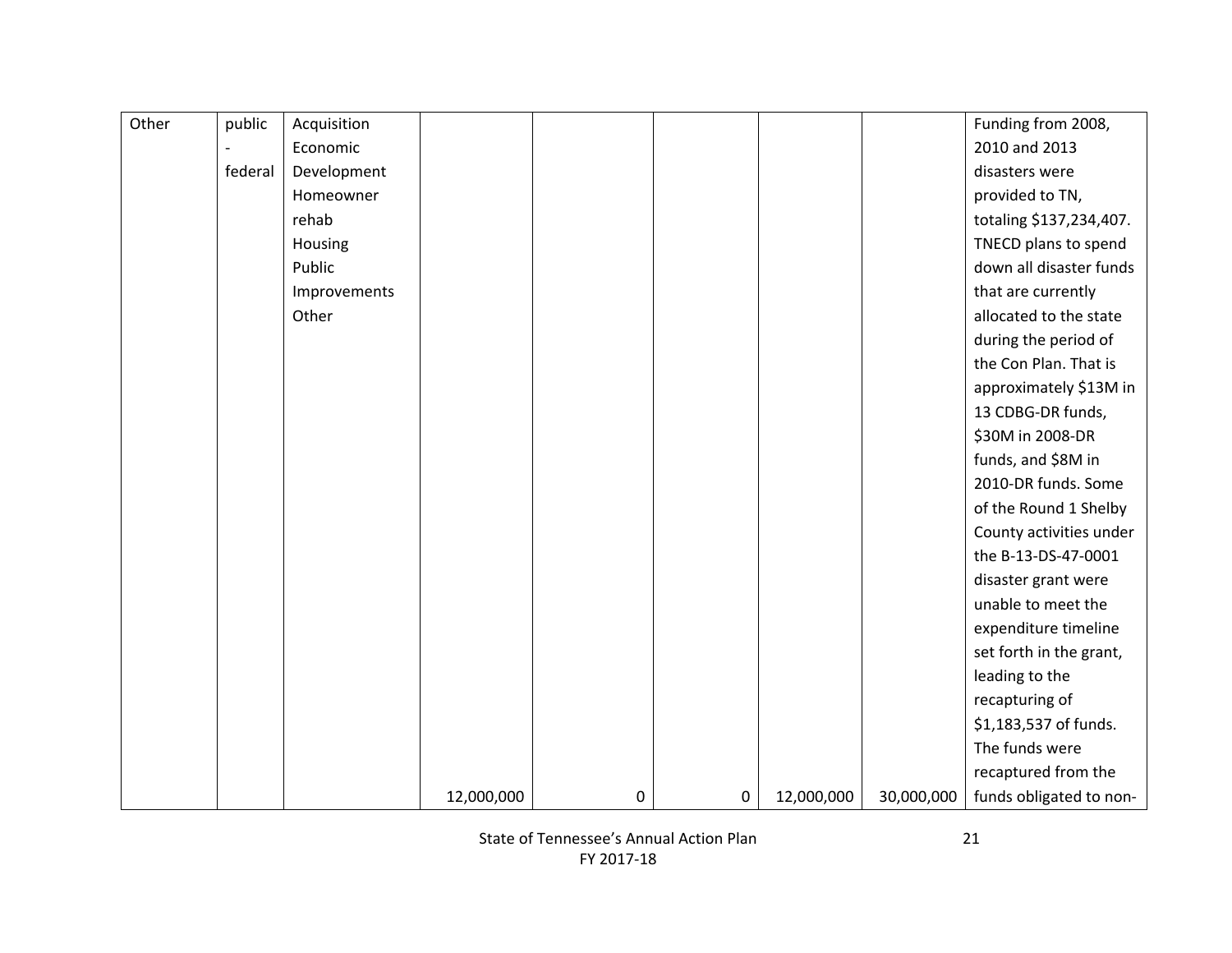| Program | <b>Source</b> | <b>Uses of Funds</b> |                | <b>Expected Amount Available Year 3</b> |                   |         | <b>Expected</b>  | <b>Narrative Description</b> |
|---------|---------------|----------------------|----------------|-----------------------------------------|-------------------|---------|------------------|------------------------------|
|         | of            |                      | Annual         | Program                                 | <b>Prior Year</b> | Total:  | Amount           |                              |
|         | <b>Funds</b>  |                      | Allocation: \$ | Income: \$                              | Resources: \$     | \$      | <b>Available</b> |                              |
|         |               |                      |                |                                         |                   |         | Remainder        |                              |
|         |               |                      |                |                                         |                   |         | of ConPlan<br>\$ |                              |
|         |               |                      |                |                                         |                   |         |                  | Shelby County grants.        |
|         |               |                      |                |                                         |                   |         |                  | TNECD proposes to use        |
|         |               |                      |                |                                         |                   |         |                  | CDBG program income          |
|         |               |                      |                |                                         |                   |         |                  | funds under the "CDBG        |
|         |               |                      |                |                                         |                   |         |                  | funds as Match" waiver       |
|         |               |                      |                |                                         |                   |         |                  | to cover the                 |
|         |               |                      |                |                                         |                   |         |                  | recaptured. The final        |
|         |               |                      |                |                                         |                   |         |                  | allocation of B-13-DS-       |
|         |               |                      |                |                                         |                   |         |                  | 47-0001 funds, in the        |
|         |               |                      |                |                                         |                   |         |                  | amount of \$4,610,000        |
|         |               |                      |                |                                         |                   |         |                  | will be obligated in the     |
|         |               |                      |                |                                         |                   |         |                  | summer of 2017.              |
|         |               |                      |                |                                         |                   |         |                  | TNECD was also               |
|         |               |                      |                |                                         |                   |         |                  | awarded \$44,502,374         |
|         |               |                      |                |                                         |                   |         |                  | as a recipient of the        |
|         |               |                      |                |                                         |                   |         |                  | CDBG-NDR grant, and          |
|         |               |                      |                |                                         |                   |         |                  | plans to have the funds      |
|         |               |                      |                |                                         |                   |         |                  | expended by                  |
|         |               |                      |                |                                         |                   |         |                  | September 30, 2022.          |
| Other   | public        | Other                |                |                                         |                   |         |                  | Leveraged Ryan White         |
|         |               |                      |                |                                         |                   |         |                  | funds.                       |
|         | federal       |                      | 450,000        | 0                                       | 0                 | 450,000 | 1,350,000        |                              |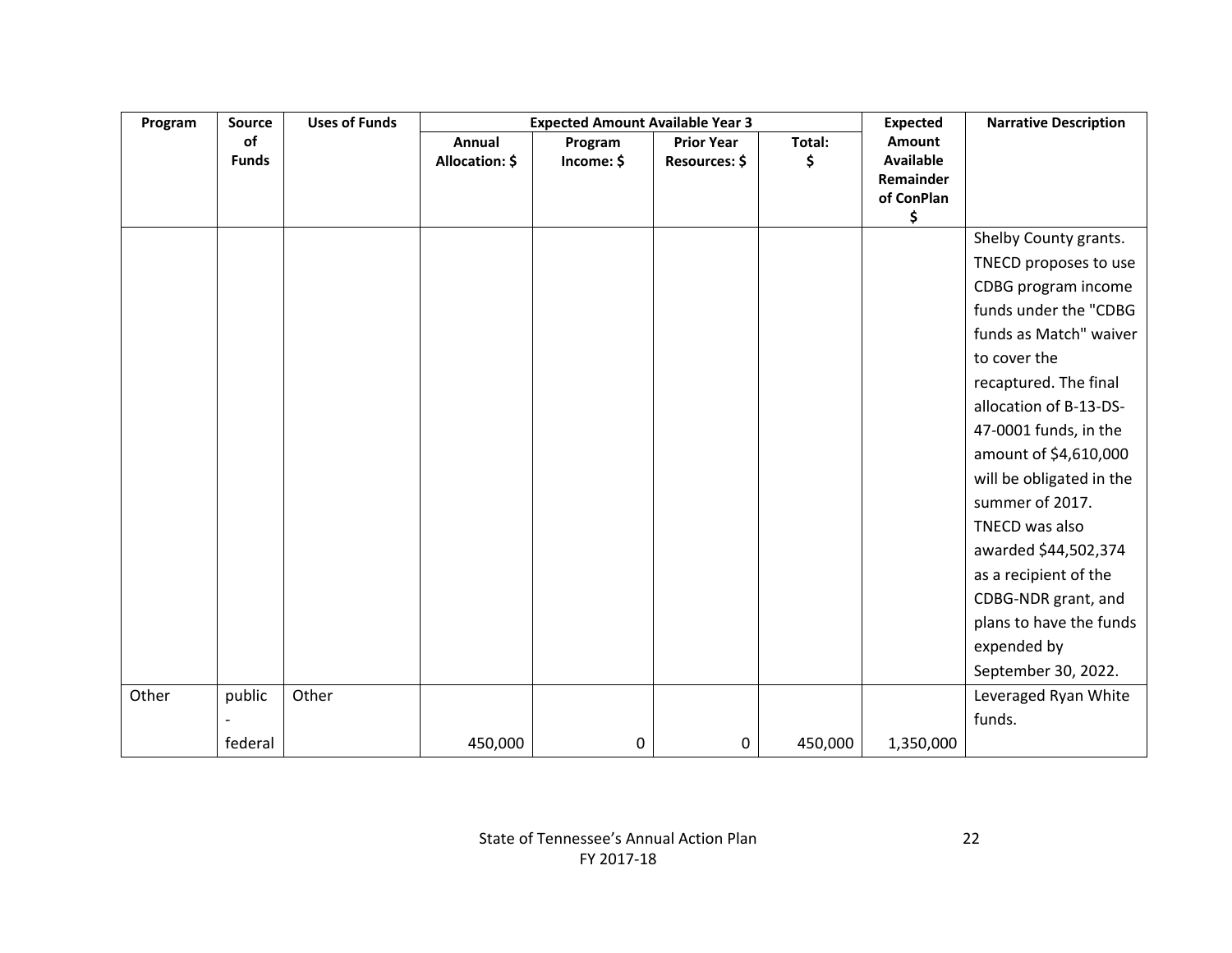| Program | Source       | <b>Uses of Funds</b> |                | <b>Expected Amount Available Year 3</b> |                   |             | <b>Expected</b>  | <b>Narrative Description</b>   |
|---------|--------------|----------------------|----------------|-----------------------------------------|-------------------|-------------|------------------|--------------------------------|
|         | of           |                      | Annual         | Program                                 | <b>Prior Year</b> | Total:      | Amount           |                                |
|         | <b>Funds</b> |                      | Allocation: \$ | Income: \$                              | Resources: \$     | \$          | <b>Available</b> |                                |
|         |              |                      |                |                                         |                   |             | Remainder        |                                |
|         |              |                      |                |                                         |                   |             | of ConPlan<br>\$ |                                |
| Other   | public       | Rental               |                |                                         |                   |             |                  | The Section 8 Contract         |
|         |              | Assistance           |                |                                         |                   |             |                  | <b>Administration Division</b> |
|         | federal      |                      |                |                                         |                   |             |                  | of THDA administers            |
|         |              |                      |                |                                         |                   |             |                  | the Section 8 Contract         |
|         |              |                      |                |                                         |                   |             |                  | Administration                 |
|         |              |                      |                |                                         |                   |             |                  | Program. THDA                  |
|         |              |                      |                |                                         |                   |             |                  | administers the Section        |
|         |              |                      |                |                                         |                   |             |                  | 8 Housing Assistance           |
|         |              |                      |                |                                         |                   |             |                  | Payments (HAP)                 |
|         |              |                      |                |                                         |                   |             |                  | Contracts and is               |
|         |              |                      |                |                                         |                   |             |                  | responsible for                |
|         |              |                      |                |                                         |                   |             |                  | approving and making           |
|         |              |                      |                |                                         |                   |             |                  | the monthly payment            |
|         |              |                      |                |                                         |                   |             |                  | to property owners             |
|         |              |                      |                |                                         |                   |             |                  | throughout the state.          |
|         |              |                      |                |                                         |                   |             |                  | At the end of calendar         |
|         |              |                      |                |                                         |                   |             |                  | year 2016, the Division        |
|         |              |                      |                |                                         |                   |             |                  | had 393 contracts,             |
|         |              |                      |                |                                         |                   |             |                  | representing 33,431            |
|         |              |                      |                |                                         |                   |             |                  | families, and monthly          |
|         |              |                      |                |                                         |                   |             |                  | HAPs averaging                 |
|         |              |                      |                |                                         |                   |             |                  | approximately \$13.7           |
|         |              |                      | 196,000,000    | 0                                       | 0                 | 196,000,000 | 628,000,000      | million per month.             |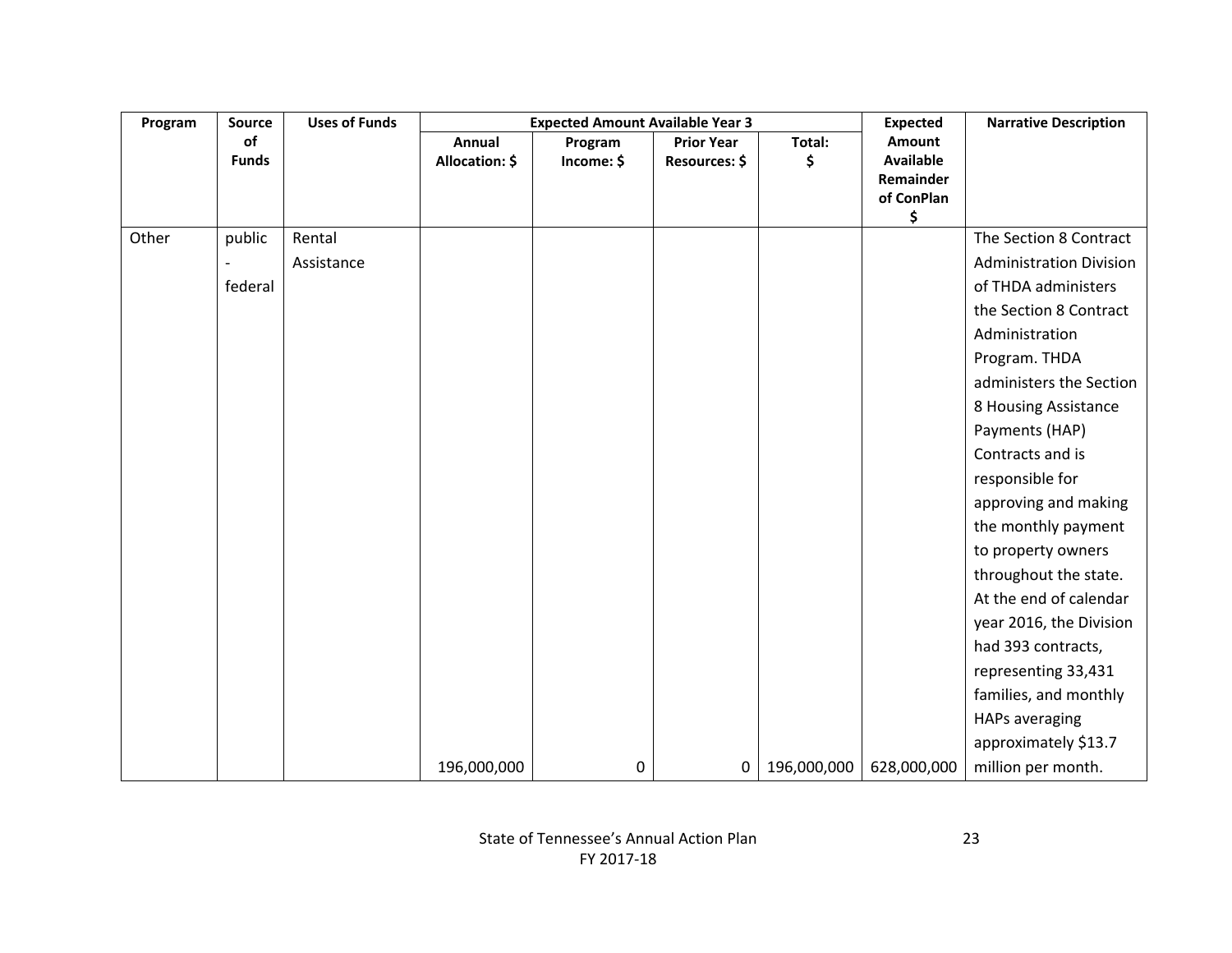| Other | public  | Homebuyer  |         |   |   |         |           | <b>THDA requires</b>      |
|-------|---------|------------|---------|---|---|---------|-----------|---------------------------|
|       | - state | assistance |         |   |   |         |           | homebuyer education       |
|       |         |            |         |   |   |         |           | for one of our home       |
|       |         |            |         |   |   |         |           | loan programs and         |
|       |         |            |         |   |   |         |           | encourages it for         |
|       |         |            |         |   |   |         |           | everyone considering      |
|       |         |            |         |   |   |         |           | homeownership. The        |
|       |         |            |         |   |   |         |           | purpose of homebuyer      |
|       |         |            |         |   |   |         |           | education is not only to  |
|       |         |            |         |   |   |         |           | assist people with        |
|       |         |            |         |   |   |         |           | purchasing homes, but     |
|       |         |            |         |   |   |         |           | also to help them         |
|       |         |            |         |   |   |         |           | become successful         |
|       |         |            |         |   |   |         |           | homeowners. THDA          |
|       |         |            |         |   |   |         |           | provides approved         |
|       |         |            |         |   |   |         |           | local nonprofit           |
|       |         |            |         |   |   |         |           | organizations and UT      |
|       |         |            |         |   |   |         |           | Extension agents with     |
|       |         |            |         |   |   |         |           | materials to teach first- |
|       |         |            |         |   |   |         |           | time homebuyer            |
|       |         |            |         |   |   |         |           | education classes and     |
|       |         |            |         |   |   |         |           | hosts certification       |
|       |         |            |         |   |   |         |           | training for homebuyer    |
|       |         |            |         |   |   |         |           | education providers. In   |
|       |         |            |         |   |   |         |           | FY 17-18 THDA will hire   |
|       |         |            |         |   |   |         |           | three new HUD             |
|       |         |            |         |   |   |         |           | certified counselors to   |
|       |         |            |         |   |   |         |           | provide foreclosure       |
|       |         |            | 700,000 | 0 | 0 | 700,000 | 1,050,000 | prevention counseling     |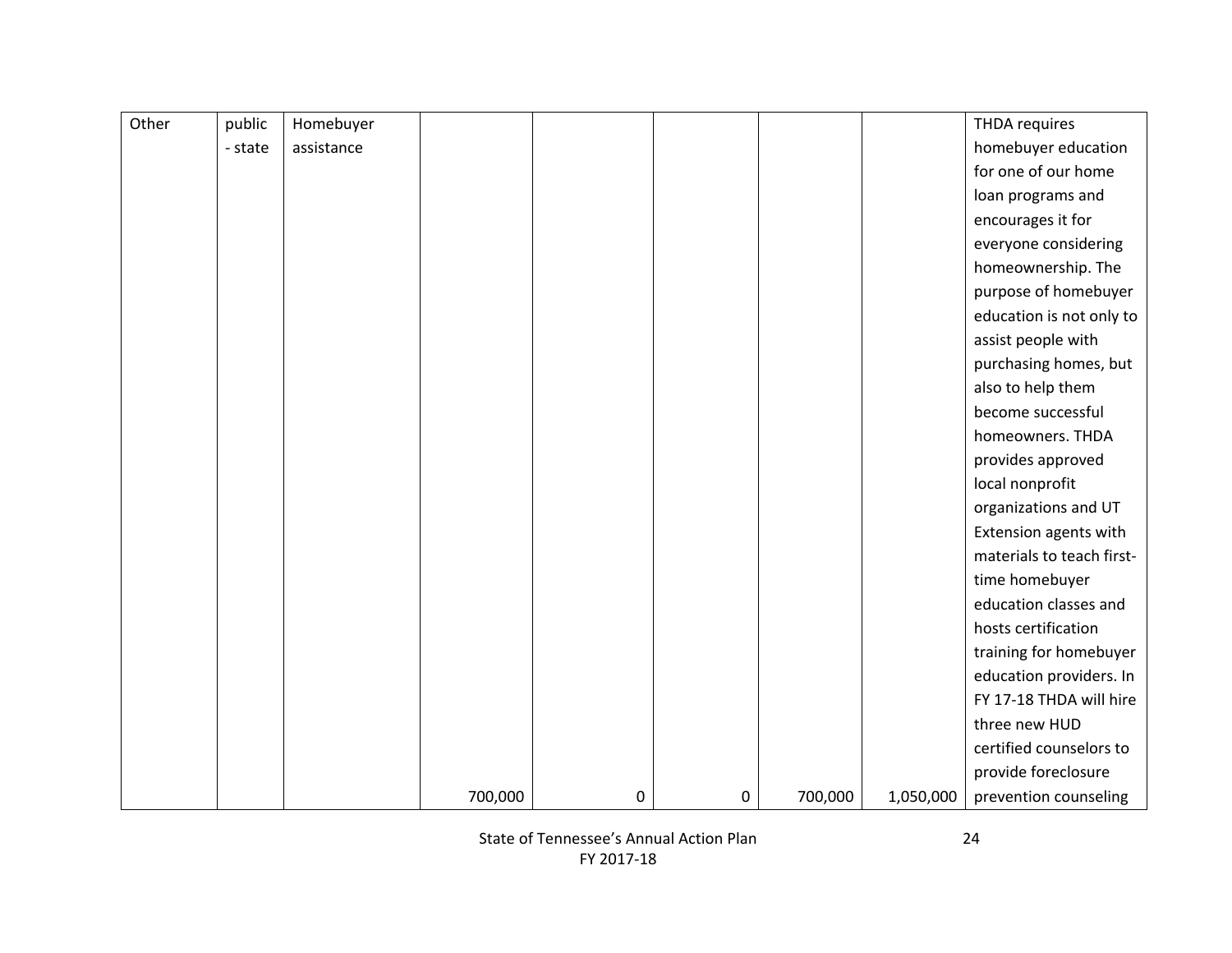| Program | Source             | <b>Uses of Funds</b> |                          | <b>Expected Amount Available Year 3</b> |                                    |        | Expected<br>Amount<br>Available<br>Remainder<br>of ConPlan | <b>Narrative Description</b>                          |
|---------|--------------------|----------------------|--------------------------|-----------------------------------------|------------------------------------|--------|------------------------------------------------------------|-------------------------------------------------------|
|         | of<br><b>Funds</b> |                      | Annual<br>Allocation: \$ | Program<br>Income: \$                   | <b>Prior Year</b><br>Resources: \$ | Total: |                                                            |                                                       |
|         |                    |                      |                          |                                         |                                    |        |                                                            | and assist with<br>homebuyer education<br>activities. |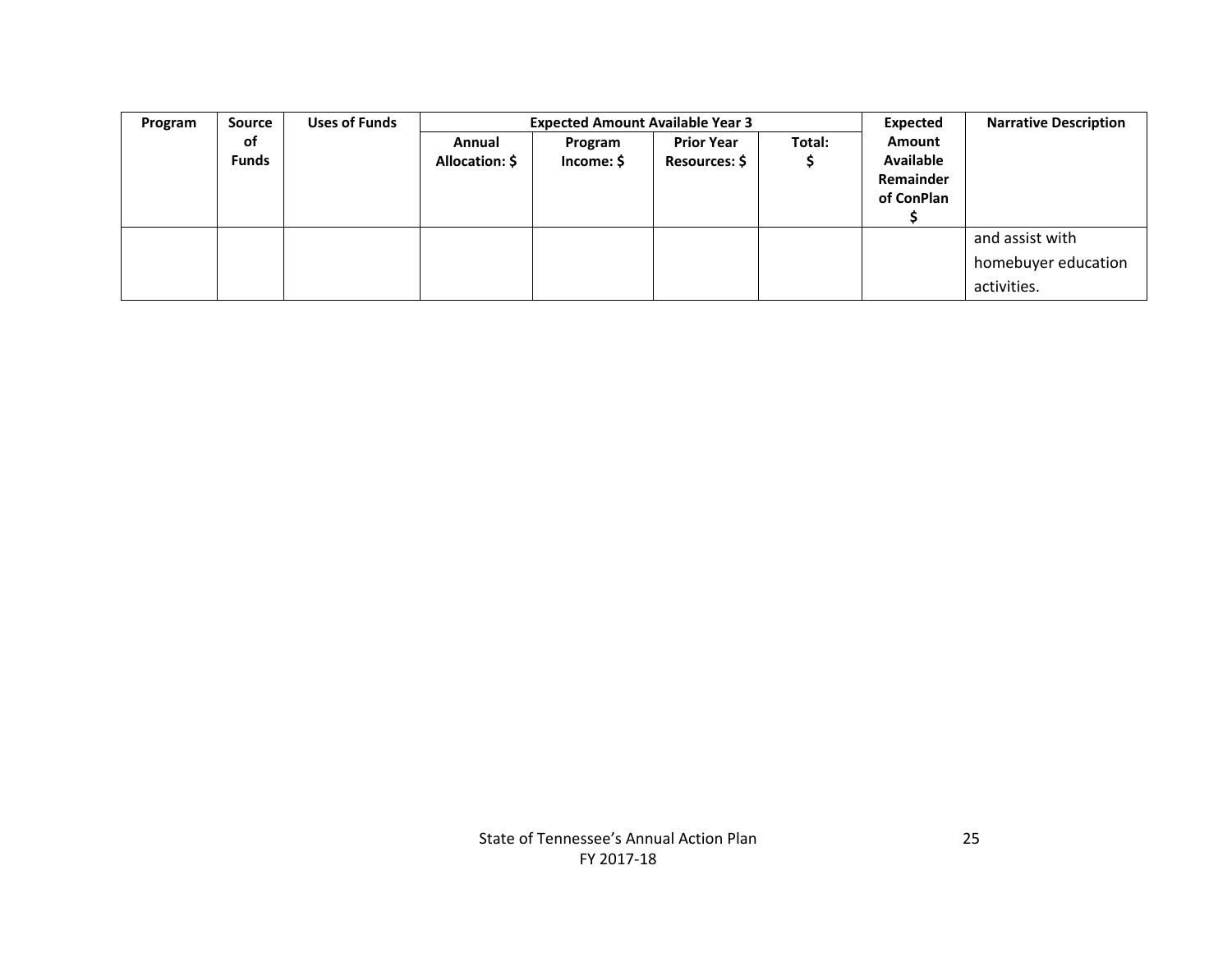| Other | public  | Homeowner          |           |   |             |           |            | The Tennessee Housing    |
|-------|---------|--------------------|-----------|---|-------------|-----------|------------|--------------------------|
|       | - state | rehab              |           |   |             |           |            | Trust Fund (HTF) funds   |
|       |         | Multifamily        |           |   |             |           |            | five programs to         |
|       |         | rental new         |           |   |             |           |            | address unmet housing    |
|       |         | construction       |           |   |             |           |            | needs in Tennessee.      |
|       |         | Multifamily        |           |   |             |           |            | The Competitive          |
|       |         | rental rehab       |           |   |             |           |            | Grants program targets   |
|       |         | <b>New</b>         |           |   |             |           |            | rental housing needs     |
|       |         | construction for   |           |   |             |           |            | across the state for low |
|       |         | ownership          |           |   |             |           |            | and very low income      |
|       |         | Short term or      |           |   |             |           |            | residents. Other         |
|       |         | transitional       |           |   |             |           |            | programs address rural   |
|       |         | housing facilities |           |   |             |           |            | housing needs, housing   |
|       |         | Transitional       |           |   |             |           |            | modifications for        |
|       |         | housing            |           |   |             |           |            | persons with             |
|       |         |                    |           |   |             |           |            | disabilities, home       |
|       |         |                    |           |   |             |           |            | repair for the elderly   |
|       |         |                    |           |   |             |           |            | and new home             |
|       |         |                    |           |   |             |           |            | construction and         |
|       |         |                    |           |   |             |           |            | purchase for low         |
|       |         |                    |           |   |             |           |            | income Tennesseans.      |
|       |         |                    |           |   |             |           |            | In FY 17-18 THDA will    |
|       |         |                    |           |   |             |           |            | implement the            |
|       |         |                    |           |   |             |           |            | <b>Challenge Grant</b>   |
|       |         |                    |           |   |             |           |            | Program that provides    |
|       |         |                    |           |   |             |           |            | initial seed funding to  |
|       |         |                    |           |   |             |           |            | support the fundraising  |
|       |         |                    |           |   |             |           |            | efforts of nonprofit     |
|       |         |                    | 8,500,000 | 0 | $\mathbf 0$ | 8,500,000 | 22,500,000 | organizations across     |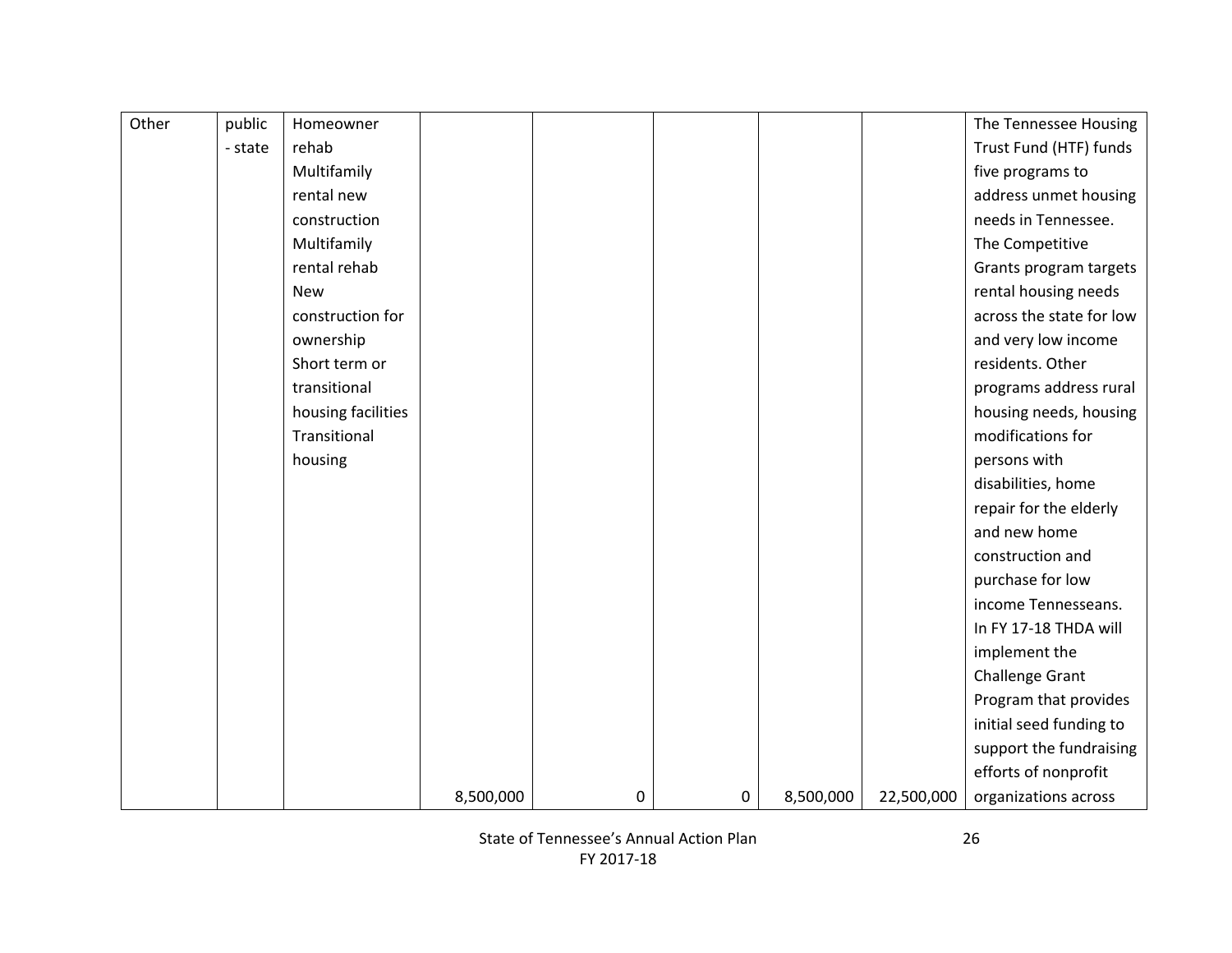| Program | Source       | <b>Uses of Funds</b> |                | <b>Expected Amount Available Year 3</b> |                   |        | <b>Expected</b>               | <b>Narrative Description</b> |
|---------|--------------|----------------------|----------------|-----------------------------------------|-------------------|--------|-------------------------------|------------------------------|
|         | of           |                      | Annual         | Program                                 | <b>Prior Year</b> | Total: | Amount                        |                              |
|         | <b>Funds</b> |                      | Allocation: \$ | Income: \$                              | Resources: \$     | \$     | <b>Available</b><br>Remainder |                              |
|         |              |                      |                |                                         |                   |        | of ConPlan                    |                              |
|         |              |                      |                |                                         |                   |        | \$                            |                              |
|         |              |                      |                |                                         |                   |        |                               | Tennessee to                 |
|         |              |                      |                |                                         |                   |        |                               | implement housing            |
|         |              |                      |                |                                         |                   |        |                               | activities that              |
|         |              |                      |                |                                         |                   |        |                               | represent unique             |
|         |              |                      |                |                                         |                   |        |                               | milestones, are part of      |
|         |              |                      |                |                                         |                   |        |                               | a broad community            |
|         |              |                      |                |                                         |                   |        |                               | initiative, or are part of   |
|         |              |                      |                |                                         |                   |        |                               | a significant expansion      |
|         |              |                      |                |                                         |                   |        |                               | of work outside the          |
|         |              |                      |                |                                         |                   |        |                               | normal day to day            |
|         |              |                      |                |                                         |                   |        |                               | activities of the            |
|         |              |                      |                |                                         |                   |        |                               | organization. Selected       |
|         |              |                      |                |                                         |                   |        |                               | proposals must               |
|         |              |                      |                |                                         |                   |        |                               | generate cash leverage       |
|         |              |                      |                |                                         |                   |        |                               | of at least 500% within      |
|         |              |                      |                |                                         |                   |        |                               | nine months of THDA's        |
|         |              |                      |                |                                         |                   |        |                               | commitment of                |
|         |              |                      |                |                                         |                   |        |                               | Challenge Grant              |
|         |              |                      |                |                                         |                   |        |                               | resources to the             |
|         |              |                      |                |                                         |                   |        |                               | housing initiative.          |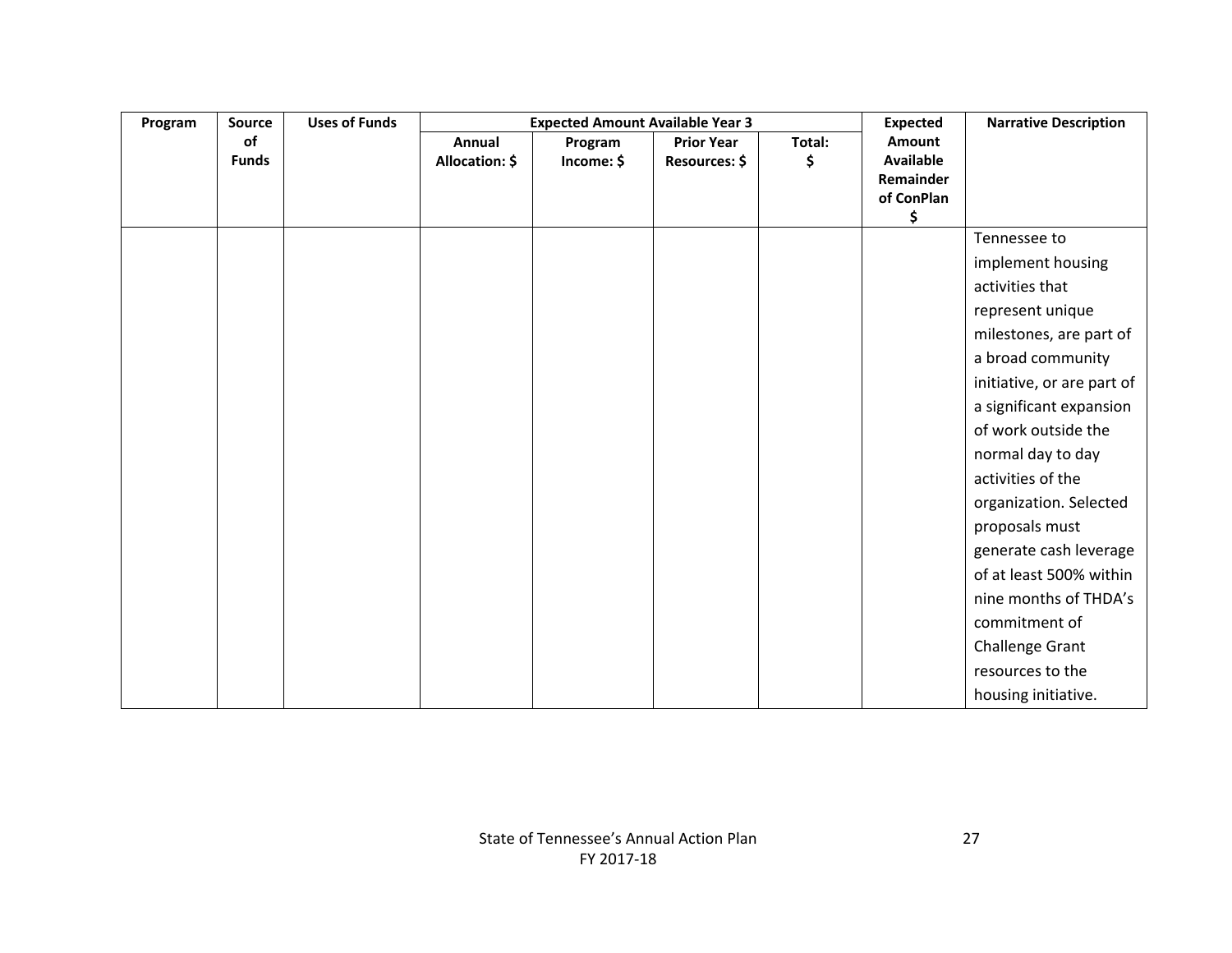| Other | public  | Other      |            |           |           |            |            | CITC - Financial         |
|-------|---------|------------|------------|-----------|-----------|------------|------------|--------------------------|
|       | - state |            |            |           |           |            |            | institutions may obtain  |
|       |         |            |            |           |           |            |            | a credit against the     |
|       |         |            |            |           |           |            |            | franchises' excise tax   |
|       |         |            |            |           |           |            |            | liability when qualified |
|       |         |            |            |           |           |            |            | loans, investments,      |
|       |         |            |            |           |           |            |            | grants, or contributions |
|       |         |            |            |           |           |            |            | are extended to eligible |
|       |         |            |            |           |           |            |            | non-profit               |
|       |         |            |            |           |           |            |            | organizations,           |
|       |         |            |            |           |           |            |            | development districts,   |
|       |         |            |            |           |           |            |            | public housing           |
|       |         |            |            |           |           |            |            | authorities, or THDA     |
|       |         |            |            |           |           |            |            | for activities that      |
|       |         |            |            |           |           |            |            | create or preserve       |
|       |         |            |            |           |           |            |            | affordable housing,      |
|       |         |            |            |           |           |            |            | help low-income          |
|       |         |            |            |           |           |            |            | Tennesseans obtain       |
|       |         |            |            |           |           |            |            | affordable housing, or   |
|       |         |            |            |           |           |            |            | activities that help     |
|       |         |            |            |           |           |            |            | build the capacity of    |
|       |         |            |            |           |           |            |            | eligible non-profit      |
|       |         |            |            |           |           |            |            | organizations who        |
|       |         |            |            |           |           |            |            | provide housing          |
|       |         |            |            |           |           |            |            | opportunities for low    |
|       |         |            | 4,000,000  | $\pmb{0}$ | 0         | 4,000,000  | 8,000,000  | income Tennesseans.      |
| Other | Public  | Rental     |            |           |           |            |            | <b>Housing Choice</b>    |
|       |         | Assistance |            |           |           |            |            | Vouchers                 |
|       | federal |            | 31,000,000 | 0         | $\pmb{0}$ | 31,000,000 | 62,000,000 |                          |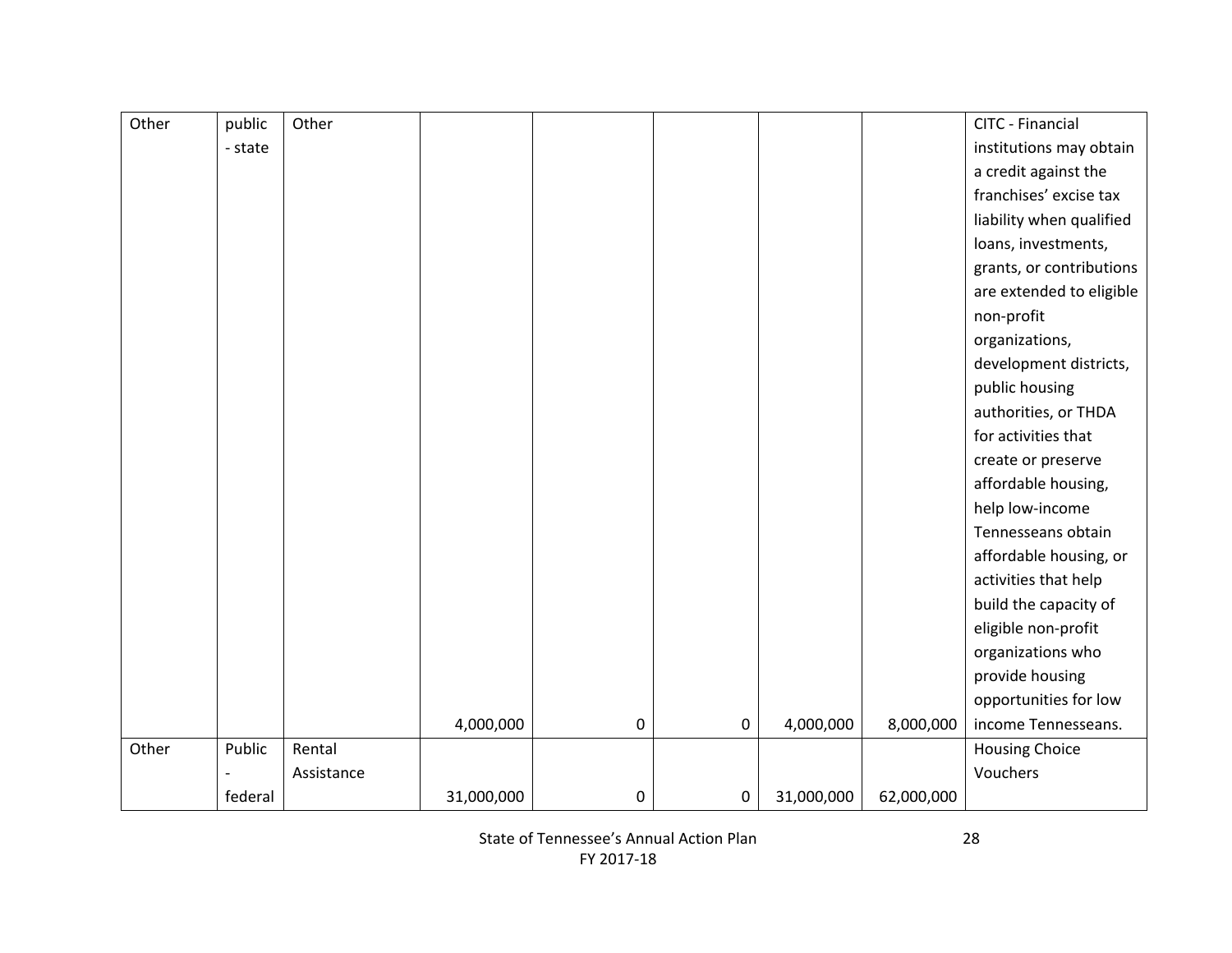#### **Table 5 ‐ Expected Resources – Priority Table**

#### Explain how federal funds will leverage those additional resources (private, state and local funds), including a description of how **matching requirements will be satisfied**

HOME Investment Partnerships Program: For HOME, THDA added <sup>a</sup> new scoring item that encourages the submission of applications that include match resources eligible under the federal HOME program regulations. Up to 20 points are available for applications that will contribute eligible match resources that will assist the State in meeting its match obligations required by the program. For sub-grantees not supplying match, THDA will continue to provide the required federal match. Although no local match is required from applicants, THDA will count toward its matching requirement any nonfederal project funds that qualify as match under the HOME rule. In the scoring matrix, any project that has leveraged funds will receive additional points.

Emergency Solutions Grant Program (ESG): The ESG program requires that grantees provide <sup>a</sup> dollar for dollar match for ESG funds. Each grantee must provide <sup>a</sup> certification of matching funds. All grantees must supplement their ESG funds with equal amounts of funds or in‐kind support from non‐ESG sources. Certain other federal grants contain language that may prohibit their being used as <sup>a</sup> match. Matching funds or in‐kind support must be provided after the date of the grant award to the recipient and within the period of the ESG contract with THDA. The recipient may not include funds used to match any previous ESG grant.

Housing Opportunities for Persons with AIDS/HIV (HOPWA): HOPWA does not require <sup>a</sup> match for their grants.

National Housing Trust Fund (NHTF): THDA will provide a preference for applications that include the use of non-THDA, federal and non-federal resources towards the development of the housing. THDA will not consider rental assistance provided for the purposes of this category. THDA will award points based on the actual percentage of other non‐THDA funds in the project against the total development costs of the project. In order to receive points, written documentation committing the non‐THDA funds must be included in the application.

#### If appropriate, describe publically owned land or property located within the jurisdiction that may be used to address the needs **identified in the plan**

The TN CDBG program awards many projects each year that will be completed on publicly‐owned property, particularly water and sewer system improvement projects where work is often done at water and wastewater treatment plants or other similar properties.

> State of Tennessee's Annual Action Plan FY 2017‐18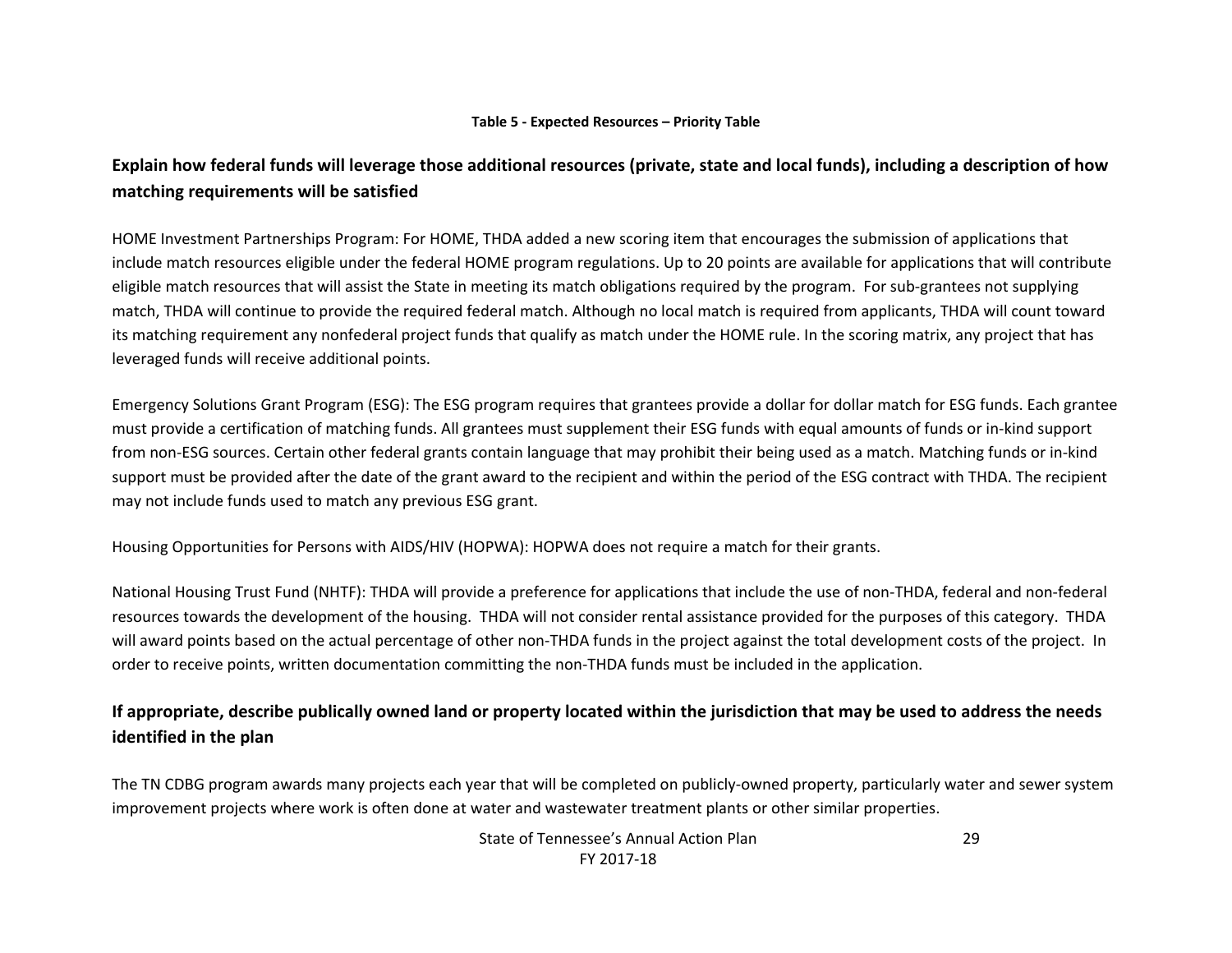# **Annual Goals and Objectives**

# **AP‐20 Annual Goals and Objectives – 91.320(c)(3)&(e)**

#### **Goals Summary Information**

| Sort         | <b>Goal Name</b>   | <b>Start</b> | End  | Category   | <b>Geographic Area</b> | <b>Needs Addressed</b> | <b>Funding</b>           | <b>Goal Outcome Indicator</b>      |
|--------------|--------------------|--------------|------|------------|------------------------|------------------------|--------------------------|------------------------------------|
| Order        |                    | Year         | Year |            |                        |                        |                          |                                    |
| $\mathbf{1}$ | Creation and       | 2015         | 2019 | Affordable | Non-                   | Fair housing           | CDBG: \$1,000,000        | Rental units constructed:          |
|              | preservation of    |              |      | Housing    | Entitlement            | Infrastructure,        | HOME: \$9,579,153        | 44 Household Housing               |
|              | affordable housing |              |      |            | Statewide              | disinvestment,         | <b>Housing Trust</b>     | Unit                               |
|              |                    |              |      |            | Grant                  | disaster recovery      | Fund: \$3,160,279        | Rental units rehabilitated:        |
|              |                    |              |      |            | Allocation             | Limited housing        | LIHTC:                   | 10 Household Housing               |
|              |                    |              |      |            | Priority               | opportunities          | \$150,000,000            | Unit                               |
|              |                    |              |      |            |                        |                        | Community                | <b>Homeowner Housing</b>           |
|              |                    |              |      |            |                        |                        | <b>Investment Tax</b>    | Added: 5 Household                 |
|              |                    |              |      |            |                        |                        | Credits: \$4,000,000     | <b>Housing Unit</b>                |
|              |                    |              |      |            |                        |                        | Homebuyer                | <b>Homeowner Housing</b>           |
|              |                    |              |      |            |                        |                        | Education:               | Rehabilitated: 400                 |
|              |                    |              |      |            |                        |                        | \$700,000                | Household Housing Unit             |
|              |                    |              |      |            |                        |                        | <b>Housing Choice</b>    | <b>Direct Financial Assistance</b> |
|              |                    |              |      |            |                        |                        | Vouchers:                | to Homebuyers: 10                  |
|              |                    |              |      |            |                        |                        | \$31,000,000             | <b>Households Assisted</b>         |
|              |                    |              |      |            |                        |                        | Section 8 Project        |                                    |
|              |                    |              |      |            |                        |                        | <b>Based Contract</b>    |                                    |
|              |                    |              |      |            |                        |                        | Administration:          |                                    |
|              |                    |              |      |            |                        |                        | \$165,000,000            |                                    |
|              |                    |              |      |            |                        |                        | <b>Tennessee Housing</b> |                                    |
|              |                    |              |      |            |                        |                        | <b>Trust Fund:</b>       |                                    |
|              |                    |              |      |            |                        |                        | \$8,500,000              |                                    |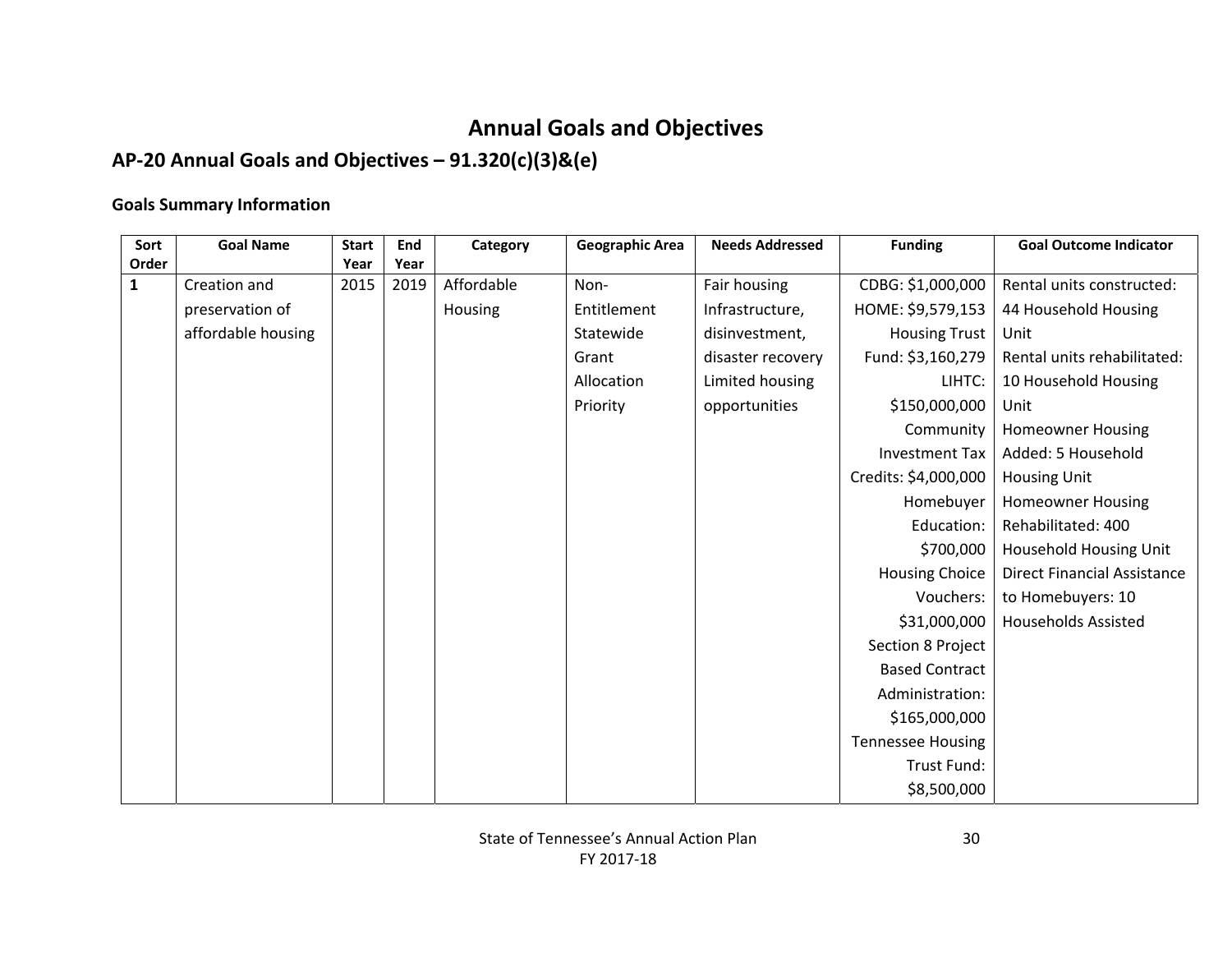| Sort                    | <b>Goal Name</b>    | <b>Start</b> | End  | Category             | <b>Geographic Area</b> | <b>Needs Addressed</b> | <b>Funding</b>   | <b>Goal Outcome Indicator</b>   |
|-------------------------|---------------------|--------------|------|----------------------|------------------------|------------------------|------------------|---------------------------------|
| Order                   |                     | Year         | Year |                      |                        |                        |                  |                                 |
| $\mathbf{2}$            | Preserve homeless   | 2015         | 2019 | Homeless             | Non-                   | Limited housing        | ESG: \$3,640,860 | Public Facility or              |
|                         | facilities &        |              |      |                      | Entitlement            | opportunities          |                  | Infrastructure Activities       |
|                         | supportive services |              |      |                      | Statewide              |                        |                  | for Low/Moderate Income         |
|                         |                     |              |      |                      | Grant                  |                        |                  | Housing Benefit: 1202           |
|                         |                     |              |      |                      | Allocation             |                        |                  | <b>Households Assisted</b>      |
|                         |                     |              |      |                      | Priority               |                        |                  | Tenant-based rental             |
|                         |                     |              |      |                      |                        |                        |                  | assistance / Rapid              |
|                         |                     |              |      |                      |                        |                        |                  | Rehousing: 1160                 |
|                         |                     |              |      |                      |                        |                        |                  | <b>Households Assisted</b>      |
|                         |                     |              |      |                      |                        |                        |                  | <b>Homeless Person</b>          |
|                         |                     |              |      |                      |                        |                        |                  | Overnight Shelter: 15406        |
|                         |                     |              |      |                      |                        |                        |                  | Persons Assisted                |
|                         |                     |              |      |                      |                        |                        |                  | <b>Homelessness Prevention:</b> |
|                         |                     |              |      |                      |                        |                        |                  | 4230 Persons Assisted           |
| $\overline{\mathbf{3}}$ | Preserve housing    | 2015         | 2019 | Affordable           | Non-                   | Fair housing           | HOPWA:           | Public Facility or              |
|                         | for persons with    |              |      | Housing              | Entitlement            | Limited housing        | \$1,096,514      | Infrastructure Activities       |
|                         | AIDS/HIV            |              |      | Non-Homeless         | Statewide              | opportunities          |                  | for Low/Moderate Income         |
|                         |                     |              |      | <b>Special Needs</b> | Grant                  | Limited non-           |                  | Housing Benefit: 300            |
|                         |                     |              |      |                      | Allocation             | housing                |                  | <b>Households Assisted</b>      |
|                         |                     |              |      |                      | Priority               | supportive             |                  | Tenant-based rental             |
|                         |                     |              |      |                      |                        | services               |                  | assistance / Rapid              |
|                         |                     |              |      |                      |                        |                        |                  | Rehousing: 339                  |
|                         |                     |              |      |                      |                        |                        |                  | <b>Households Assisted</b>      |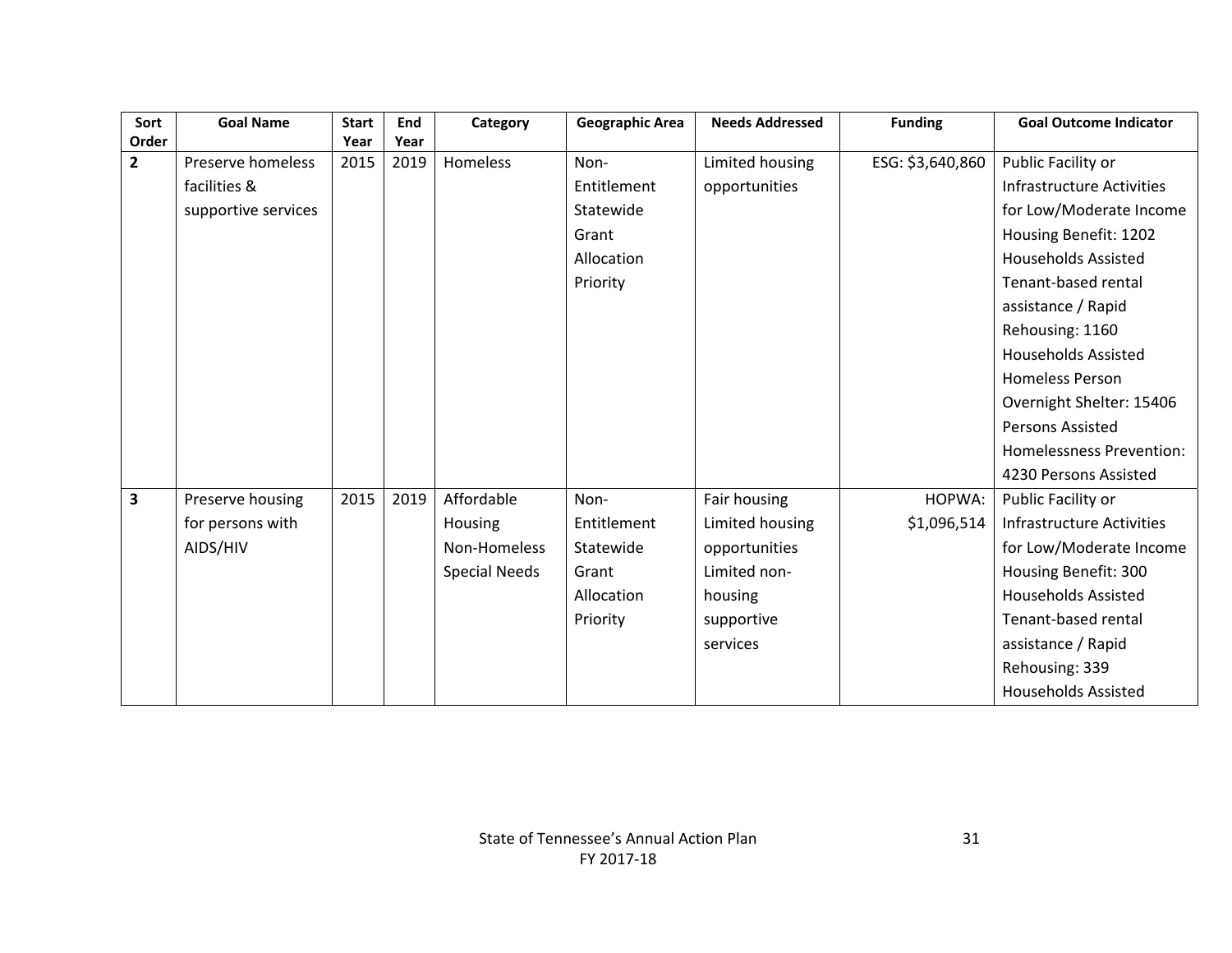| Sort                    | <b>Goal Name</b>    | <b>Start</b> | End  | Category    | <b>Geographic Area</b> | <b>Needs Addressed</b> | <b>Funding</b>     | <b>Goal Outcome Indicator</b> |
|-------------------------|---------------------|--------------|------|-------------|------------------------|------------------------|--------------------|-------------------------------|
| Order                   |                     | Year         | Year |             |                        |                        |                    |                               |
| 4                       | Physical            | 2015         | 2019 | Non-Housing | Non-                   | Fair housing           | CDBG: \$20,000,000 | Public Facility or            |
|                         | infrastructure      |              |      | Community   | Entitlement            | Infrastructure,        | CDBG-DR:           | Infrastructure Activities     |
|                         | development         |              |      | Development | Statewide              | disinvestment,         | \$1,000,000        | for Low/Moderate Income       |
|                         |                     |              |      |             | Grant                  | disaster recovery      |                    | Housing Benefit: 230,000      |
|                         |                     |              |      |             | Allocation             |                        |                    | <b>Households Assisted</b>    |
|                         |                     |              |      |             | Priority               |                        |                    |                               |
| 5                       | Revitalize          | 2015         | 2019 | Non-Housing | Non-                   | Infrastructure,        | CDBG: \$4,440,630  | Other: 15 Other               |
|                         | disinvested areas & |              |      | Community   | Entitlement            | disinvestment,         | CDBG-DR:           |                               |
|                         | improve livability  |              |      | Development | Statewide              | disaster recovery      | \$3,610,000        |                               |
|                         |                     |              |      |             | Grant                  |                        |                    |                               |
|                         |                     |              |      |             | Allocation             |                        |                    |                               |
|                         |                     |              |      |             | Priority               |                        |                    |                               |
| 6                       | TA, Job/Business    | 2015         | 2019 | Non-Housing | Non-                   | Infrastructure,        | CDBG: \$600,000    |                               |
|                         | Development,        |              |      | Community   | Entitlement            | disinvestment,         |                    |                               |
|                         | Administration      |              |      | Development | Statewide              | disaster recovery      |                    |                               |
|                         |                     |              |      |             | Grant                  | Limited non-           |                    |                               |
|                         |                     |              |      |             | Allocation             | housing                |                    |                               |
|                         |                     |              |      |             | Priority               | supportive             |                    |                               |
|                         |                     |              |      |             |                        | services               |                    |                               |
| $\overline{\mathbf{z}}$ | Target economic     | 2015         | 2019 | Non-Housing | Non-                   | Infrastructure,        | CDBG: \$500,000    | Businesses assisted: 15       |
|                         | distress            |              |      | Community   | Entitlement            | disinvestment,         |                    | <b>Businesses Assisted</b>    |
|                         |                     |              |      | Development | Statewide              | disaster recovery      |                    | Other: 20 Other               |
|                         |                     |              |      |             | Grant                  |                        |                    |                               |
|                         |                     |              |      |             | Allocation             |                        |                    |                               |
|                         |                     |              |      |             | Priority               |                        |                    |                               |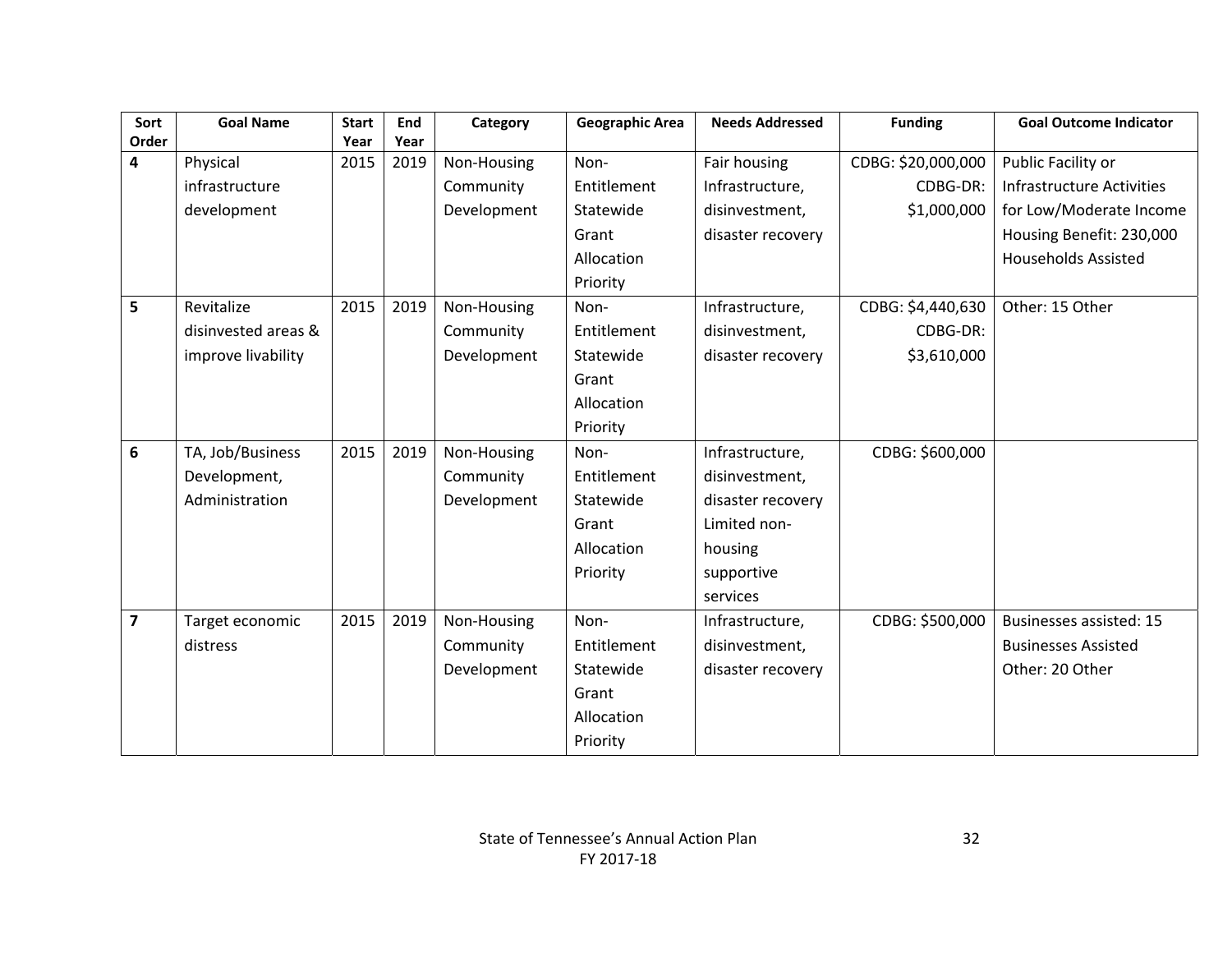| Sort  | <b>Goal Name</b> | <b>Start</b> | End  | Category              | <b>Geographic Area</b> | <b>Needs Addressed</b> | <b>Funding</b> | <b>Goal Outcome Indicator</b> |
|-------|------------------|--------------|------|-----------------------|------------------------|------------------------|----------------|-------------------------------|
| Order |                  | Year         | Year |                       |                        |                        |                |                               |
| 8     | Fair housing     | 2015         | 2019 | Affordable            | Non-                   | Fair housing           | CDBG: \$5,000  | Other: 1500 Other             |
|       |                  |              |      | <b>Housing</b>        | Entitlement            | Limited housing        | HOPWA: \$1,000 |                               |
|       |                  |              |      | <b>Public Housing</b> | Statewide              | opportunities          | HOME: \$3,000  |                               |
|       |                  |              |      | <b>Homeless</b>       | Grant                  |                        | Homebuyer      |                               |
|       |                  |              |      |                       | Allocation             |                        | Education:     |                               |
|       |                  |              |      |                       | Priority               |                        | \$275,000      |                               |

**Table 6 – Goals Summary**

#### **Goal Descriptions**

|                                                                        | <b>Goal Name</b>           | Creation and preservation of affordable housing                                                                                                                                                                                                                    |  |  |  |  |
|------------------------------------------------------------------------|----------------------------|--------------------------------------------------------------------------------------------------------------------------------------------------------------------------------------------------------------------------------------------------------------------|--|--|--|--|
|                                                                        | Goal<br><b>Description</b> | Create and maintain affordable rental and homeownership stock with the construction of new affordable housing,<br>rehabilitate existing affordable housing, provide down payment assistance and provide tenant-based rental assistance to<br>eligible populations. |  |  |  |  |
| Preserve homeless facilities & supportive services<br><b>Goal Name</b> |                            |                                                                                                                                                                                                                                                                    |  |  |  |  |
|                                                                        | Goal<br><b>Description</b> | Preserve homeless facilities to ensure they can continue to meet the needs of Tennessee's homeless population and<br>provide resources to support those who are homeless or at risk of homelessness.                                                               |  |  |  |  |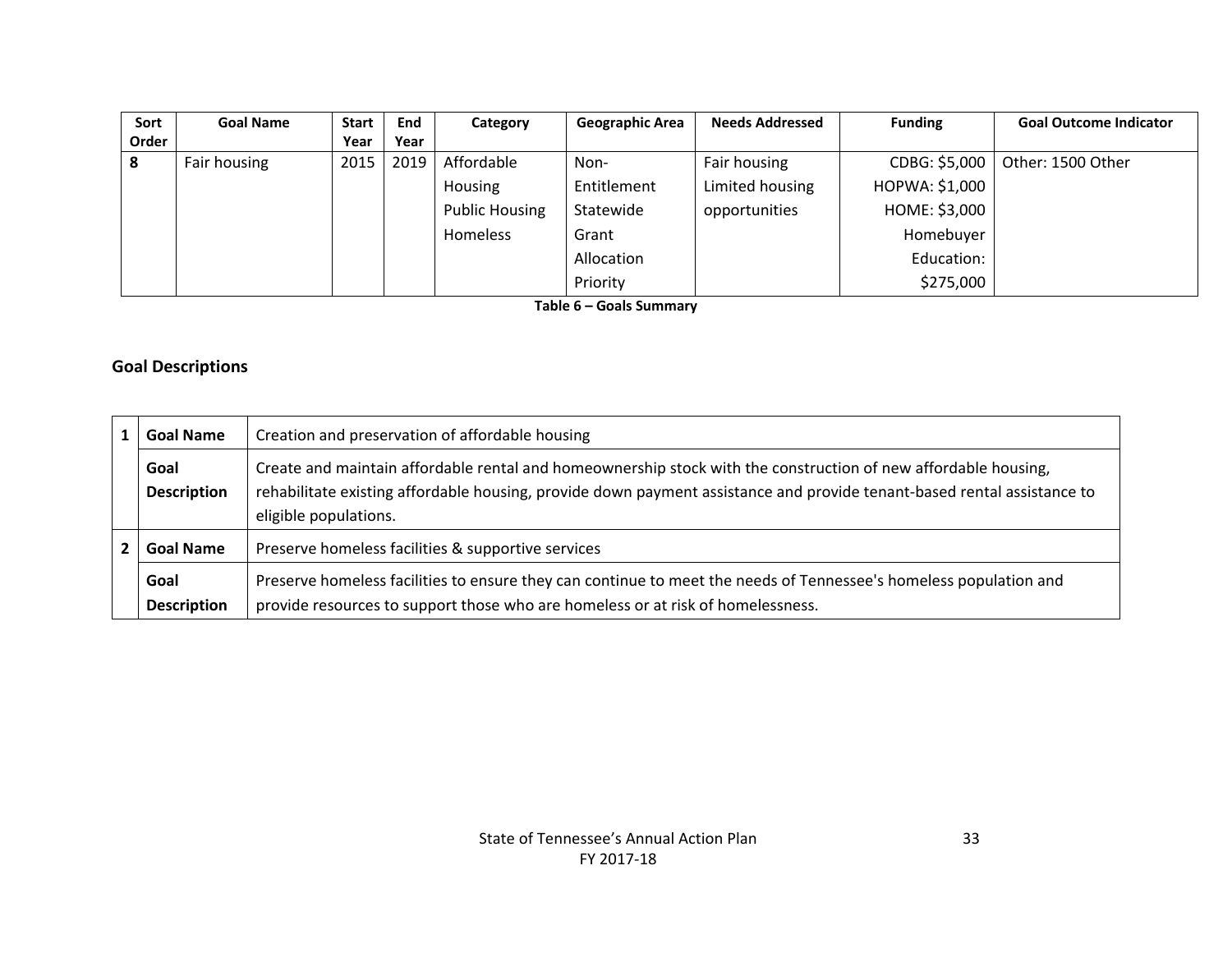| $\overline{\mathbf{3}}$ | <b>Goal Name</b>           | Preserve housing for persons with AIDS/HIV                                                                                                                                                                                                                                                                                                                                                                                                                                                                                                                                                                                                                                                                                                                                                                                                                                                                                                                                                                                                                     |
|-------------------------|----------------------------|----------------------------------------------------------------------------------------------------------------------------------------------------------------------------------------------------------------------------------------------------------------------------------------------------------------------------------------------------------------------------------------------------------------------------------------------------------------------------------------------------------------------------------------------------------------------------------------------------------------------------------------------------------------------------------------------------------------------------------------------------------------------------------------------------------------------------------------------------------------------------------------------------------------------------------------------------------------------------------------------------------------------------------------------------------------|
|                         | Goal<br><b>Description</b> | The State of TN HOPWA program is administered by the Tennessee Department of Health who provides four major<br>programs to preserve housing for persons with HIV/AIDS. In FY 2017-18, the State of TN HOPWA program will assist an<br>estimated 300 households to access or maintain housing. In addition, the State's goal is to improve access to care and<br>support, including the following supportive services: mental health, transportation, nutritional, housing information<br>system, and non-case management services. HOPWA has four major programs through which they provide services:<br>- Short term rent, mortgage and utility assistance (STRMU) provides short term assistance to maintain a stable living                                                                                                                                                                                                                                                                                                                                 |
|                         |                            | environment for households who are experiencing a financial crisis and the potential loss of their housing arrangement.<br>- Tenant Based Rental Assistance (TBRA) provides assistance to eligible clients and their beneficiaries until they are able to<br>secure affordable and stable housing.                                                                                                                                                                                                                                                                                                                                                                                                                                                                                                                                                                                                                                                                                                                                                             |
|                         |                            | - Supportive Services include dental, nutrition, transportation, case management, housing, alcohol and drug abuse<br>services, advocacy, child care, employment assistance, life skills, emergency assistance for payment of utility bills, and<br>other services.                                                                                                                                                                                                                                                                                                                                                                                                                                                                                                                                                                                                                                                                                                                                                                                             |
|                         |                            | - The Permanent Housing Placement program helps clients with costs related to application fees, credit checks, and<br>reasonable security deposits.                                                                                                                                                                                                                                                                                                                                                                                                                                                                                                                                                                                                                                                                                                                                                                                                                                                                                                            |
|                         |                            | In FY 2017-18, the State of TN HOPWA program will assist 20 households with FBH-Transitional/Short-term Facilities to<br>house clients in emergency shelters using the Hotel/Motel Voucher. In addition to the above aforementioned HOPWA<br>services, the State of TN HOPWA program will begin to offer Housing Information Systems which allows staff to compile a<br>resource database to assist eligible households as well as clients who are not eligible due to living in section 8 housing but<br>need additional housing resources, fair housing information, or other resources. When applicable, the 7 regional HOPWA<br>project sponsors (Chattanooga CARES, Columbia CARES, Nashville CARES, Positively Living, Frontier- Hope of Tennessee,<br>WTLS-West Tennessee Legal Services, UCHRA-Upper Cumberland Human Resource Agency) will leverage resources using<br>Ryan White Part B (payer of last resort) and other federal, state, local and private and in-kind resources for the provision of<br>HIV/AIDS housing services to HOPWA clients. |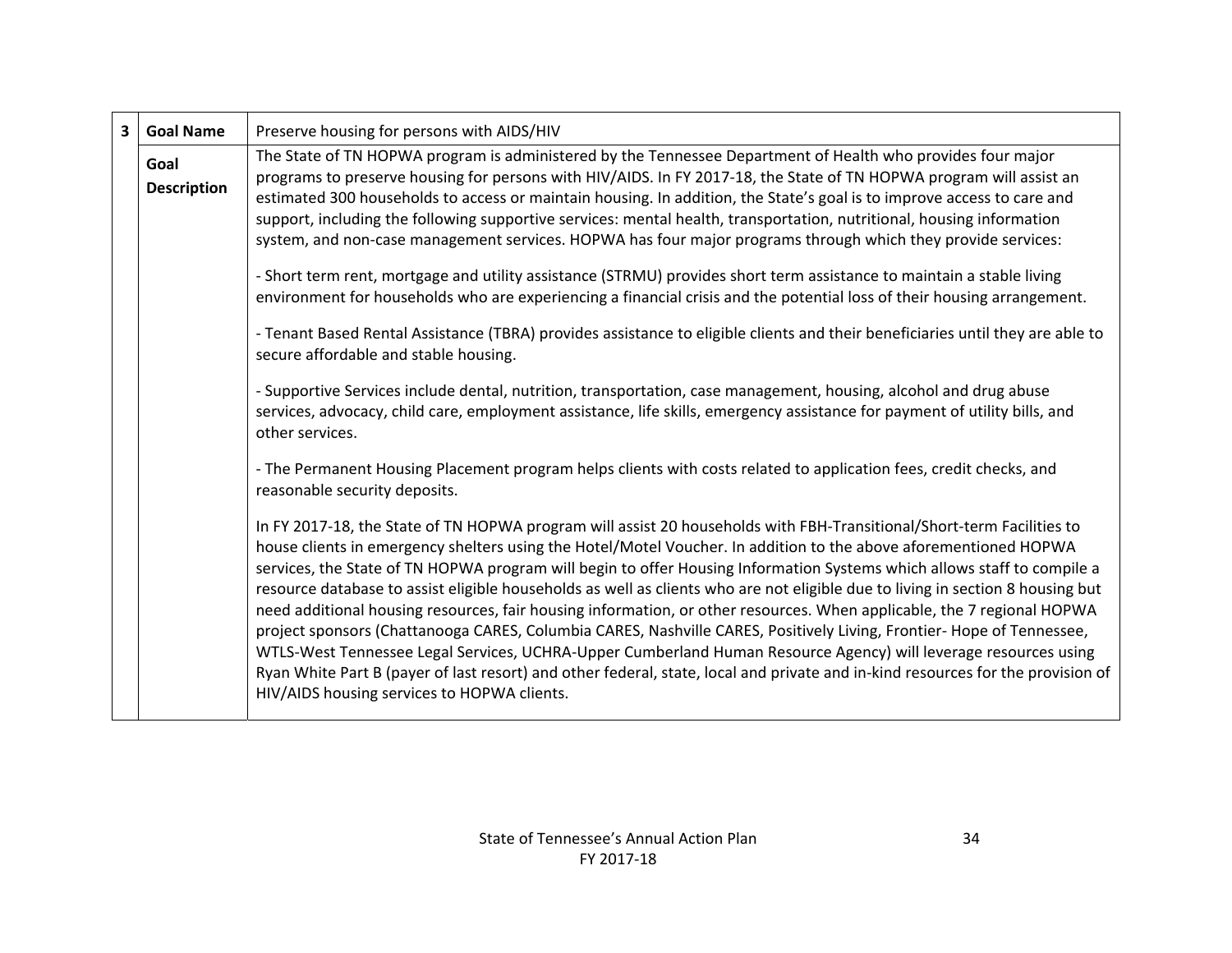| 4              | <b>Goal Name</b>           | Physical infrastructure development                                                                                                                                                                                                                                                    |  |  |  |  |  |
|----------------|----------------------------|----------------------------------------------------------------------------------------------------------------------------------------------------------------------------------------------------------------------------------------------------------------------------------------|--|--|--|--|--|
|                | Goal<br><b>Description</b> | Provide resources to cities and communities to update and repair water and sewer systems. Also, create the base of<br>infrastructure that will provide for a high quality of life for individuals, productive capacity for communities, and that will<br>support economic development. |  |  |  |  |  |
|                |                            | Program Income (PI) will be used for Urgent Need activities                                                                                                                                                                                                                            |  |  |  |  |  |
|                |                            | CDBG Annual Allocation: \$19,000,000<br>CDBG-DR: \$1,000,000<br>CDBG Program Income: \$1,000,000                                                                                                                                                                                       |  |  |  |  |  |
| 5 <sup>1</sup> | <b>Goal Name</b>           | Revitalize disinvested areas & improve livability                                                                                                                                                                                                                                      |  |  |  |  |  |
|                | Goal<br><b>Description</b> | Provide communities with resources to revitalize public and community infrastructure and assets to improve the livability<br>of communities.<br>CDBG Annual Allocation: \$4,160,266                                                                                                    |  |  |  |  |  |
|                |                            | CDBG-DR: \$3,610,000<br>CDBG Program Income: \$280,364                                                                                                                                                                                                                                 |  |  |  |  |  |
| 6              | <b>Goal Name</b>           | TA, Job/Business Development, Administration                                                                                                                                                                                                                                           |  |  |  |  |  |
|                | Goal<br><b>Description</b> | Provide resources to cities and communities to support job creation, job training, and other job related opportunities.<br>CDBG Annual Allocation: \$600,000 (Administration)                                                                                                          |  |  |  |  |  |
| $\overline{7}$ | <b>Goal Name</b>           | Target economic distress                                                                                                                                                                                                                                                               |  |  |  |  |  |
|                | Goal<br><b>Description</b> | Deliver community development programs in a manner that provides maximum assistance not only to economically<br>disadvantaged individuals, but also to economically disadvantaged or low-to moderate-income areas of the state.<br>CDBG Annual Allocation: \$500,000                   |  |  |  |  |  |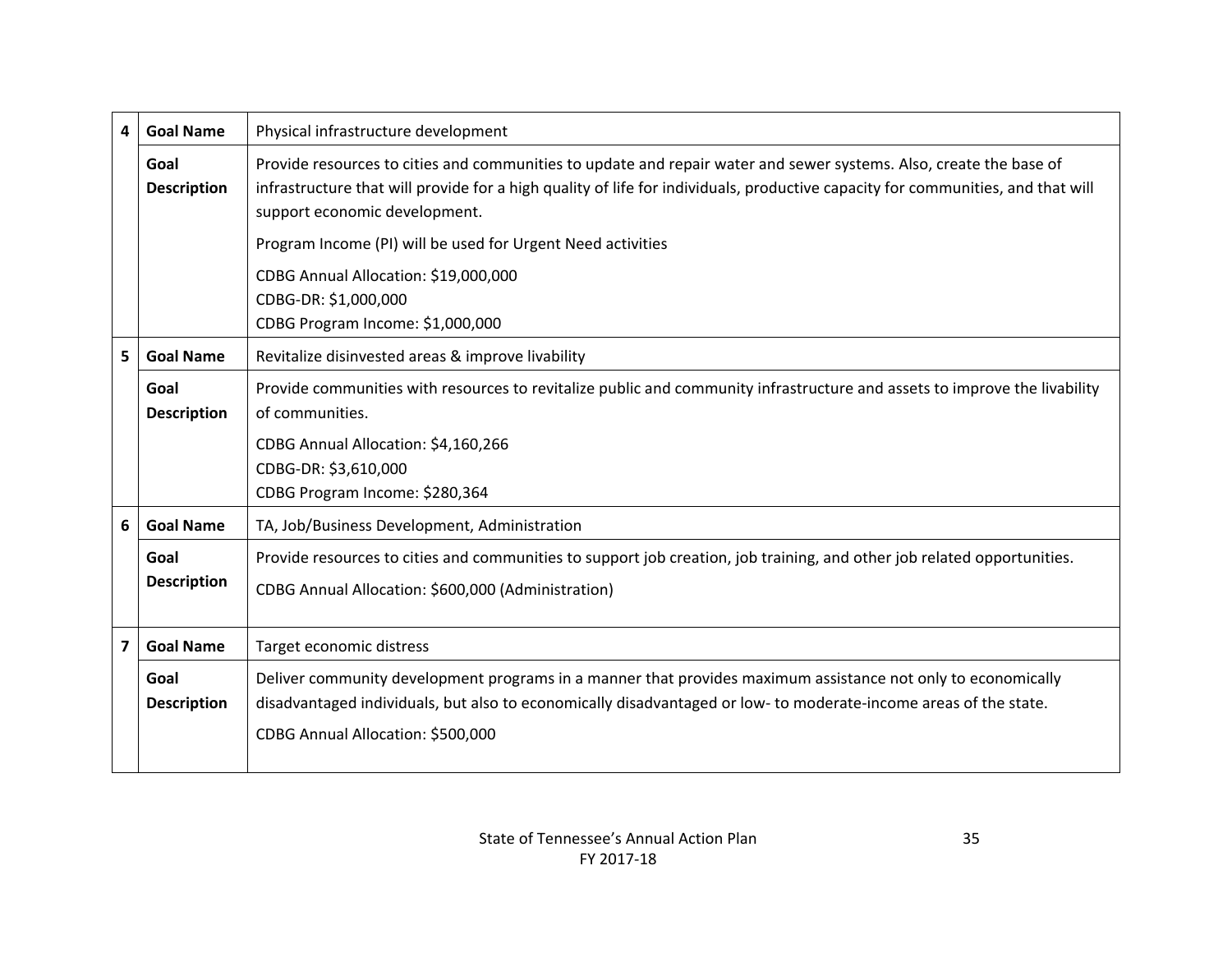| <b>Goal Name</b>   | Fair housing                                                                                                                  |
|--------------------|-------------------------------------------------------------------------------------------------------------------------------|
| Goal               | Affirmatively furthering fair housing by providing training and technical assistance to communities, organizations, realtors, |
| <b>Description</b> | lenders and other stakeholders. Also provide fair housing counseling, outreach, and education to households,                  |
|                    | organizations, realtors, lenders and other stakeholders.                                                                      |

**Table 7 – Goal Descriptions**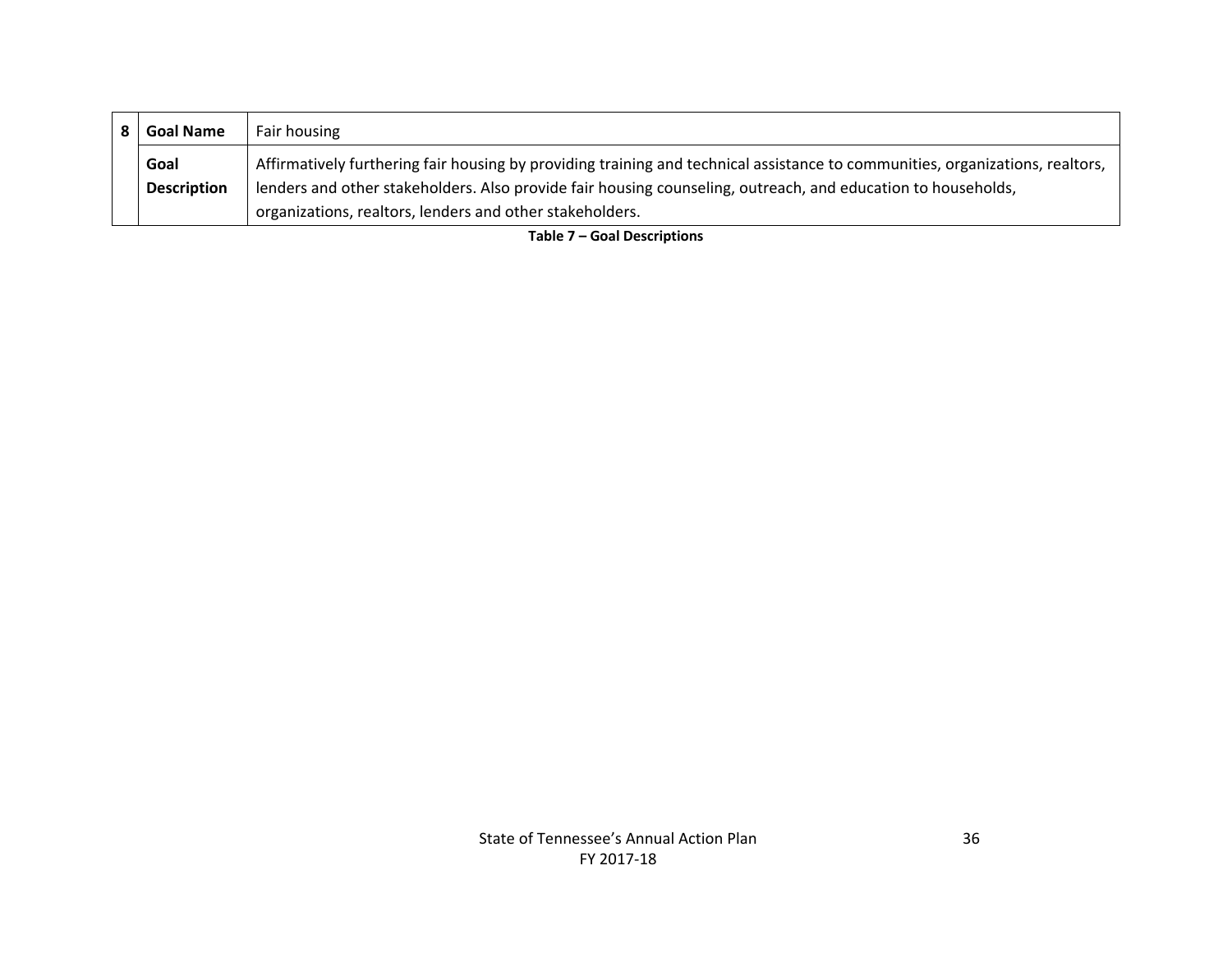# **AP‐25 Allocation Priorities – 91.320(d)**

#### **Introduction**

Tennessee will address the strategic housing and community needs as articulated in the Consolidated Plan through the four Consolidated Planning grants and other resources that the state and HUD provide to address this need.

### **Funding Allocation Priorities**

|                       |                     |              | Preserve    |                |                |                  |                |              |       |
|-----------------------|---------------------|--------------|-------------|----------------|----------------|------------------|----------------|--------------|-------|
|                       |                     | Preserve     | housing for |                | Revitalize     |                  |                |              |       |
|                       | <b>Creation and</b> | homeless     | persons     | Physical       | disinvested    | TA, Job/Business | <b>Target</b>  |              |       |
|                       | preservation of     | facilities & | with        | infrastructure | areas &        | Development,     | economic       | Fair         |       |
|                       | affordable          | supportive   | AIDS/HIV    | development    | improve        | Administration   | distress       | housing      | Total |
|                       | housing (%)         | services (%) | (%)         | (%)            | livability (%) | (%)              | $(\%)$         | (%)          | (%)   |
| <b>CDBG</b>           | 4                   | 0            | 0           | 75             | 17             | $\overline{2}$   | $\overline{2}$ | $\Omega$     | 100   |
| <b>HOME</b>           | 99                  | 0            | 0           | $\Omega$       | $\Omega$       | 0                | $\Omega$       | $\mathbf{1}$ | 100   |
| <b>HOPWA</b>          | $\mathbf 0$         | 0            | 100         | $\mathbf 0$    | $\mathbf 0$    | $\pmb{0}$        | $\Omega$       | 0            | 100   |
| ESG                   | $\Omega$            | 99           | 0           | $\mathbf 0$    | $\mathbf 0$    | $\mathbf 0$      | $\Omega$       | $\mathbf{1}$ | 100   |
| <b>Housing Trust</b>  |                     |              |             |                |                |                  |                |              |       |
| Fund                  | 100                 | 0            | 0           | $\mathbf 0$    | 0              | 0                | $\Omega$       | 0            | 100   |
| <b>LIHTC</b>          | 100                 | 0            | 0           | $\Omega$       | $\Omega$       | 0                | $\Omega$       | $\mathbf 0$  | 100   |
| Other CDBG-DR         | 0                   | 0            | 0           | 22             | 78             | $\mathbf 0$      | $\Omega$       | 0            | 100   |
| Other                 |                     |              |             |                |                |                  |                |              |       |
| Community             |                     |              |             |                |                |                  |                |              |       |
| <b>Investment Tax</b> |                     |              |             |                |                |                  |                |              |       |
| Credits               | 100                 | 0            | 0           | 0              | 0              | 0                | $\Omega$       | $\mathbf 0$  | 100   |
| Other                 |                     |              |             |                |                |                  |                |              |       |
| Homebuyer             |                     |              |             |                |                |                  |                |              |       |
| Education             | 50                  | 0            | 0           | 0              | 0              | 0                | $\Omega$       | 50           | 100   |

State of Tennessee's Annual Action Plan

FY 2017‐18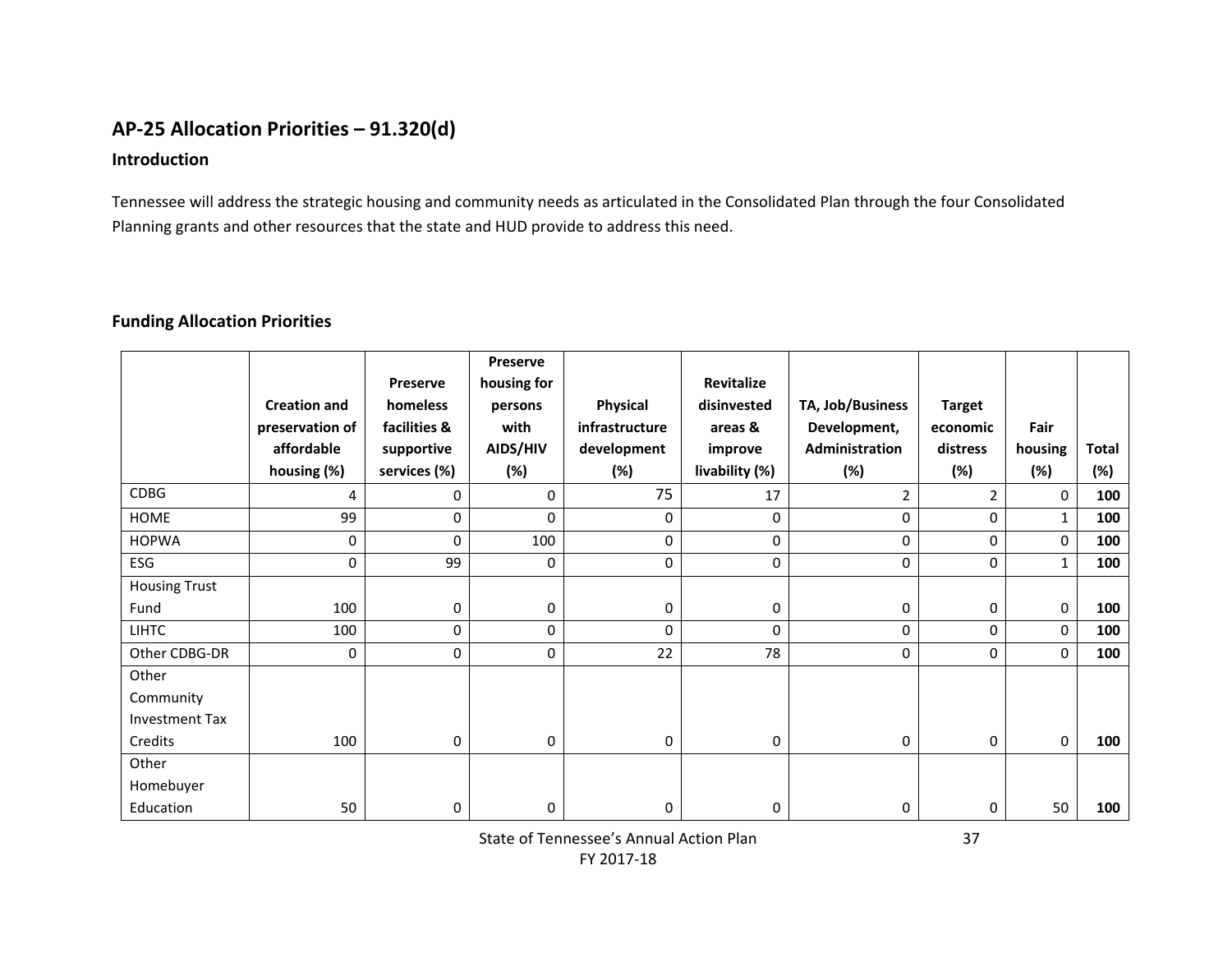| 100 | 0 | 0   | 0 | 0 | 0 | 0 | 0 | 100 |
|-----|---|-----|---|---|---|---|---|-----|
|     |   |     |   |   |   |   |   |     |
|     |   |     |   |   |   |   |   |     |
| 0   | 0 | 100 | 0 | 0 | 0 | 0 | 0 | 100 |
|     |   |     |   |   |   |   |   |     |
|     |   |     |   |   |   |   |   |     |
|     |   |     |   |   |   |   |   |     |
| 100 | 0 | 0   | 0 | 0 | 0 | 0 | 0 | 100 |
|     |   |     |   |   |   |   |   |     |
|     |   |     |   |   |   |   |   |     |
| 100 | 0 | 0   | 0 | 0 | 0 | 0 | 0 | 100 |
|     |   |     |   |   |   |   |   |     |

**Table 8 – Funding Allocation Priorities**

#### **Reason for Allocation Priorities**

Affordable housing and community development are the central needs addressed by the Consolidated Plan. The allocation priorities reflect the deep need for affordable housing in Tennessee both with the HUD resources provided to the state and other state resources dedicated to improving affordability and quality in housing for extremely low‐, very low‐, low‐ and moderate‐income Tennesseans. As described in the Needs Assessment, Market Analysis, and Housing & Community Needs Survey responses, there is <sup>a</sup> continuing need for additional affordable housing opportunities across the state.

The majority of Tennessee's housing stock, 35% owner‐occupied and 40% renter‐occupied, was built between 1950 and 1979. Furthermore, 10.3% of the total units were built prior to 1950 (ACS 5yr, 2015). Based on the age of most of the housing stock alone, there is <sup>a</sup> need for rehabilitation of both rental and ownership units. Further, feedback from stakeholders collected in the Housing & Community Needs Survey states a general need for owner‐ and rental‐occupied rehabilitation. According to the Housing Affordability table in section MA‐15, there were 187,325 renter households with less than 30 percent of AMI in Tennessee from 2007‐2011. During the same time period, there were 70,610 rental units affordable to households in this income level (this does not include public housing, HVC, or other subsidized housing). In addition to the general needs for affordable housing, there is <sup>a</sup> high need for the development, rehabilitation, and provision of associated housing services and facilities for homeless and non‐homeless special populations, especially persons with disabilities and rural homeless. As noted in the Needs Assessment of the Consolidated Plan, there are needs for accessible units, homeless facilities, and housing assistance to adequately serve these

State of Tennessee's Annual Action Plan

38

FY 2017‐18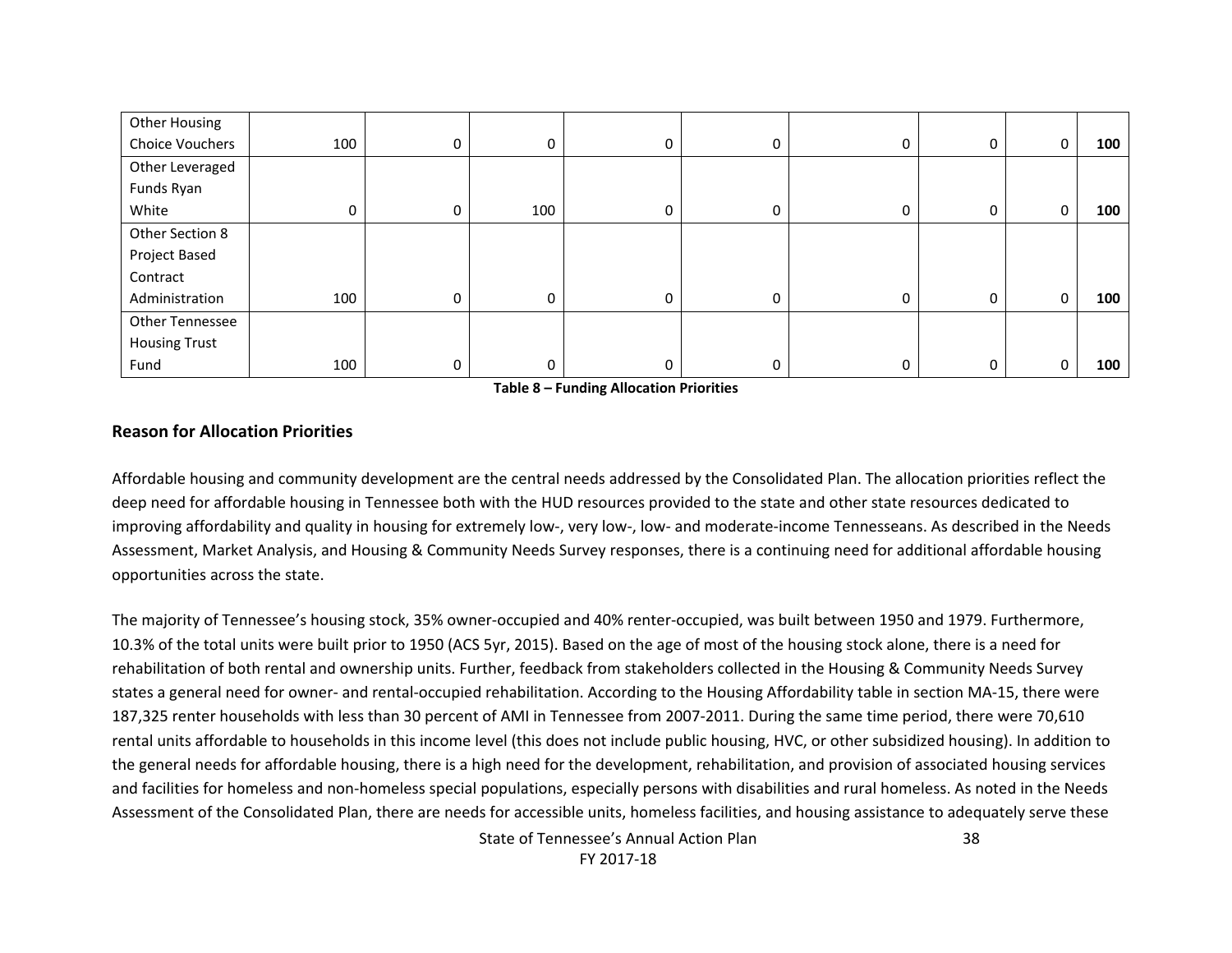#### populations.

Additionally, based on stakeholder and citizen feedback, there is <sup>a</sup> general need for infrastructure, community facilities, and economic development activities through business assistance and development programs and downtown revitalizations. Many communities in Tennessee have delayed improvements and maintenance to infrastructure and community facilities, heightening the need for these activities. Many communities in Tennessee are still recovering from the economic recession and recent natural disasters, resulting in <sup>a</sup> need for continued economic development and revitalization activities.

HOPWA: the proposed distribution of funds address all of our priority need housing areas to include but not limited to preserving affordable housing, provide suitable living environments, permanent housing placement‐ PHP, short term rent, mortgage and utility assistance STRMU, tenant‐based rental assistance –TBRA, Supportive Services‐ SS to the extent that it is driven by applicant demand of these activities and federal and State statutory or regulatory requirements for the use of these funds to prevent and or alleviate homelessness among people living with HIV/AIDS.

Disaster Recovery Needs: The State will continue the use of the Disaster Recovery funds to rebuild, reestablish, and improve communities that were impacted by presidentially declared disasters in 2008, 2010, and 2011. The State will also utilize funding awarded as part of the National Disaster Resilience Competition to develop and build <sup>a</sup> mindset of using HUD and other leveraged funds to become more resilient to natural and economic disasters.

The FY 2016‐17 action plan was amended to include the proposed use of unexpended funds from prior years, and was approved in May 2017. TNECD is in the process of granting these funds based on the approved allocation priorities below.

# How will the proposed distribution of funds will address the priority needs and specific objectives described in the Consolidated **Plan?**

Each of the five Consolidated Planning Programs has their own method of distribution. Each method is intended to ensure that all non‐ entitlement areas can compete for these funds. Program specific need‐based preferences can be found in these methods of distribution.

One recent programmatic decision warrants additional mention. In 2014, THDA amended its HOME Program Description to restrict eligible activities to homeowner rehabilitation and homebuyer down payment assistance in its Urban/Rural allocations and the development of units for

> State of Tennessee's Annual Action Plan FY 2017‐18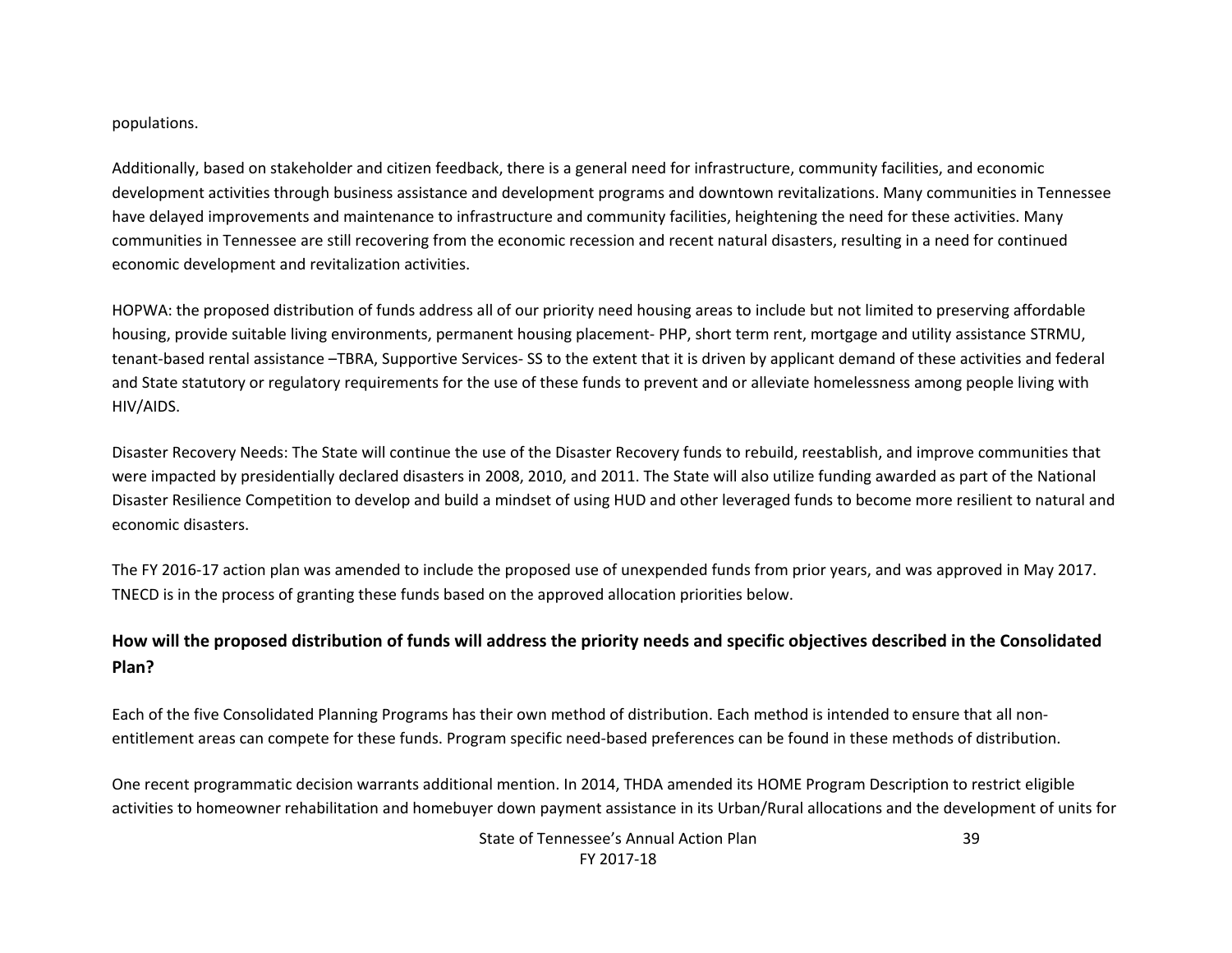homeownership by Community Housing Development Organizations (CHDOs) in its CHDO set‐aside. All rental development previously eligible under the state's HOME Program was moved to THDA's Housing Trust Fund Competitive Grants and will now also be the National Housing Trust Fund. There is <sup>a</sup> deep need in all of these types of housing efforts and the provision of state funds in the rental housing sector is <sup>a</sup> reflection of our commitment to address each of these needs.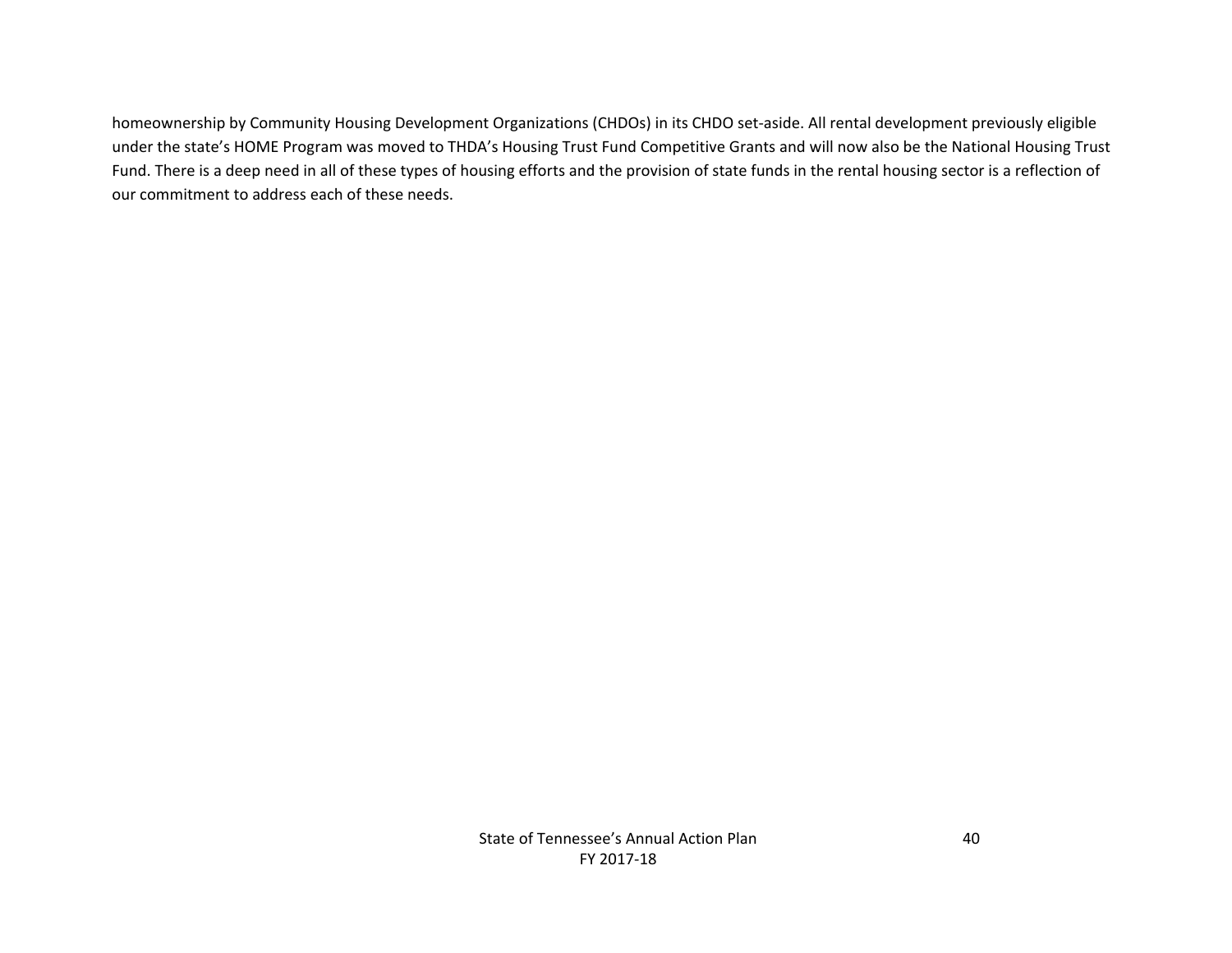# **AP‐30 Methods of Distribution – 91.320(d)&(k)**

## **Introduction**

Each of the five Consolidated Planning Programs has their own method of distribution. Each method is intended to ensure that all eligible areas can compete for these funds and statewide for the National Housing Trust Fund. Program specific need‐based preferences can be found in these methods of distribution.

# **Distribution Methods**

#### **Table 9 ‐ Distribution Methods by State Program**

| <b>State Program Name:</b> | <b>CDBG - Regular Round</b>                                                                              |
|----------------------------|----------------------------------------------------------------------------------------------------------|
| <b>Funding Sources:</b>    | <b>CDBG</b>                                                                                              |
| Describe the state         | The State of Tennessee holds an annual round of applications open to all non-entitlement jurisdictions   |
| program addressed by       | that do not have a grant open at the time of application. A public meeting was held in September of 2015 |
| the Method of              | to discuss the application and award process of the 2016 grants. All local officials from eligible non-  |
| Distribution.              | entitlement jurisdictions, along with administrators and engineers who frequently work with CDBG         |
|                            | projects, were invited to participate and offer comments. More the 70 people were in attendance.         |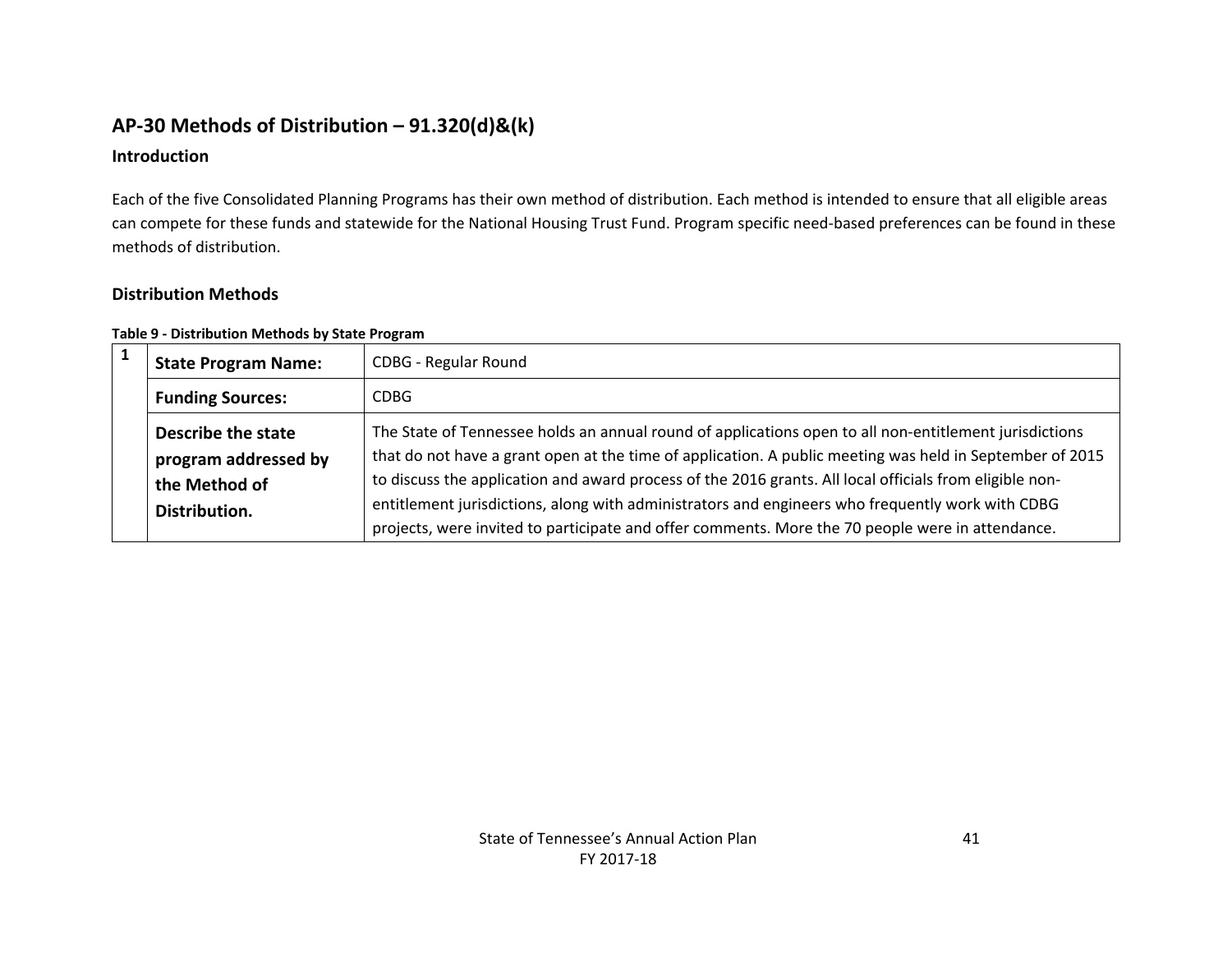|  | Describe all of the criteria              | All applications must meet 4 criteria, before being scored:                                                                                                                                                                                                                                                                            |
|--|-------------------------------------------|----------------------------------------------------------------------------------------------------------------------------------------------------------------------------------------------------------------------------------------------------------------------------------------------------------------------------------------|
|  | that will be used to select               | 1. Meet a National Objective                                                                                                                                                                                                                                                                                                           |
|  | applications and the                      | Be an eligible activity<br>2.                                                                                                                                                                                                                                                                                                          |
|  | relative importance of<br>these criteria. | Be a non-entitlement jurisdiction<br>3.                                                                                                                                                                                                                                                                                                |
|  |                                           | Be an eligible community development objective<br>4.                                                                                                                                                                                                                                                                                   |
|  |                                           | Physical Infrastructure Development - to create the base of infrastructure that will provide for<br>a high quality of life for individuals and productive capacity for communities.                                                                                                                                                    |
|  |                                           | Job Opportunity Development - to implement programs that will create a climate that is<br>receptive to and encourages the growth of private sector jobs.                                                                                                                                                                               |
|  |                                           | Human Resources Development - to develop a human resource base that is healthy and<br>capable of working at full capacity and that has the skills and education that enable them to<br>do so.                                                                                                                                          |
|  |                                           | Target Economic Distress - to deliver community development programs in a manner that<br>provides maximum assistance not only to economically disadvantaged individuals, but also to<br>economically disadvantaged areas of the state.                                                                                                 |
|  |                                           | Maximize Grantees - to use the resources available to the state in a manner which will<br>maximize the number of grantees and, therefore, beneficiaries of the programs.                                                                                                                                                               |
|  |                                           | For State Fiscal Year 2017-18 applicants may apply for funding from one of five different program<br>categories: Economic Development, Water/Sewer, Housing Rehabilitation, Community Livability and<br>Commercial Façade Improvements. All Urgent Need/Imminent Threat projects must also fall into one of<br>the program categories. |
|  |                                           | Applications are scored based on the following criteria:                                                                                                                                                                                                                                                                               |
|  |                                           | 1. Community Need                                                                                                                                                                                                                                                                                                                      |
|  |                                           | Latest annual county unemployment rate.                                                                                                                                                                                                                                                                                                |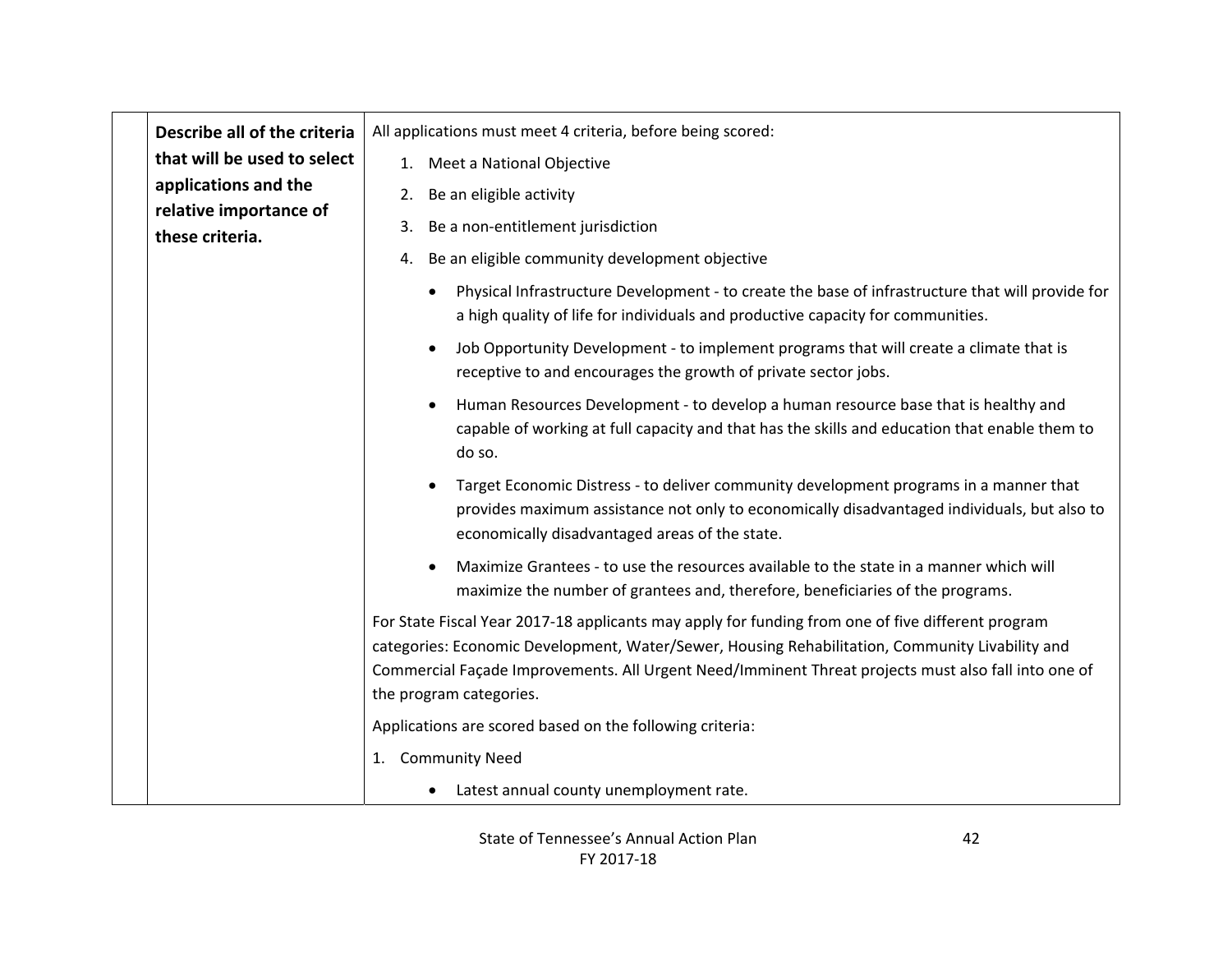|  | Target area/Census per capita income                                                                                                                                                                                                                                                                                                                                                                                                                                                       |
|--|--------------------------------------------------------------------------------------------------------------------------------------------------------------------------------------------------------------------------------------------------------------------------------------------------------------------------------------------------------------------------------------------------------------------------------------------------------------------------------------------|
|  | 2006-2015 average county unemployment rate<br>$\bullet$                                                                                                                                                                                                                                                                                                                                                                                                                                    |
|  | 2014 per capita income<br>$\bullet$                                                                                                                                                                                                                                                                                                                                                                                                                                                        |
|  | 2. Project Need: Project need points measure the degree to which there is a need for the project (no<br>existing facilities or existing facilities are inadequate). Due to the different types of projects, project<br>need points are structured differently based on project type.                                                                                                                                                                                                       |
|  | Project Feasibility: Project Feasibility is not scored and is instead a threshold for water/sewer projects.<br>3.<br>The feasibility of Community Livability projects are based on 1) quality of design, 2) cost effectiveness,<br>3) Alternatives, 4) Adequacy of operating budget, 5) Quality of documentation that the project will<br>solve the problem. Housing feasibility is based on the assessment of the amount of work needed as<br>proposed and the magnitude of the problems. |
|  | Project Impact: Project Impact is scored on the CDBG cost per person and the CDBG cost per LMI<br>4.<br>person (based on county LMI percentage) for all applications. The rate factor is also included for<br>water/sewer applications.                                                                                                                                                                                                                                                    |
|  | Project Essentialness: Project essentialness points apply only to community livability projects and are<br>5.<br>designed to assess the degree to which the project is essential for the maintenance of safe and<br>tolerable living conditions. Scores of three ECD reviewers will be averaged.                                                                                                                                                                                           |
|  | Economic Development: Up to 10 additional points are available to applications that exhibit economic<br>6.<br>development impacts as a result of the project.                                                                                                                                                                                                                                                                                                                              |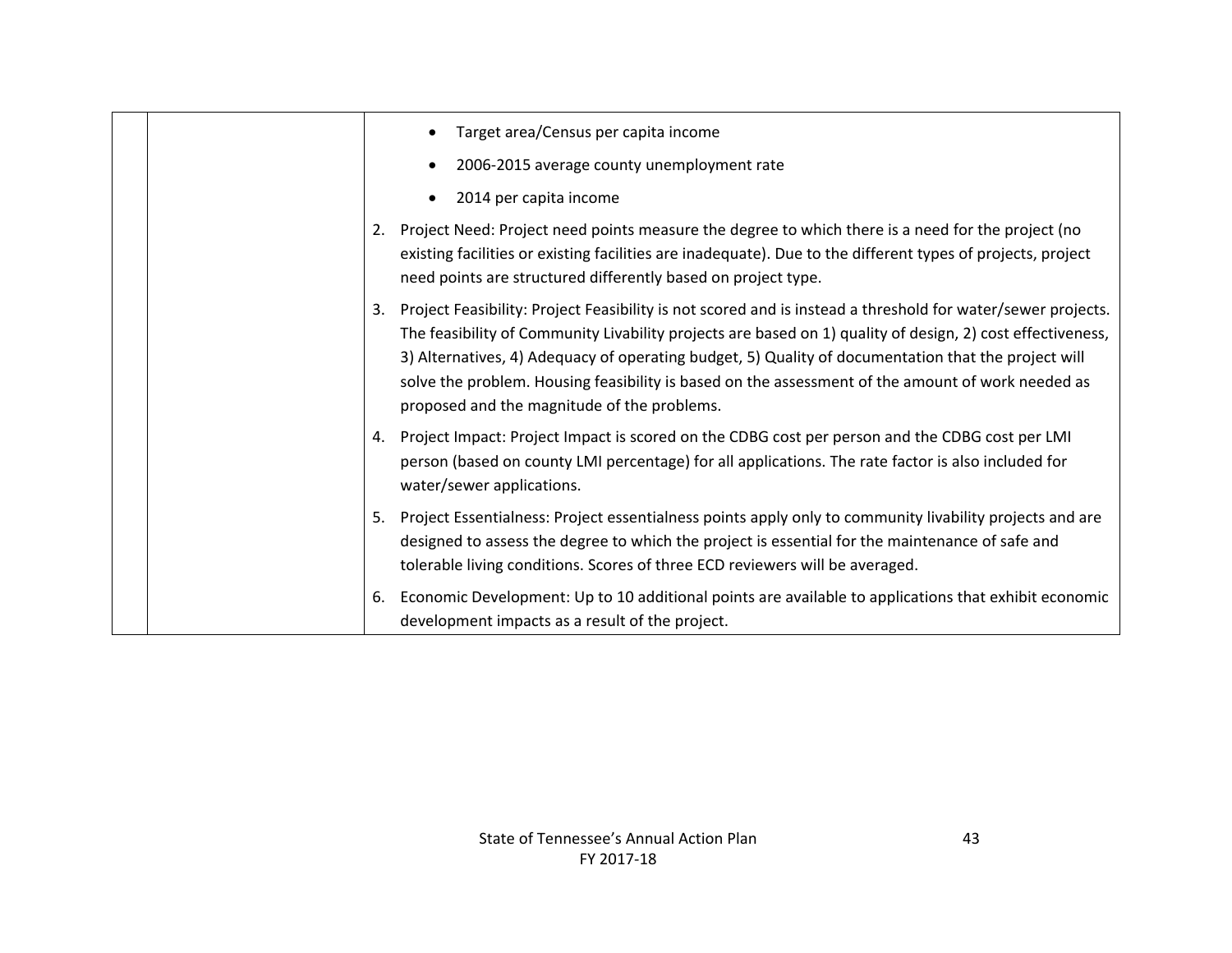| If only summary criteria<br>were described, how can<br>potential applicants<br>access application<br>manuals or other<br>state publications<br>describing the<br>application criteria?<br>(CDBG only)                                                                             | All CDBG manuals and applications materials are available on the ECD website and by request. |
|-----------------------------------------------------------------------------------------------------------------------------------------------------------------------------------------------------------------------------------------------------------------------------------|----------------------------------------------------------------------------------------------|
| Describe the process for<br>awarding funds to state<br>recipients and how the<br>state will make its<br>allocation available<br>to units of general local<br>government, and non-<br>profit organizations,<br>including community and<br>faith-based<br>organizations. (ESG only) | <b>NA</b>                                                                                    |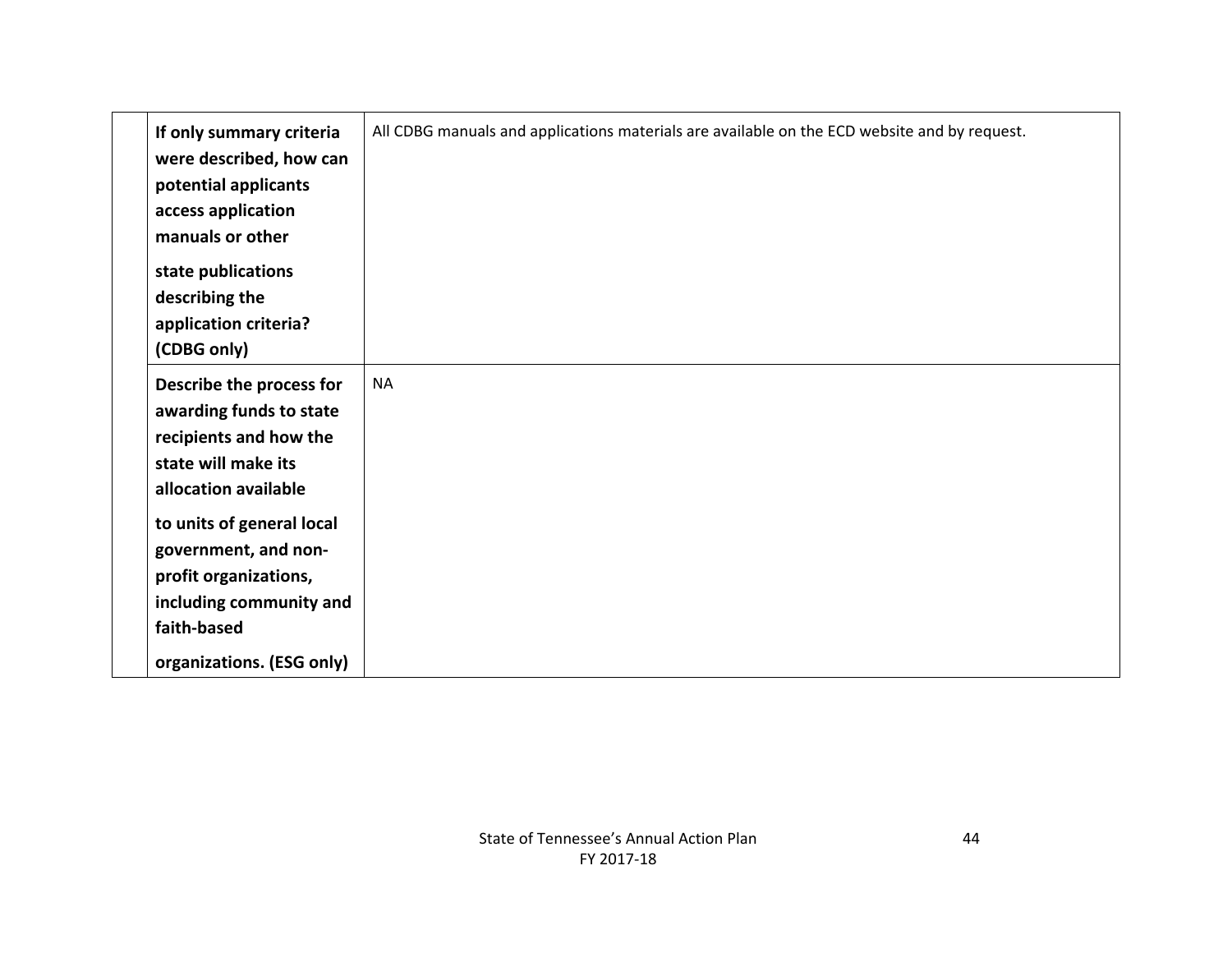|  | Identify the method of<br>selecting project<br>sponsors (including<br>providing full access to<br>grassroots faith-based<br>and other community-<br>based organizations).<br>(HOPWA only) | <b>NA</b>                                                |                                                                                                      |
|--|-------------------------------------------------------------------------------------------------------------------------------------------------------------------------------------------|----------------------------------------------------------|------------------------------------------------------------------------------------------------------|
|  | <b>Describe how resources</b>                                                                                                                                                             | Water and Sewer Projects                                 | \$19,000,000                                                                                         |
|  | will be allocated among<br>funding categories.                                                                                                                                            | <b>Community Livability Projects</b>                     | \$4,160,266                                                                                          |
|  |                                                                                                                                                                                           | <b>Housing Projects</b>                                  | \$1,000,000                                                                                          |
|  |                                                                                                                                                                                           | <b>Commercial Façade Projects</b>                        | \$500,000                                                                                            |
|  |                                                                                                                                                                                           | Administration and Tech. Assistance                      | \$600,000                                                                                            |
|  |                                                                                                                                                                                           | <b>Total</b>                                             | \$25,265,266                                                                                         |
|  |                                                                                                                                                                                           | these funds for imminent treat and urgent need projects. | The CDBG program for this fiscal year has \$1,280,364 of program income funds. TNECD proposes to use |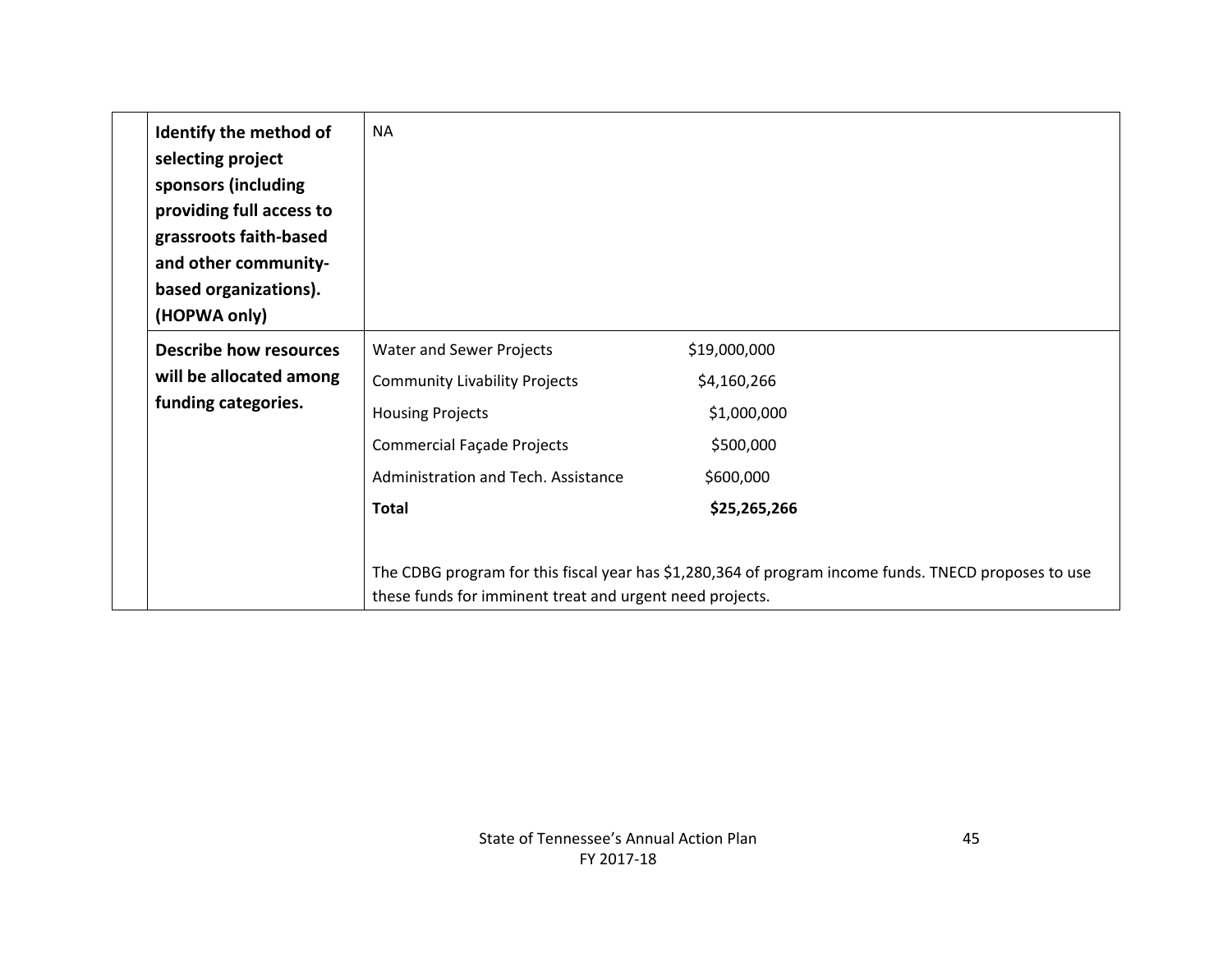|                         | <b>Describe threshold</b><br>factors and grant size<br>limits.                             | Community Livability grants have a max threshold request of \$300,000. Water, sewer, and housing have<br>thresholds of \$500,000. Commercial Façade grants have a threshold of \$100,000. Community Livability<br>projects have the potential of \$15,000 bonus and water/sewer \$25,000 bonus based on if the applicant is<br>located in a ThreeStar county. |
|-------------------------|--------------------------------------------------------------------------------------------|---------------------------------------------------------------------------------------------------------------------------------------------------------------------------------------------------------------------------------------------------------------------------------------------------------------------------------------------------------------|
|                         | What are the outcome<br>measures expected as a<br>result of the method of<br>distribution? | Number of projects expected to be completed under each of the activity descriptions based on prior grant<br>years. Additionally, the CDBG program tracks each project upon close as meeting on the following<br>outcome categories:<br>Accessibility/Availability<br>Affordability<br>Sustainability                                                          |
|                         |                                                                                            |                                                                                                                                                                                                                                                                                                                                                               |
| $\overline{\mathbf{2}}$ | <b>State Program Name:</b>                                                                 | ESG - Set Aside                                                                                                                                                                                                                                                                                                                                               |
|                         | <b>Funding Sources:</b>                                                                    | <b>ESG</b>                                                                                                                                                                                                                                                                                                                                                    |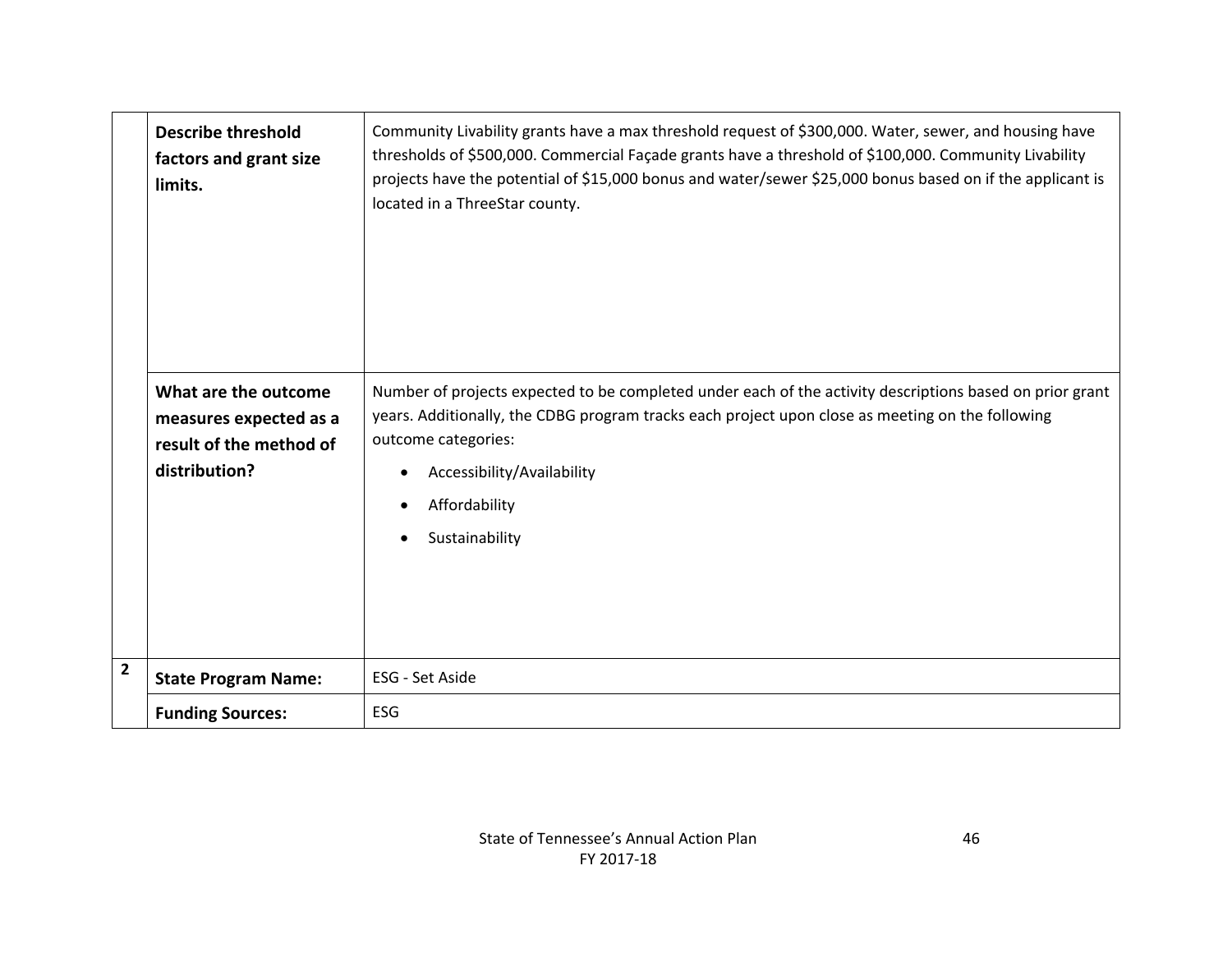|  | <b>Describe the state</b><br>program addressed by<br>the Method of<br>Distribution.                                              | The ESG Program is designed to identify sheltered and unsheltered homeless persons, as well as those at<br>risk of homelessness, and provide the services necessary to help those persons to quickly regain stability<br>in permanent housing after experiencing a housing crisis and/or homelessness. THDA will spend up to<br>7.5% of its ESG allocation for administrative and planning expenses. THDA will share the amount available<br>for administration with the small city entitlement communities that do not receive their own ESG<br>allocation from HUD as well as other successful local government applicants. Non-profit agencies are not<br>eligible to receive funds for administration. |
|--|----------------------------------------------------------------------------------------------------------------------------------|------------------------------------------------------------------------------------------------------------------------------------------------------------------------------------------------------------------------------------------------------------------------------------------------------------------------------------------------------------------------------------------------------------------------------------------------------------------------------------------------------------------------------------------------------------------------------------------------------------------------------------------------------------------------------------------------------------|
|  |                                                                                                                                  | THDA will allocate \$150,000 each to the cities of Clarksville, Johnson City, Knoxville, and Murfreesboro.<br>Each of these jurisdictions have either recently lost their direct ESG allocation from HUD or are the<br>location of a major entity serving veterans, a key priority under the Tennessee State Plan to End<br>Homelessness. Each program will operate its ESG program in accordance with its approved Consolidated<br>Plan. Eligible activities include street outreach, shelter activities, homeless prevention, rapid re-housing,<br>Homeless Management Information Systems (HMIS) and administration activities.                                                                         |
|  | Describe all of the criteria<br>that will be used to select<br>applications and the<br>relative importance of<br>these criteria. | Agencies applying for ESG funding must include in their application documentation that is supported by<br>data showing: 1) need for the program; 2) evidence of homelessness or at-risk of homelessness<br>population within the community; 3) a plan that summarizes how funds will be used to address the unmet<br>needs of their community; and 4) evidence that the applicant has collaborated with the local Continuum<br>of Care (CoC) and that activities selected will help the CoC to meet its goals to address and end<br>homelessness.<br>For complete criteria, please consult the ESG Program Description and Policies and Procedures Manual at<br>http://thda.org/business-partners/esg      |
|  |                                                                                                                                  |                                                                                                                                                                                                                                                                                                                                                                                                                                                                                                                                                                                                                                                                                                            |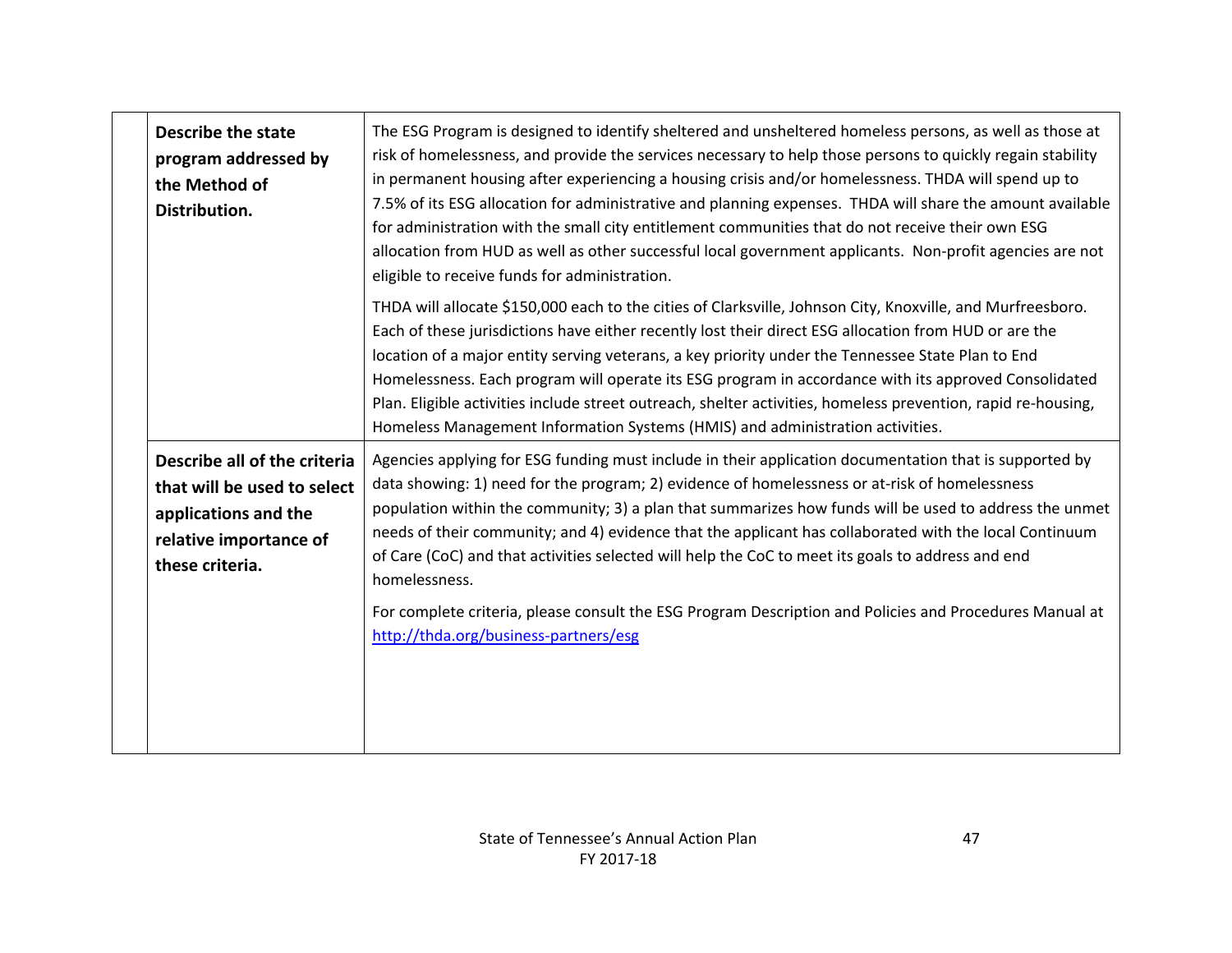| If only summary criteria<br>were described, how can<br>potential applicants<br>access application<br>manuals or other<br>state publications<br>describing the<br>application criteria?<br>(CDBG only)                                                                             | <b>NA</b>                                                                                                                                                                                                                                               |
|-----------------------------------------------------------------------------------------------------------------------------------------------------------------------------------------------------------------------------------------------------------------------------------|---------------------------------------------------------------------------------------------------------------------------------------------------------------------------------------------------------------------------------------------------------|
| Describe the process for<br>awarding funds to state<br>recipients and how the<br>state will make its<br>allocation available<br>to units of general local<br>government, and non-<br>profit organizations,<br>including community and<br>faith-based<br>organizations. (ESG only) | Non-profits compete in the competitive round of ESG funds (see below). However, local government<br>recipients may distribute all or a part of their ESG funds to eligible, private 501(c)(3) non-profit<br>organizations for allowable ESG activities. |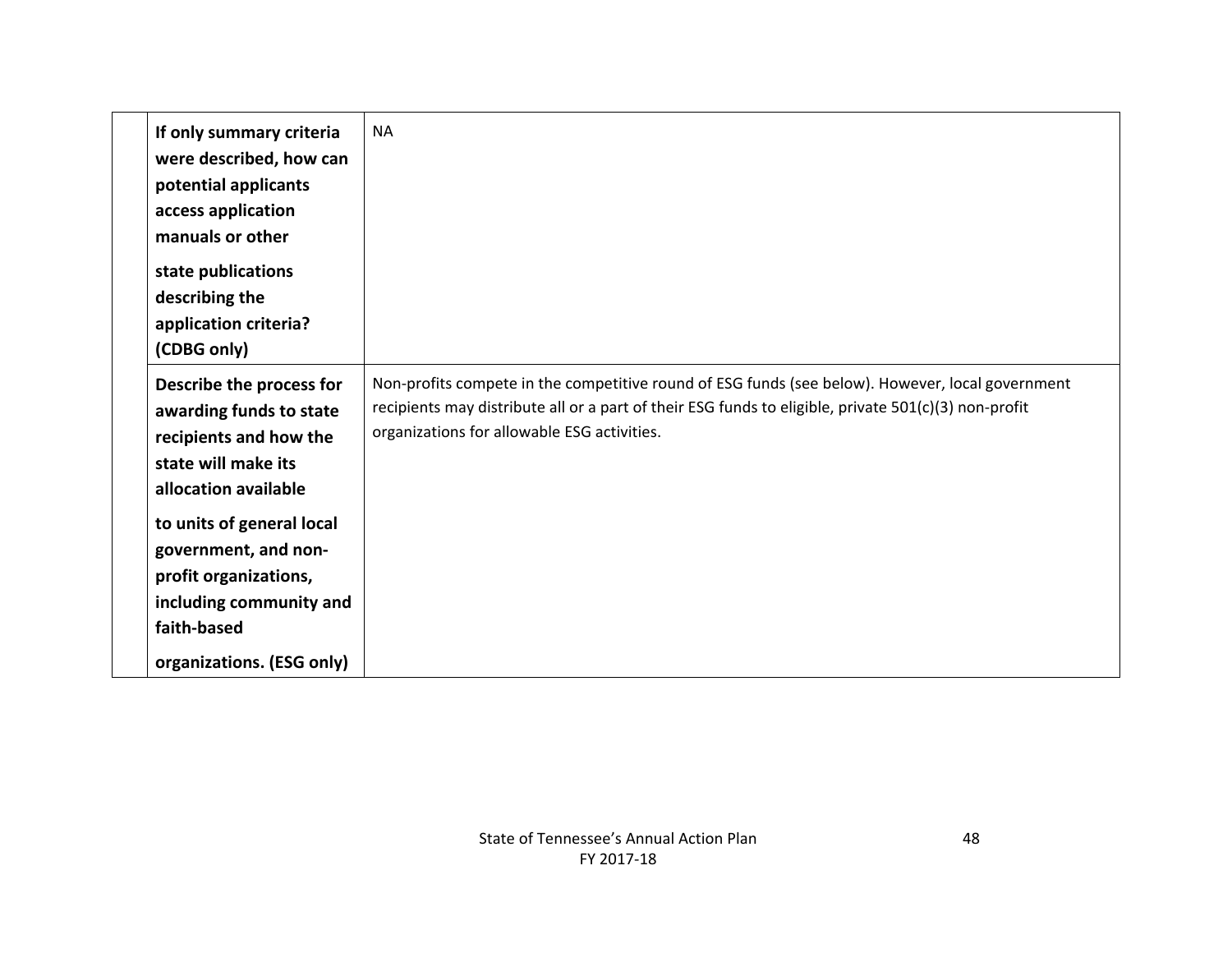| Identify the method of<br>selecting project<br>sponsors (including<br>providing full access to<br>grassroots faith-based<br>and other<br>community-based<br>organizations). (HOPWA<br>only) | <b>NA</b>                                                                                                                                                                                                                                        |
|---------------------------------------------------------------------------------------------------------------------------------------------------------------------------------------------|--------------------------------------------------------------------------------------------------------------------------------------------------------------------------------------------------------------------------------------------------|
| <b>Describe how resources</b><br>will be allocated among<br>funding categories.                                                                                                             | The funding categories within ESG are: Street Outreach; Emergency Shelter; Prevention and Rapid Re-<br>housing.<br>Expenditure limits of combined Street Outreach and Emergency Shelters cannot exceed 60% of the<br>maximum grant of \$150,000. |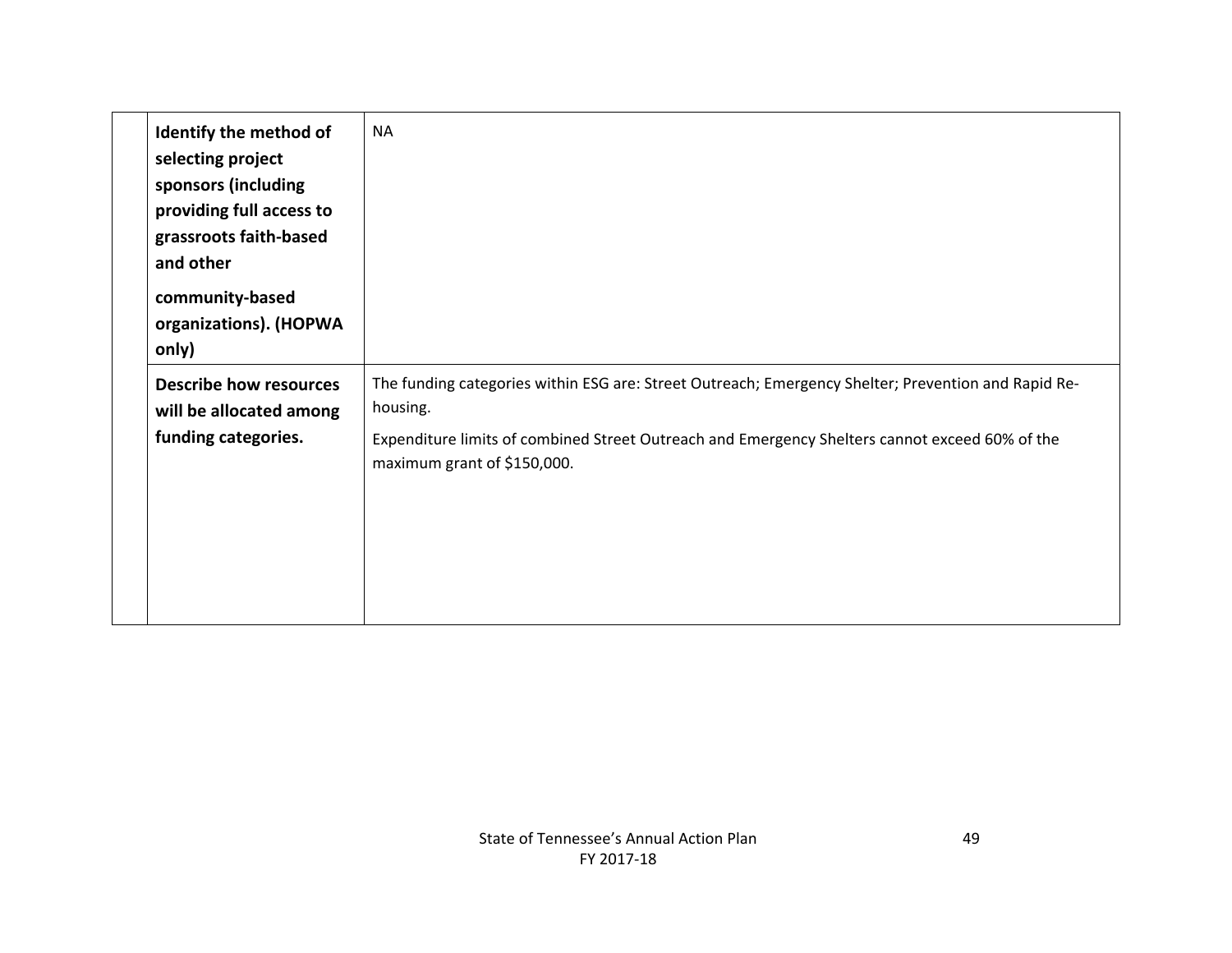|                         | <b>Describe threshold</b><br>factors and grant size<br>limits.                             | Threshold criteria includes: submission of a complete application; proposal of an eligible activity;<br>proposal of a project that in the opinion of THDA is physically, financially and administratively feasible;<br>proposal of a project that meets the requirements of 24 CFR Part 576 and 91, as amended.<br>An applicant must apply for at least \$35,000 and may apply for a maximum of \$150,000 in ESG funding.                                                                                                                                                                                                                                                                                                                    |
|-------------------------|--------------------------------------------------------------------------------------------|----------------------------------------------------------------------------------------------------------------------------------------------------------------------------------------------------------------------------------------------------------------------------------------------------------------------------------------------------------------------------------------------------------------------------------------------------------------------------------------------------------------------------------------------------------------------------------------------------------------------------------------------------------------------------------------------------------------------------------------------|
|                         | What are the outcome<br>measures expected as a<br>result of the method of<br>distribution? | The Tennessee ESG Policies and Procedures Manual instructs grantees to adopt performance standards<br>consistent with HUD and THDA program requirements. Examples of outcome measures expected are:<br>reducing the average length of time a person is homeless; reducing returns to homelessness; improving<br>program coverage; reducing the number of homeless individuals and families; reducing the number of<br>chronically homeless individuals and families; improving employment rate and income amounts of<br>program participants; reducing first time homelessness; preventing homelessness and achieving<br>independent living in permanent housing for families and youth defined as homeless under other Federal<br>programs. |
|                         |                                                                                            | Although THDA understands many sub-recipients have chosen to provide one-time emergency rent or<br>utility assistance to prevent homelessness, sub-recipients receiving ESG funds should use all available<br>resources that will ensure the ongoing housing stability of program participants.                                                                                                                                                                                                                                                                                                                                                                                                                                              |
| $\overline{\mathbf{3}}$ | <b>State Program Name:</b>                                                                 | <b>ESG Competitive Grants</b>                                                                                                                                                                                                                                                                                                                                                                                                                                                                                                                                                                                                                                                                                                                |
|                         | <b>Funding Sources:</b>                                                                    | ESG                                                                                                                                                                                                                                                                                                                                                                                                                                                                                                                                                                                                                                                                                                                                          |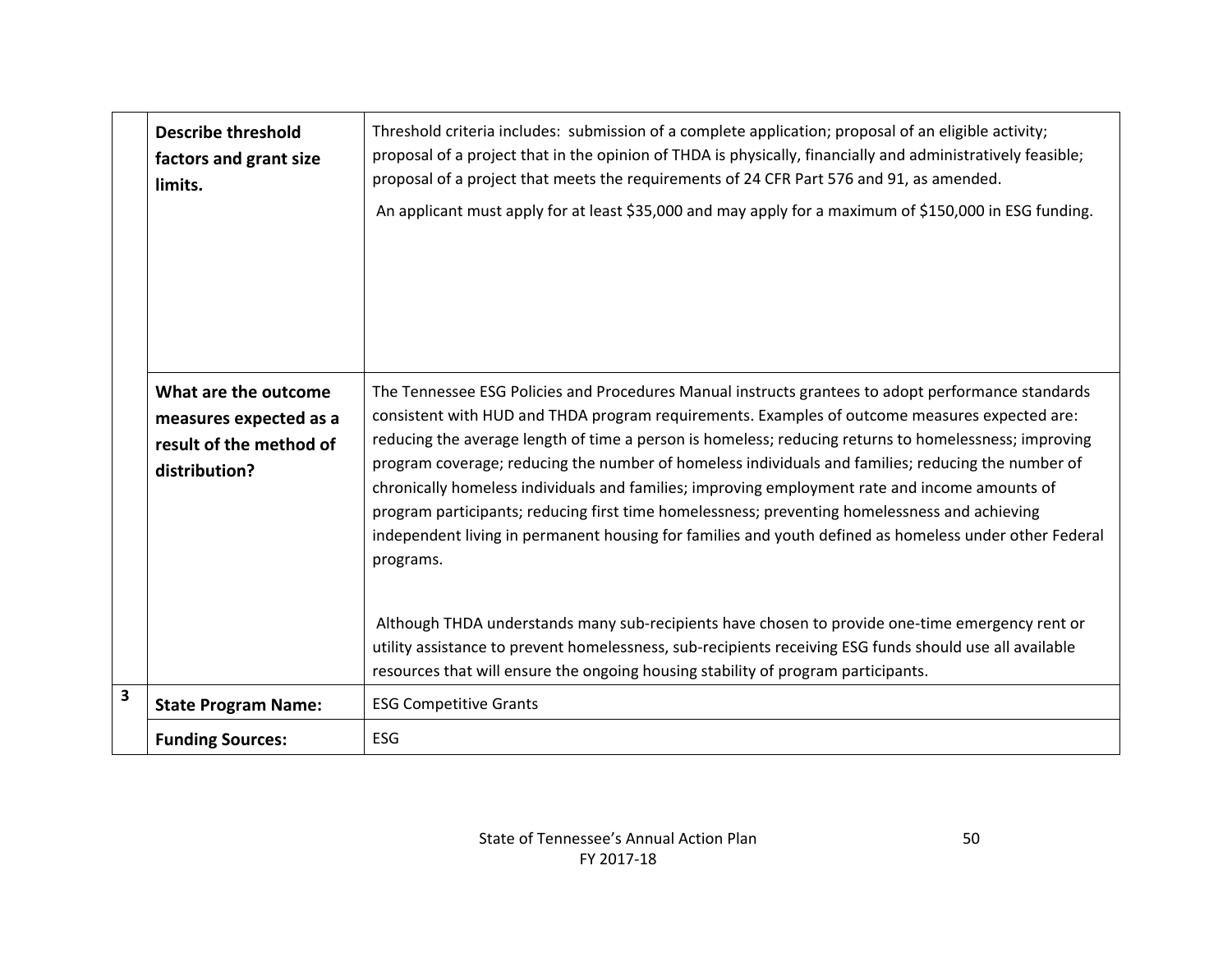| <b>Describe the state</b><br>program addressed by<br>the Method of<br>Distribution.                                              | The ESG Program is designed to identify sheltered and unsheltered homeless persons, as well as those at<br>risk of homelessness, and provide the services necessary to help those persons to quickly regain stability<br>in permanent housing after experiencing a housing crisis and/or homelessness.<br>THDA will allocate \$150,000 each to the cities of Clarksville, Johnson City, Knoxville, and Murfreesboro in<br>a set-aside. The remaining ESG funds will be allocated to eligible applicants in a competitive grant<br>application process. |
|----------------------------------------------------------------------------------------------------------------------------------|--------------------------------------------------------------------------------------------------------------------------------------------------------------------------------------------------------------------------------------------------------------------------------------------------------------------------------------------------------------------------------------------------------------------------------------------------------------------------------------------------------------------------------------------------------|
| Describe all of the criteria<br>that will be used to select<br>applications and the<br>relative importance of<br>these criteria. | ESG applicants are scored on the following sets of criteria, and given scoring points accordingly:<br>PROGRAM DESIGN (up to 25 points); APPLICANT CAPACITY (up to 25 points); FISCAL INFORMATION (up to<br>25 points); PERFORMANCE (up to 15 points); COORDINATION WITH COC PRIORITIES (up to 5 points); and<br>HOUSING FIRST MODEL (up to 5 points).<br>For complete criteria, please consult the ESG Program Description and Policies and Procedures Manual at<br>http://thda.org/business-partners/esg                                              |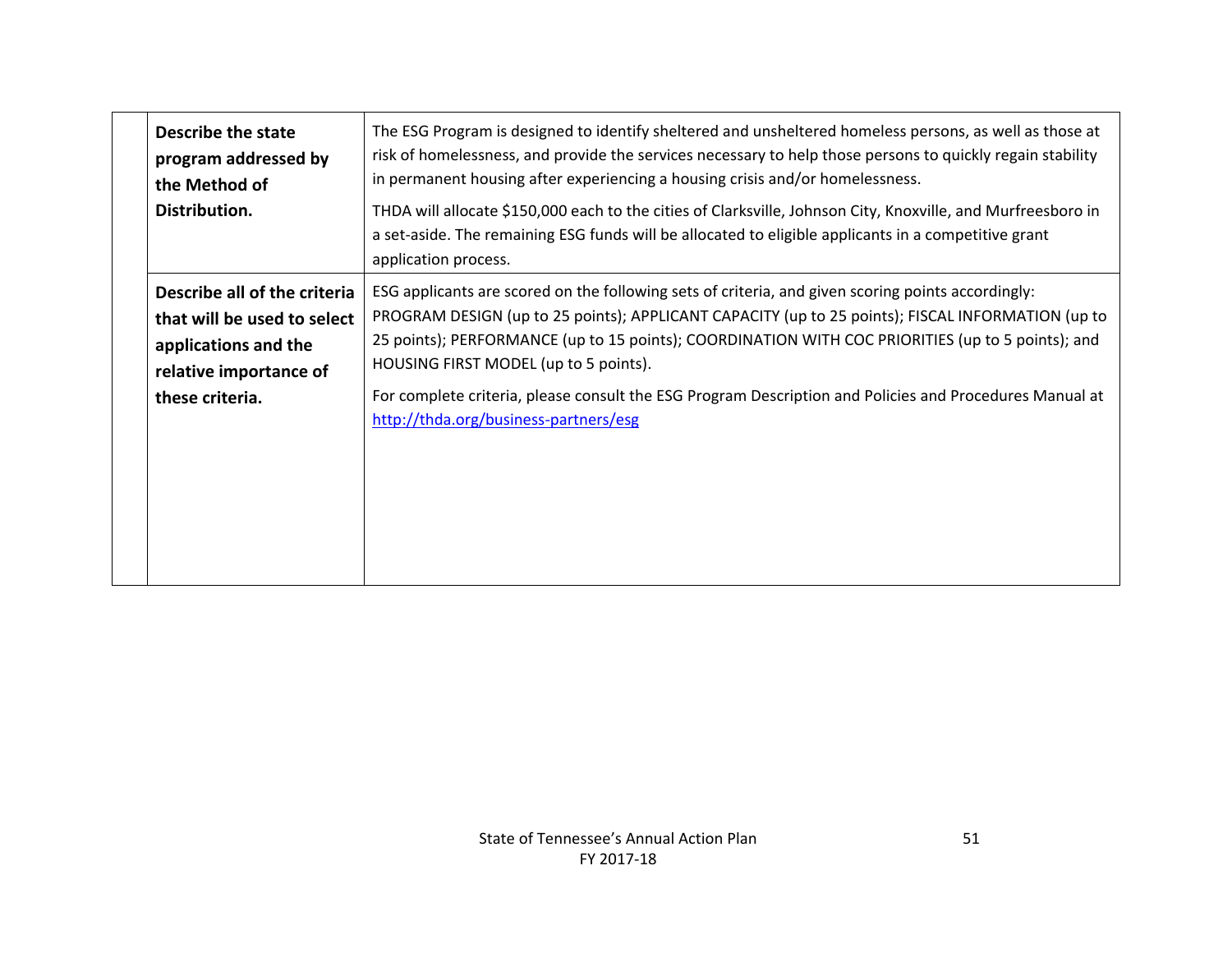| If only summary criteria<br>were described, how can<br>potential applicants<br>access application<br>manuals or other<br>state publications<br>describing the<br>application criteria?<br>(CDBG only)                                                | <b>NA</b>                                                                                                                                                                                                                                                                                                                                                                                                                                                                                                                                                                                                                                                                                                                                                                                                                                                                                                                                                              |
|------------------------------------------------------------------------------------------------------------------------------------------------------------------------------------------------------------------------------------------------------|------------------------------------------------------------------------------------------------------------------------------------------------------------------------------------------------------------------------------------------------------------------------------------------------------------------------------------------------------------------------------------------------------------------------------------------------------------------------------------------------------------------------------------------------------------------------------------------------------------------------------------------------------------------------------------------------------------------------------------------------------------------------------------------------------------------------------------------------------------------------------------------------------------------------------------------------------------------------|
| Describe the process for<br>awarding funds to state<br>recipients and how the<br>state will make its<br>allocation available<br>to units of general local<br>government, and non-<br>profit organizations,<br>including community and<br>faith-based | Non-profits compete in the competitive round of ESG funds. Additionally, local government recipients<br>may distribute all or a part of their ESG funds to eligible, private $501(c)(3)$ non-profit organizations for<br>allowable ESG activities. Once a year, THDA hosts grantee workshops three locations in state, website,<br>notify CoC lead agencies to distribute that include community and faith based organization. Non-profit<br>organizations are eligible to receive funds only if such funding is approved by the local government<br>jurisdiction where programs are based.<br>Non-profits must be an eligible non-profit agency as defined in the ESG Program Description.<br>Supplemental ESG funding will be offered to Existing Grantees funded under the 2017 round. While any<br>of ESG activities are eligible, we will prioritize use for rapid re-housing as well as for efforts targeting<br>veterans homelessness and chronic homelessness. |
| organizations. (ESG only)                                                                                                                                                                                                                            |                                                                                                                                                                                                                                                                                                                                                                                                                                                                                                                                                                                                                                                                                                                                                                                                                                                                                                                                                                        |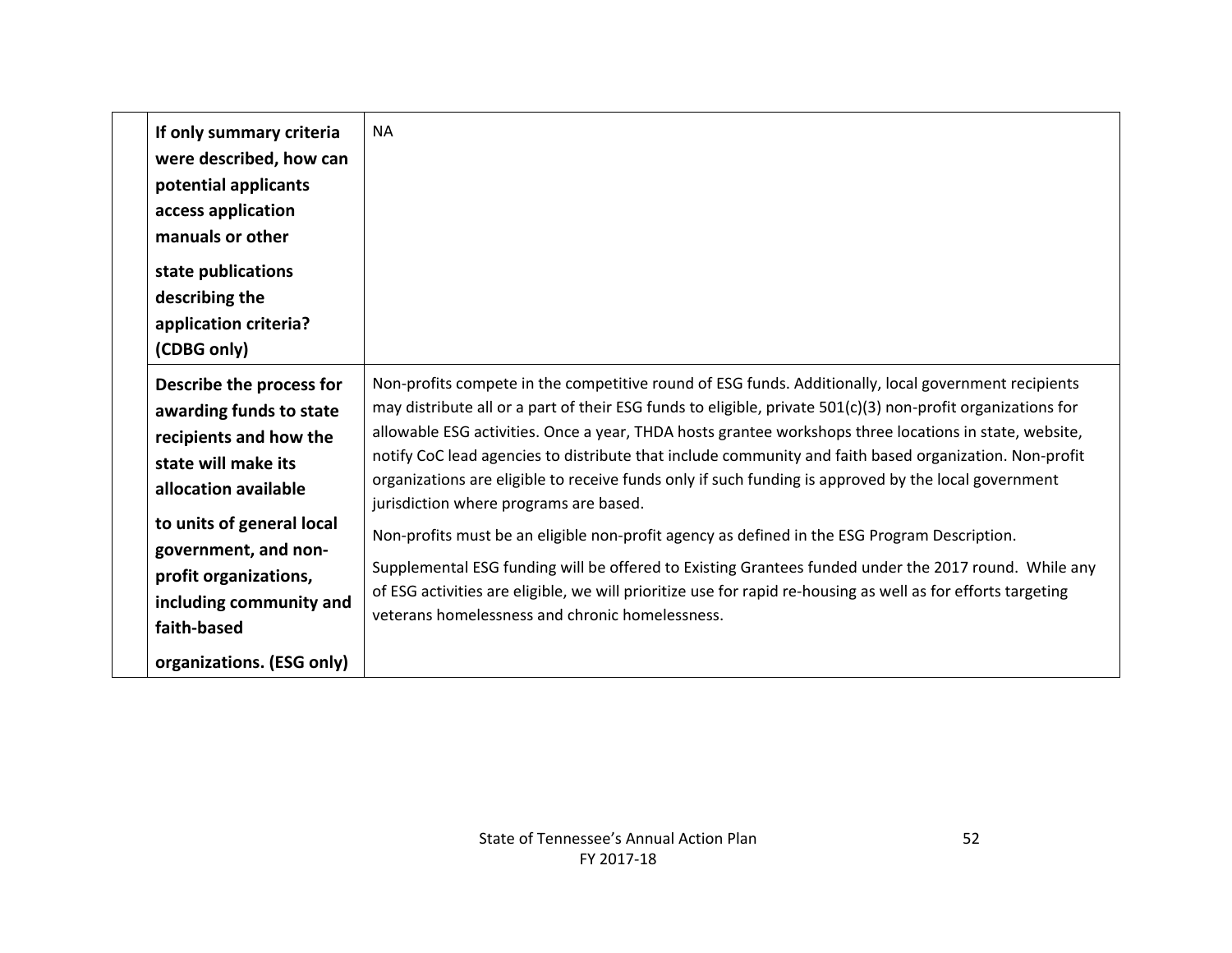| Identify the method of<br>selecting project<br>sponsors (including<br>providing full access to<br>grassroots faith-based<br>and other<br>community-based<br>organizations). (HOPWA<br>only) | <b>NA</b>                                                                                                                                                                                                                                                                                                                                           |
|---------------------------------------------------------------------------------------------------------------------------------------------------------------------------------------------|-----------------------------------------------------------------------------------------------------------------------------------------------------------------------------------------------------------------------------------------------------------------------------------------------------------------------------------------------------|
| <b>Describe how resources</b><br>will be allocated among<br>funding categories.                                                                                                             | The funding categories within ESG are: Street Outreach; Emergency Shelter; Prevention and Rapid Re-<br>housing.<br>Expenditure limits of combined Street Outreach and Emergency Shelters cannot exceed 60% of the entire<br>ESG allocation. THDA reserves the right to adjust applicants' budgets, if needed, to remain within this<br>requirement. |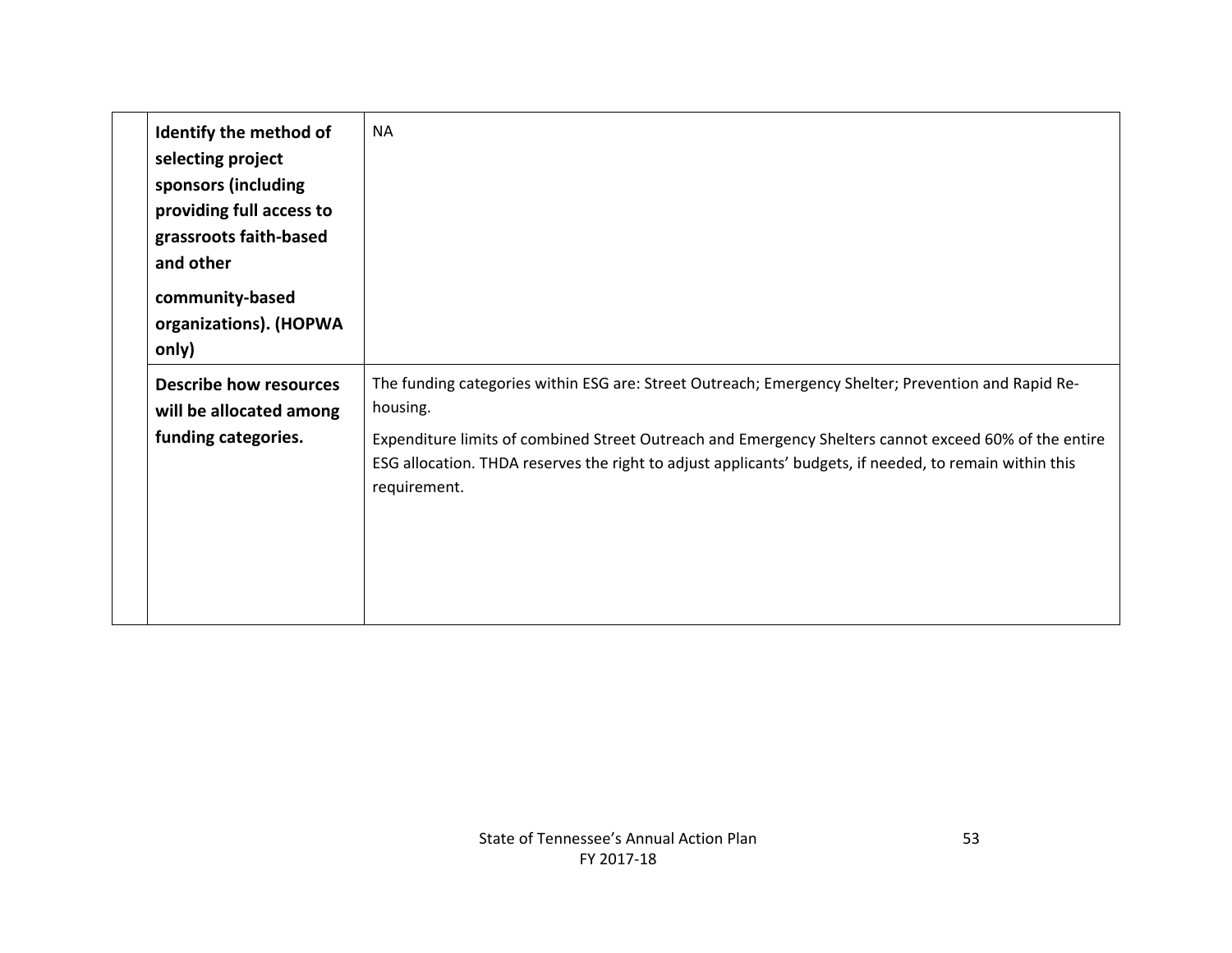|   | <b>Describe threshold</b><br>factors and grant size<br>limits.                             | Threshold criteria includes: submission of a complete application; proposal of an eligible activity;<br>proposal of a project that in the opinion of THDA is physically, financially and administratively feasible;<br>proposal of a project that meets the requirements of 24 CFR Part 576 and 91, as amended.<br>An applicant must apply for at least \$35,000 and may apply for a maximum of \$150,000 in ESG funding.                                                                                                                                                                                                                                                                                                                    |
|---|--------------------------------------------------------------------------------------------|----------------------------------------------------------------------------------------------------------------------------------------------------------------------------------------------------------------------------------------------------------------------------------------------------------------------------------------------------------------------------------------------------------------------------------------------------------------------------------------------------------------------------------------------------------------------------------------------------------------------------------------------------------------------------------------------------------------------------------------------|
|   | What are the outcome<br>measures expected as a<br>result of the method of<br>distribution? | The Tennessee ESG Policies and Procedures Manual instructs grantees to adopt performance standards<br>consistent with HUD and THDA program requirements. Examples of outcome measures expected are:<br>reducing the average length of time a person is homeless; reducing returns to homelessness; improving<br>program coverage; reducing the number of homeless individuals and families; reducing the number of<br>chronically homeless individuals and families; improving employment rate and income amounts of<br>program participants; reducing first time homelessness; preventing homelessness and achieving<br>independent living in permanent housing for families and youth defined as homeless under other Federal<br>programs. |
| 4 | <b>State Program Name:</b>                                                                 | HOME - CHDO Round                                                                                                                                                                                                                                                                                                                                                                                                                                                                                                                                                                                                                                                                                                                            |
|   | <b>Funding Sources:</b>                                                                    | <b>HOME</b>                                                                                                                                                                                                                                                                                                                                                                                                                                                                                                                                                                                                                                                                                                                                  |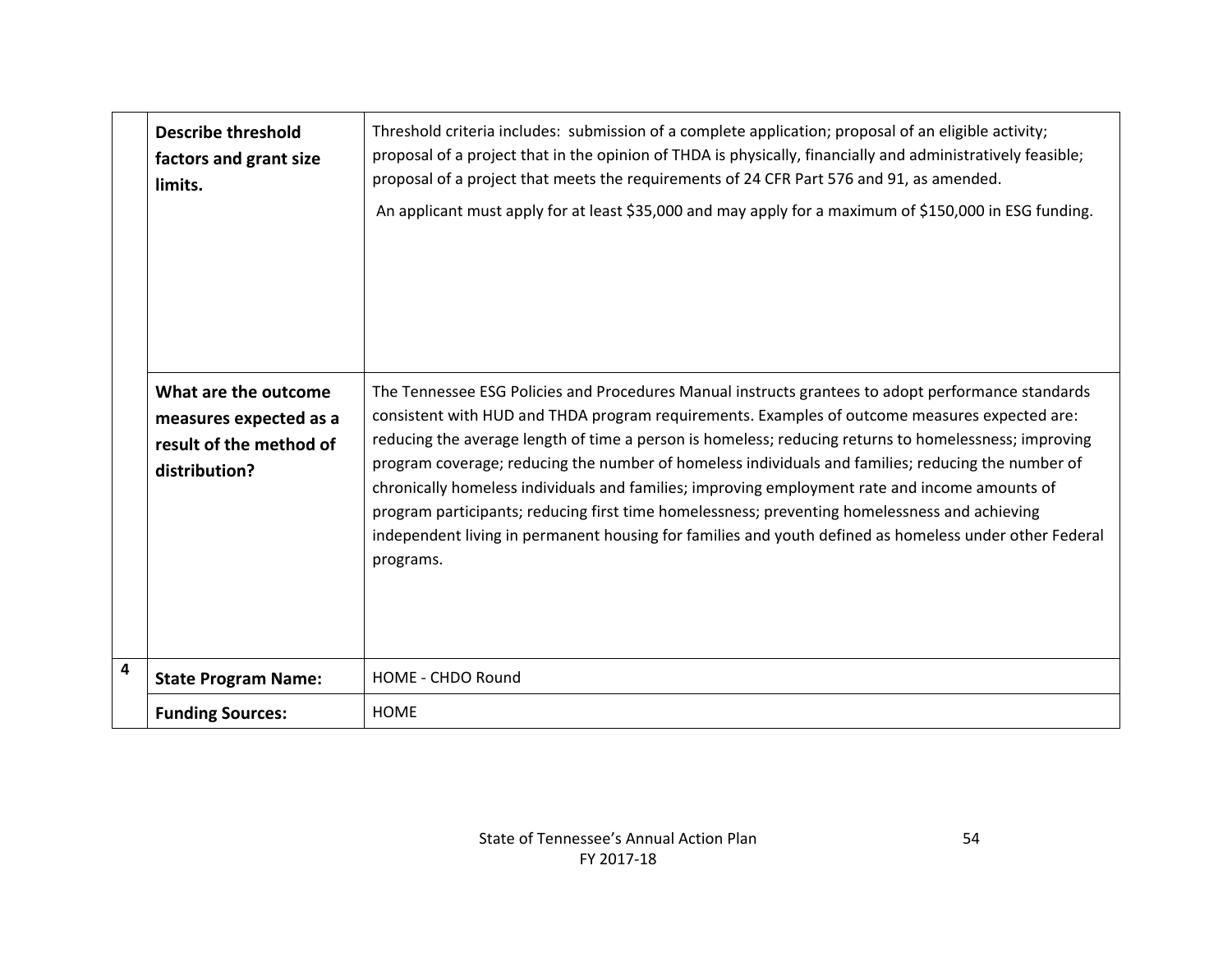| Describe the state<br>program addressed by<br>the Method of<br>Distribution. | Activities under the HOME Program must address the housing needs of low-income households. Eligible<br>activities include: Housing Rehabilitation - the use of HOME funds will be limited to the rehabilitation or<br>reconstruction of existing housing units A maximum investment per unit will be limited by both (1) the<br>federal maximum HOME subsidy limit as adjusted by the number of bedrooms per unit and (2) the after<br>rehabilitation value of the unit permitted under the federal regulations By regulation, the after<br>rehabilitation value may not exceed 95% of the median purchase price for the area. Homeownership<br>programs - are restricted to a soft second mortgage necessary to qualify the household for permanent<br>financing; CHDO Operating Expenses, Developer's Fees and CHDO Proceeds; and Project Soft Costs - in<br>planning their programs, applicants may include the costs for inspections and work write-ups as a project-<br>related soft cost. There is a limit to these costs of 7% of the hard costs of the rehabilitation or<br>construction, not to exceed \$2,100 or be less than \$500. |
|------------------------------------------------------------------------------|------------------------------------------------------------------------------------------------------------------------------------------------------------------------------------------------------------------------------------------------------------------------------------------------------------------------------------------------------------------------------------------------------------------------------------------------------------------------------------------------------------------------------------------------------------------------------------------------------------------------------------------------------------------------------------------------------------------------------------------------------------------------------------------------------------------------------------------------------------------------------------------------------------------------------------------------------------------------------------------------------------------------------------------------------------------------------------------------------------------------------------------------|
|------------------------------------------------------------------------------|------------------------------------------------------------------------------------------------------------------------------------------------------------------------------------------------------------------------------------------------------------------------------------------------------------------------------------------------------------------------------------------------------------------------------------------------------------------------------------------------------------------------------------------------------------------------------------------------------------------------------------------------------------------------------------------------------------------------------------------------------------------------------------------------------------------------------------------------------------------------------------------------------------------------------------------------------------------------------------------------------------------------------------------------------------------------------------------------------------------------------------------------|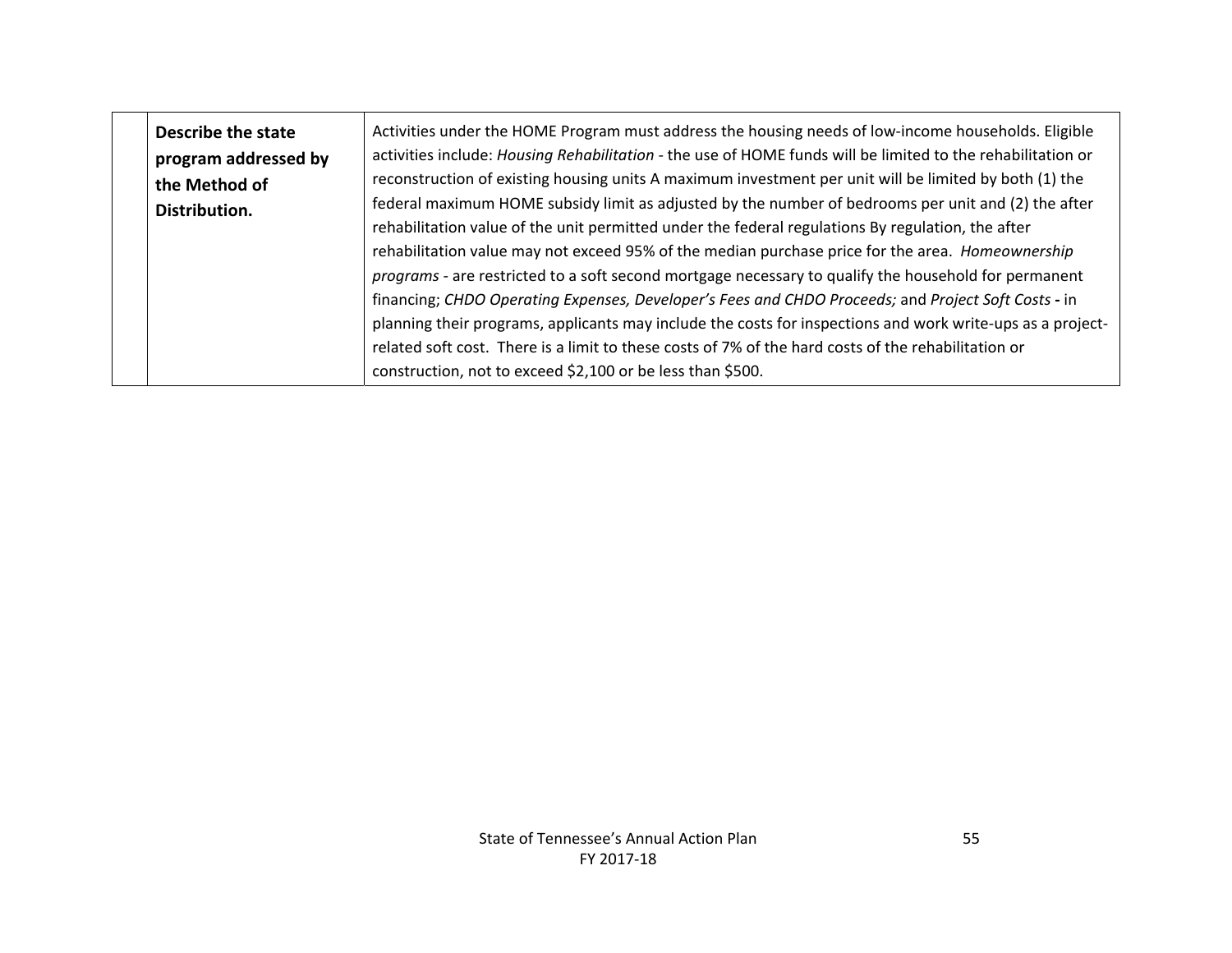| Describe all of the criteria<br>that will be used to select       | <b>CAPABILITY Up to 50 points:</b> The proposed project demonstrates exceptional planning and<br>1.<br>readiness and the organization demonstrates sufficient capacity beyond threshold.                                                                                                                                                                                                                                                                                                                                                                                  |
|-------------------------------------------------------------------|---------------------------------------------------------------------------------------------------------------------------------------------------------------------------------------------------------------------------------------------------------------------------------------------------------------------------------------------------------------------------------------------------------------------------------------------------------------------------------------------------------------------------------------------------------------------------|
| applications and the<br>relative importance of<br>these criteria. | NEED Up to 40 points: THDA has calculated need factors using housing statistics for<br>2.<br>counties. Factors are based on percentages rather than absolute numbers. For homeowner projects, the<br>need factors used are percentage of owner households that are low income; the percentage of low<br>income owner households with cost burden or other problems; and the percent of affordable owner units<br>built before 1960. For multi-county projects, the need score is calculated proportionately according to<br>the number of units proposed for each county. |
|                                                                   | 3.<br>NOT PROPORTIONALLY SERVED Up to 40 points: THDA shall award up to 50 additional points to<br>applications submitted from areas where the amount of THDA and HOME funding is below the state<br>average. The formula for awarding these points is based on the percentage of 1992-2013 HOME dollars<br>awarded in each county. For multi-county projects, this score is calculated proportionately according to<br>the number of units in each county.                                                                                                               |
|                                                                   | <b>DISASTER AREAS 10 points:</b> THDA shall award 10 additional points to applications for projects<br>4.<br>located in counties that have been declared a presidential disaster area under the Robert T. Stafford<br>Disaster Relief and Emergency Assistance Act in the year prior to the application due date.                                                                                                                                                                                                                                                         |
|                                                                   | LEVERAGE Up to 10 points: THDA shall award up to 10 additional points to applications that<br>5.<br>include the use of funds from other sources. THDA will award point in this category based on the actual<br>percentage of other funds in the project. Leveraged funds counted in one program year do not qualify<br>again as leverage in subsequent years. In order to receive point, there must be written documentation<br>for the leveraged funds in the application.                                                                                               |
|                                                                   | 6.<br>MATCH Up to 20 points: THDA shall award up to 20 points to applications that include a<br>committed contribution of eligible match resources towards the project implementation. A commitment<br>of eligible match contribution from an external source must be documented in the application from the<br>source providing the contribution. To determine the points awarded, THDA will not round the percentage<br>calculated. For more details about points, please refer to the HOME Program Description in the Appendix.                                        |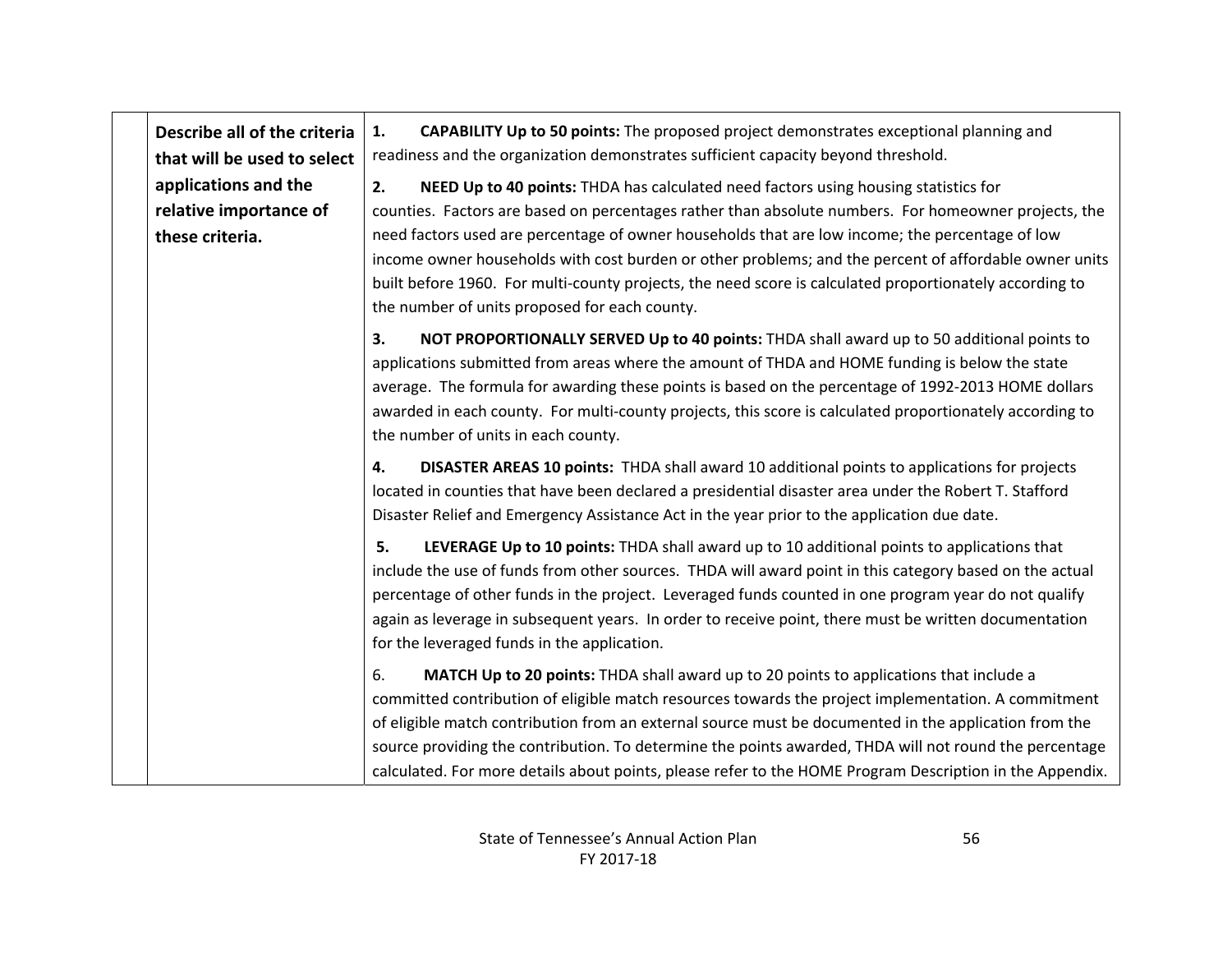|                                                                                                                       | <b>ENERGY CONSERVATION/UNIVERSAL DESIGN:</b> For acquisition/rehabilitation and sale type<br>7.<br>homeownership projects, THDA shall award up to 10 points to applications that, to the extent feasible,<br>include at least three energy conservation measures beyond that required by THDA's Design Standards<br>for Rehabilitation in the rehabilitation of each unit. . b. For new construction homeownership projects,<br>THDA shall award up to 10 points to applications that agree to construct each single family unit in<br>accordance with the following standards beyond that which is required by THDA's Design Standards for<br>New Construction.<br>Applications must receive a minimum threshold score equal to 50% of the total points available under the |
|-----------------------------------------------------------------------------------------------------------------------|------------------------------------------------------------------------------------------------------------------------------------------------------------------------------------------------------------------------------------------------------------------------------------------------------------------------------------------------------------------------------------------------------------------------------------------------------------------------------------------------------------------------------------------------------------------------------------------------------------------------------------------------------------------------------------------------------------------------------------------------------------------------------|
|                                                                                                                       | applicable scoring matrix.                                                                                                                                                                                                                                                                                                                                                                                                                                                                                                                                                                                                                                                                                                                                                   |
| If only summary criteria<br>were described, how can<br>potential applicants<br>access application<br>manuals or other | <b>NA</b>                                                                                                                                                                                                                                                                                                                                                                                                                                                                                                                                                                                                                                                                                                                                                                    |
| state publications<br>describing the<br>application criteria?<br>(CDBG only)                                          |                                                                                                                                                                                                                                                                                                                                                                                                                                                                                                                                                                                                                                                                                                                                                                              |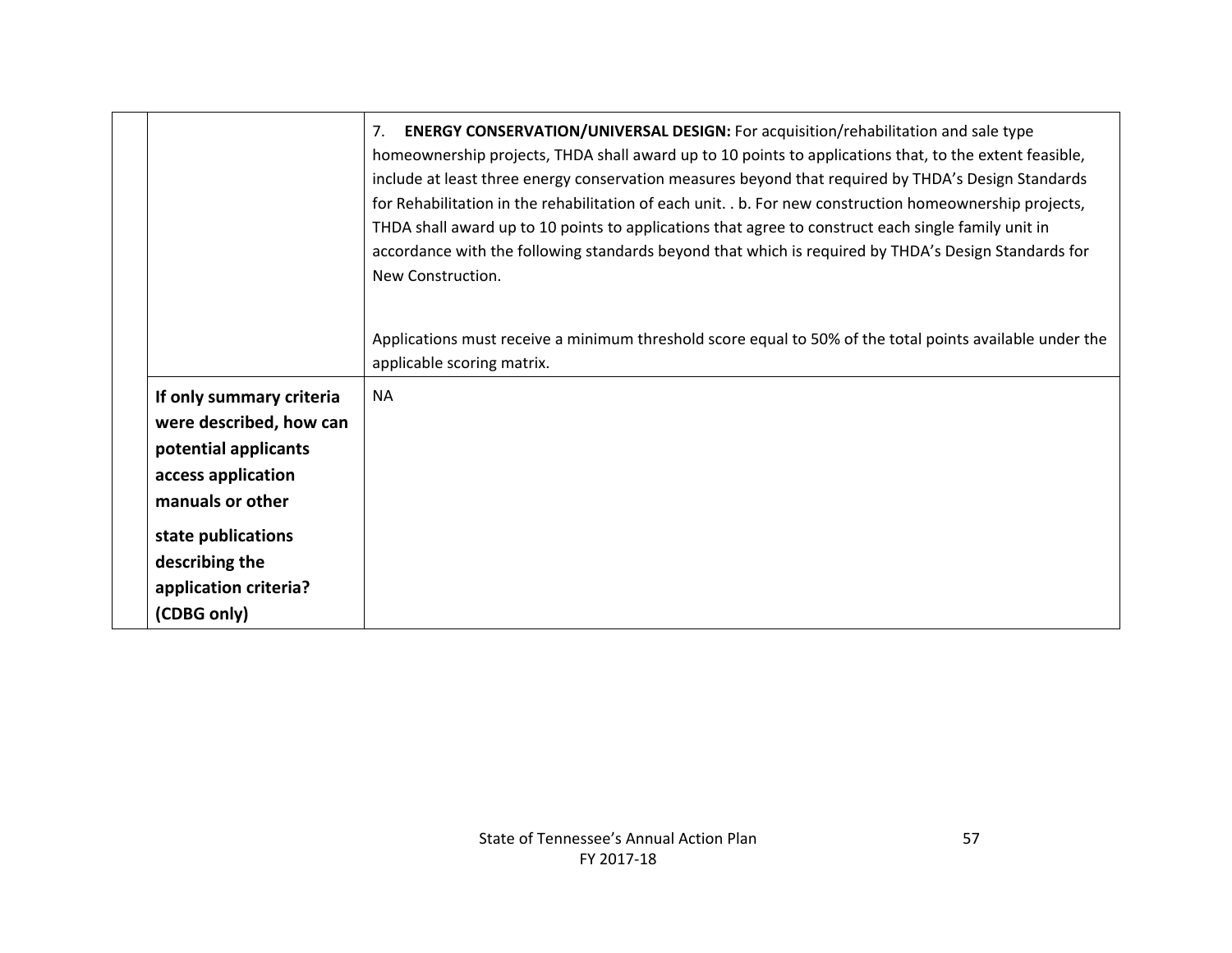| Describe the process for<br>awarding funds to state<br>recipients and how the<br>state will make its<br>allocation available<br>to units of general local<br>government, and non-<br>profit organizations,<br>including community and<br>faith-based<br>organizations. (ESG only) | <b>NA</b> |
|-----------------------------------------------------------------------------------------------------------------------------------------------------------------------------------------------------------------------------------------------------------------------------------|-----------|
| Identify the method of<br>selecting project<br>sponsors (including<br>providing full access to<br>grassroots faith-based<br>and other<br>community-based<br>organizations). (HOPWA<br>only)                                                                                       | <b>NA</b> |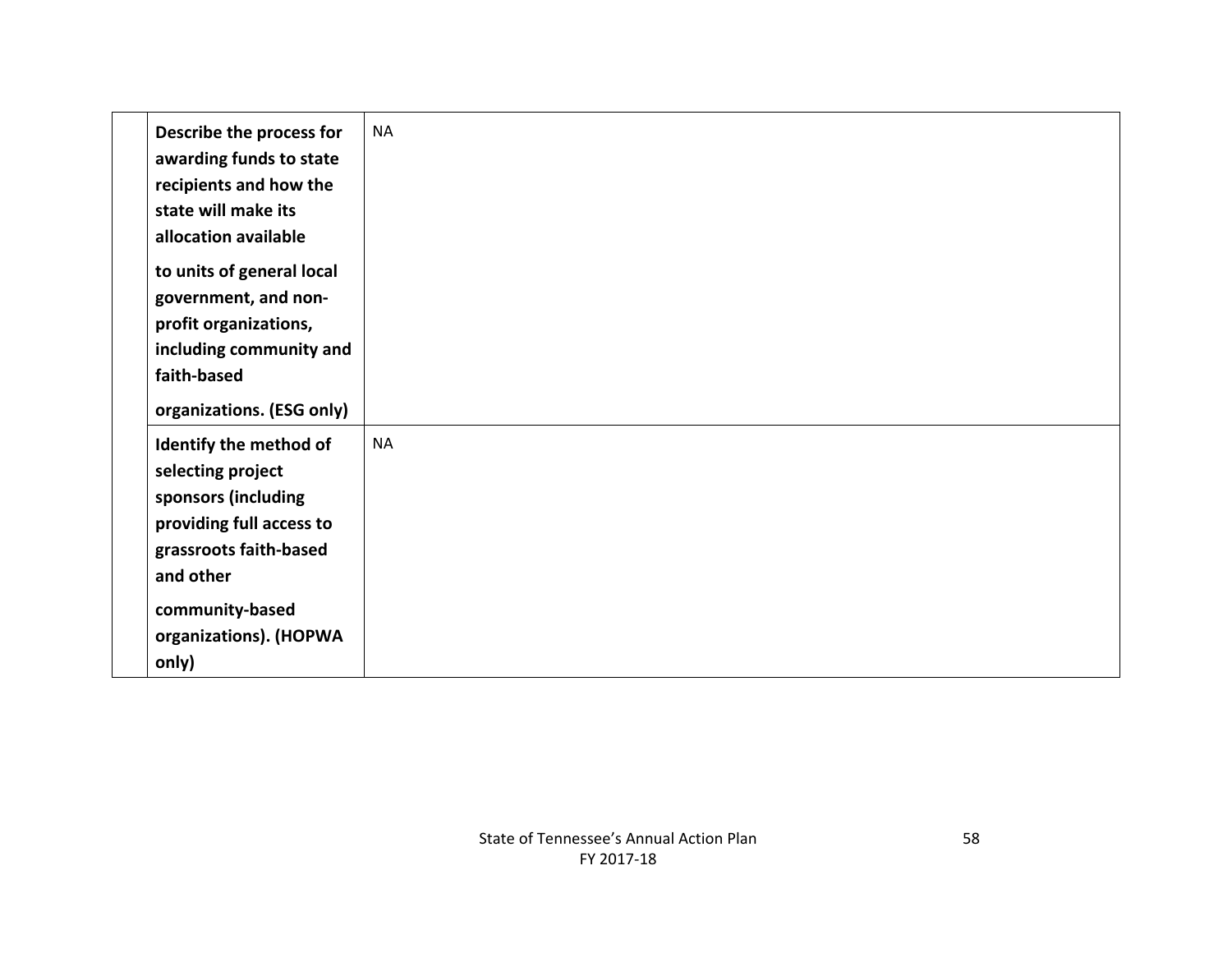| <b>Describe how resources</b><br>will be allocated among<br>funding categories. | CHDO Set-aside. Fifteen percent (15%) of 2017 HOME allocation will be reserved for eligible applications<br>from CHDOs, including CHDOs located in Local PJs. The THDA HOME funding to successful CHDO<br>applicants in the Local PJs will be reduced by the amount of funding the CHDO receives from the Local PJs<br>to keep within the \$500,000 maximum grant.                                                                                                                                                                                                                                                                                                                                                                                                                                                                                                                                                                                                                                                                                                                                                                                                                                                                                                                                                                                                                                          |
|---------------------------------------------------------------------------------|-------------------------------------------------------------------------------------------------------------------------------------------------------------------------------------------------------------------------------------------------------------------------------------------------------------------------------------------------------------------------------------------------------------------------------------------------------------------------------------------------------------------------------------------------------------------------------------------------------------------------------------------------------------------------------------------------------------------------------------------------------------------------------------------------------------------------------------------------------------------------------------------------------------------------------------------------------------------------------------------------------------------------------------------------------------------------------------------------------------------------------------------------------------------------------------------------------------------------------------------------------------------------------------------------------------------------------------------------------------------------------------------------------------|
|                                                                                 | Beginning with the 2015 HOME allocation, HUD no longer considers a PJ as meeting its 24-month CHDO<br>commitment through a cumulative total of CHDO commitments since 1992, and each grant year must<br>meet its own 24-month commitment deadline. In addition, the execution of a HOME Working Agreement<br>and the establishment of a CHDO sub-grant in IDIS is insufficient to meet this requirement. Thus, a<br>successful CHDO that receives an allocation of 2017 CHDO funds, must commit those funds to specific<br>units no later than June 30, 2019. Any 2016 HOME funds awarded to an organization must be committed<br>to specific units no later than June 30, 2018. HUD will recapture any 2017 CHDO funds not committed to<br>specific CHDO activities by June 30, 2019 and will recapture any 2016 CHDO funds not committed to<br>specific CHDO activities by June 30, 2018. CHDO applicants need to be aware of these dates and have a<br>pipeline of eligible home buyers so they can begin their projects as soon as the environmental reviews are<br>completed. If in the opinion of THDA, the applications submitted do not contain viable proposals or are<br>from a CHDO that lacks the organizational potential to comply with all HOME affordability requirements,<br>THDA may choose not to award any or all of the funds set-aside for CHDOs in the current application<br>round. |
|                                                                                 | THDA will not make any funding awards for units in a jurisdiction where the unit cannot be inspected by a<br>state certified building inspector or by a provider as permitted under State law.                                                                                                                                                                                                                                                                                                                                                                                                                                                                                                                                                                                                                                                                                                                                                                                                                                                                                                                                                                                                                                                                                                                                                                                                              |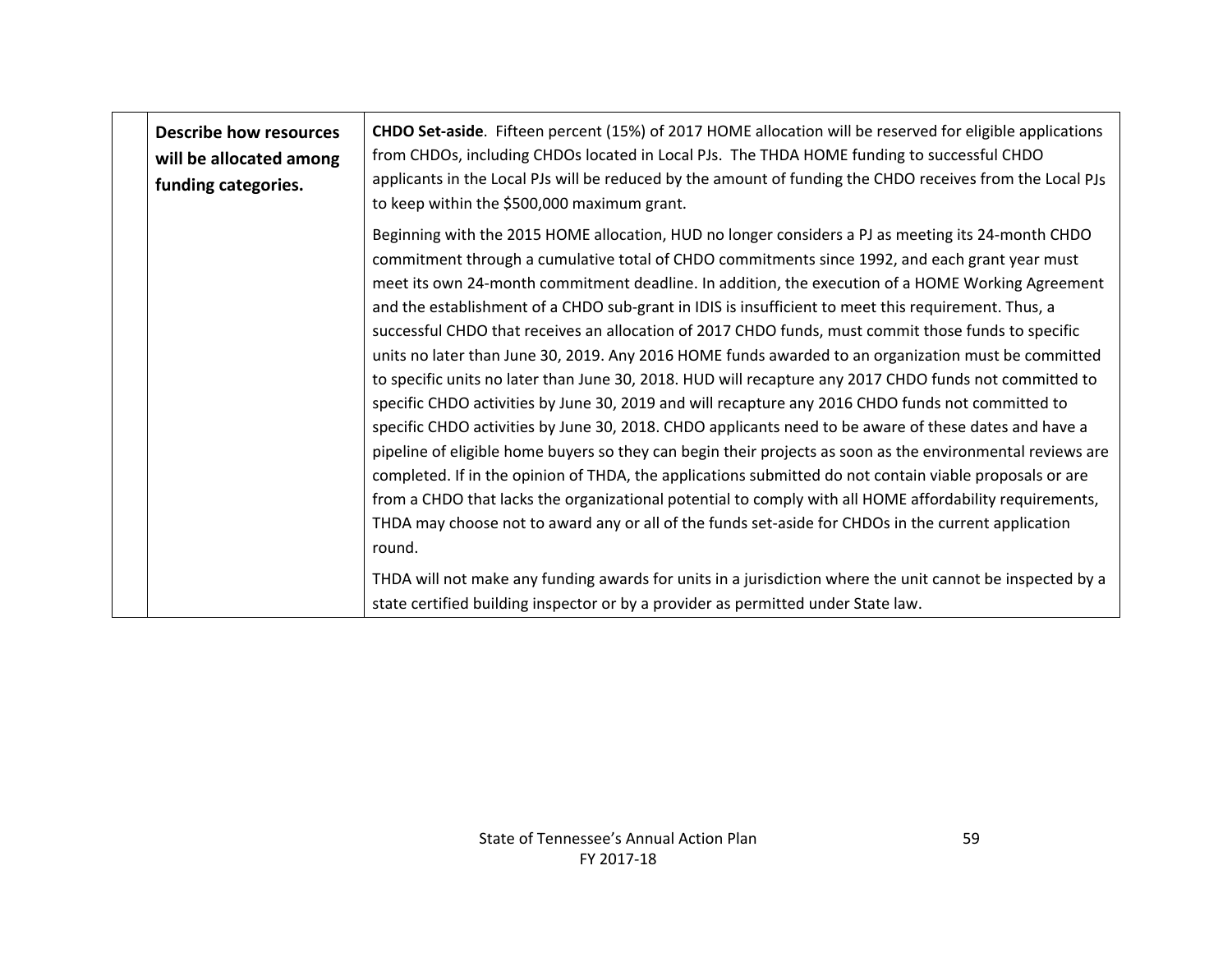|   | <b>Describe threshold</b><br>factors and grant size<br>limits.                             | An applicant must apply for at least \$100,000 and may apply for a maximum HOME grant of<br>\$500,000. There is a \$750,000 limit on the amount of HOME funds that can be awarded in any one<br>county. The THDA HOME funding to successful CHDO applicants in the Local PJs will be reduced by the<br>amount of funding the CHDO receives from the Local PJs to keep within the \$500,000 maximum grant. |
|---|--------------------------------------------------------------------------------------------|-----------------------------------------------------------------------------------------------------------------------------------------------------------------------------------------------------------------------------------------------------------------------------------------------------------------------------------------------------------------------------------------------------------|
|   | What are the outcome<br>measures expected as a<br>result of the method of<br>distribution? | The expected outcome measure is that the activities under the HOME Program effectively address the<br>housing needs of low-income households.                                                                                                                                                                                                                                                             |
| 5 | <b>State Program Name:</b>                                                                 | <b>HOME Program</b>                                                                                                                                                                                                                                                                                                                                                                                       |
|   | <b>Funding Sources:</b>                                                                    | <b>HOME</b>                                                                                                                                                                                                                                                                                                                                                                                               |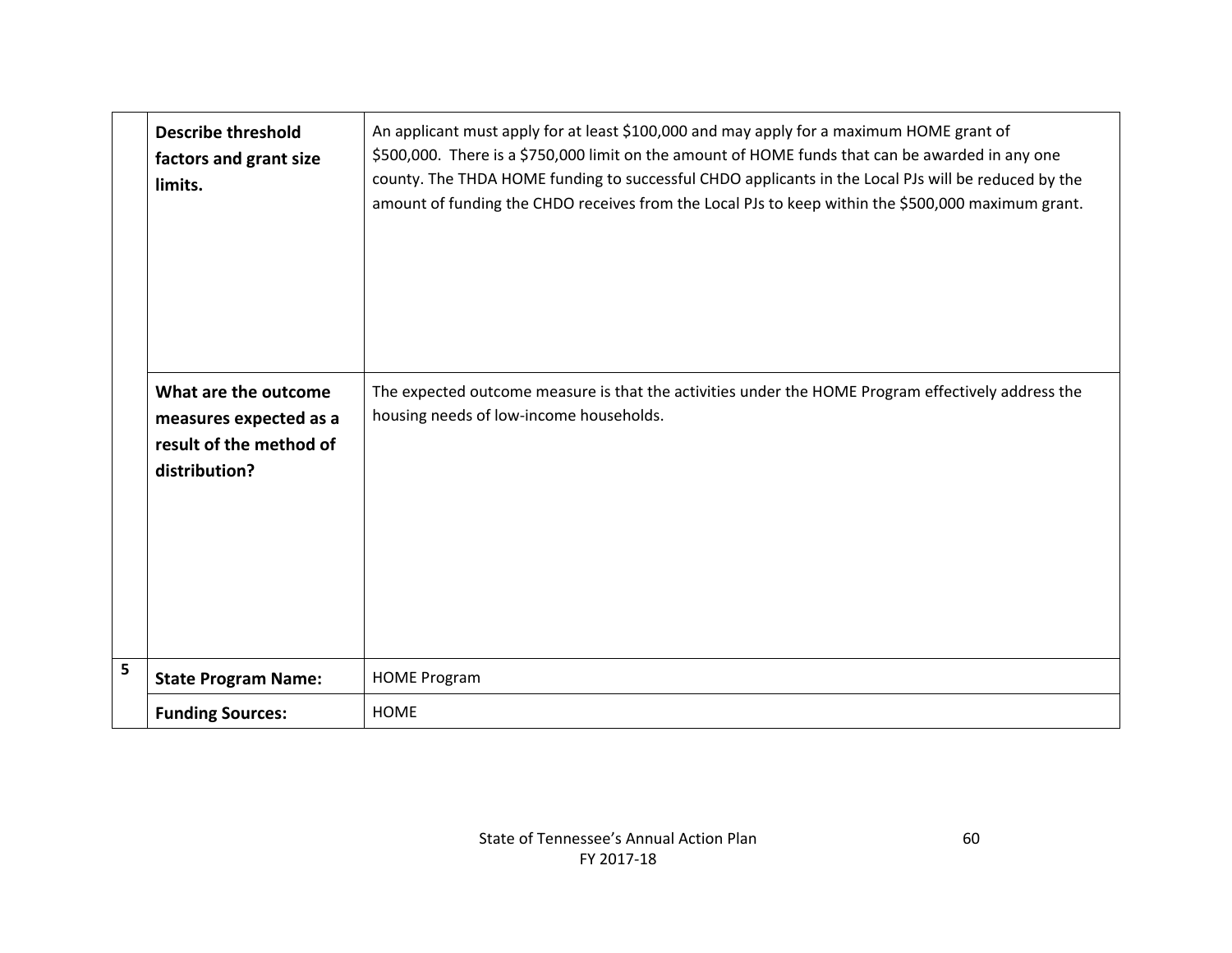| Describe the state<br>program addressed by<br>the Method of<br>Distribution. | Activities under the HOME Program must address the housing needs of low-income households. Eligible<br>activities include: Housing Rehabilitation - the use of HOME funds will be limited to the rehabilitation or<br>reconstruction of existing housing units. A maximum investment per unit will be limited by both (1) the<br>federal maximum HOME subsidy limit as adjusted by the number of bedrooms per unit and (2) the after<br>rehabilitation value of the unit permitted under the federal regulations By regulation, the after |
|------------------------------------------------------------------------------|-------------------------------------------------------------------------------------------------------------------------------------------------------------------------------------------------------------------------------------------------------------------------------------------------------------------------------------------------------------------------------------------------------------------------------------------------------------------------------------------------------------------------------------------|
|                                                                              | rehabilitation value may not exceed 95% of the median purchase price for the area. Homeownership<br>programs - are restricted to a soft second mortgage necessary to qualify the household for permanent<br>financing.                                                                                                                                                                                                                                                                                                                    |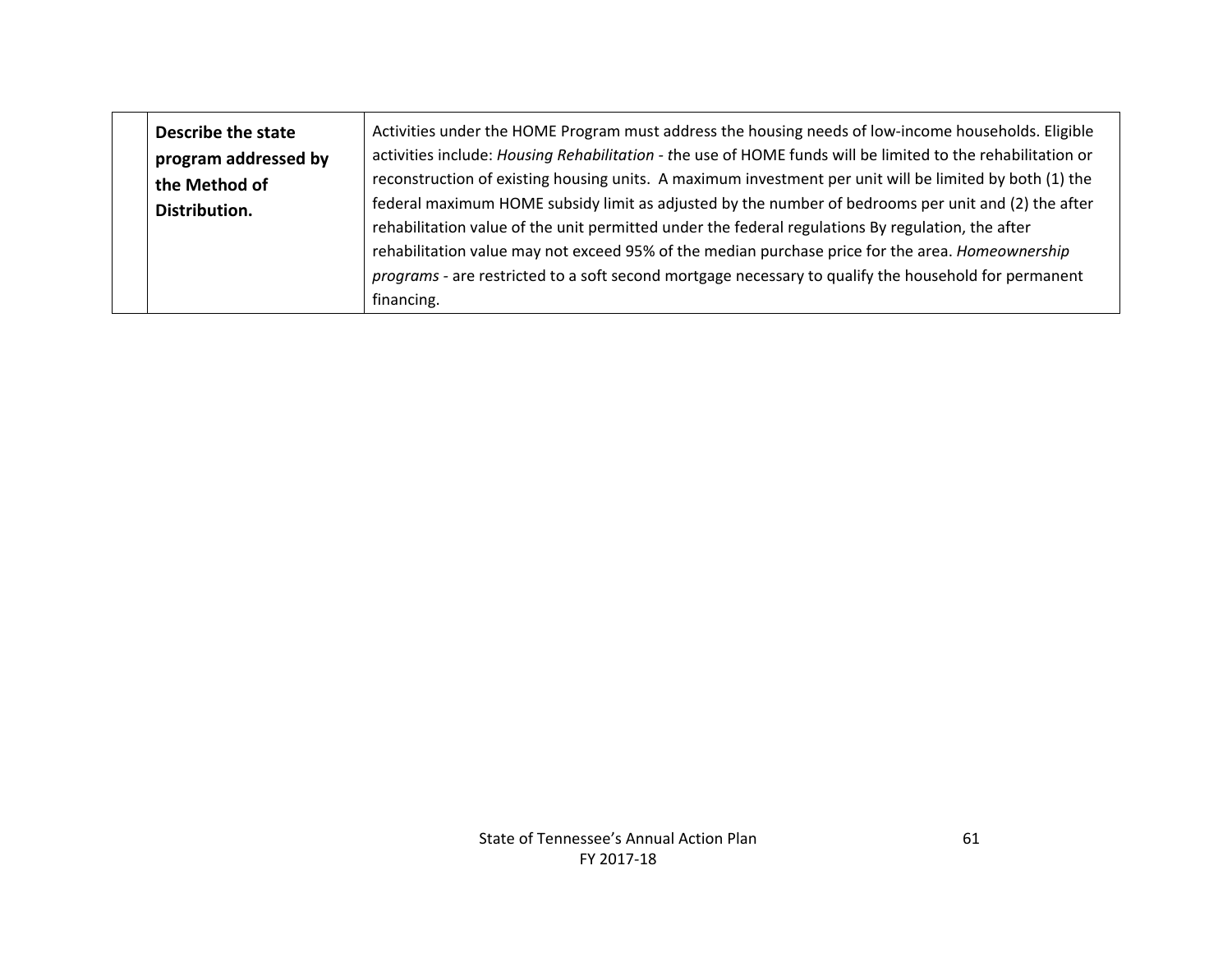**Describe all of the criteria that will be used to select applications and the relative importance of these criteria.**

- 1. **PROGRAM DESIGN Up to 50 points:** The proposed program demonstrates exceptional planning, readiness and administrative capability. All necessary components to accomplish the project have been identified in the application
- 2. **NEED Up to 40 points:** THDA has calculated need factors using housing statistics for counties. Factors are based on percentages rather than absolute numbers. For homeowner projects, the need factors used are the percentage of owner households that are low income; the percentage of owner households with cost burden; the percentage of affordable owner units built before 1960; the percentage of homes lacking complete kitchen facilities; the percentage of homes lacking complete plumbing facilities; and the percentage of food stamp recipient households in the county. For multi‐county projects, the need score is calculated proportionately according to the number of units proposed for each county
- 3. **NOT PROPORTIONALLY SERVED Up to 40 points:** THDA shall award up to 50 additional points to applications submitted from areas where the amount of prior THDA and HOME funding is below the state average. The formula for awarding these points is based on the percentage of 1992 ‐ 2013 HOME dollars awarded in each county.
- 4. **DISASTER AREAS : 10 points** THDA shall award 10 additional points to applications for projects located in counties that have been declared <sup>a</sup> presidential disaster area under the Robert T. Stafford Disaster Relief and Emergency Assistance Act in the year prior to the application due date.
- 5. **LEVERAGE Up to 10 points:** THDA shall award up to 10 additional points to applications that include the use of funds from other sources. THDA will award points in this category based on the actual percentage of other funds in the project. Leveraged funds counted in one program year do not qualify again as leverage in subsequent years. In order to receive points, there must be written documentation of the leveraged funds in the application.
- 6. **MATCH Up to 20 points:** THDA shall award up to 20 points to applications that include <sup>a</sup> committed contribution of eligible match resources towards the project implementation. A commitment of eligible match contribution from an external source must be documented in the application from the source providing the contribution. To determine the points awarded,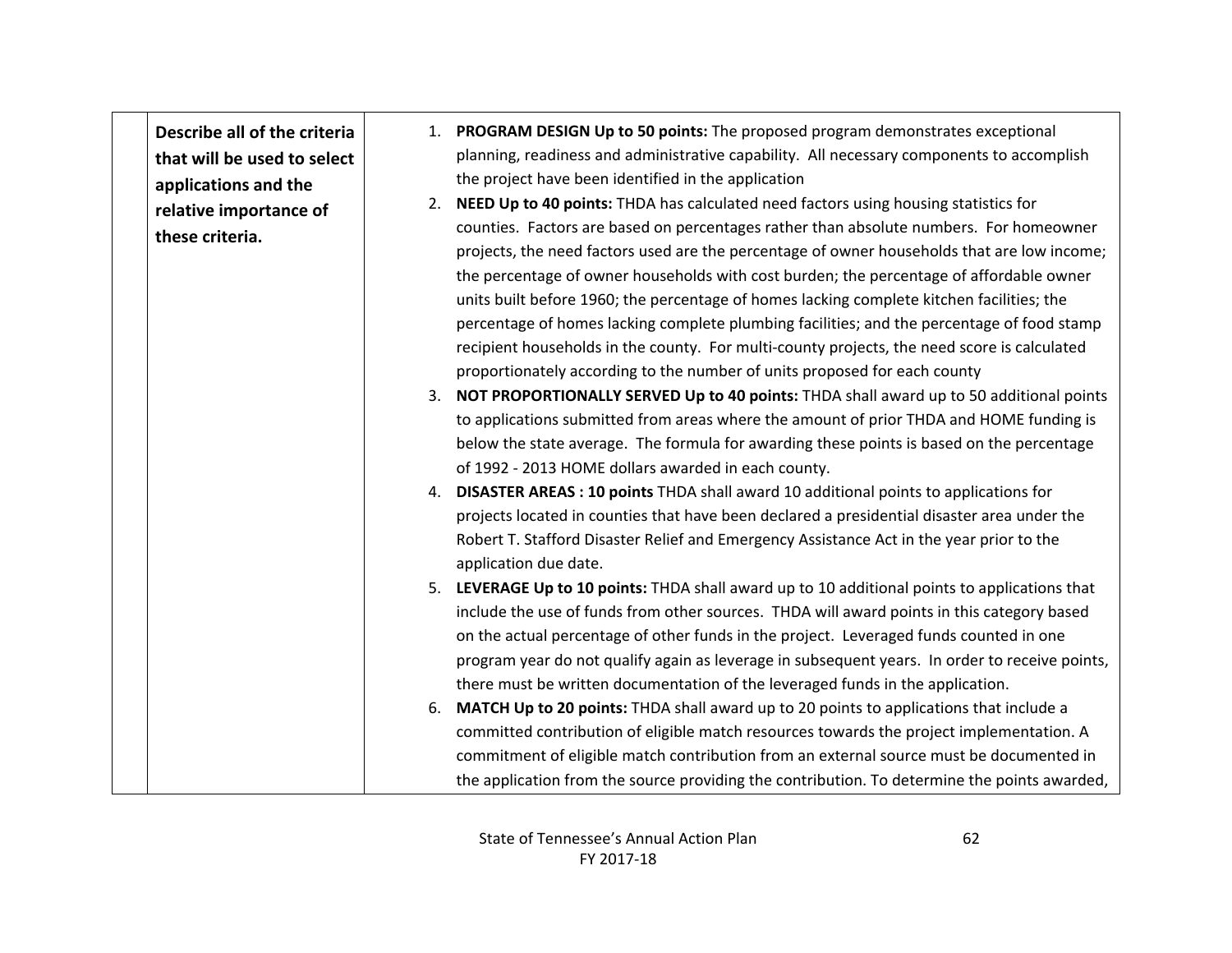|                                                                                                                                                                                                       | THDA will not round the percentage calculated. For more details about points, please refer to<br>the HOME Program Description in the Appendix.<br>7. ENERGY CONSERVATION Up to 10 points: THDA shall award up to 5 additional points to<br>applications for rehabilitation that include an independent energy audit and, to the extent<br>feasible, incorporate the recommendations of the audit report in the rehabilitation work<br>write-up.<br>8.<br>TENNESSEE GROWTH POLICY ACT 10 points: TCA Section 6-58-109(c) requires THDA to<br>award 5 points on a 100 point scale or a comparable percentage on a different point scale to<br>municipalities or counties with approved growth plans when the local communities apply for<br>HOME funds. Applications from counties not subject to the Tennessee Growth Policy Act will<br>also receive these points.<br>Applications must receive a minimum threshold score equal to 50% of the total points available under the<br>applicable scoring matrix. |
|-------------------------------------------------------------------------------------------------------------------------------------------------------------------------------------------------------|--------------------------------------------------------------------------------------------------------------------------------------------------------------------------------------------------------------------------------------------------------------------------------------------------------------------------------------------------------------------------------------------------------------------------------------------------------------------------------------------------------------------------------------------------------------------------------------------------------------------------------------------------------------------------------------------------------------------------------------------------------------------------------------------------------------------------------------------------------------------------------------------------------------------------------------------------------------------------------------------------------------|
| If only summary criteria<br>were described, how can<br>potential applicants<br>access application<br>manuals or other<br>state publications<br>describing the<br>application criteria?<br>(CDBG only) | <b>NA</b>                                                                                                                                                                                                                                                                                                                                                                                                                                                                                                                                                                                                                                                                                                                                                                                                                                                                                                                                                                                                    |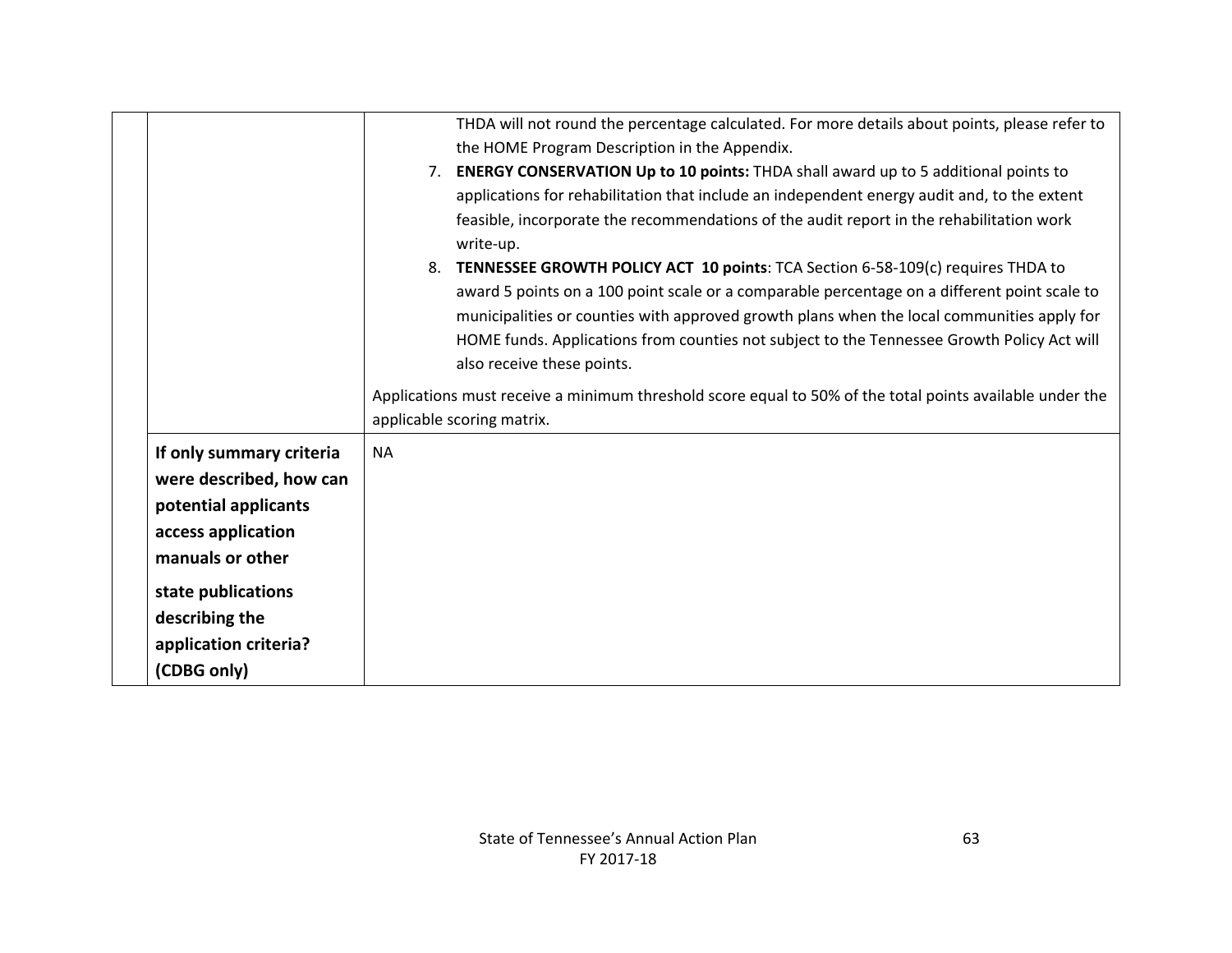| Describe the process for<br>awarding funds to state<br>recipients and how the<br>state will make its<br>allocation available<br>to units of general local<br>government, and non-<br>profit organizations,<br>including community and<br>faith-based<br>organizations. (ESG only) | <b>NA</b> |
|-----------------------------------------------------------------------------------------------------------------------------------------------------------------------------------------------------------------------------------------------------------------------------------|-----------|
| Identify the method of<br>selecting project<br>sponsors (including<br>providing full access to<br>grassroots faith-based<br>and other<br>community-based<br>organizations). (HOPWA<br>only)                                                                                       | <b>NA</b> |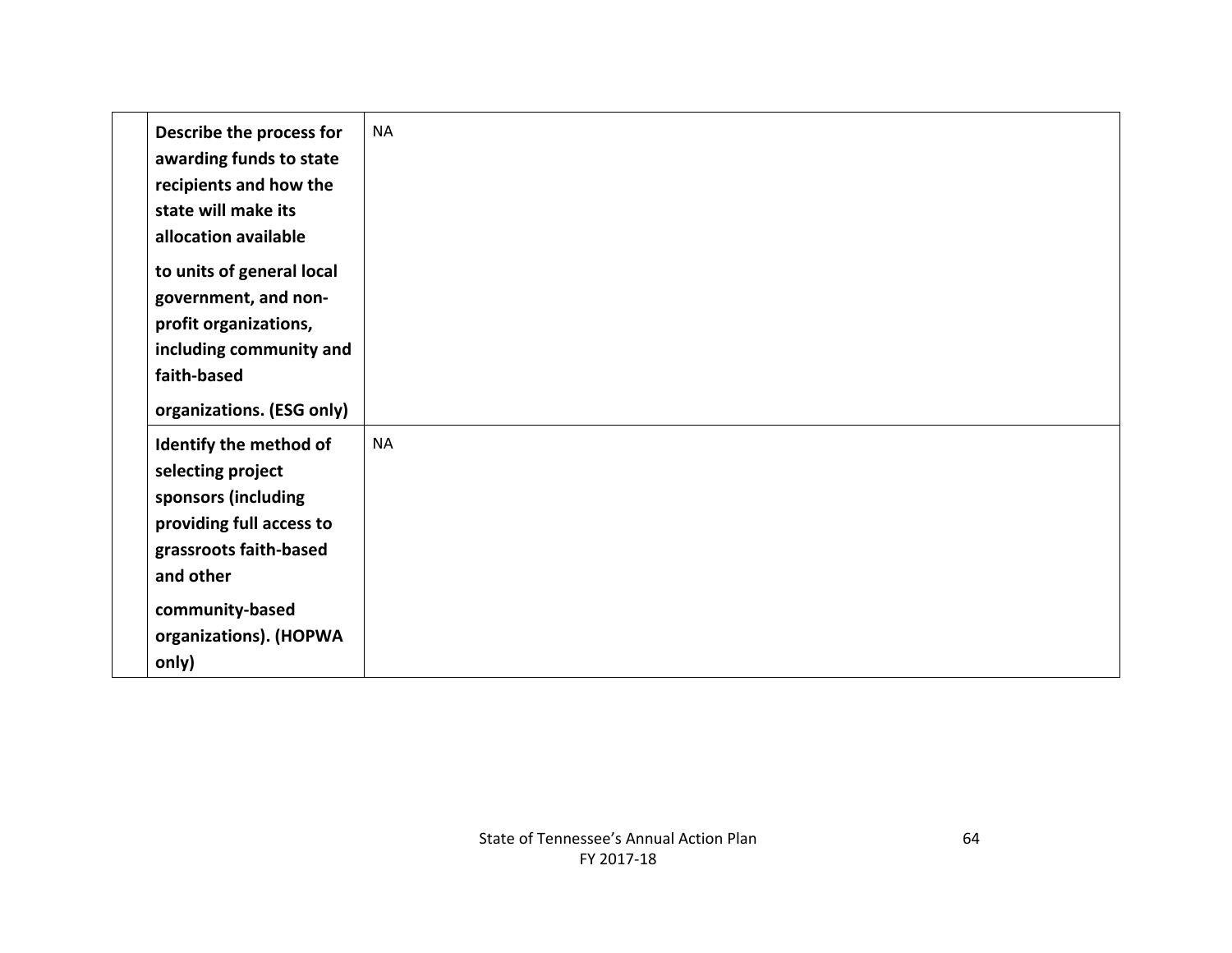| <b>Describe how resources</b><br>will be allocated among<br>funding categories. | HOME funds committed to the State of Tennessee, through THDA, will be allocated as provided in the<br>State of Tennessee's Consolidated Plan, as amended. The amount of the 2017 HOME allocation is<br>unknown until there is an approved federal budget; however, THDA anticipates receipt of an amount<br>equivalent to the amount received in FY 2016, approximately \$9,500,000. Additionally, THDA has<br>approximately \$1,800,000 in funds left over from its 2016 Urban/Rural Matrix competition that will be<br>made available for the 2017 HOME Program. Finally, THDA anticipates the availability of approximately<br>\$223,000 in its 2016 HOME allocation set-aside available to CHDOs that will be made available under the<br>CHDO Matrix. THDA will spend up to ten percent (10%) of its 2017 HOME allocation for administrative and<br>planning expenses (four percent (4%) of these funds for its own administrative expenses and the<br>remaining six percent (6%) is available to pay the administrative costs of local governments and non-<br>CHDO non-profit grant recipients). The balance of THDA's FY 2017 HOME allocation, not including the 10%<br>for administration CHDO set-aside and the 5% for CHDO operating expenses, will be divided as follows:                                                                                                                                                                                                                                                                                                                                                                                                                                                |
|---------------------------------------------------------------------------------|--------------------------------------------------------------------------------------------------------------------------------------------------------------------------------------------------------------------------------------------------------------------------------------------------------------------------------------------------------------------------------------------------------------------------------------------------------------------------------------------------------------------------------------------------------------------------------------------------------------------------------------------------------------------------------------------------------------------------------------------------------------------------------------------------------------------------------------------------------------------------------------------------------------------------------------------------------------------------------------------------------------------------------------------------------------------------------------------------------------------------------------------------------------------------------------------------------------------------------------------------------------------------------------------------------------------------------------------------------------------------------------------------------------------------------------------------------------------------------------------------------------------------------------------------------------------------------------------------------------------------------------------------------------------------------------------------------------------------------------|
|                                                                                 | Urban/Rural Allocation. Seventy percent (70%) of the 2016 and 2017 HOME funds available will be<br>allocated for eligible projects in Urban and Rural areas of the State. The urban areas include the following<br>counties: Anderson, Blount, Bradley, Carter, Coffee, Dyer, Gibson, Hamilton, Hamblen, Haywood, Loudon,<br>Madison, Maury, Montgomery, Putnam, Roane, Rutherford, Sumner, Unicoi, Williamson and Wilson. All<br>other counties are considered Rural. The urban allocation is 45% of the remaining 70% of the funding, and<br>the rural allocation is 55%. The percentages are based on the low-income population in the designated<br>urban and rural counties. However, the urban areas do not include the low income populations of the<br>local participating jurisdictions of Chattanooga, Clarksville, Jackson, Knox County, Knoxville, Memphis,<br>Metropolitan Nashville-Davidson County, Shelby County, Sullivan County, and Washington County,<br>excluding the Town of Jonesborough. THDA will score, rank and fund urban and rural applications<br>separately. THDA may re-allocate funding between the Urban and Rural matrices should an insufficient<br>number of applications receive the minimum threshold score necessary to award all funds allocated<br>under either of the respective matrices. To be considered for funding, an application must receive a<br>minimum threshold score of 95, an amount equal to 50% of the total points available under the urban or<br>rural matrices. All applications will be ranked in descending order from highest to lowest score and HOME<br>funds will be awarded until all funds are awarded or until the lowest scoring application that meets the |
|                                                                                 | threshold score is funded. There will be an urban and a rural matrix and the applicants will be scored,                                                                                                                                                                                                                                                                                                                                                                                                                                                                                                                                                                                                                                                                                                                                                                                                                                                                                                                                                                                                                                                                                                                                                                                                                                                                                                                                                                                                                                                                                                                                                                                                                              |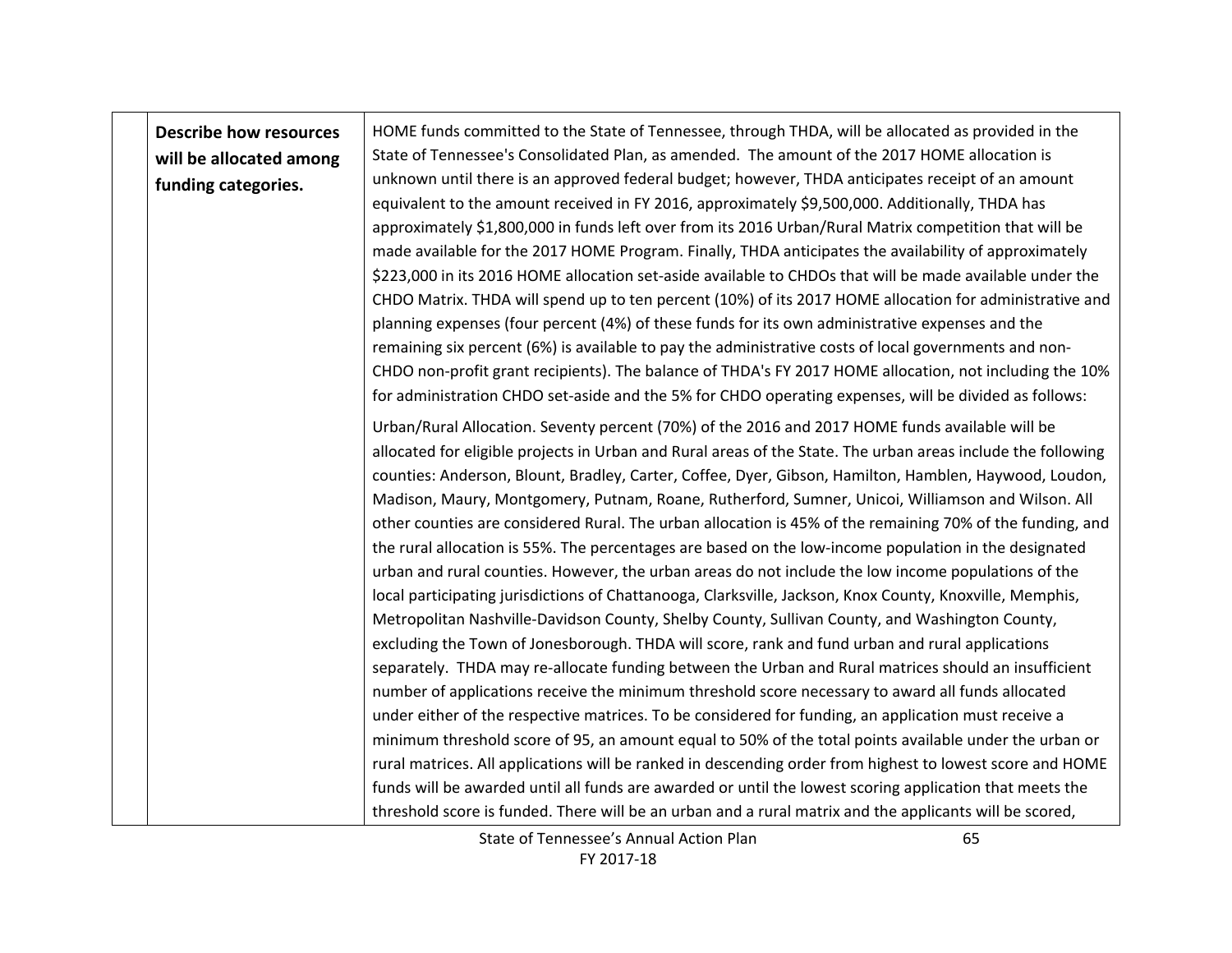|                                                                | ranked and Applications that do not meet the threshold score will not be considered for funding. There is<br>a \$750,000 maximum grant per county. Grants to successful applicants in the same county will be<br>reduced proportionately should there be multiple successful applicants from the same county with a<br>minimum grant of \$250,000, however, the THDA Board of Directors may award less than \$250,000 should<br>there be more than three successful applicants from the same county. |
|----------------------------------------------------------------|------------------------------------------------------------------------------------------------------------------------------------------------------------------------------------------------------------------------------------------------------------------------------------------------------------------------------------------------------------------------------------------------------------------------------------------------------------------------------------------------------|
|                                                                | HOME awards will be in the form of a grant. Grantees will be required to repay any HOME funds<br>expended on projects that are not completed and ready for occupancy within 3 years of the date the<br>Written Agreement is executed between the Grantee and THDA. Grantees may also be required to repay<br>HOME funds as described in the Working Agreement.                                                                                                                                       |
|                                                                | THDA will not make any funding awards for units in a jurisdiction where the unit cannot be inspected by a<br>state certified building inspector or by a provider as permitted under State law.                                                                                                                                                                                                                                                                                                       |
| <b>Describe threshold</b><br>factors and grant size<br>limits. | An applicant must apply for at least \$100,000 and may apply for a maximum HOME grant of<br>\$500,000. There is a \$750,000 limit on the amount of HOME funds that can be awarded in any one<br>county.                                                                                                                                                                                                                                                                                              |
|                                                                |                                                                                                                                                                                                                                                                                                                                                                                                                                                                                                      |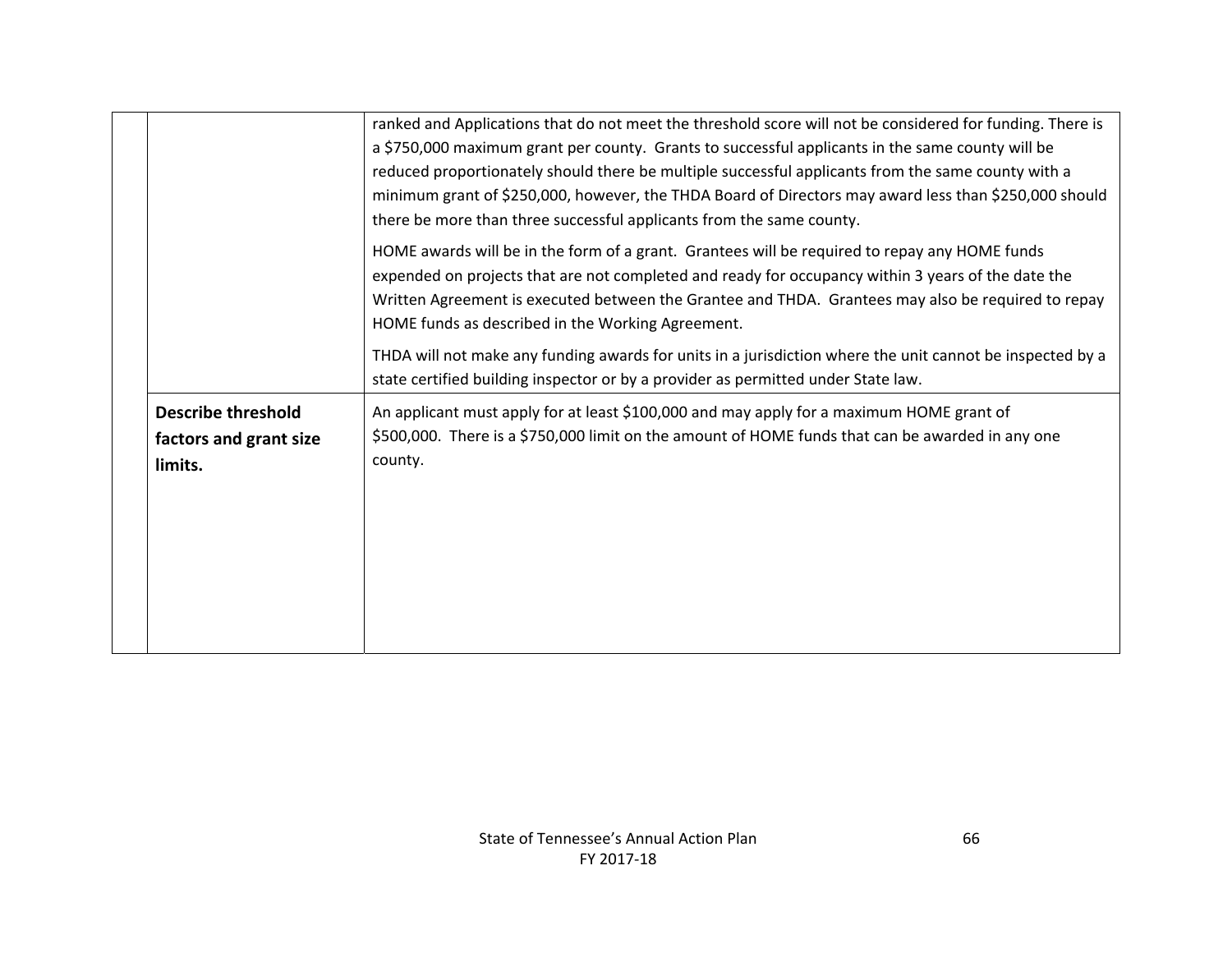|                  | What are the outcome<br>measures expected as a<br>result of the method of<br>distribution? | The outcome measure is that the activities under the HOME Program effectively address the housing<br>needs of low-income households.                                                                                                                                                                                                                                                                                                                                           |
|------------------|--------------------------------------------------------------------------------------------|--------------------------------------------------------------------------------------------------------------------------------------------------------------------------------------------------------------------------------------------------------------------------------------------------------------------------------------------------------------------------------------------------------------------------------------------------------------------------------|
| $\boldsymbol{6}$ | <b>State Program Name:</b>                                                                 | <b>HOPWA</b>                                                                                                                                                                                                                                                                                                                                                                                                                                                                   |
|                  | <b>Funding Sources:</b>                                                                    | <b>HOPWA</b>                                                                                                                                                                                                                                                                                                                                                                                                                                                                   |
|                  | <b>Describe the state</b><br>program addressed by<br>the Method of<br>Distribution.        | The State is divided into seven (7) HOPWA regions (East Tennessee, North East Tennessee, Upper<br>Cumberland, Mid Cumberland, Mid Cumberland, South Central Tennessee, West Tennessee and South<br>East Tennessee). For FY 2016-17, the HOPWA allocation will be distributed through a formula process<br>based on the reported HIV and AIDS case data provided by CDC. And further adjusted base on the seven<br>(7) State of TN HOPWA Regions listed below for FY 2016-2017: |
|                  |                                                                                            | East Tennessee - \$255,522                                                                                                                                                                                                                                                                                                                                                                                                                                                     |
|                  |                                                                                            | North East Tennessee - \$90,147                                                                                                                                                                                                                                                                                                                                                                                                                                                |
|                  |                                                                                            | Upper Cumberland - \$45,234                                                                                                                                                                                                                                                                                                                                                                                                                                                    |
|                  |                                                                                            | Mid Cumberland - \$53,093<br>South Central Tennessee - \$69,455                                                                                                                                                                                                                                                                                                                                                                                                                |
|                  |                                                                                            | West Tennessee - \$141,476                                                                                                                                                                                                                                                                                                                                                                                                                                                     |
|                  |                                                                                            | South East Tennessee - \$220,073                                                                                                                                                                                                                                                                                                                                                                                                                                               |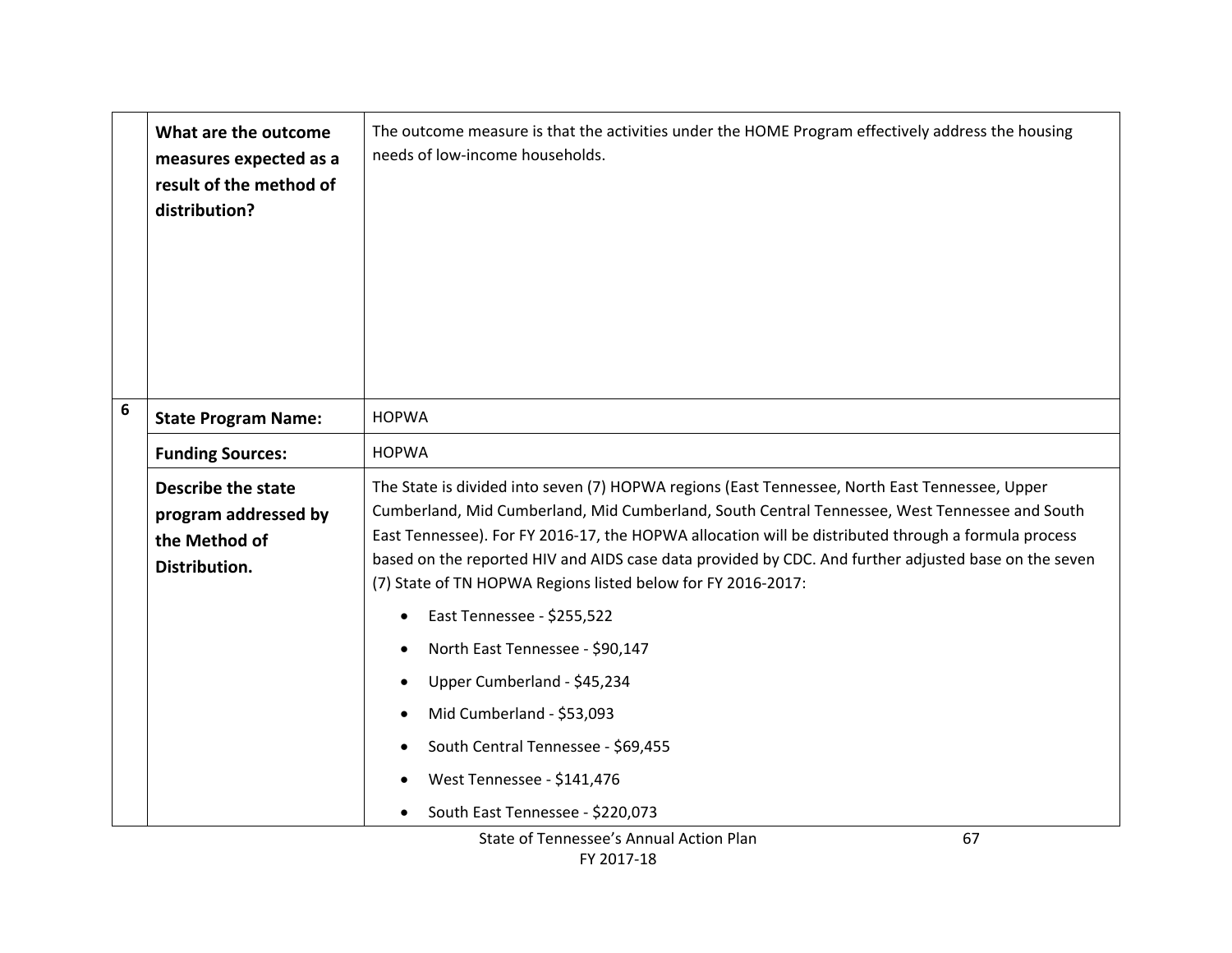| Describe all of the criteria<br>that will be used to select<br>applications and the<br>relative importance of<br>these criteria. | Pursuant to HOPWA regulations, changes in eligibility jurisdictions for HOPWA may occur if a<br>metropolitan area reaches a population of more than 500, 000 and has a least 1,500 cumulative AIDS<br>cases. The State's method of distributing selects projects and proposals targeted at meeting local needs<br>and taking steps to affirmatively further fair housing during implementation and supportive service gaps. |
|----------------------------------------------------------------------------------------------------------------------------------|-----------------------------------------------------------------------------------------------------------------------------------------------------------------------------------------------------------------------------------------------------------------------------------------------------------------------------------------------------------------------------------------------------------------------------|
| If only summary criteria<br>were described, how can                                                                              | <b>NA</b>                                                                                                                                                                                                                                                                                                                                                                                                                   |
| potential applicants<br>access application                                                                                       |                                                                                                                                                                                                                                                                                                                                                                                                                             |
| manuals or other                                                                                                                 |                                                                                                                                                                                                                                                                                                                                                                                                                             |
| state publications                                                                                                               |                                                                                                                                                                                                                                                                                                                                                                                                                             |
| describing the                                                                                                                   |                                                                                                                                                                                                                                                                                                                                                                                                                             |
| application criteria?                                                                                                            |                                                                                                                                                                                                                                                                                                                                                                                                                             |
| (CDBG only)                                                                                                                      |                                                                                                                                                                                                                                                                                                                                                                                                                             |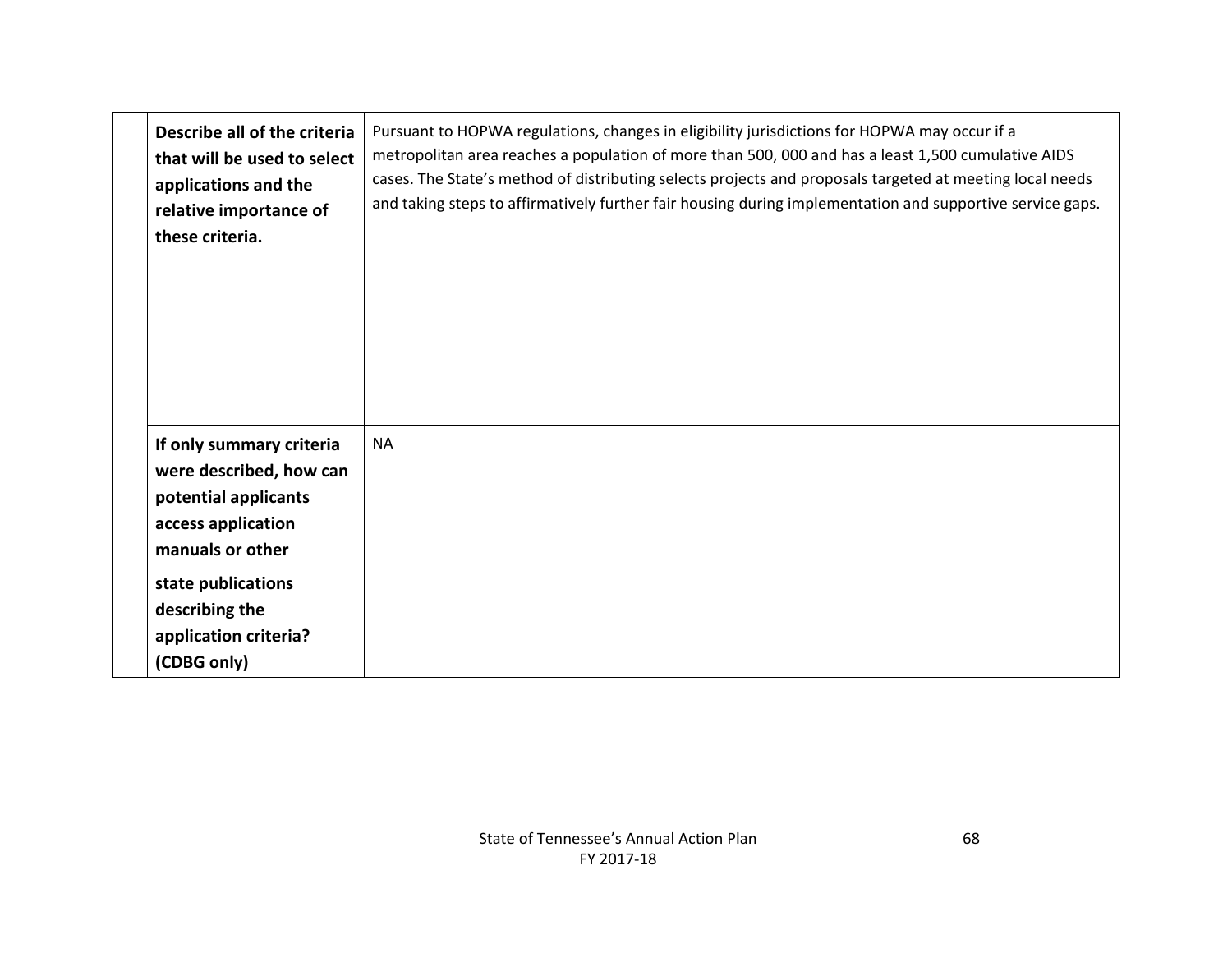| Describe the process for<br>awarding funds to state<br>recipients and how the<br>state will make its<br>allocation available                                                                                             | <b>NA</b>                                                                                                                                                                                                                                                                                                                                                                                                                                                                                                                                                                                                                                                                                                                                                                                                                                                                                                                                                                                                                                                                                                                                                                                                                                                                                                                                                                                                                |
|--------------------------------------------------------------------------------------------------------------------------------------------------------------------------------------------------------------------------|--------------------------------------------------------------------------------------------------------------------------------------------------------------------------------------------------------------------------------------------------------------------------------------------------------------------------------------------------------------------------------------------------------------------------------------------------------------------------------------------------------------------------------------------------------------------------------------------------------------------------------------------------------------------------------------------------------------------------------------------------------------------------------------------------------------------------------------------------------------------------------------------------------------------------------------------------------------------------------------------------------------------------------------------------------------------------------------------------------------------------------------------------------------------------------------------------------------------------------------------------------------------------------------------------------------------------------------------------------------------------------------------------------------------------|
| to units of general local<br>government, and non-<br>profit organizations,<br>including community and<br>faith-based                                                                                                     |                                                                                                                                                                                                                                                                                                                                                                                                                                                                                                                                                                                                                                                                                                                                                                                                                                                                                                                                                                                                                                                                                                                                                                                                                                                                                                                                                                                                                          |
| organizations. (ESG only)<br>Identify the method of<br>selecting project<br>sponsors (including<br>providing full access to<br>grassroots faith-based<br>and other<br>community-based<br>organizations). (HOPWA<br>only) | The method of selecting sponsors is through soliciting grant proposals to include grass roots faith-based<br>and other community-based organizations. The purpose of this Request for Grant Proposal (RFGP) is to<br>define the State's minimum requirements, solicit grant proposals and gain adequate information from<br>which the State can evaluate the services potential project sponsors propose to provide. The RFGP<br>process for HOPWA is based on a five-year cycle, which was last issued in 2016 and will end June 30th,<br>2021. The contracts for these agencies are 1 year with the option to renew for four additional years.<br>However, the States reserves the right to terminate a contract should there be substandard performance<br>by a project sponsor. In the event a contract is terminated the State will solicit new agency proposals. The<br>Department of Health will contract with established not-for-profit agencies that continually show both<br>the capability to plan for, as well as the ability to provide direct intervention and housing assistance to<br>eligible clients and their families. Proposals are evaluated on criteria such as technical services,<br>organization, experience, and budget to name a few. Funds were awarded to sponsors who submitted<br>proposals that best met, or exceeded the required criteria and provided a detailed budget, which best |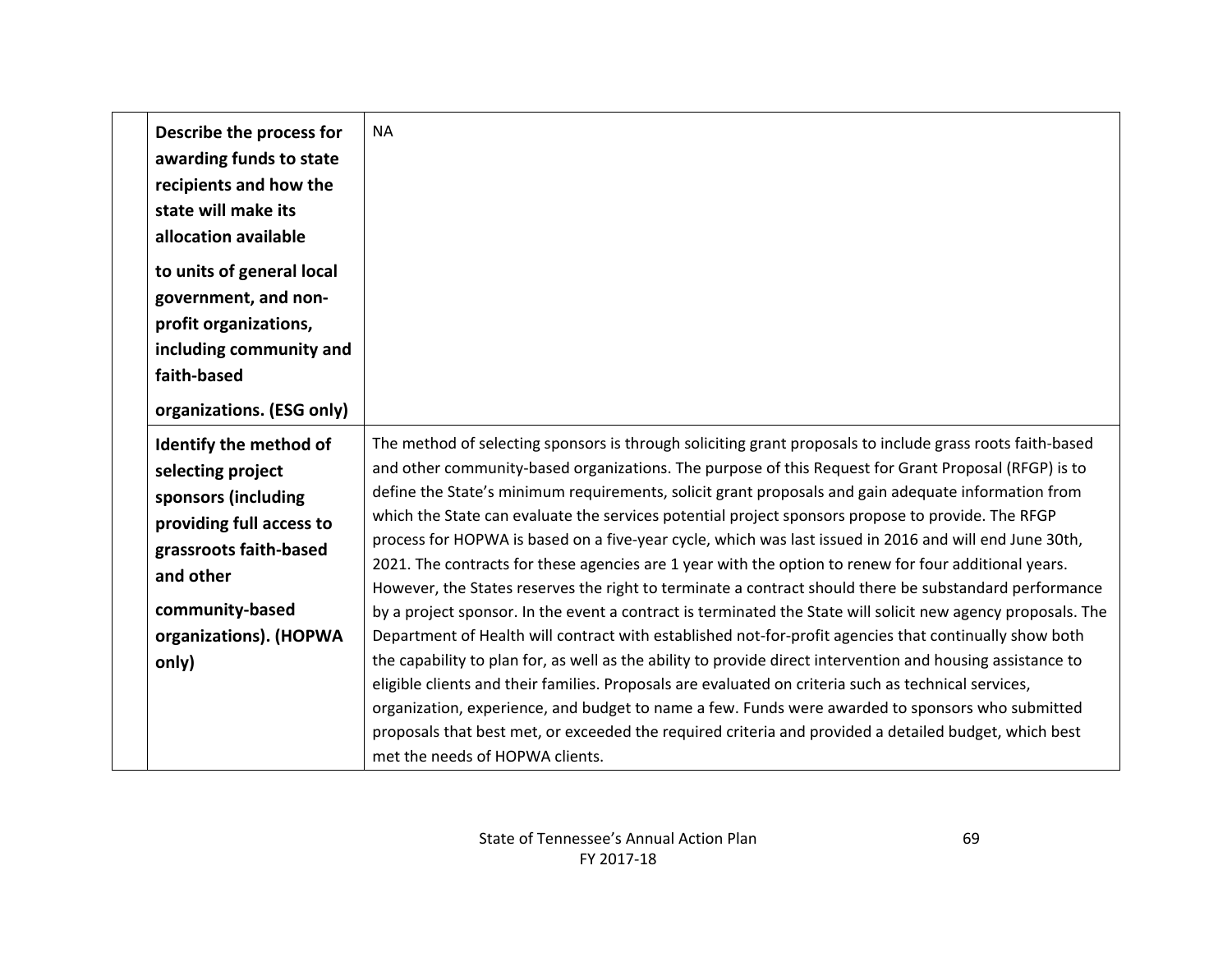| <b>Describe how resources</b><br>will be allocated among<br>funding categories. | To address urgent needs of People living with AIDS/HIV and to assist in meeting the State's goal, project<br>sponsors may select from the following eligible HOPWA activities:<br>•STRMU-Short term rent, mortgage and utility assistance - \$500,000 |
|---------------------------------------------------------------------------------|-------------------------------------------------------------------------------------------------------------------------------------------------------------------------------------------------------------------------------------------------------|
|                                                                                 |                                                                                                                                                                                                                                                       |
|                                                                                 | •TBRA-Tenant based rental assistance - \$19,000                                                                                                                                                                                                       |
|                                                                                 | •Supportive Services to include nutrition, transportation, housing information services, and non-medical<br>case management - \$200,000                                                                                                               |
|                                                                                 | • PHP- Permanente Housing Placement - \$14,300                                                                                                                                                                                                        |
|                                                                                 | - Facility-Based Short-term/Transitional Housing - \$5,000                                                                                                                                                                                            |
|                                                                                 |                                                                                                                                                                                                                                                       |
|                                                                                 | Project sponsor may also use funds for allocation of indirect cost of no more than 7% for grant<br>administration.                                                                                                                                    |
| <b>Describe threshold</b>                                                       | Project sponsors may also use funds for allocation of indirect cost of no more than 7% for grant                                                                                                                                                      |
| factors and grant size<br>limits.                                               | administration. Also, the Tennessee Department of Health will not exceeded the 3% administrative cap<br>for the HOPWA program.                                                                                                                        |
|                                                                                 |                                                                                                                                                                                                                                                       |
|                                                                                 |                                                                                                                                                                                                                                                       |
|                                                                                 |                                                                                                                                                                                                                                                       |
|                                                                                 |                                                                                                                                                                                                                                                       |
|                                                                                 |                                                                                                                                                                                                                                                       |
|                                                                                 |                                                                                                                                                                                                                                                       |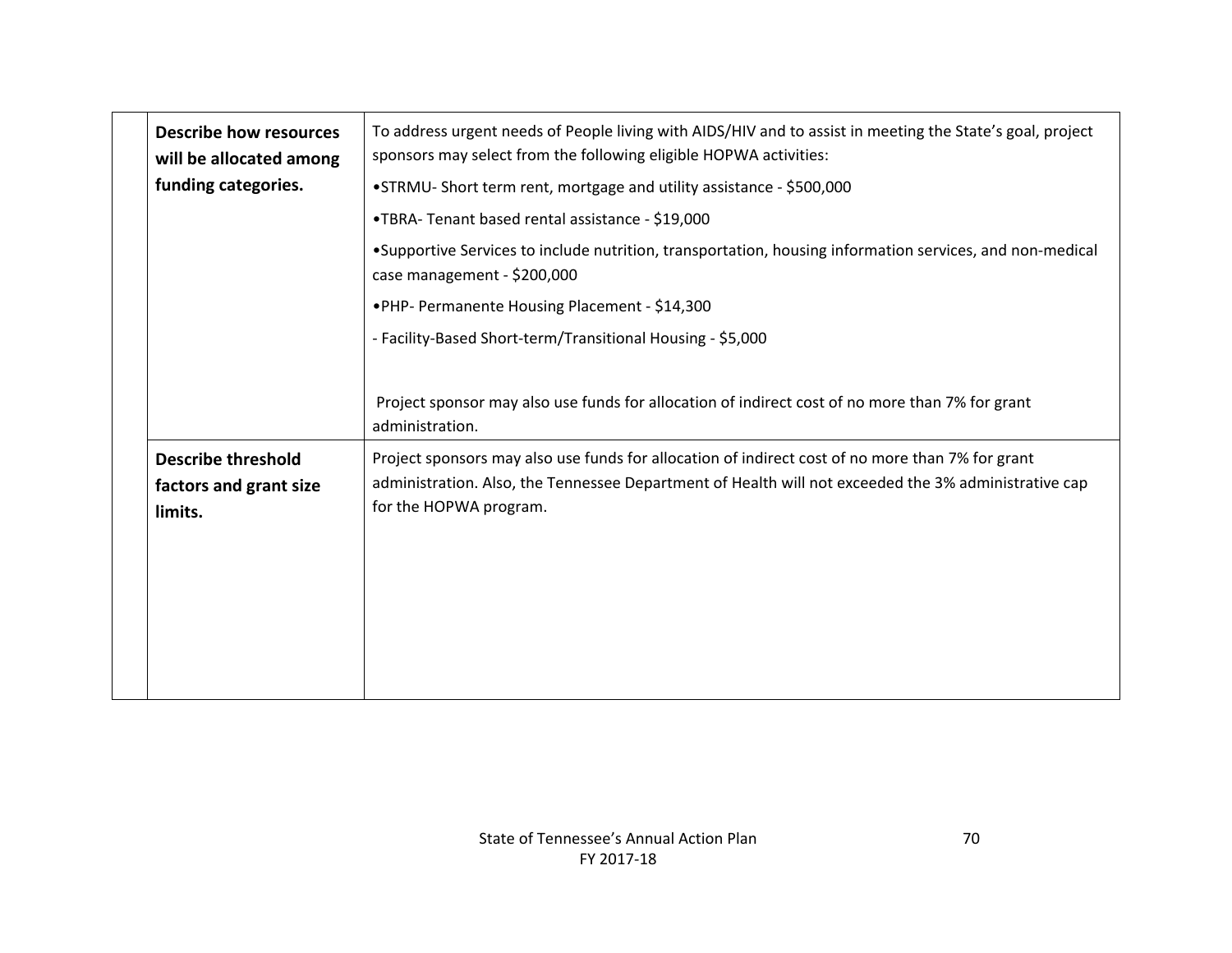|                         | What are the outcome<br>measures expected as a<br>result of the method of<br>distribution? | The state envisions the use of STRMU services and permanent housing placement to enhance the<br>availability and sustainability by way of prevention of homelessness. HOPWA is also exploring the<br>opportunity to provide tenant-based rental assistance to prevent homelessness among this population.<br>The 7 project sponsors across the State will implement supportive services of various types to prevent<br>homelessness. Our goal include meeting more with Project sponsors by leading the development of<br>resources needed to advance services adequately and timely to prevent homelessness. This will be<br>accomplished through monthly conference calls and training and though bi-annual statewide meetings to<br>discuss challenges, barriers, outcomes and new ideas to improving care. For additional information to<br>HOPWA goals see AP-70 HOPWA Goals-90.320(k)(4) in the State's action plan. |
|-------------------------|--------------------------------------------------------------------------------------------|----------------------------------------------------------------------------------------------------------------------------------------------------------------------------------------------------------------------------------------------------------------------------------------------------------------------------------------------------------------------------------------------------------------------------------------------------------------------------------------------------------------------------------------------------------------------------------------------------------------------------------------------------------------------------------------------------------------------------------------------------------------------------------------------------------------------------------------------------------------------------------------------------------------------------|
| $\overline{\mathbf{z}}$ | <b>State Program Name:</b>                                                                 | National Housing Trust Fund                                                                                                                                                                                                                                                                                                                                                                                                                                                                                                                                                                                                                                                                                                                                                                                                                                                                                                |
|                         | <b>Funding Sources:</b>                                                                    | <b>Housing Trust Fund</b>                                                                                                                                                                                                                                                                                                                                                                                                                                                                                                                                                                                                                                                                                                                                                                                                                                                                                                  |
|                         | Describe the state<br>program addressed by<br>the Method of<br>Distribution.               | The National Housing Trust Fund (NHTF) is an affordable housing production program that will<br>complement existing Federal, state and local efforts to increase and preserve the supply of decent, safe,<br>and sanitary affordable housing for extremely low- and very low-income households, including homeless<br>families.                                                                                                                                                                                                                                                                                                                                                                                                                                                                                                                                                                                            |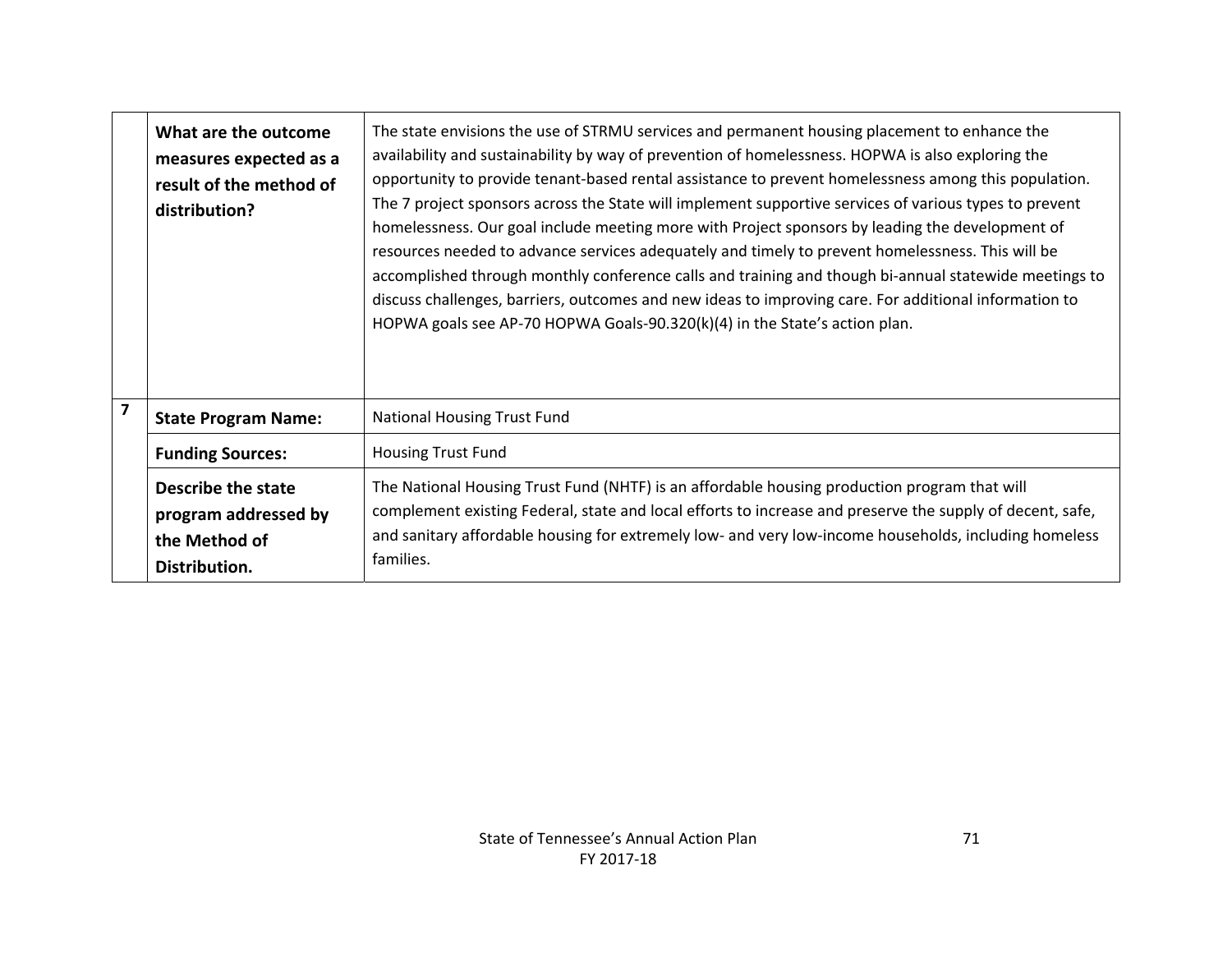| Describe all of the criteria<br>that will be used to select<br>applications and the<br>relative importance of<br>these criteria. | Geographic Diversity. THDA will accept/consider proposals that are consistent with the State's<br>certification to AFFH. THDA will establish a minimum score threshold that must be received to be eligible<br>for NHTF funding. This minimum score ensures that sound, well-designed, and financially viable rental<br>housing will be financed using the NHTF. THDA will rank applications by TN grand division that receive the<br>minimum score. THDA will select the highest scoring application from each grand division. If additional<br>funding is available, THDA will rank all remaining applications in a single ranking score. Those remaining<br>applications that receive the highest score will be selected until funding runs out. Given the limited<br>funding available statewide and to disperse the NHTF across Tennessee, THDA reserves the right to limit<br>funding to only one award per county. THDA reserves the right to not select a proposed project if<br>sufficient funding is not available to award all funds requested by the applicant. In such instances and at<br>its sole and absolute discretion, THDA may move to the next lower scoring project to meet its<br>commitment obligations under the NHTF. |
|----------------------------------------------------------------------------------------------------------------------------------|-------------------------------------------------------------------------------------------------------------------------------------------------------------------------------------------------------------------------------------------------------------------------------------------------------------------------------------------------------------------------------------------------------------------------------------------------------------------------------------------------------------------------------------------------------------------------------------------------------------------------------------------------------------------------------------------------------------------------------------------------------------------------------------------------------------------------------------------------------------------------------------------------------------------------------------------------------------------------------------------------------------------------------------------------------------------------------------------------------------------------------------------------------------------------------------------------------------------------------------------------|
|                                                                                                                                  | Ability to obligate NHTF funds. THDA will evaluate the experience of the entire proposed team with<br>owning, developing and managing projects of similar size and scope serving the intended population<br>proposed. Applicants and their development team must undergo an evaluation by THDA of their capacity<br>to carry out the proposed housing project. THDA will evaluate the experience and capacity of the<br>organization to ensure compliance with the requirements and regulations of all Federal, State and local<br>housing programs used in conjunction with NHTF funds; THDA will evaluate the history of the applicant<br>and their team in serving the community in which the NHTF-assisted housing is proposed.                                                                                                                                                                                                                                                                                                                                                                                                                                                                                                             |
|                                                                                                                                  | Ability to undertake eligible activities in a timely manner. Applicant must be capable of undertaking and<br>completing NHTF-funded activities in a timely manner. THDA will evaluate past performance of the<br>applicant in completing THDA funded activities.                                                                                                                                                                                                                                                                                                                                                                                                                                                                                                                                                                                                                                                                                                                                                                                                                                                                                                                                                                                |
|                                                                                                                                  | For rental housing, the extent to which the project has Federal, State or local project-based rental<br>assistance so rents are affordable to extremely low-income families. THDA will provide a preference for<br>applications which propose to preserve existing housing with project-based rental assistance and for<br>proposals with binding commitments of project-based vouchers to the project.                                                                                                                                                                                                                                                                                                                                                                                                                                                                                                                                                                                                                                                                                                                                                                                                                                         |
|                                                                                                                                  | For rental housing, the duration of the units' affordability period. All rental developments assisted with<br>NHTF resources will have a 30 year affordability period.                                                                                                                                                                                                                                                                                                                                                                                                                                                                                                                                                                                                                                                                                                                                                                                                                                                                                                                                                                                                                                                                          |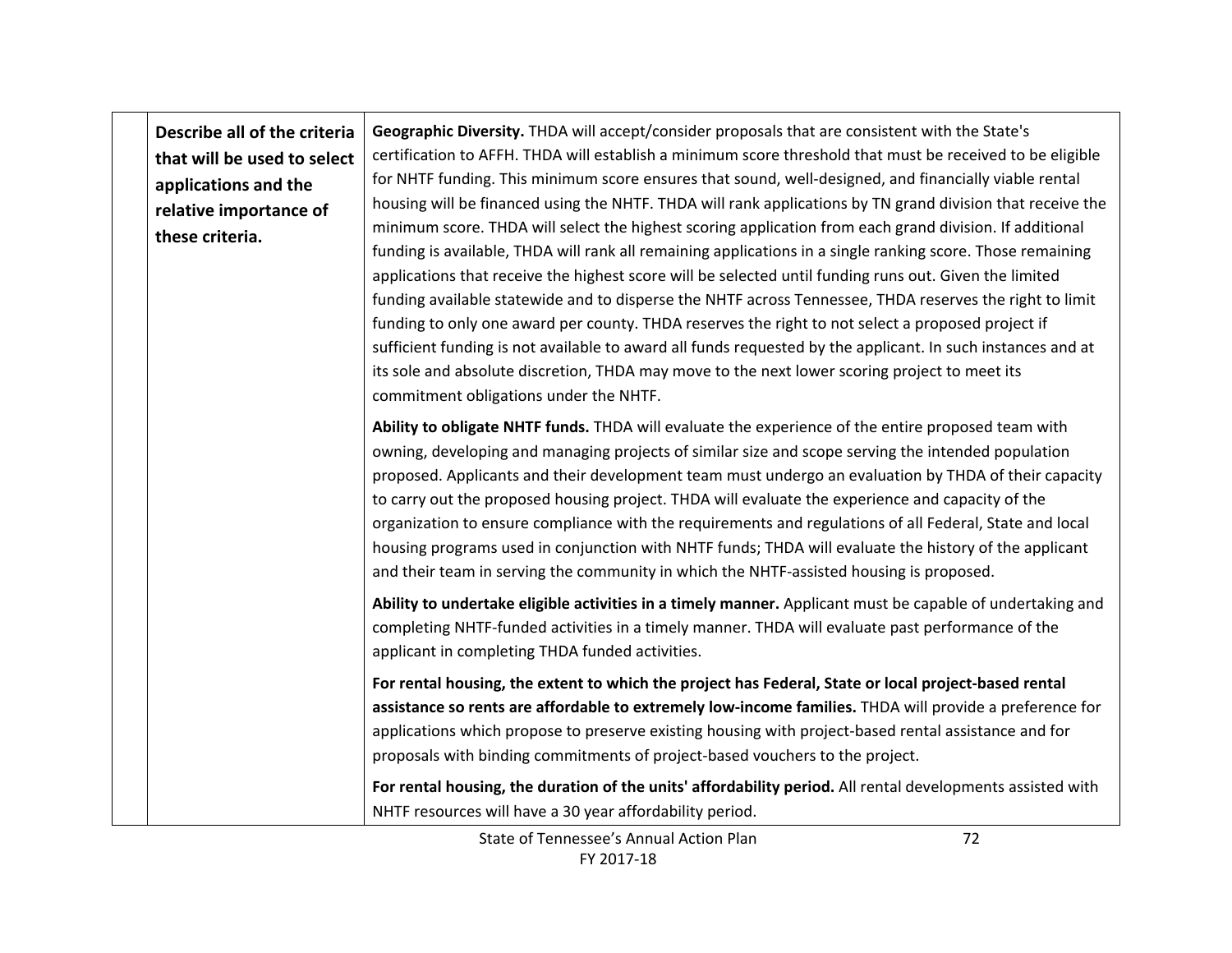|                                                                                                                                                                                                       | Merits of the application in meeting the State's priority housing needs. THDA will prioritize applications<br>in county's with a higher rental housing need based on variables determined by THDA, which may include,<br>but is not limited to, percent of extremely low-income renters, population growth rate, vacancy rate, and<br>the pipeline of rental housing under construction. Additionally, THDA will provide a priority for<br>applications located in census tracts of opportunity based on variables to be determined by THDA, which<br>may include median gross rent, high cost burden, proximity to employment, high workforce participation,<br>low levels of abandoned housing, rental market vacancy rate, and the pipeline of rental housing under<br>construction. |
|-------------------------------------------------------------------------------------------------------------------------------------------------------------------------------------------------------|-----------------------------------------------------------------------------------------------------------------------------------------------------------------------------------------------------------------------------------------------------------------------------------------------------------------------------------------------------------------------------------------------------------------------------------------------------------------------------------------------------------------------------------------------------------------------------------------------------------------------------------------------------------------------------------------------------------------------------------------------------------------------------------------|
|                                                                                                                                                                                                       | Extent to which application makes use of non-federal funding sources. To encourage the diversity of<br>funding, THDA will provide a preference for applications that include the use of non-THDA, federal and<br>non-federal resources towards the development of the housing. THDA will not consider rental assistance<br>provided for the purposes of this category. THDA will award points based on the actual percentage of<br>other non-THDA funds in the project against the total development costs of the project.                                                                                                                                                                                                                                                              |
| If only summary criteria<br>were described, how can<br>potential applicants<br>access application<br>manuals or other<br>state publications<br>describing the<br>application criteria?<br>(CDBG only) |                                                                                                                                                                                                                                                                                                                                                                                                                                                                                                                                                                                                                                                                                                                                                                                         |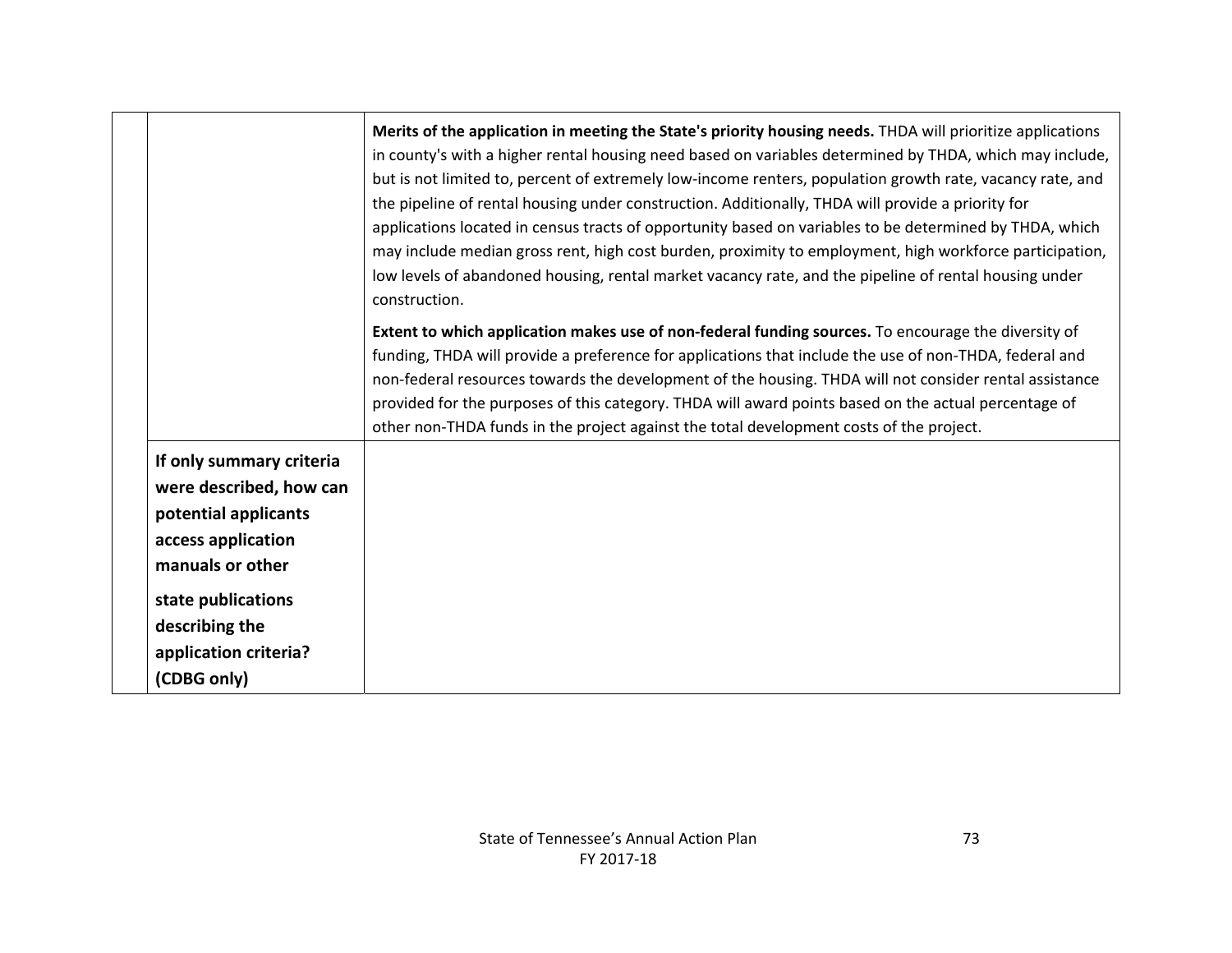| Describe the process for  |  |
|---------------------------|--|
| awarding funds to state   |  |
| recipients and how the    |  |
|                           |  |
| state will make its       |  |
| allocation available      |  |
| to units of general local |  |
| government, and non-      |  |
|                           |  |
| profit organizations,     |  |
| including community and   |  |
| faith-based               |  |
| organizations. (ESG only) |  |
|                           |  |
| Identify the method of    |  |
| selecting project         |  |
| sponsors (including       |  |
| providing full access to  |  |
| grassroots faith-based    |  |
| and other                 |  |
|                           |  |
| community-based           |  |
| organizations). (HOPWA    |  |
| only)                     |  |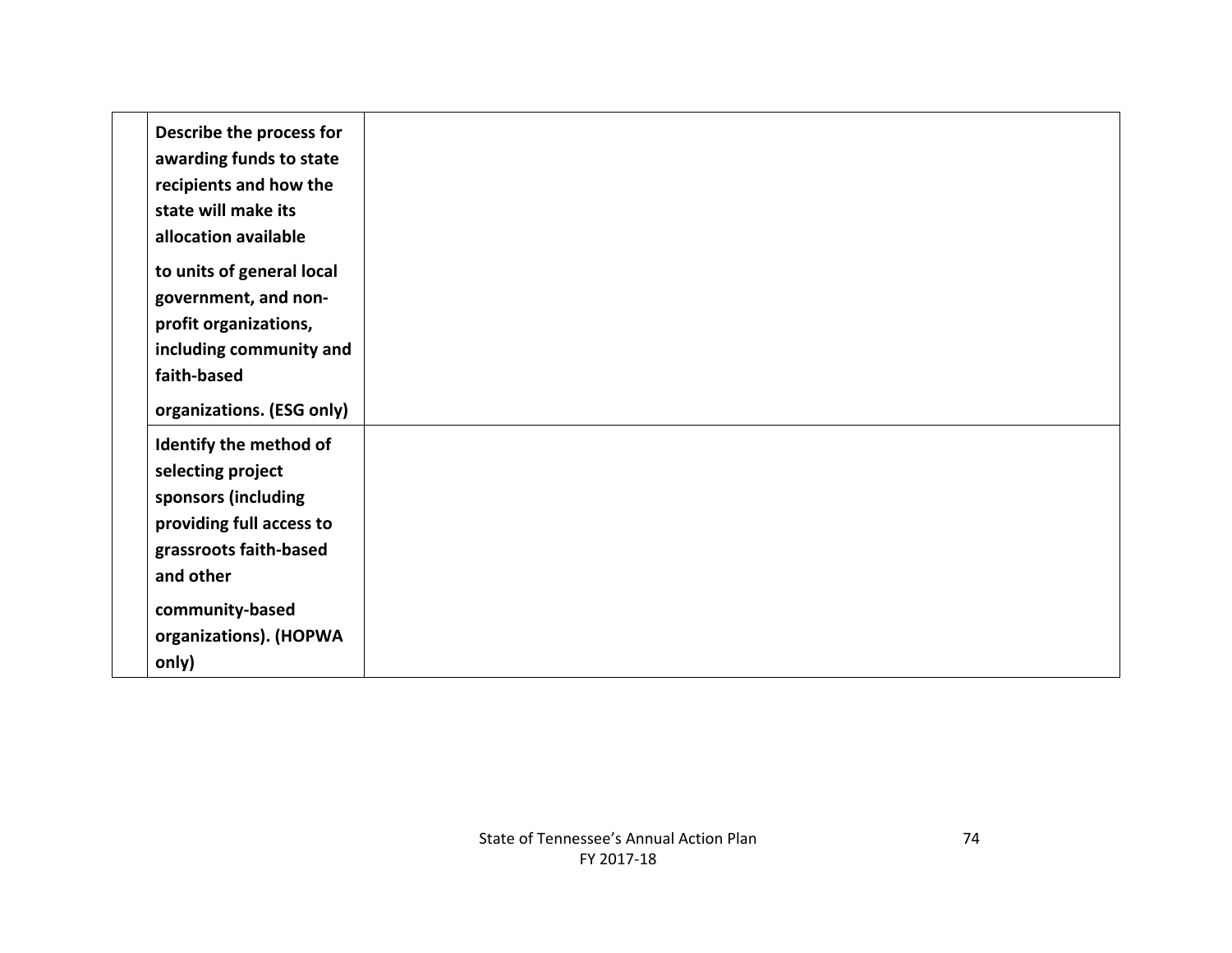| <b>Describe how resources</b><br>will be allocated among<br>funding categories. | In total, 10% of funding will serve as an administrative fee for THDA. Up to 33% of funding may be used<br>for operating cost assistance and operating cost assistance reserves for NHTF assisted housing for which<br>project-based rental assistance is not available. The State reserves the right to reallocate uncommitted<br>operating funds to development costs if qualified applications for operating funds are insufficient to<br>award all operating funds. |
|---------------------------------------------------------------------------------|-------------------------------------------------------------------------------------------------------------------------------------------------------------------------------------------------------------------------------------------------------------------------------------------------------------------------------------------------------------------------------------------------------------------------------------------------------------------------|
| <b>Describe threshold</b><br>factors and grant size<br>limits.                  | The grant minimum is \$250,000 and the grant maximum is \$750,000. There is no difference in minimum<br>or maximum for non-entitlement, entitlement, urban and rural jurisdictions. THDA reserves the right to<br>limit the number of grants per county to ensure that needs in a range of counties are met.                                                                                                                                                            |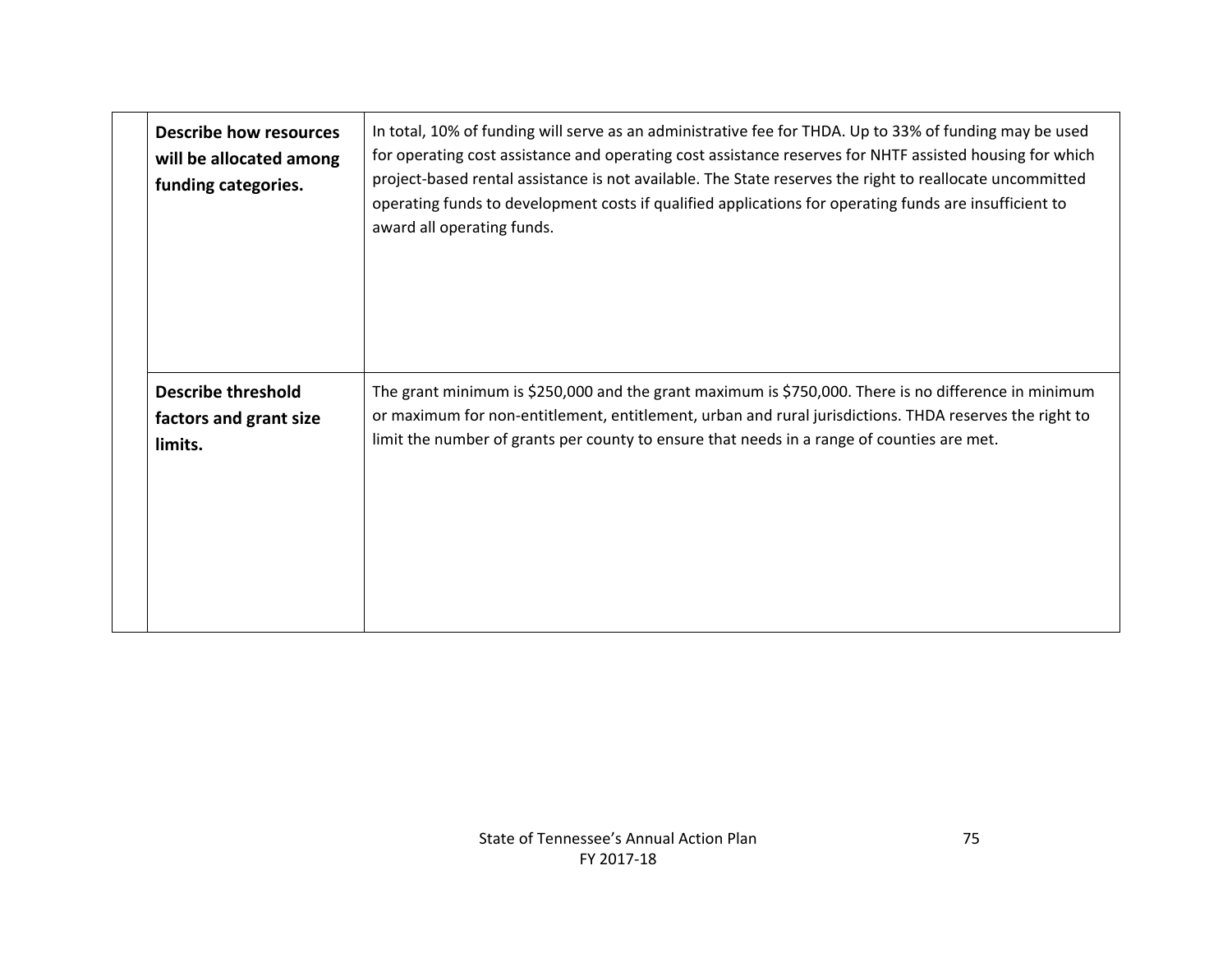| What are the outcome<br>measures expected as a<br>result of the method of<br>distribution? | The outcome measure is that the activities under the NHTF effectively address the housing needs of<br>extremely low-income households. |
|--------------------------------------------------------------------------------------------|----------------------------------------------------------------------------------------------------------------------------------------|
|                                                                                            |                                                                                                                                        |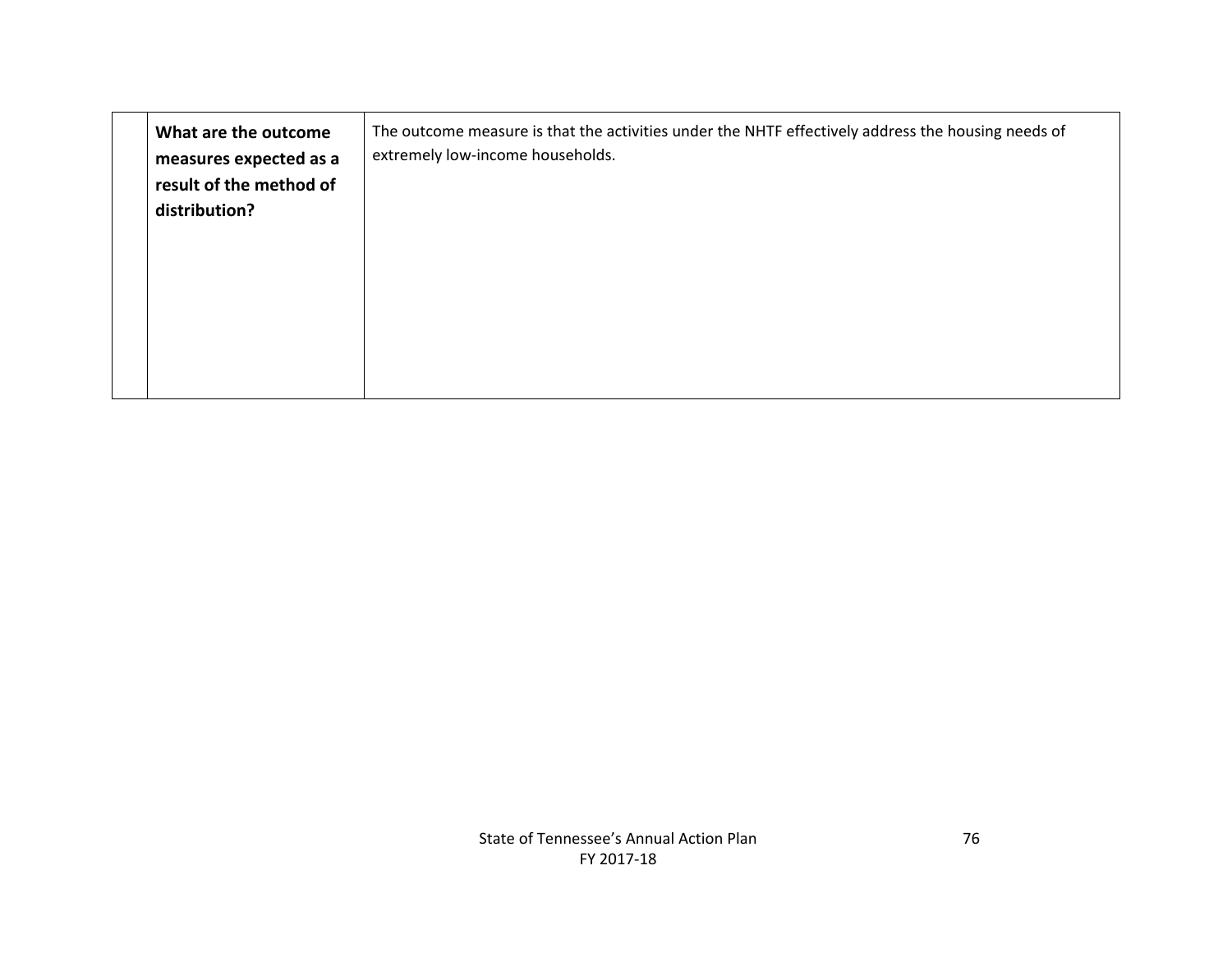#### **Discussion**

NHTF: information will be available via the THDA website.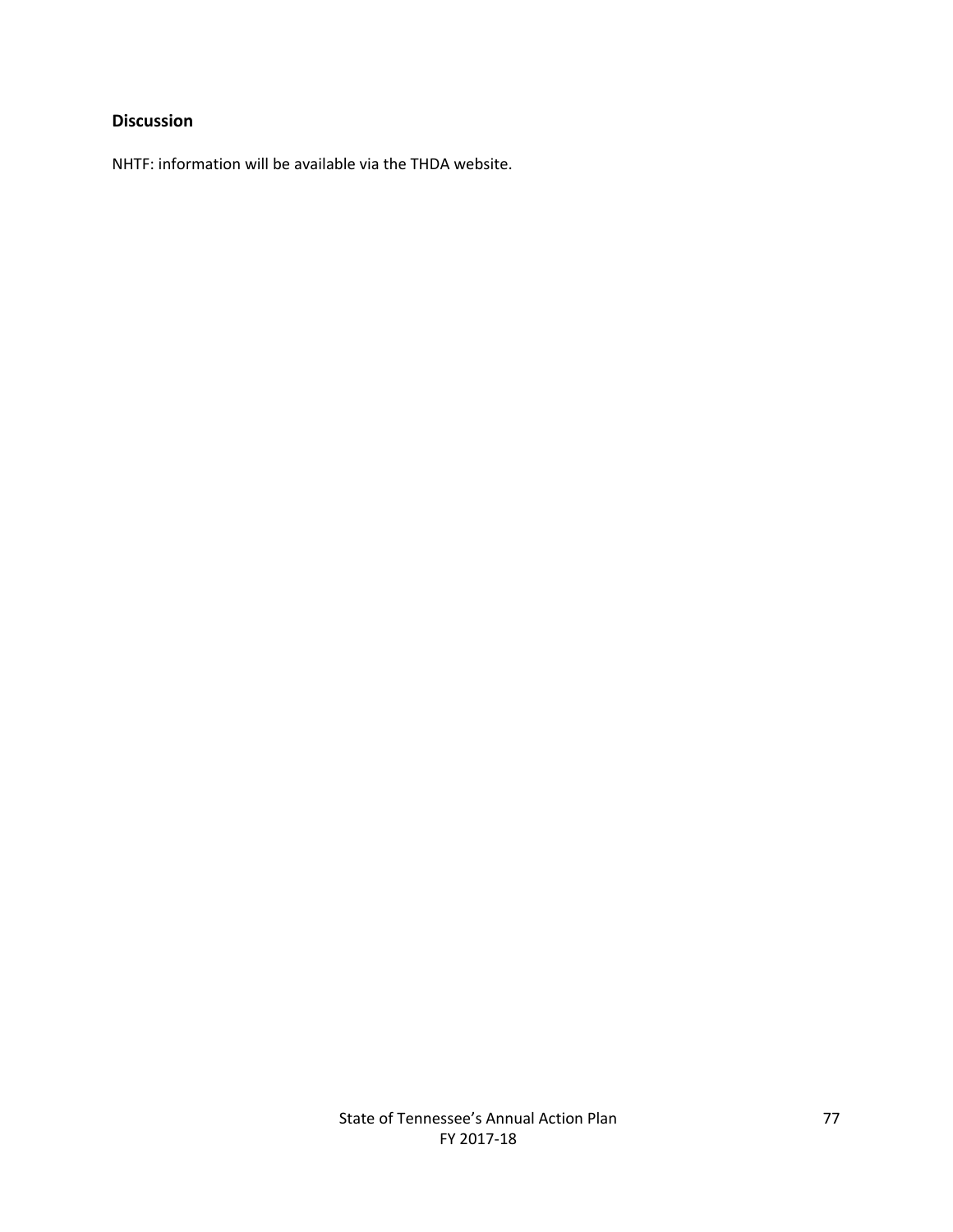# **AP‐35 Projects – (Optional)**

#### **Introduction**

Projects

| #            | <b>Project Name</b>                                                |
|--------------|--------------------------------------------------------------------|
| $\mathbf{1}$ | 2016-2019 State of Tennessee TNH16F999 (TN)                        |
| 2            | 2016-2019 Nashville CARES TNH16F999 (NC)                           |
| 3            | 2016-2019 Chattanooga CARES TNH16F999 (CC)                         |
| 4            | 2016-2019 West TN Legal Services TNH16F999 (WTLS)                  |
| 5            | 2016-2019 Positively Living TNH16F999 (PL)                         |
| 6            | 2016-2019 Upper Cumberland Human Resource Agency TNH16F999 (UCHRA) |
| 7            | 2016-2019 Frontier Health TNH16F999 (FH)                           |
| 8            | 2016-2019 Columbia CARES TNH16F999 (Col C)                         |

**Table 10 – Project Information**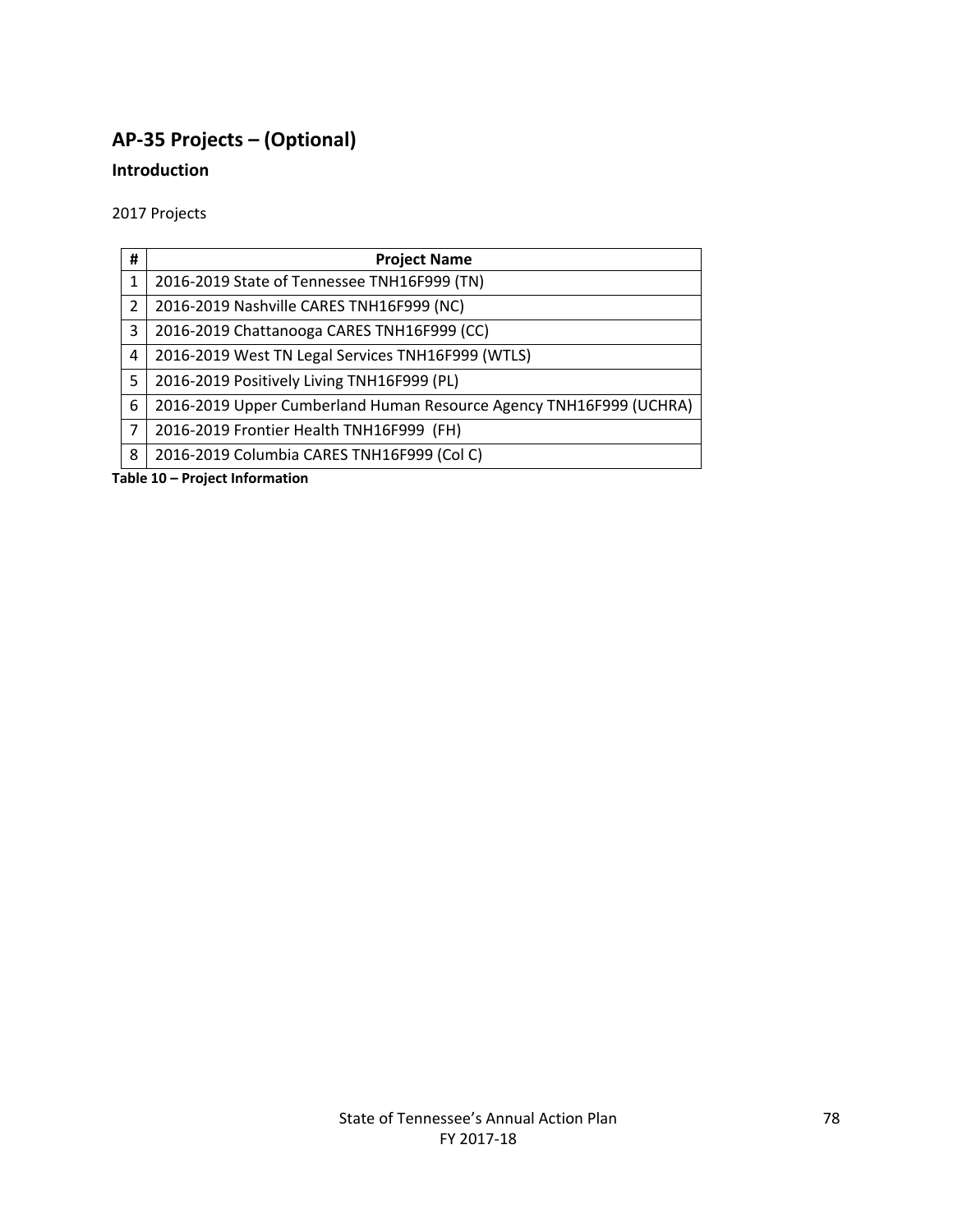## **AP‐38 Project Summary**

## **Project Summary Information**

#### **Table 11 – Project Summary**

| $\mathbf 1$    | <b>Project Name</b>                                                                                  | 2016-2019 State of Tennessee TNH16F999 (TN)                                                                                                                                                                                                                                                                                        |
|----------------|------------------------------------------------------------------------------------------------------|------------------------------------------------------------------------------------------------------------------------------------------------------------------------------------------------------------------------------------------------------------------------------------------------------------------------------------|
|                | <b>Target Area</b>                                                                                   |                                                                                                                                                                                                                                                                                                                                    |
|                | <b>Goals Supported</b>                                                                               |                                                                                                                                                                                                                                                                                                                                    |
|                | <b>Needs Addressed</b>                                                                               |                                                                                                                                                                                                                                                                                                                                    |
|                | <b>Funding</b>                                                                                       | \$28,500                                                                                                                                                                                                                                                                                                                           |
|                | <b>Description</b>                                                                                   | Offer prevention services aimed at homeless to HIV/AIDS individuals and beneficiaries through seven<br>(7) non-profit service providers: Columbia CARES, Nashville CARES, Chattanooga CARES, West TN<br>Legal Services (WTLS), Frontier MH, Upper Cumberland Human Resource Agency (UC), East TN Human<br>Resource Agency (ETHRA). |
|                | <b>Target Date</b>                                                                                   | June 30, 2018                                                                                                                                                                                                                                                                                                                      |
|                | <b>Estimate the number and type</b><br>of families that will benefit from<br>the proposed activities |                                                                                                                                                                                                                                                                                                                                    |
|                | <b>Location Description</b>                                                                          |                                                                                                                                                                                                                                                                                                                                    |
|                | <b>Planned Activities</b>                                                                            |                                                                                                                                                                                                                                                                                                                                    |
| $\overline{2}$ | <b>Project Name</b>                                                                                  | 2016-2019 Nashville CARES TNH16F999 (NC)                                                                                                                                                                                                                                                                                           |
|                | <b>Target Area</b>                                                                                   |                                                                                                                                                                                                                                                                                                                                    |
|                | <b>Goals Supported</b>                                                                               |                                                                                                                                                                                                                                                                                                                                    |
|                | <b>Needs Addressed</b>                                                                               |                                                                                                                                                                                                                                                                                                                                    |
|                | <b>Funding</b>                                                                                       | \$74,200                                                                                                                                                                                                                                                                                                                           |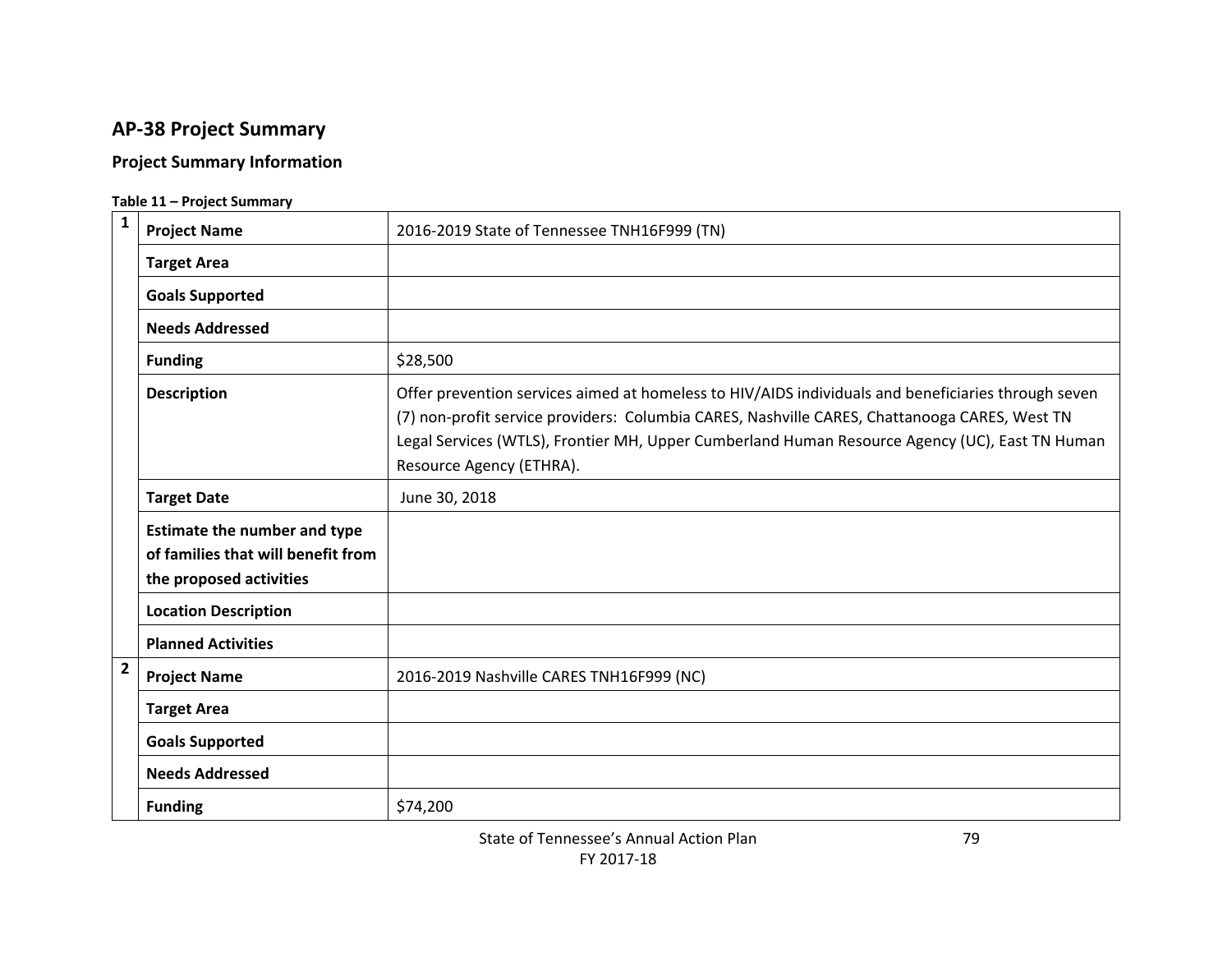|                         | <b>Description</b>                                                                                   | HIV/AIDS homeless prevention                                            |
|-------------------------|------------------------------------------------------------------------------------------------------|-------------------------------------------------------------------------|
|                         | <b>Target Date</b>                                                                                   | June 30, 2018                                                           |
|                         | <b>Estimate the number and type</b><br>of families that will benefit from<br>the proposed activities |                                                                         |
|                         | <b>Location Description</b>                                                                          |                                                                         |
|                         | <b>Planned Activities</b>                                                                            |                                                                         |
| $\overline{\mathbf{3}}$ | <b>Project Name</b>                                                                                  | 2016-2019 Chattanooga CARES TNH16F999 (CC)                              |
|                         | <b>Target Area</b>                                                                                   |                                                                         |
|                         | <b>Goals Supported</b>                                                                               |                                                                         |
|                         | <b>Needs Addressed</b>                                                                               |                                                                         |
|                         | <b>Funding</b>                                                                                       | \$229,100                                                               |
|                         | <b>Description</b>                                                                                   | Homeless prevention services for HIV/AIDS individuals and beneficiaries |
|                         | <b>Target Date</b>                                                                                   | June 30, 2018                                                           |
|                         | <b>Estimate the number and type</b><br>of families that will benefit from<br>the proposed activities |                                                                         |
|                         | <b>Location Description</b>                                                                          |                                                                         |
|                         | <b>Planned Activities</b>                                                                            |                                                                         |
| $\overline{\mathbf{4}}$ | <b>Project Name</b>                                                                                  | 2016-2019 West TN Legal Services TNH16F999 (WTLS)                       |
|                         | <b>Target Area</b>                                                                                   |                                                                         |
|                         | <b>Goals Supported</b>                                                                               |                                                                         |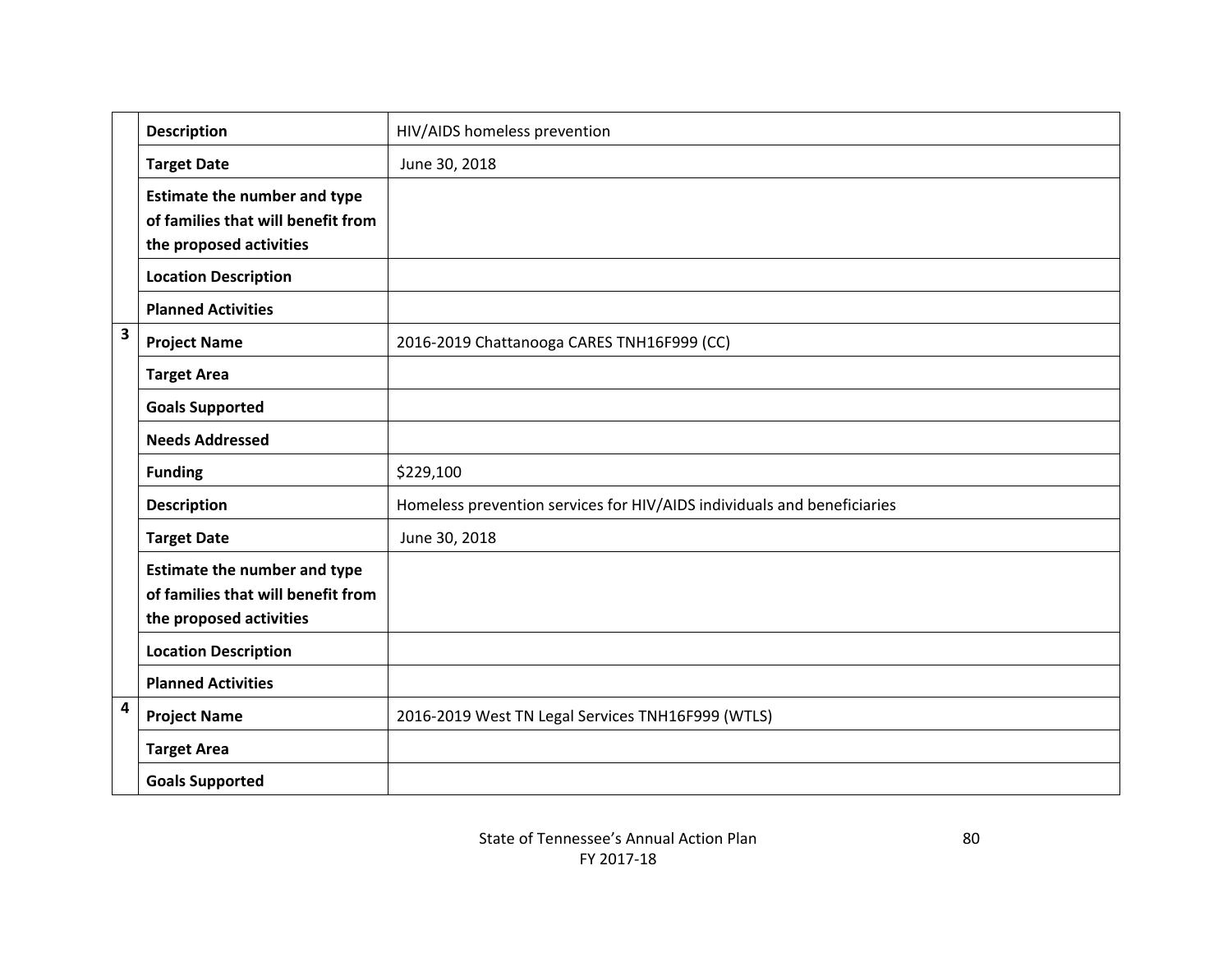|   | <b>Needs Addressed</b>                                                                               |                                                                                |
|---|------------------------------------------------------------------------------------------------------|--------------------------------------------------------------------------------|
|   | <b>Funding</b>                                                                                       | \$146,500                                                                      |
|   | <b>Description</b>                                                                                   | Provide homeless prevention services for HIV/AIDS individual and beneficiaries |
|   | <b>Target Date</b>                                                                                   | June 30, 2018                                                                  |
|   | <b>Estimate the number and type</b><br>of families that will benefit from<br>the proposed activities |                                                                                |
|   | <b>Location Description</b>                                                                          |                                                                                |
|   | <b>Planned Activities</b>                                                                            |                                                                                |
| 5 | <b>Project Name</b>                                                                                  | 2016-2019 Positively Living TNH16F999 (PL)                                     |
|   | <b>Target Area</b>                                                                                   |                                                                                |
|   | <b>Goals Supported</b>                                                                               |                                                                                |
|   | <b>Needs Addressed</b>                                                                               |                                                                                |
|   | <b>Funding</b>                                                                                       | \$287,200                                                                      |
|   | <b>Description</b>                                                                                   | Provides homeless prevention service to HIV/AIDS individuals and beneficiaries |
|   | <b>Target Date</b>                                                                                   | June 30, 2018                                                                  |
|   | <b>Estimate the number and type</b><br>of families that will benefit from<br>the proposed activities |                                                                                |
|   | <b>Location Description</b>                                                                          |                                                                                |
|   | <b>Planned Activities</b>                                                                            |                                                                                |
|   | <b>Project Name</b>                                                                                  | 2016-2019 Upper Cumberland Human Resource Agency TNH16F999 (UCHRA)             |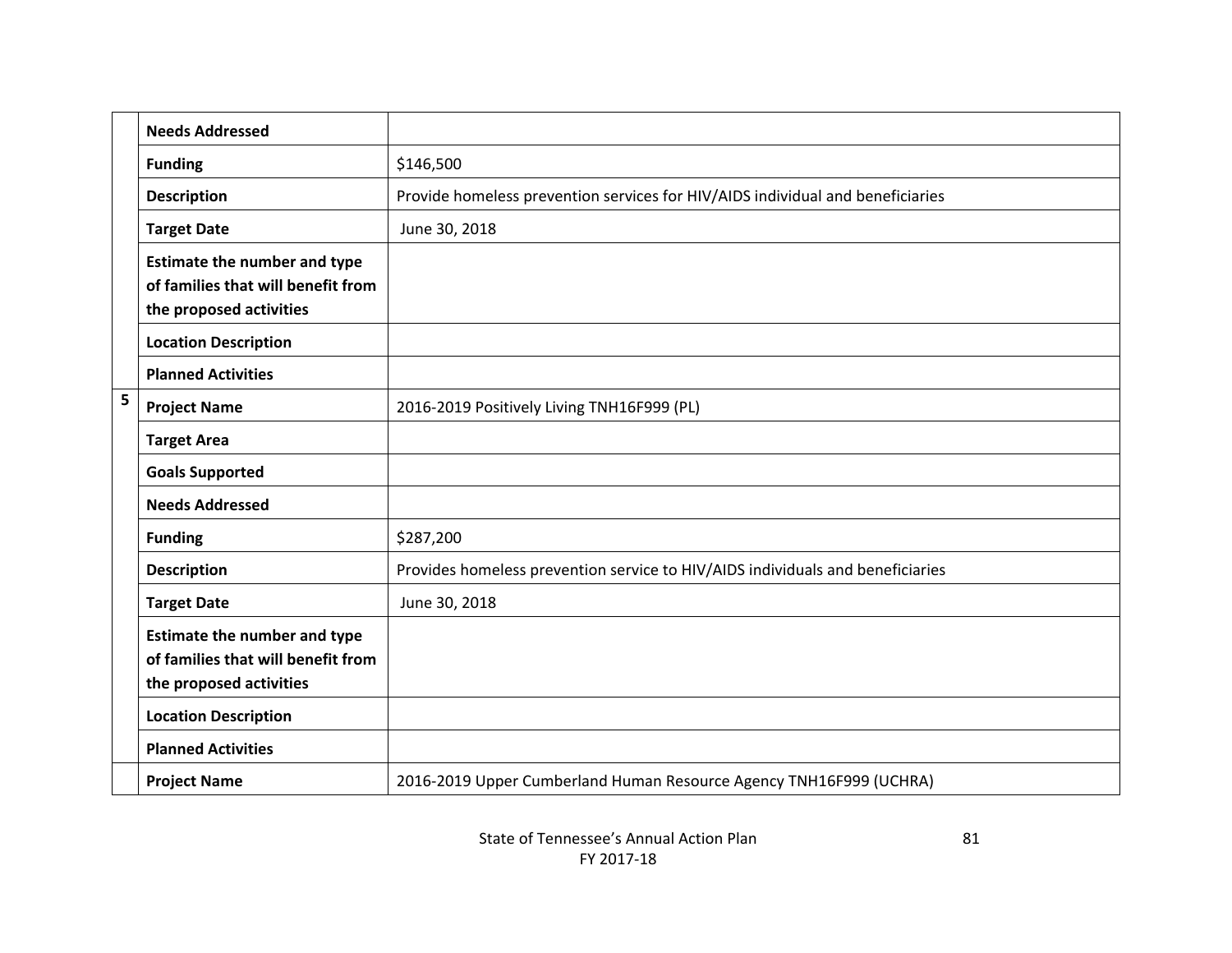| 6                       | <b>Target Area</b>                                                                                   |                                                                                                 |
|-------------------------|------------------------------------------------------------------------------------------------------|-------------------------------------------------------------------------------------------------|
|                         | <b>Goals Supported</b>                                                                               |                                                                                                 |
|                         | <b>Needs Addressed</b>                                                                               |                                                                                                 |
|                         | <b>Funding</b>                                                                                       | \$63,200                                                                                        |
|                         | <b>Description</b>                                                                                   | Provide HIV/AIDS homeless prevention services for diagnosed individuals and beneficiaries       |
|                         | <b>Target Date</b>                                                                                   | June 30, 2018                                                                                   |
|                         | <b>Estimate the number and type</b><br>of families that will benefit from<br>the proposed activities |                                                                                                 |
|                         | <b>Location Description</b>                                                                          |                                                                                                 |
|                         | <b>Planned Activities</b>                                                                            |                                                                                                 |
| $\overline{\mathbf{z}}$ | <b>Project Name</b>                                                                                  | 2016-2019 Frontier Health TNH16F999 (FH)                                                        |
|                         | <b>Target Area</b>                                                                                   |                                                                                                 |
|                         | <b>Goals Supported</b>                                                                               |                                                                                                 |
|                         | <b>Needs Addressed</b>                                                                               |                                                                                                 |
|                         | <b>Funding</b>                                                                                       | \$100,000                                                                                       |
|                         | <b>Description</b>                                                                                   | Provide HIV/AIDS homeless prevention services for diagnosed individuals and their beneficiaries |
|                         | <b>Target Date</b>                                                                                   | June 30, 2018                                                                                   |
|                         | <b>Estimate the number and type</b><br>of families that will benefit from<br>the proposed activities |                                                                                                 |
|                         | <b>Location Description</b>                                                                          |                                                                                                 |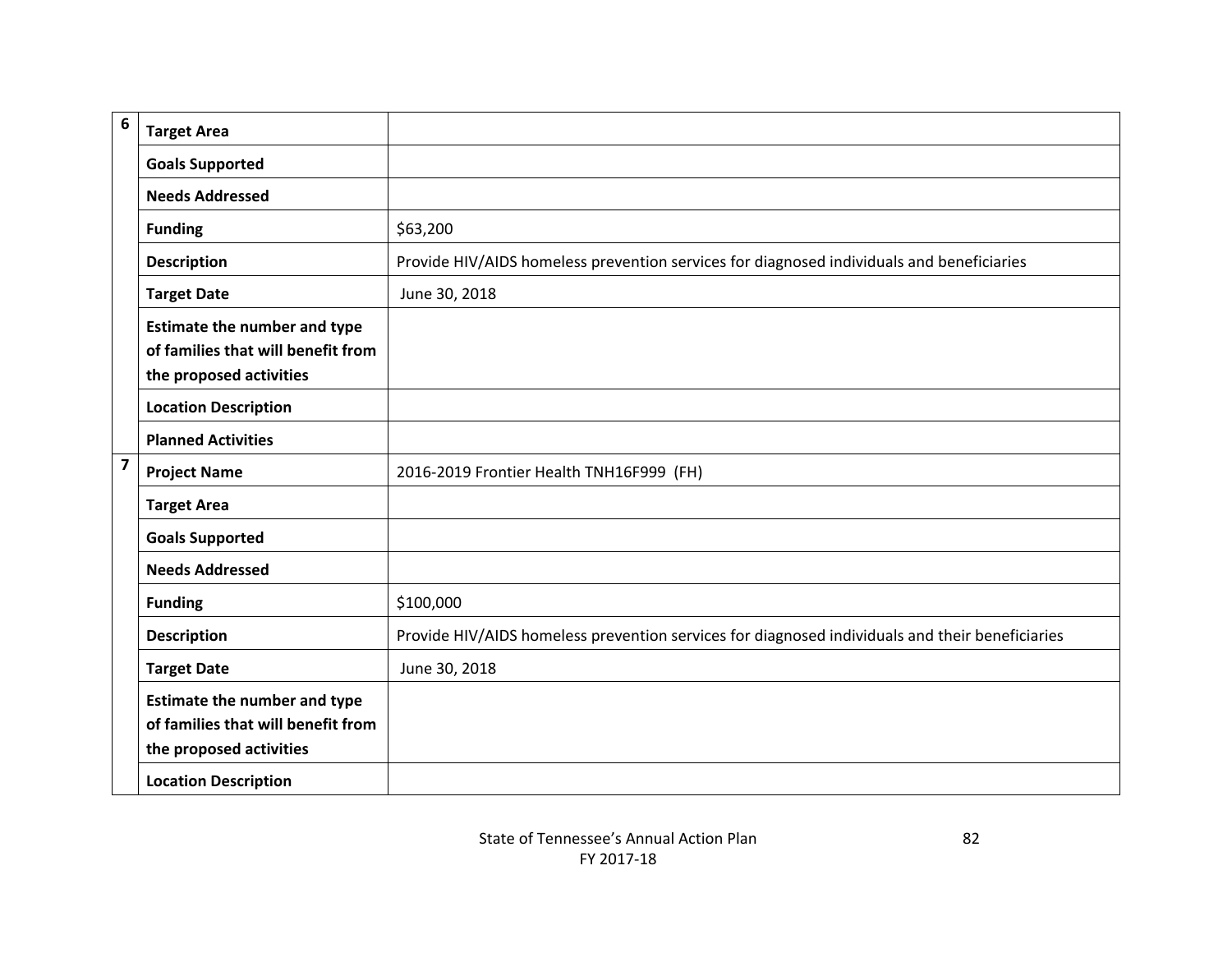|   | <b>Planned Activities</b>                                                                            |                                                                                 |
|---|------------------------------------------------------------------------------------------------------|---------------------------------------------------------------------------------|
| 8 | <b>Project Name</b>                                                                                  | 2016-2019 Columbia CARES TNH16F999 (Col C)                                      |
|   | <b>Target Area</b>                                                                                   |                                                                                 |
|   | <b>Goals Supported</b>                                                                               |                                                                                 |
|   | <b>Needs Addressed</b>                                                                               |                                                                                 |
|   | <b>Funding</b>                                                                                       | \$91,100                                                                        |
|   | <b>Description</b>                                                                                   | Provide homeless prevention service for HIV/AIDS individuals and beneficiaries. |
|   | <b>Target Date</b>                                                                                   | June 30, 2018                                                                   |
|   | <b>Estimate the number and type</b><br>of families that will benefit from<br>the proposed activities |                                                                                 |
|   | <b>Location Description</b>                                                                          |                                                                                 |
|   | <b>Planned Activities</b>                                                                            |                                                                                 |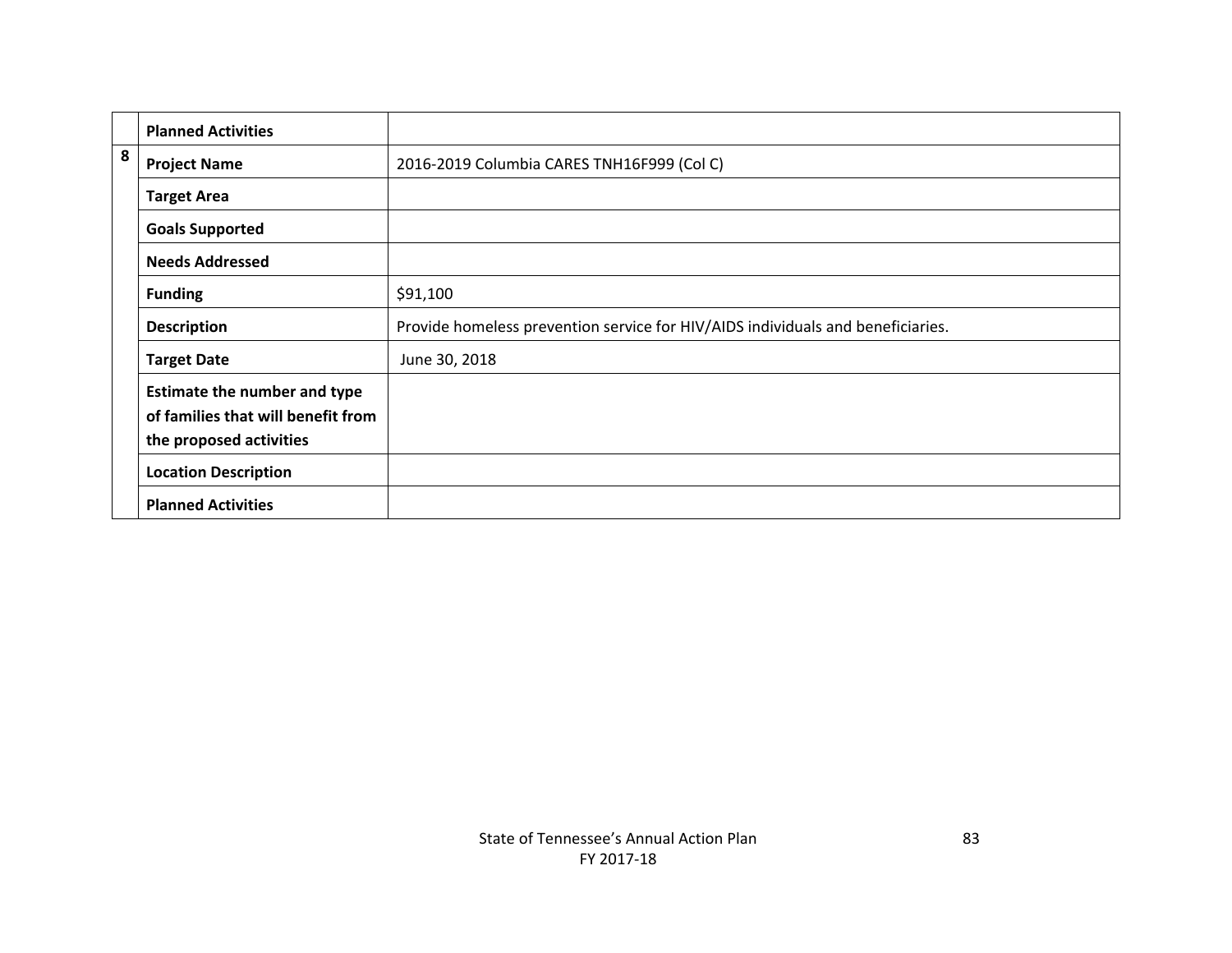State of Tennessee's Annual Action Plan FY 2017‐18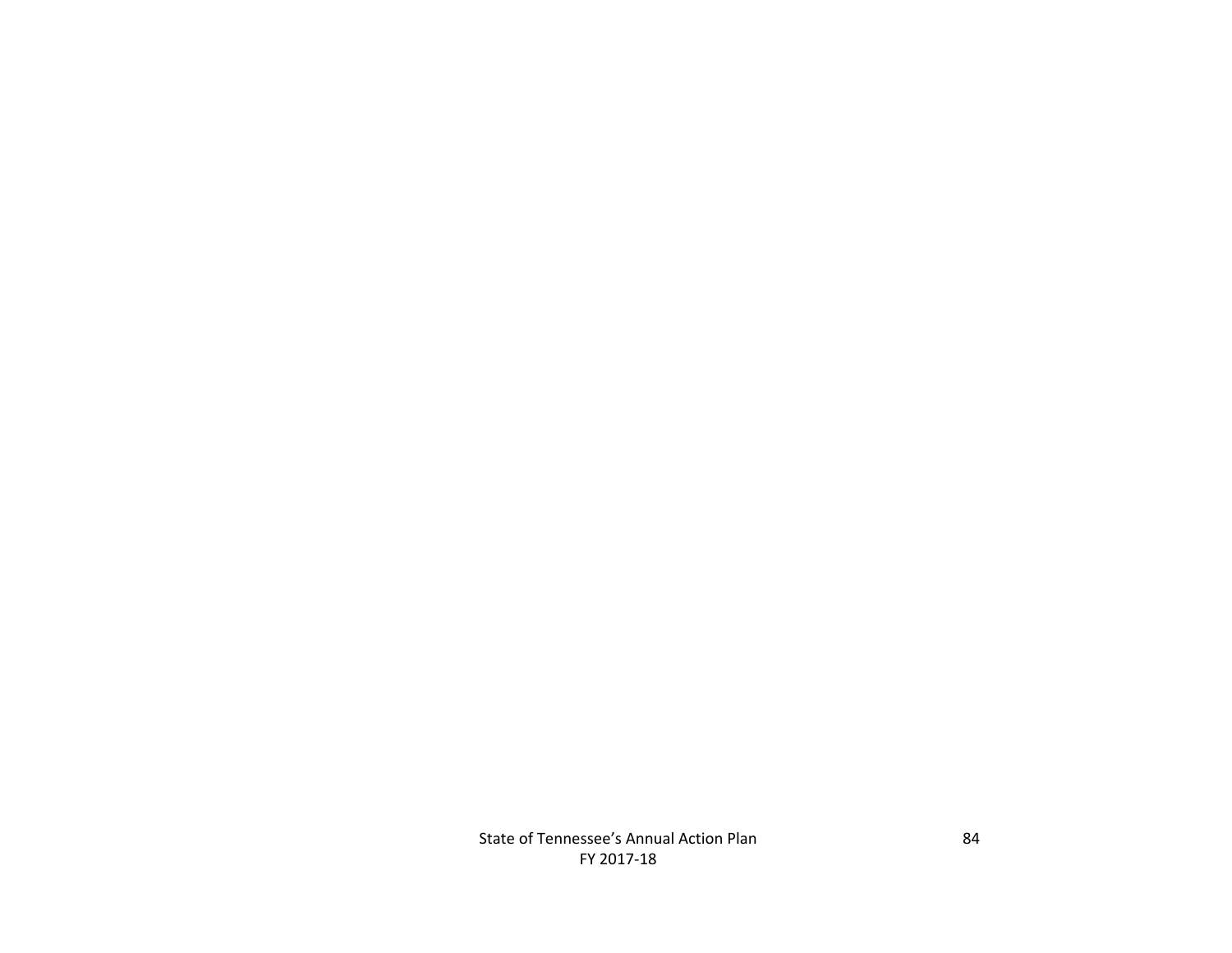# **AP‐40 Section 108 Loan Guarantee – 91.320(k)(1)(ii)**

**Will the state help non‐entitlement units of general local government to apply for Section 108 loan funds?**

No

**Available Grant Amounts** 

NA

**Acceptance process of applications** 

NA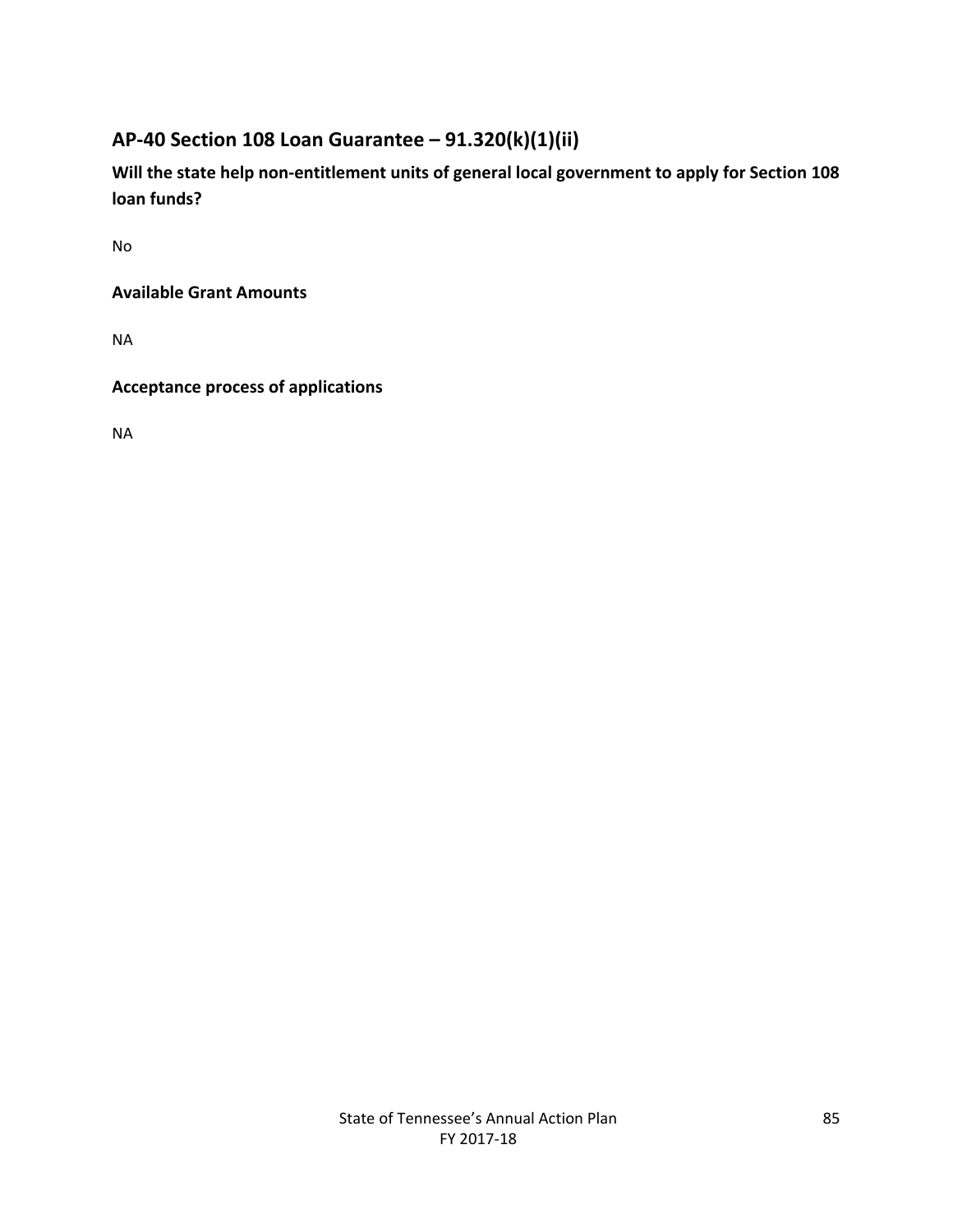# **AP‐45 Community Revitalization Strategies – 91.320(k)(1)(ii)**

**Will the state allow units of general local government to carry out community revitalization strategies?**

No

## **State's Process and Criteria for approving local government revitalization strategies**

NA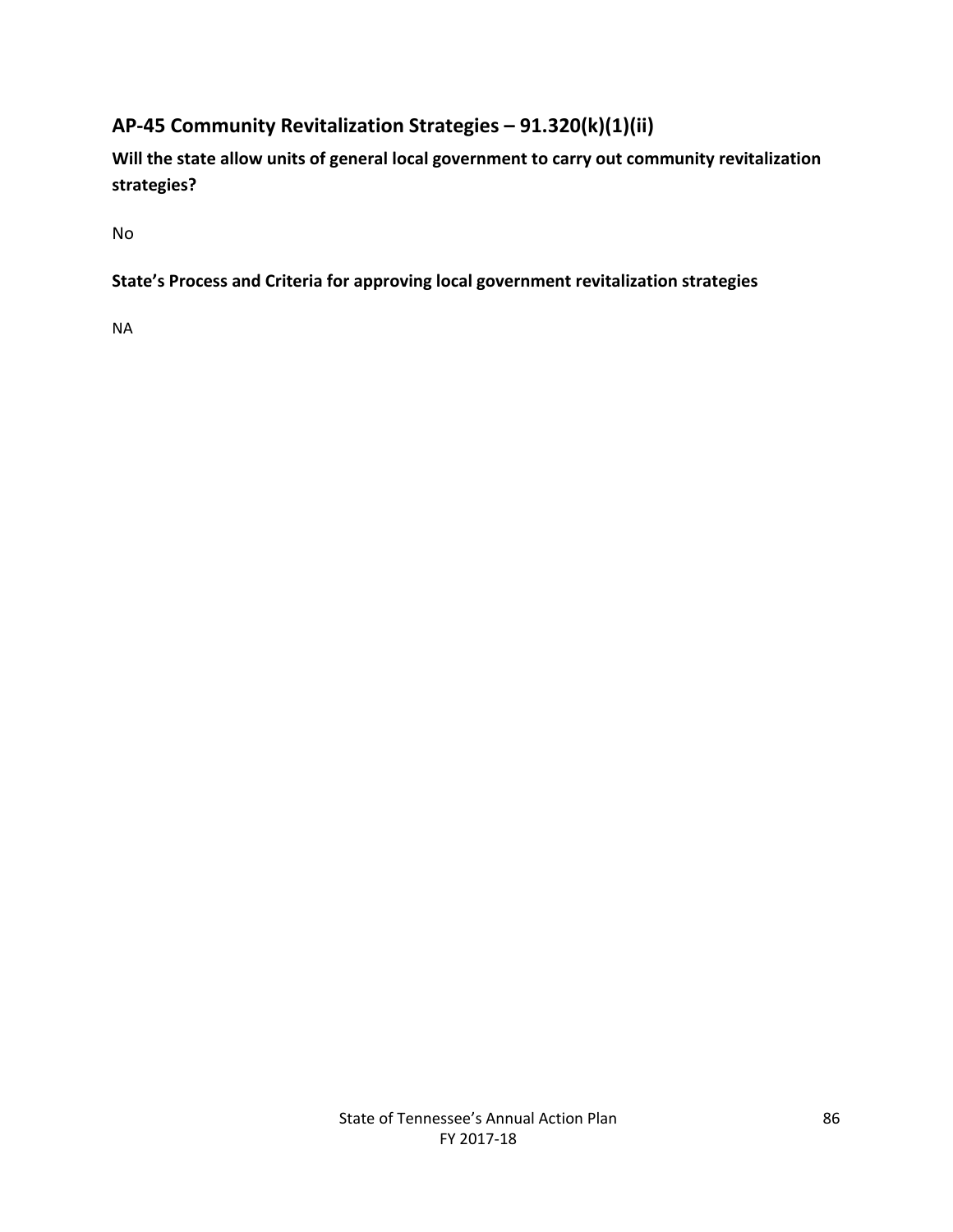# **AP‐50 Geographic Distribution – 91.320(f)**

## **Description of the geographic areas of the state (including areas of low‐income and minority concentration) where assistance will be directed**

Funds are directed to the areas of the state with greatest need and/or areas that have had disproportionately fewer funds made available to them. HOME uses the Not Proportionally Served measure to advantage counties not receiving as many funds per capita than other counties. The HOME competition divides the resources between urban and rural counties so as to ensure a mixture of urban/city served by the state's HOME program.

All applicants for the TN CDBG program are considered and scored in the same way. All applicants (other than those considered under the slums and blight and urgent need national objectives) must serve at least 51% LMI households. There is not a specific geographic distribution planned.

NHTF: non‐profit and for‐profit entities in both entitlement and non‐entitlement jurisdictions statewide are eligible to apply for NHTF dollars however there will be a preference for areas of the state with the greatest need and/or projects that develop housing for extremely low‐income households (residents earning less than 30% AMI) in areas of opportunity, as defined by the opportunity score developed by THDA.

### **Geographic Distribution**

| Target Area                                         | <b>Percentage of Funds</b> |
|-----------------------------------------------------|----------------------------|
| Non-Entitlement Statewide Grant Allocation Priority | 100                        |

**Table 12 ‐ Geographic Distribution** 

#### **Rationale for the priorities for allocating investments geographically**

CDBG: In the past, geographic location was not part of the method of distribution for CDBG. Projects are selected based solely on how they compare to the other similar projects and if the eligible applicants have open projects.

State of Tennessee's Annual Action Plan HOME: Is competitive within certain categories. HOME funds are made available for competition as follows: 15% to the CHDO set‐aside, and 70% allocated for urban and rural areas of the state, based upon the percentage of low-income households in the designated urban and rural counties, excluding local HOME Participating Jurisdictions (PJs). The urban allocation is 45% of the funds allocated to urban and rural areas and the rural allocation is 55% of the funds allocated to urban and rural areas. Local PJs are local governments in Tennessee that receive HOME funds directly from HUD: Bristol, Johnson City, Bluff City, Kingsport, Sullivan County, Washington County, Chattanooga, Clarksville, Jackson, Knoxville,

FY 2017‐18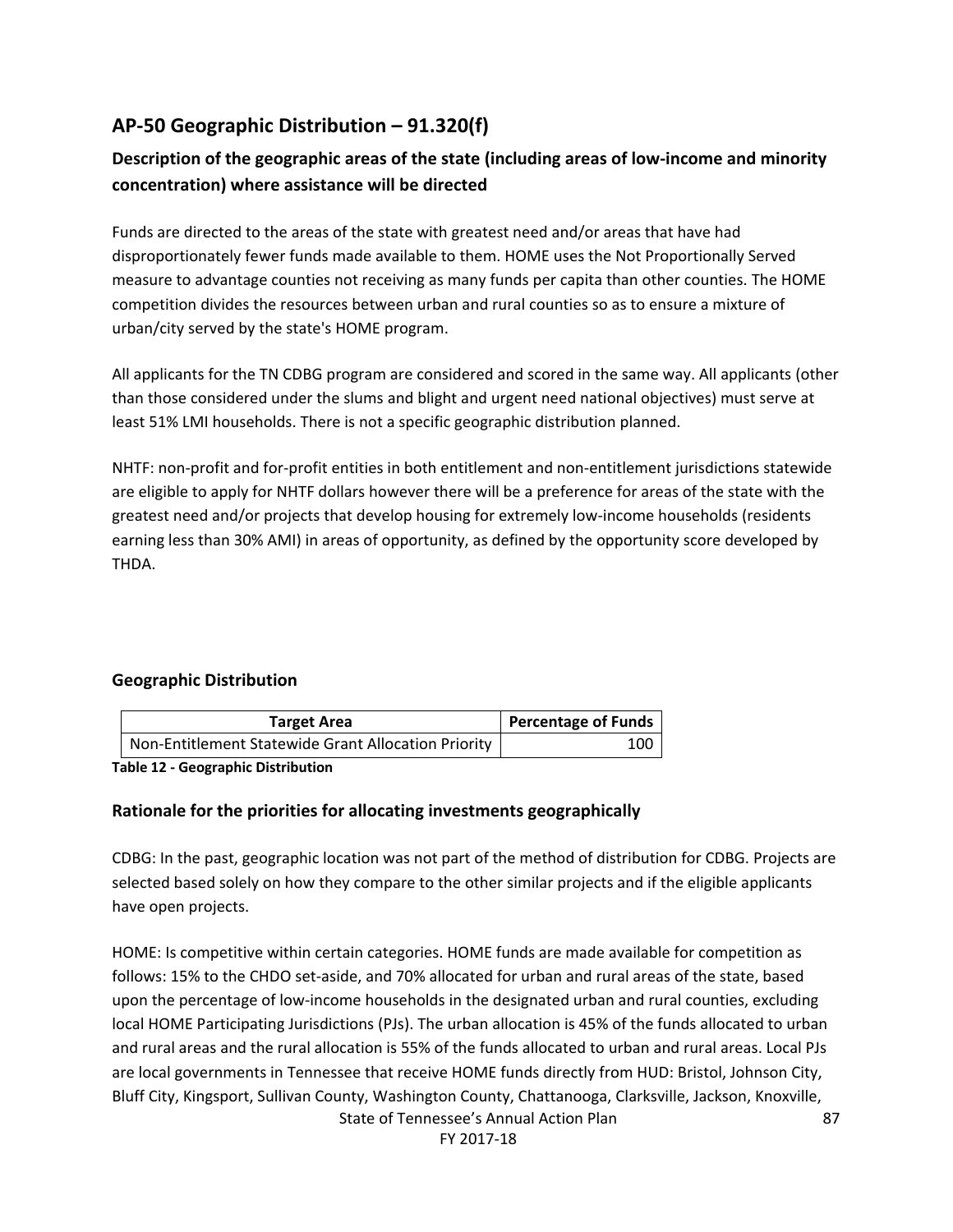Memphis, Nashville‐Davidson, Knox County and Shelby County. Urban and rural designations are based on the percent of the county's population who live in areas designated as rural. THDA will spend up to ten percent (10%) of its 2017 HOME allocation for administrative and planning expenses, (four percent (4%) for its own administrative expenses and six percent (6%) is available to pay the administrative costs of local governments and non‐CHDO non‐profit grant recipients).

ESG: THDA will spend up to 7.5% of its ESG allocation for administrative and planning expenses. THDA will share the amount available for administration with the small city entitlement communities that do not receive their own ESG allocation from HUD as well as other successful local government applications in the Competitive Round. Non‐profit agencies are not eligible to receive funds for administration. For FY17 THDA will allocate \$150,000 each to the cities of Clarksville, Johnson City, Knoxville, and Murfreesboro. Each of these jurisdictions have either recently lost their direct ESG allocation from HUD or are the location of a major entity serving veterans, a key priority under the Tennessee State Plan to End Homelessness. Each program will operate its ESG program in accordance with its approved Consolidated Plan. Eligible activities include street outreach, shelter activities, homeless prevention, rapid re‐housing, Homeless Management Information Systems (HMIS) and administration activities. The remaining ESG funds after the Small Cities Set‐Aside and administration are will be allocated to eligible applicants in a competitive grant application process.

HOPWA: Pursuant to HOPWA regulations, changes in eligible jurisdictions for HOPWA may occur if a metropolitan area reaches a population of more than 500,000 and more than 2,000 persons living with HIV or AIDS and states with more than 2,000 persons living with HIV or AIDS outside of eligible metropolitan areas. EMSAs receive HOPWA funds directly from HUD annually. At the inception of State HOPWA, it was determined that State HOPWA would serve non‐EMSAs only. The State is divided into seven HOPWA regions (East Tennessee, North East Tennessee, Upper Cumberland, Mid Cumberland, Mid Cumberland, South Central Tennessee, West Tennessee and South East Tennessee). The State has entered into a grant agreement with the seven regions for FY17‐18. The formula for regional distribution of funds will be determined by the ratio of HIV/AIDS cases reported in each region to the total number of cases reported statewide.

NHTF: non‐profit and for‐profit entities in entitlement and non‐entitlement jurisdictions statewide are eligible to apply for NHTF funds. In total, 10% of funds will serve as an administrative fee for THDA. Up to 33% may be used for operating cost assistance and operating cost assistance reserves for NHTF assisted housing for which project‐based rental assistance is not available. The State reserves the right to reallocate uncommitted operating funds to development costs if qualified applications for operating funds are insufficient to award all operating funds.

#### **Discussion**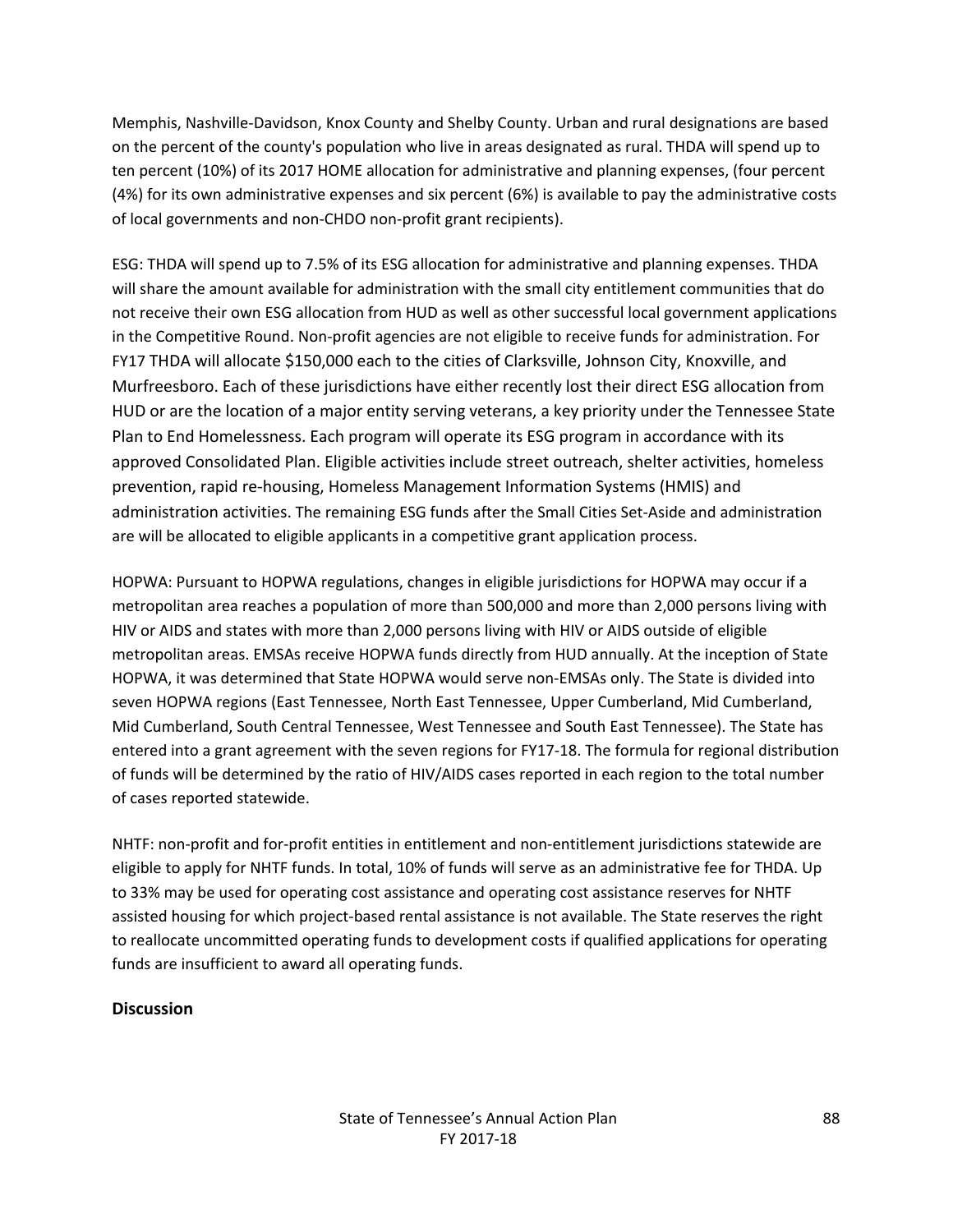# **Affordable Housing**

# **AP‐55 Affordable Housing – 24 CFR 91.320(g)**

### **Introduction**

The state supports multiple housing goals with the Consolidated Plan programs. A summary of the one‐ year goals are presented below.

| One Year Goals for the Number of Households to be Supported |     |
|-------------------------------------------------------------|-----|
| <b>Homeless</b>                                             |     |
| Non-Homeless                                                |     |
| Special-Needs                                               | 900 |
| Total                                                       | 900 |

**Table 13 ‐ One Year Goals for Affordable Housing by Support Requirement**

| One Year Goals for the Number of Households Supported Through |       |
|---------------------------------------------------------------|-------|
| <b>Rental Assistance</b>                                      | 1,560 |
| The Production of New Units                                   | 63    |
| <b>Rehab of Existing Units</b>                                |       |
| <b>Acquisition of Existing Units</b>                          |       |
| Total                                                         | 1.623 |

**Table 14 ‐ One Year Goals for Affordable Housing by Support Type**

## **Discussion**

A number of other affordable housing activities taken on by the state are not reflected in the numbers above. Much of the ESG assistance provided is not a dedicated unit, as is required to be reported above, but instead is support for a homeless household. In all, we expect to assist directly or indirectly around 15,000 homeless households.

NHTF: The State of Tennessee estimates that it will develop 48 affordable housing units for extremely low‐income households with funds from this program year.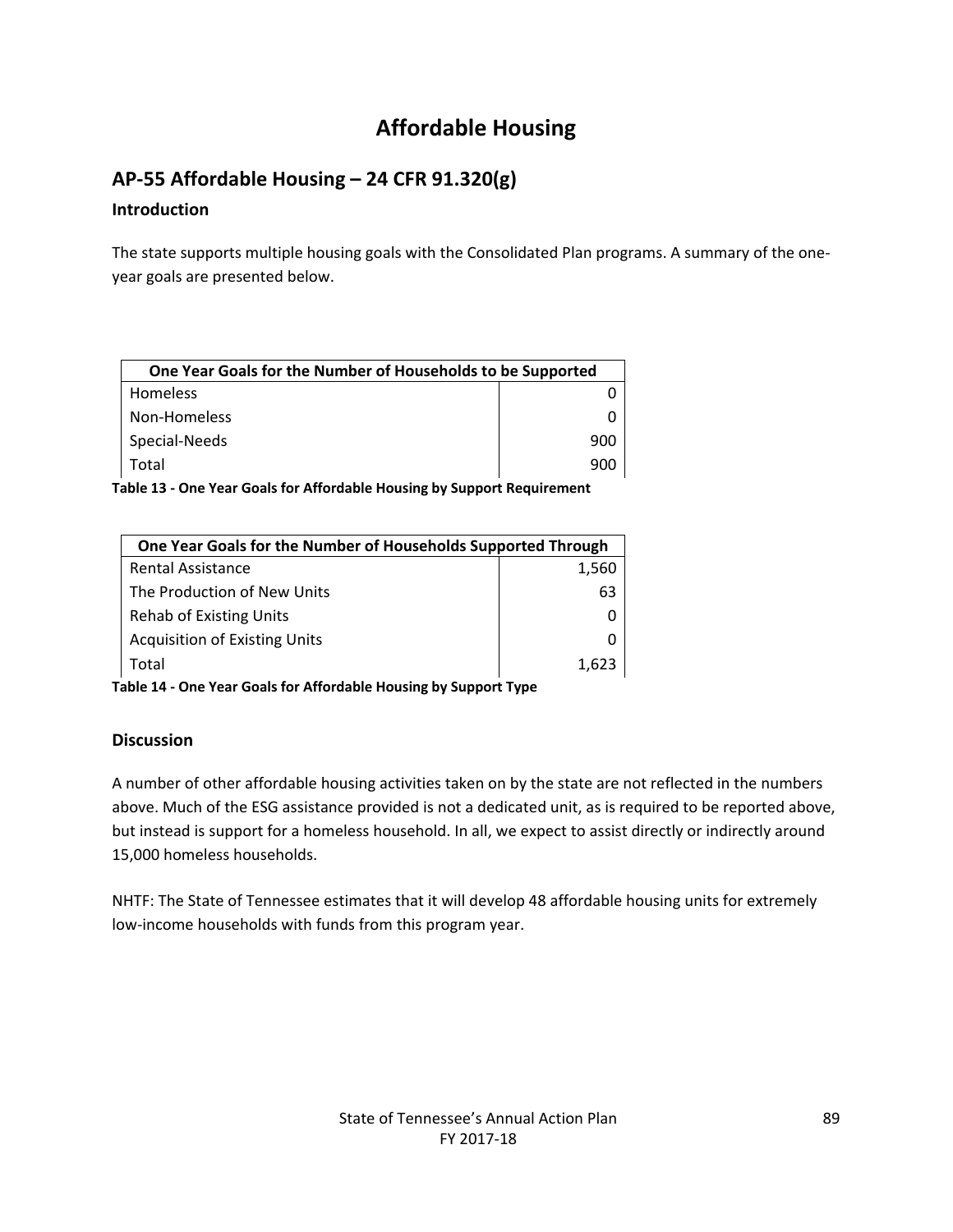# **AP‐60 Public Housing ‐ 24 CFR 91.320(j) Introduction**

#### **Actions planned during the next year to address the needs to public housing**

THDA supports Tennessee's Public Housing Authorities (PHAs) participating in HUD's Rental Assistance Demonstration (RAD) program. During this Consolidated Planning period, we met with PHAs on the RAD waiting list and drafted language preferencing RAD developments in the Public Housing Authority Set-Aside for the 2018 Low Income Tax Credit (LIHTC) Qualified Allocation Plan. THDA has supported RAD development in four of the last five QAPs. Tennessee RAD developments are located in Qualified Census Tracts (QCTs) and through RAD preferences, THDA is able to assist PHAs redevelop housing in these areas serving lower‐income households.

## **Actions to encourage public housing residents to become more involved in management and participate in homeownership**

THDA manages a Family Self Sufficiency (FSS) program for its Housing Choice Voucher (HCV) Program participants, which includes financial counseling and pre‐purchase homeownership counseling for participants. THDA also offers a homeownership voucher option to participants of the FSS program. THDA is not able to offer these services to families participating in other PHA public housing or HCV programs.

## **If the PHA is designated as troubled, describe the manner in which financial assistance will be provided or other assistance**

NA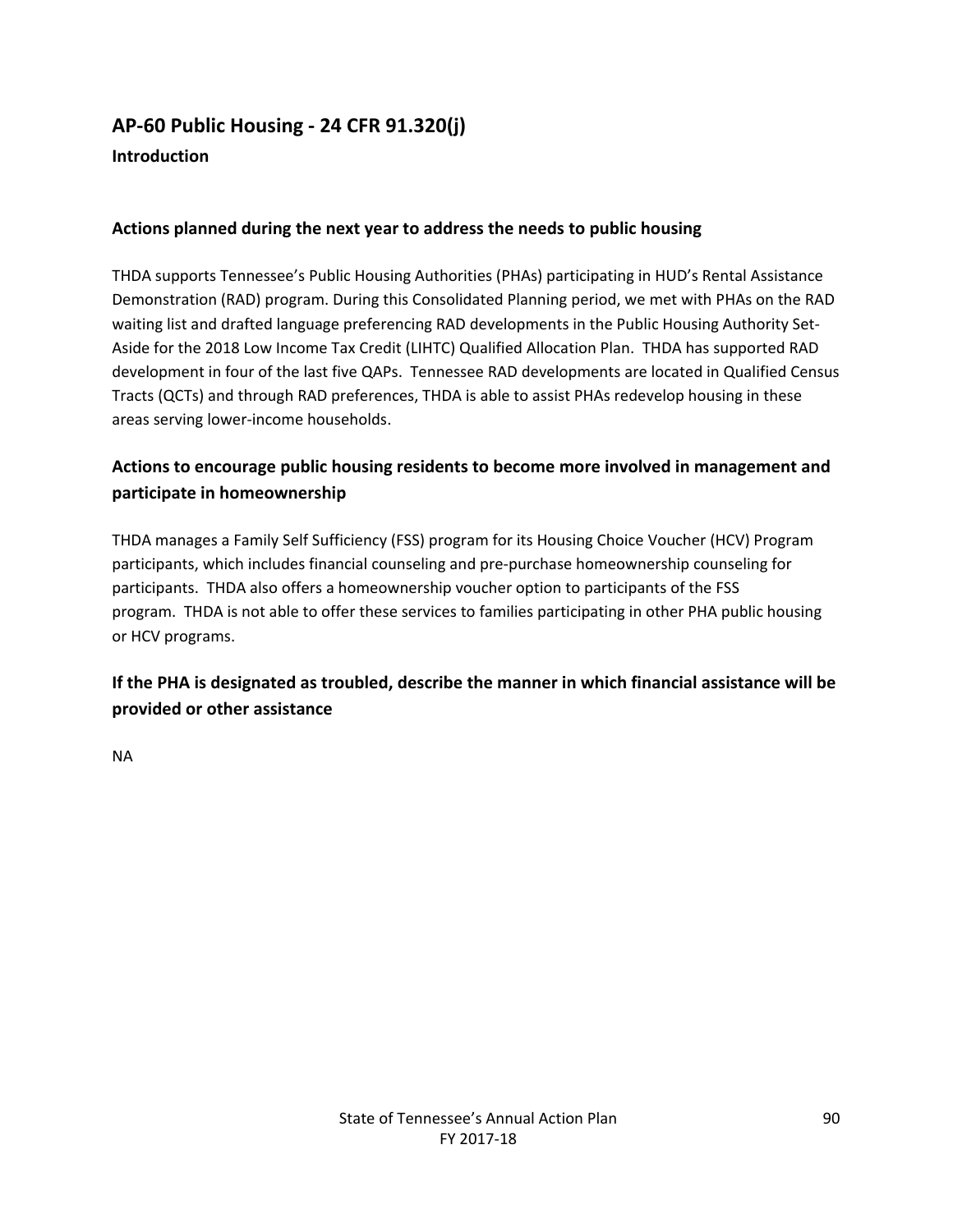# **AP‐65 Homeless and Other Special Needs Activities – 91.320(h)**

#### **Introduction**

The objectives of the ESG program are:

- 1. To help improve the quality of emergency shelters for the homeless;
- 2. To help meet the costs of operating and maintaining emergency shelters;
- 3. To provide essential services so that homeless individuals have access to the assistance they need to improve their situation;
- 4. To provide street outreach services to the homeless; and
- 5. To provide emergency intervention assistance and rapid re-housing services to prevent homelessness and to obtain permanent housing.

**Describe the jurisdictions one‐year goals and actions for reducing and ending homelessness including:**

## **Reaching out to homeless persons (especially unsheltered persons) and assessing their individual needs**

Eligible street outreach activities among ESG grantees include: Essential services to eligible participants provided on the street or in parks, abandoned buildings, bus stations, campgrounds, and in other such settings where unsheltered persons are staying. Staff salaries related to carrying out street outreach are also eligible.

*Eligible Program Participants:* Unsheltered individuals and families who qualify as homeless under Category 1 of HUD's Definition of Homelessness

#### *Allowable Activities:*

- *Engagement* **–** Activities to locate, identify, and build relationships with unsheltered homeless persons for the purpose of providing immediate support, intervention, and connections with homeless assistance programs and/or social services and housing programs. Eligible costs include: initial assessment of need and eligibility; providing crisis counseling; addressing urgent physical needs; and actively connecting and providing information and referral. Eligible costs also include the cell phone costs of outreach workers during the performance of these activities
- *Case Management* Assessing housing and service needs, and coordinating the delivery of individualized services. Eligible costs include: using a Continuum of Care centralized or coordinated assessment system; initial evaluation including verifying and documenting eligibility; counseling; helping to obtain Federal, State and local benefits; providing information and referral to other providers; and developing an individualized housing/service plan
- *Emergency Health Services* Outpatient treatment of urgent medical conditions by licensed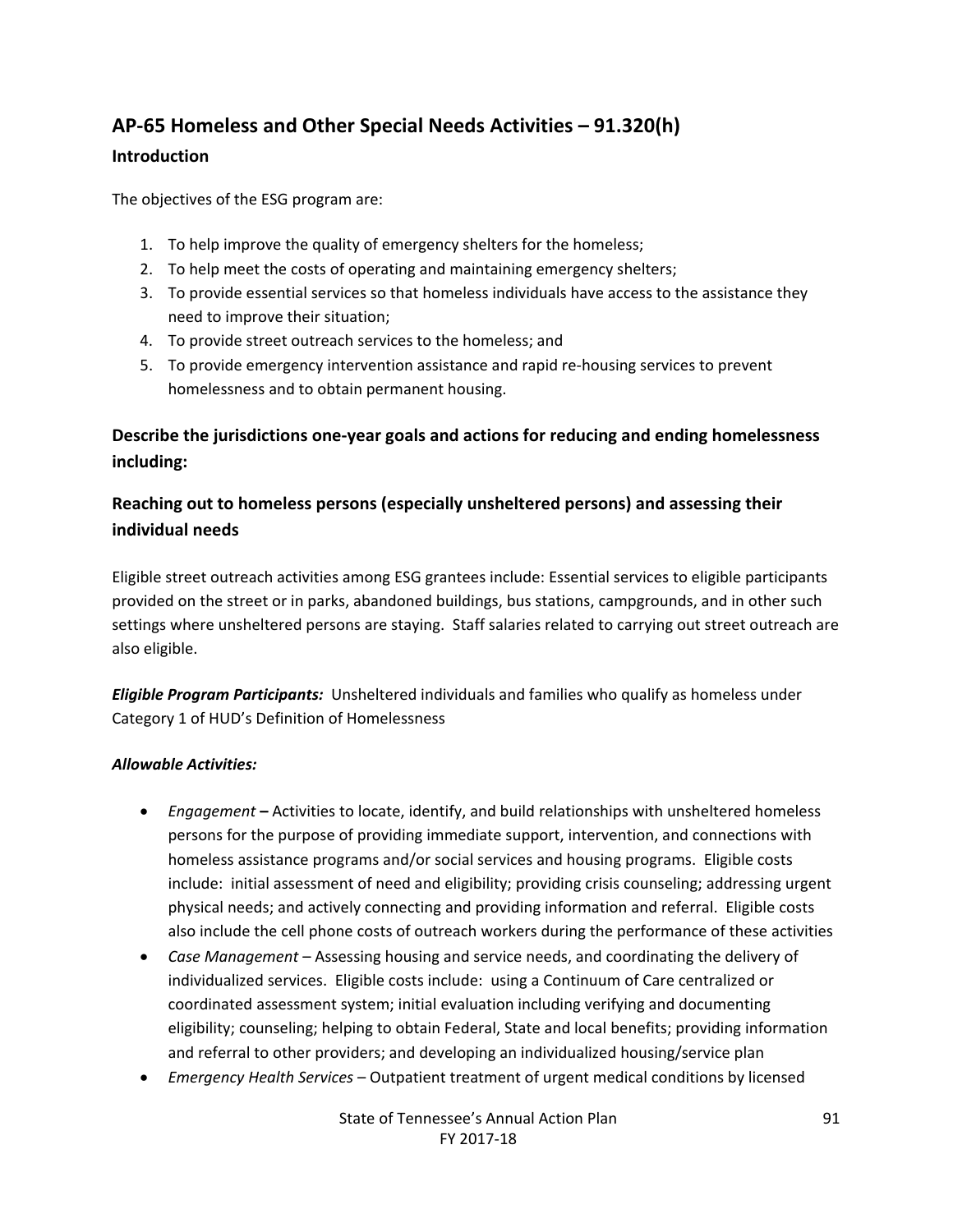medical professionals; and providing medication and follow‐up services

- *Emergency Mental Health Services* Outpatient treatment of urgent mental health conditions by licensed professionals; medication costs and follow up services
- *Transportation* Travel by outreach workers or other service providers during the provision of eligible outreach activities; costs of transportation of clients to emergency shelters or other service providers; and costs of public transportation for clients.
- *Services to Special Populations* Essential Services that have been tailored to address the needs of *homeless youth, victims of domestic violence, and related crimes/threats, and/or people living with HIV/AIDS* who are literally homeless.

#### **Addressing the emergency shelter and transitional housing needs of homeless persons**

Eligible emergency shelter activities among ESG grantees include: essential services and operational expenses.

*Eligible Participants*: Individuals and families who qualify as homeless under Categories 1 and 4 of HUD's Definition of Homelessness.

#### *Allowable Activities*:

*Essential Services* ‐ This includes services concerned with employment, health, drug abuse, education and staff salaries necessary to provide these services and may include, but are not limited to: Assistance in obtaining permanent housing; Medical and psychological counseling and supervision; Employment counseling; Nutritional counseling; Substance abuse treatment and counseling; Assistance in obtaining other Federal, State and local assistance including mental health benefits; employment counseling; medical assistance; Veteran's benefits; and income support assistance such as Supplemental Security Income, Food Stamps and Aid to Families with Dependent Children; Other services such as child care, legal services, life skills training, transportation, job placement and job training; and Staff salaries necessary to provide the above services. Operating expenses ‐ Payment of eligible operation costs related to the operation of emergency and transitional housing, including but not limited to, maintenance, operation, rent, repair, security, fuel, equipment, insurance, utilities, food and furnishings.

**Helping homeless persons (especially chronically homeless individuals and families, families with children, veterans and their families, and unaccompanied youth) make the transition to permanent housing and independent living, including shortening the period of time that individuals and families experience homelessness, facilitating access for homeless individuals and families to affordable housing units, and preventing individuals and families who were recently homeless from becoming homeless again**

Eligible rapid‐rehousing activities among ESG grantees include: Activities related to help a homeless

State of Tennessee's Annual Action Plan FY 2017‐18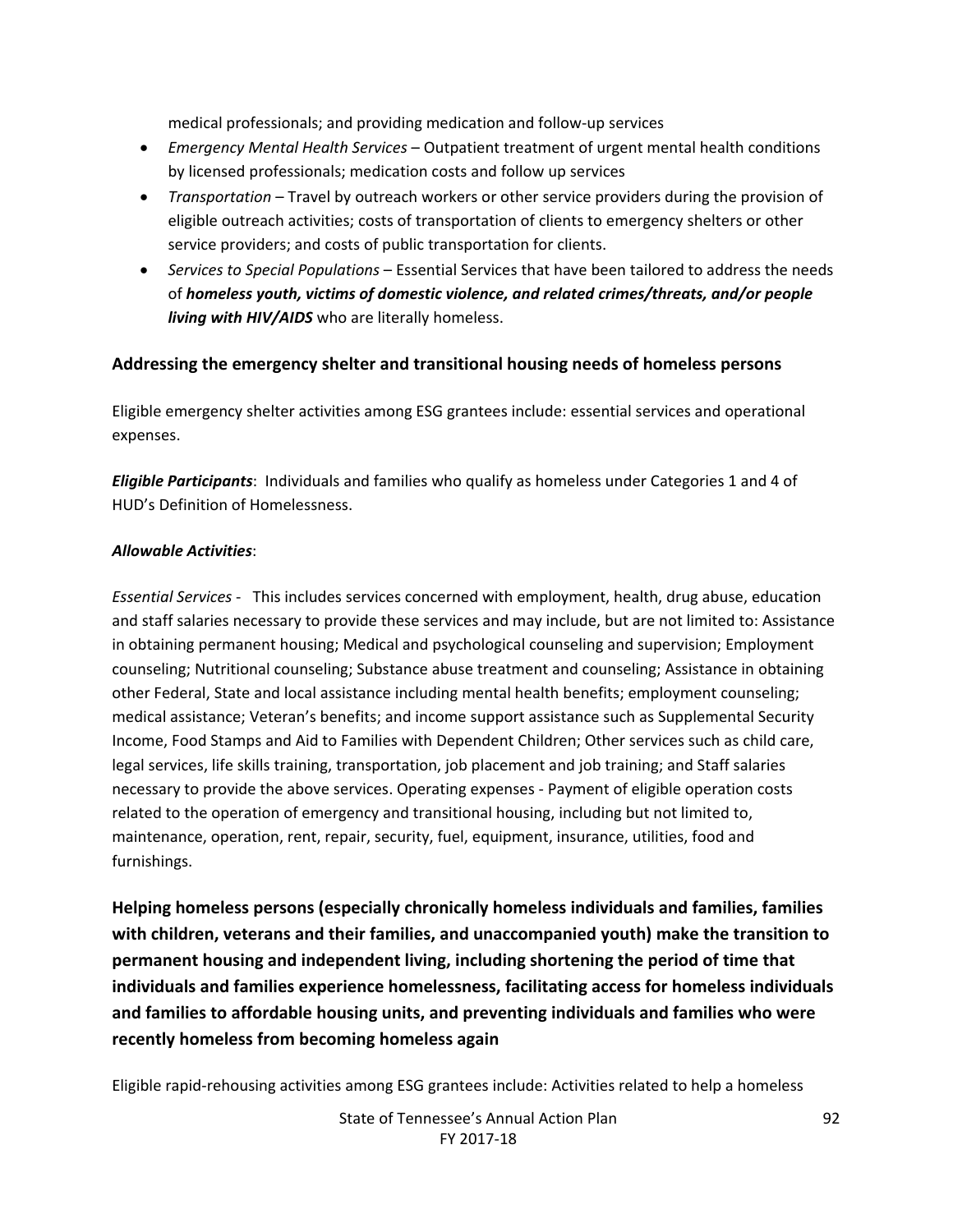individual or family to move into permanent housing.

*Eligible Participants:* Individuals and families who meet the definition of "homeless" who live in an emergency shelter or other place described in the definition provided by HUD.

*Allowable Activities for Prevention and Rapid Re‐Housing: Financial Assistance* – Rental application fee (excludes pet deposit); moving costs; security deposit for rental or utility; payment of rental arrears up to six months; and short-term (up to 3 months) or medium-term (up to 9 months) rental and/or utility assistance.

#### Short and Medium Term Rental Assistance Requirements and Restrictions

- Compliance with FMR (Fair Market Rents) and Rent Reasonableness;
- For purposes of calculating rent, the rent must equal the sum of the total rent, any fees required for rental (excluding late fees and pet deposits), and, if the tenant pays separately for utilities (excluding telephone) the monthly allowance for utilities as established by the public housing authority for the area in which the housing is located
- Compliance with minimum habitability standards;
- Tenant based rental assistance means that participants select a housing unit in which to live and receive rental assistance. Project based rental assistance means that grantees identify permanent housing units that meet ESG requirements and enter into a rental assistance agreement with the owner to reserve the unit and subsidize it so that eligible program participants have access to the unit;
- A standard and legal lease must be in place;
- No rental assistance can be provided to a household receiving assistance from another public source for the same time period (with the exception of rental arrears); and
- Participants must meet with a case manager at least monthly for the duration of the assistance (participants who are victims of domestic violence are exempt if meeting would increase the risk of danger to client).
- The Grantee must develop an individualized plan to help the program participant remain in permanent housing after the ESG assistance ends.
- *Housing Relocation and Stabilization Services* Housing search and placement; assessment of housing barriers and needs; landlord mediation; legal services resolving landlord/tenant matters; assistance with submitting rental applications and leases; assessment of housing for habitability, lead‐based paint and rent reasonableness; case management; HMIS data collection and submission; credit repair counseling; budget classes; and monitoring and re‐evaluating program participants.

#### **Helping low‐income individuals and families avoid becoming homeless, especially extremely**

State of Tennessee's Annual Action Plan FY 2017‐18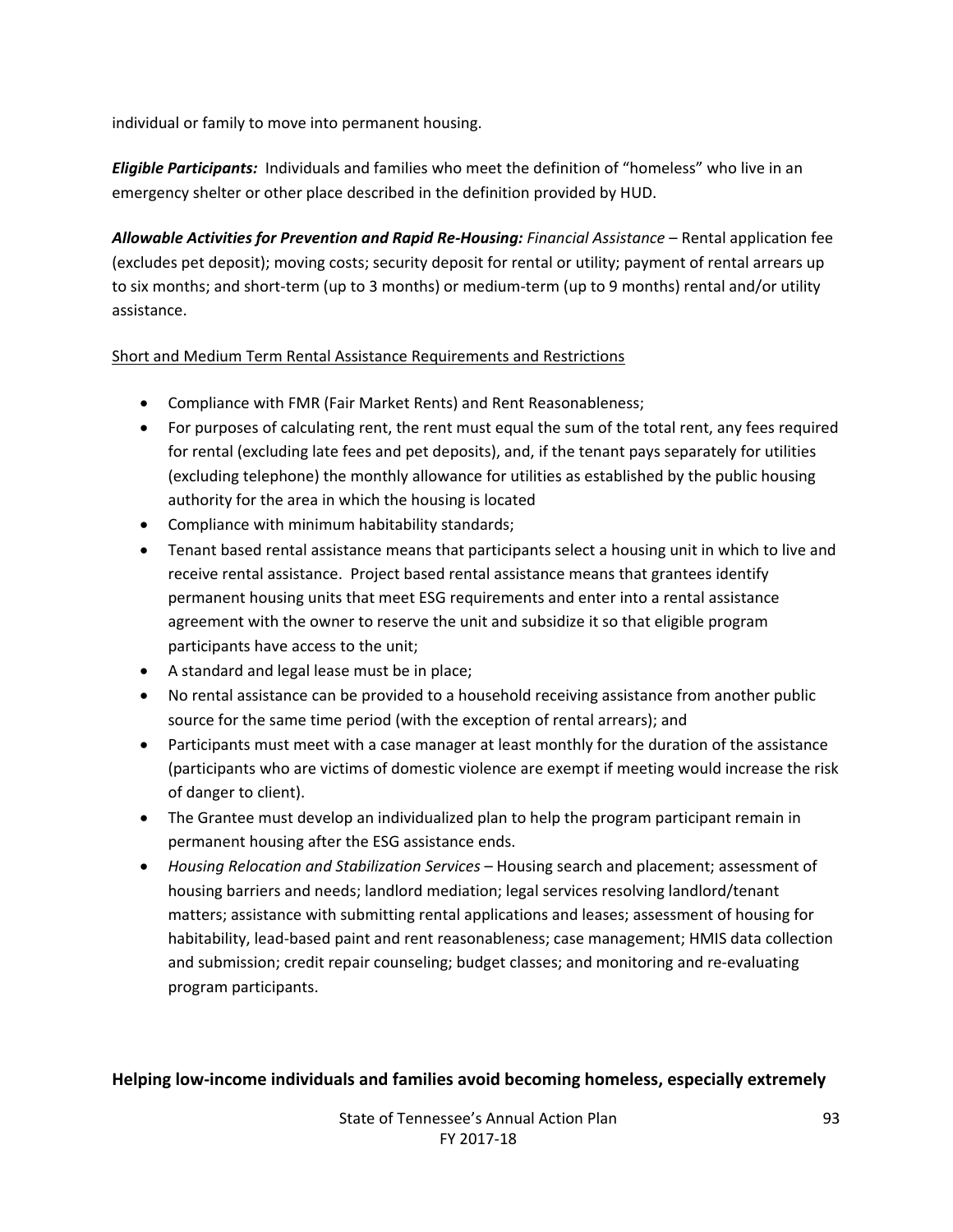**low‐income individuals and families and those who are: being discharged from publicly funded institutions and systems of care (such as health care facilities, mental health facilities, foster care and other youth facilities, and corrections programs and institutions); or, receiving assistance from public or private agencies that address housing, health, social services, employment, education, or youth needs**

Eligible prevention activities among ESG grantees include: Activities related to preventing persons from becoming homeless and to assist participants in regaining stability in their current or other permanent housing.

*Eligible Participants:* Extremely low‐income individuals and families with household incomes of at or below 30% of Area Median Income who qualify as homeless under Categories 2, 3 and 4 of HUD's Definition of Homelessness or any category of HUD's Definition of "At Risk of Homelessness".

*Allowable Activities for Prevention and Rapid Re‐Housing: Financial Assistance* – Rental application fee (excludes pet deposit); moving costs; security deposit for rental or utility; payment of rental arrears up to six months; and short-term (up to 3 months) or medium-term (up to 9 months) rental and/or utility assistance.

#### Short and Medium Term Rental Assistance Requirements and Restrictions

- Compliance with FMR (Fair Market Rents) and Rent Reasonableness;
- For purposes of calculating rent, the rent must equal the sum of the total rent, any fees required for rental (excluding late fees and pet deposits), and, if the tenant pays separately for utilities (excluding telephone) the monthly allowance for utilities as established by the public housing authority for the area in which the housing is located;
- Compliance with minimum habitability standards;
- Tenant based rental assistance means that participants select a housing unit in which to live and receive rental assistance. Project based rental assistance means that grantees identify permanent housing units that meet ESG requirements and enter into a rental assistance agreement with the owner to reserve the unit and subsidize it so that eligible program participants have access to the unit;
- A standard and legal lease must be in place;
- No rental assistance can be provided to a household receiving assistance from another public source for the same time period (with the exception of rental arrears); and
- Participants must meet with a case manager at least monthly for the duration of the assistance (participants who are victims of domestic violence are exempt if meeting would increase the risk of danger to client).
- The Grantee must develop an individualized plan to help the program participant remain in permanent housing after the ESG assistance ends.
- *Housing Relocation and Stabilization Services* Housing search and placement; assessment of

State of Tennessee's Annual Action Plan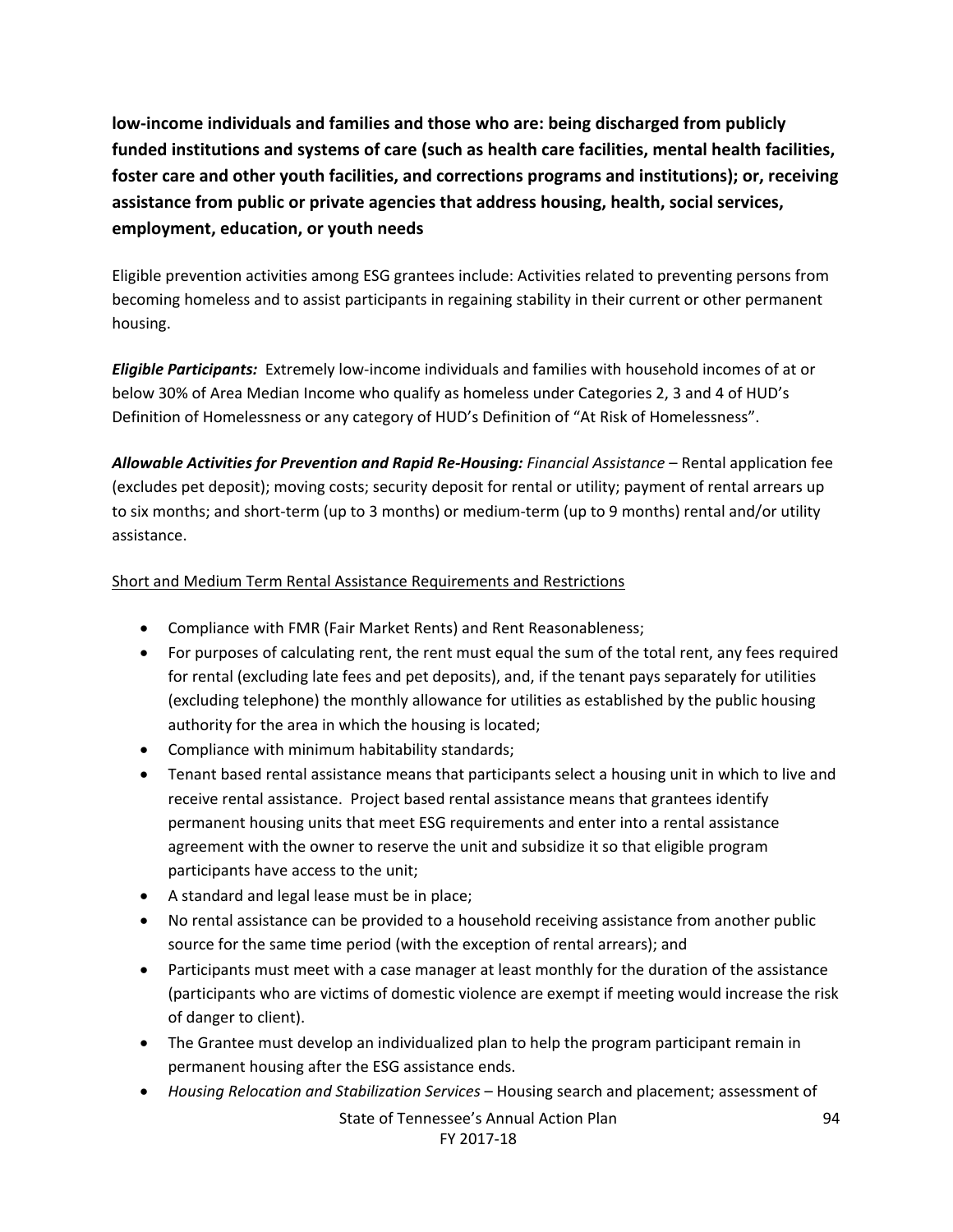housing barriers and needs; landlord mediation; legal services resolving landlord/tenant matters; assistance with submitting rental applications and leases; assessment of housing for habitability, lead‐based paint and rent reasonableness; case management; HMIS data collection and submission; credit repair counseling; budget classes; and monitoring and re‐evaluating program participants.

Some populations with specialized needs have also been prioritized to ensure they are helped with their housing needs. The Tennessee Department of Mental Health and Substance Abuse Services (TDMHSAS) will use their ESG funds for homeless assistance and prevention activities through its established network of housing agencies providing services to clients being discharged from medical and mental health facilities.

### **Discussion**

Outside of the ESG funding priorities, THDA has a strategic priority to address the housing needs of youth transitioning out of foster care and ex‐offenders. To support the development of affordable housing for these populations, THDA has provided competitive grants and additional points to PHAs and other non‐profit housing providers through our Housing Trust Fund to construct units for youth transitioning out of foster care and ex‐offenders.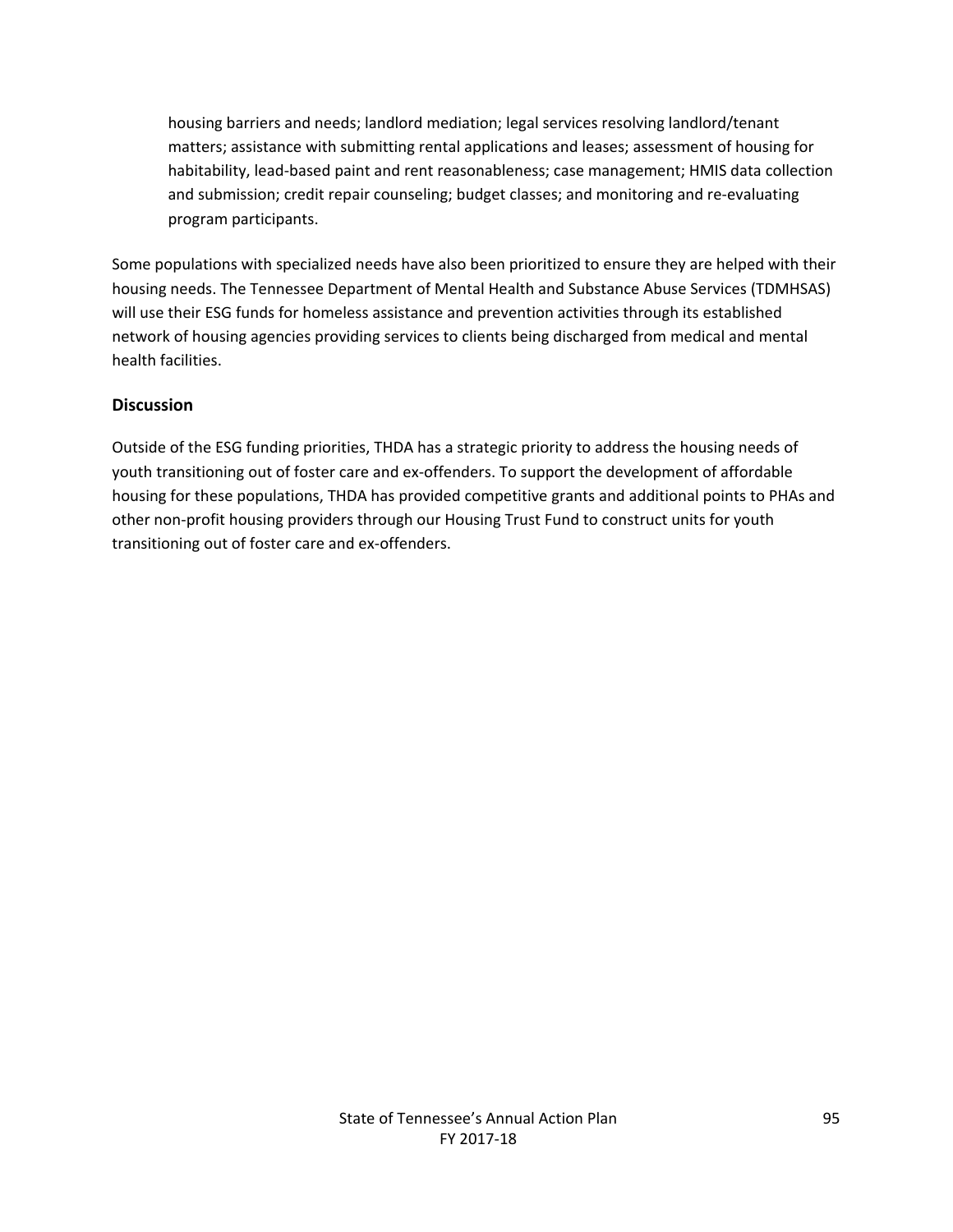# **AP‐70 HOPWA Goals – 91.320(k)(4)**

| One year goals for the number of households to be provided housing through the use of HOPWA<br>for: |     |
|-----------------------------------------------------------------------------------------------------|-----|
| Short-term rent, mortgage, and utility assistance to prevent homelessness of the individual or      |     |
| family                                                                                              | 300 |
| Tenant-based rental assistance                                                                      |     |
| Units provided in permanent housing facilities developed, leased, or operated with HOPWA            |     |
| funds                                                                                               | 17  |
| Units provided in transitional short-term housing facilities developed, leased, or operated with    |     |
| <b>HOPWA funds</b>                                                                                  | 20  |
| Total                                                                                               | 339 |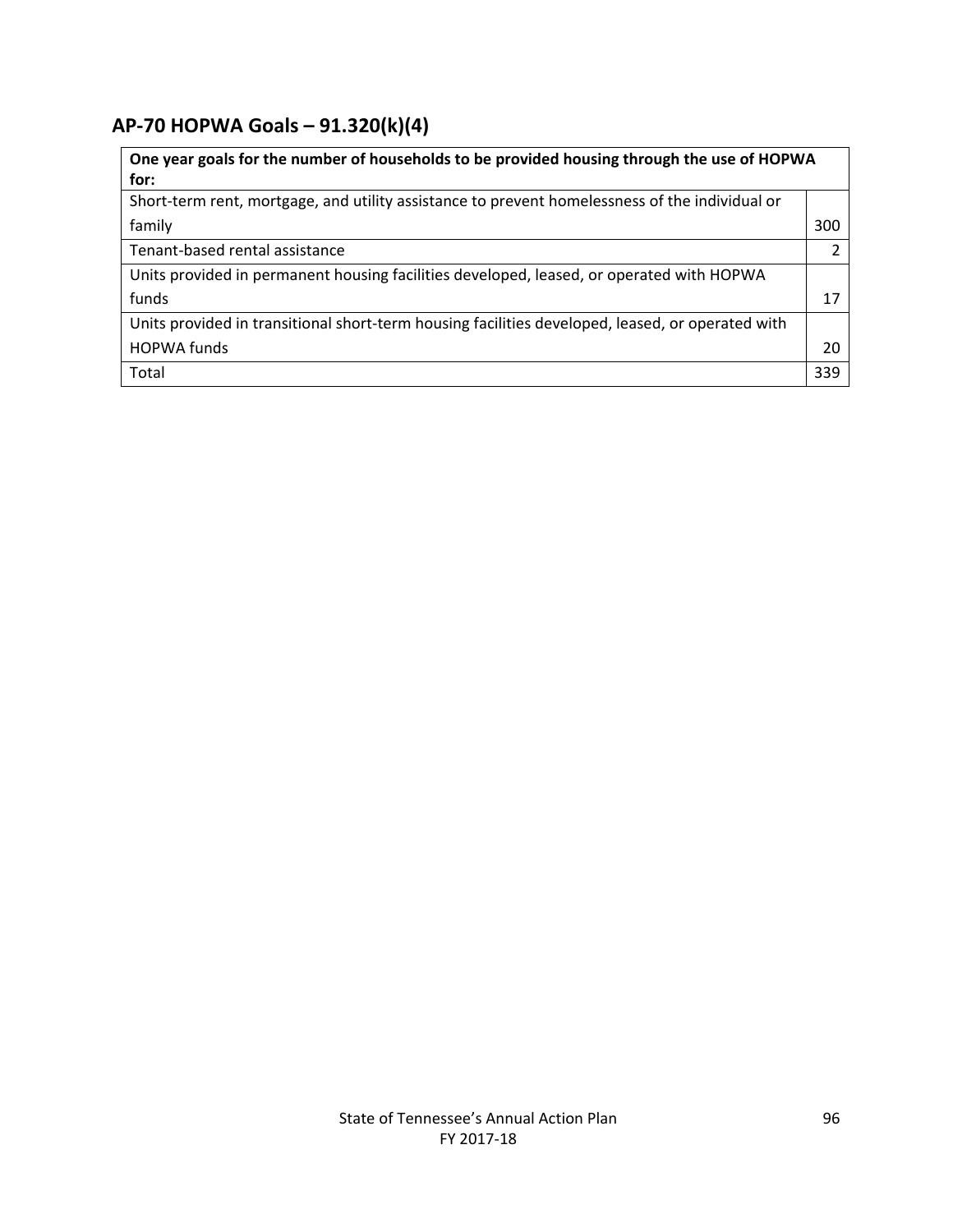# **AP‐75 Barriers to affordable housing – 91.320(i)**

#### **Introduction**

The Tennessee Consolidated Planning Partners are committed to affirmatively furthering fair housing. We continue to take steps to remove barriers to affordable housing that were identified in Tennessee's Analysis of Impediments to Fair Housing Choice.

**Actions it planned to remove or ameliorate the negative effects of public policies that serve as barriers to affordable housing such as land use controls, tax policies affecting land, zoning ordinances, building codes, fees and charges, growth limitations, and policies affecting the return on residential investment**

TNECD supports statewide and local fair housing trainings and other educational events that address the various barriers to fair housing. TNECD supports the implementation of fair housing ordinances and policies for local governments. Additionally, TNECD is working with THDA and the TN Fair Housing Council to develop a fair housing guide directed specifically to local government officials and employees.

For FY17‐18, THDA will complete the following actions in support of our Annual Action Plan to affirmatively further fair housing.

- Sponsor, support, participate in, and attend three statewide fair housing conferences across the state.
- Provide THDA fair housing education to all THDA employees through: Customized program training for program staff and fair housing overview training for other THDA staff.
- Launch an online employee Title VI & Fair Housing training module and quiz, of which all employees will complete.
- Offer online training for Title VI & Fair Housing to sub-recipients and other partners.
- Enhance sub-recipient, owner and managers training by adding fair housing, renters' rights and Title VI training to each THDA sponsored workshop during.
- Develop a page to be added to TNHousingSearch.org that identifies fair housing issues and renters' rights responsibilities along with contact information for questions on discrimination. There are also plans to revamp of the Resources page which will include fair housing information.
- Sponsor, support and attend the workshops on Fair Housing Lending conducted by West Tennessee Legal Services in September 2017.
- Sponsor, support and attend the Knoxville Livability Summit to educate persons with disabilities on fair housing issues and help them find accessible housing opportunities.
- THDA presented fair housing training for PHAs at TAHRA's Spring Workshop in 2016 and plans to expand on that training for future TAHRA workshops.
- Sessions addressing Fair Housing are planned for the 2017 Governor's Housing Conference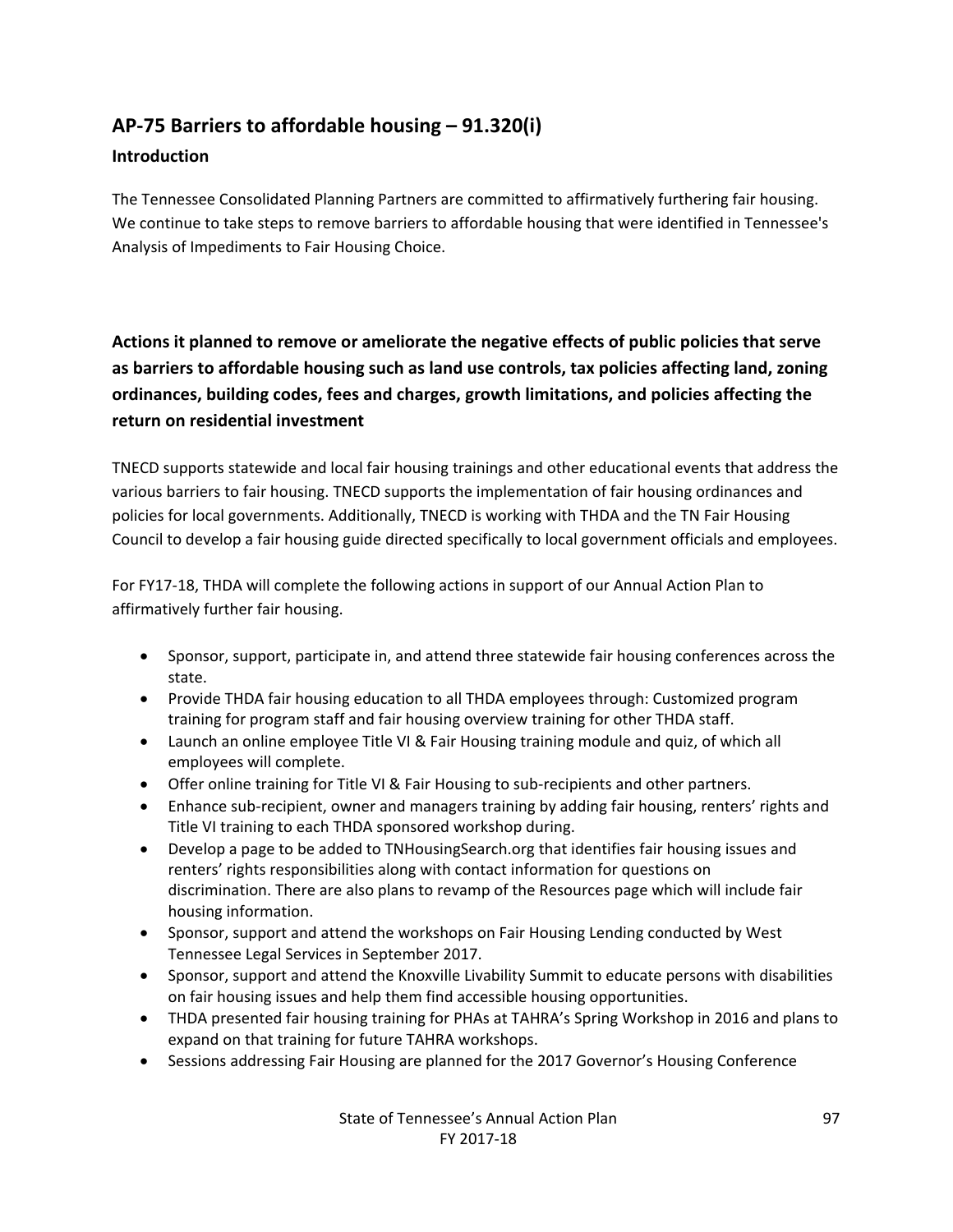- Develop the AFFH Guidebook for local governments and municipalities with TN-ECD and the TN Fair Housing Council. THDA has reached out to MTAS for assistance in adding a fair housing component to their training for new local government officials.
- A Limited English Proficiency (LEP) Analysis is underway to review where we have LEP language group(s) in areas of the state that constitute 5% or more of the population. The analysis will help guide a revision of our Language Assistance Plan and if as an agency we need take additional actions to serve our LEP population. As part of the analysis, a survey will be conducted with internal staff who interact with the public, sub-recipients/grantees, HBEI providers and lenders to determine their most common LEP encounters.
- Online training and in person workshops are scheduled to review responsibilities in accordance with the Limited English Proficiency (LEP) Analysis as mentioned above.

#### **Discussion**

In addition to the actions we plan to affirmatively further fair housing, we plan to continue participation in the discussion around the taxation of the Low Income Housing Tax Credits in affordable housing developments. As was mentioned in the Consolidated Plan, efforts to study the effect of this taxation on existing and future properties was completed by Tennessee Advisory Council on Intergovernmental Relations. THDA has worked with the General Assembly and other stakeholders to educate the public on the impact to affordability housing that a statewide implementation of this tax may have.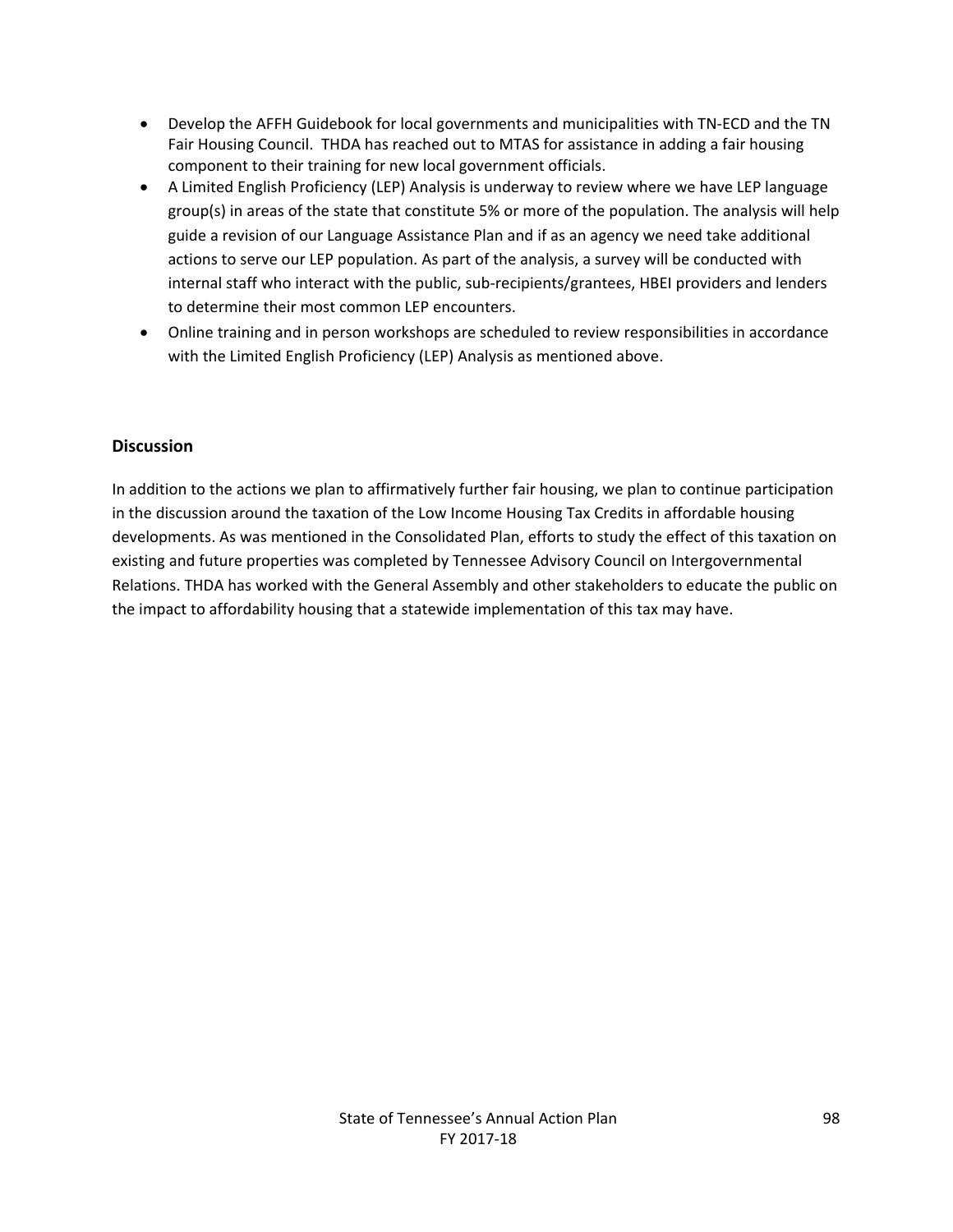## **AP‐85 Other Actions – 91.320(j) Introduction**

#### **Actions planned to address obstacles to meeting underserved needs**

Tennessee is committed to tackling the needs identified in the Consolidated Plan: affordable housing, community development and infrastructure, and housing and services for the homeless as well as those with special needs. Each program uses the information on need to inform their program actions. Funds are directed to the areas of the state with greatest need and/or areas that have had disproportionately fewer funds made available to them. HOME uses the "Not Proportionally Served" measure to advantage counties not receiving as many funds per capita than other counties. CBDG uses the "Ability to Pay" measure that determines the level of local financial contribution that is required, allowing impoverished communities receiving grants to receive more funds. This ability-to-pay determination includes per capita income, the value of taxable property, and the value of taxable sales. The National Housing Trust Fund will use an opportunity score in order to promote the production of affordable housing in areas of opportunity. This will enable residents in need to have more access to opportunity and resources.

#### **Actions planned to foster and maintain affordable housing**

The State of Tennessee will continue to invest HOME and CDBG funds to promote the production, preservation, and rehabilitation of affordable housing for individuals and families of low‐ and very low‐ income. The state will also invest National Housing Trust Fund dollars to promote the production, preservation, and rehabilitation of affordable housing for individuals and families of extremely low‐ income. The state will also invest in community infrastructure to support communities that are home to low income households. ESG and HOPWA also provide affordable housing both permanent and short term to special needs populations to support their affordable housing needs. The state also maintains relationships with local organizations which provide alternative housing services to fill the gaps between government-funded programs. This has been an important part to both fostering and maintaining affordable housing throughout the state.

Additional efforts are being made, both through regulatory and development avenues, to find new ways of providing quality, affordable housing. Energy efficiency improvements to the existing housing stock, emergency repair programs, and low‐income housing tax credits are just some of the housing considerations being made to foster more housing that is affordable and in close proximity to resources and services. Further, THDA launched the Tennessee Housing Trust Fund which targets assistance to persons of very low income, those earning 50% or less of the area median income. Within the Housing Trust Fund, competitive grants support the chronically homeless, persons with mental retardation or mental illness, citizens with developmental disabilities, single mothers recovering from substance

> State of Tennessee's Annual Action Plan FY 2017‐18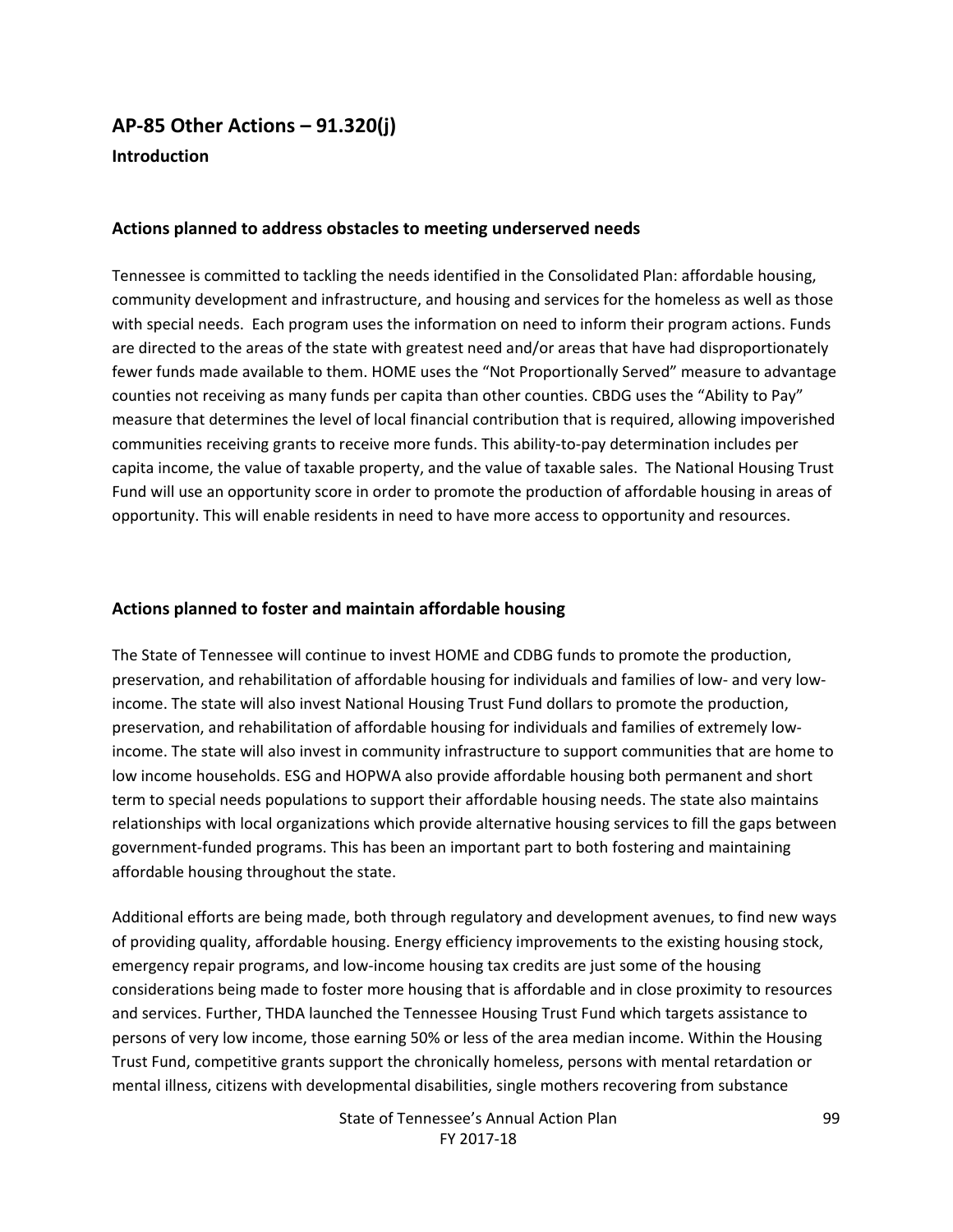addiction or physical abuse, veterans with multiple needs and ex-offenders re-entering society. In 2006, the Housing Trust Fund was established with \$12 million of THDA funds over a two-year period. Currently, the Housing Trust Fund is \$7.5 million per year. This allows for complementary housing activities in addition to those funding with CDBG and HOME funds, providing or maintaining critical affordable housing throughout Tennessee. In FY 17‐18 THDA will implement the Challenge Grant Program that provides initial seed funding to support the fundraising efforts of nonprofit organizations across Tennessee to implement housing activities that represent unique milestones, are part of a broad community initiative, or are part of a significant expansion of work outside the normal day to day activities of the organization. This program will provide opportunities to support unique projects that result in significant community or regional impact. THDA developed the Low‐Income Housing Tax Credit Program Qualified Contract Guide to assist buyers that are willing to purchase and maintain properties that are eligible to opt‐out of the LIHTC program. THDA is developing a network of qualified purchasers and will market qualified LIHTC properties on their website to find the best sales contracts which will maintain the affordable housing inventory in Tennessee.

#### **Actions planned to reduce lead‐based paint hazards**

The State of Tennessee addresses hazards of lead based paint in the state through the following programs/initiatives. In May 1999, by state legislation, the Tennessee Department of Environment and Conservation (TDEC) was given the necessary authority to have lead‐based paint training in the state. The legislation also gave TDEC the authority to monitor lead abatement in the state to assure that contractors and owners of units comply with applicable laws. The division of solid waste management of TDEC received authorization from the Environmental Protection Agency (EPA) on January 17, 2001, to administer the program in the state. The state has established guidelines for training of lead‐abatement contractors and their workers in the state.

Lead-based paint policies are also in effect for the CDBG, NHTF, and HOME programs in the state. Specifically, grantees must give participants notice of possible lead hazards within the unit when the house is pre‐1978, informing them of possible lead dangers. For families with children under age seven, grantees must inspect units that might have lead contamination and provide the necessary abatement or encapsulation activities. Families must be given a federally approved pamphlet on lead poisoning prevention.

Housing assisted with ESG funds is subject to the Lead‐Based Paint Poisoning Prevention Act and the Act's implementing regulations at 24 CFR Part 35, Subparts C through M for any building constructed prior to 1978. Grantees using ESG funds only for essential services and operating expenses must comply with Subpart K to eliminate as far as practical lead-based paint hazards in a residential property that receives federal assistance for acquisition, leasing, support services or operation activities. Grantees using ESG funds for renovation, major rehabilitation or conversion must comply with Subpart J to eliminate as far as practical lead‐based paint hazards that receives federal assistance for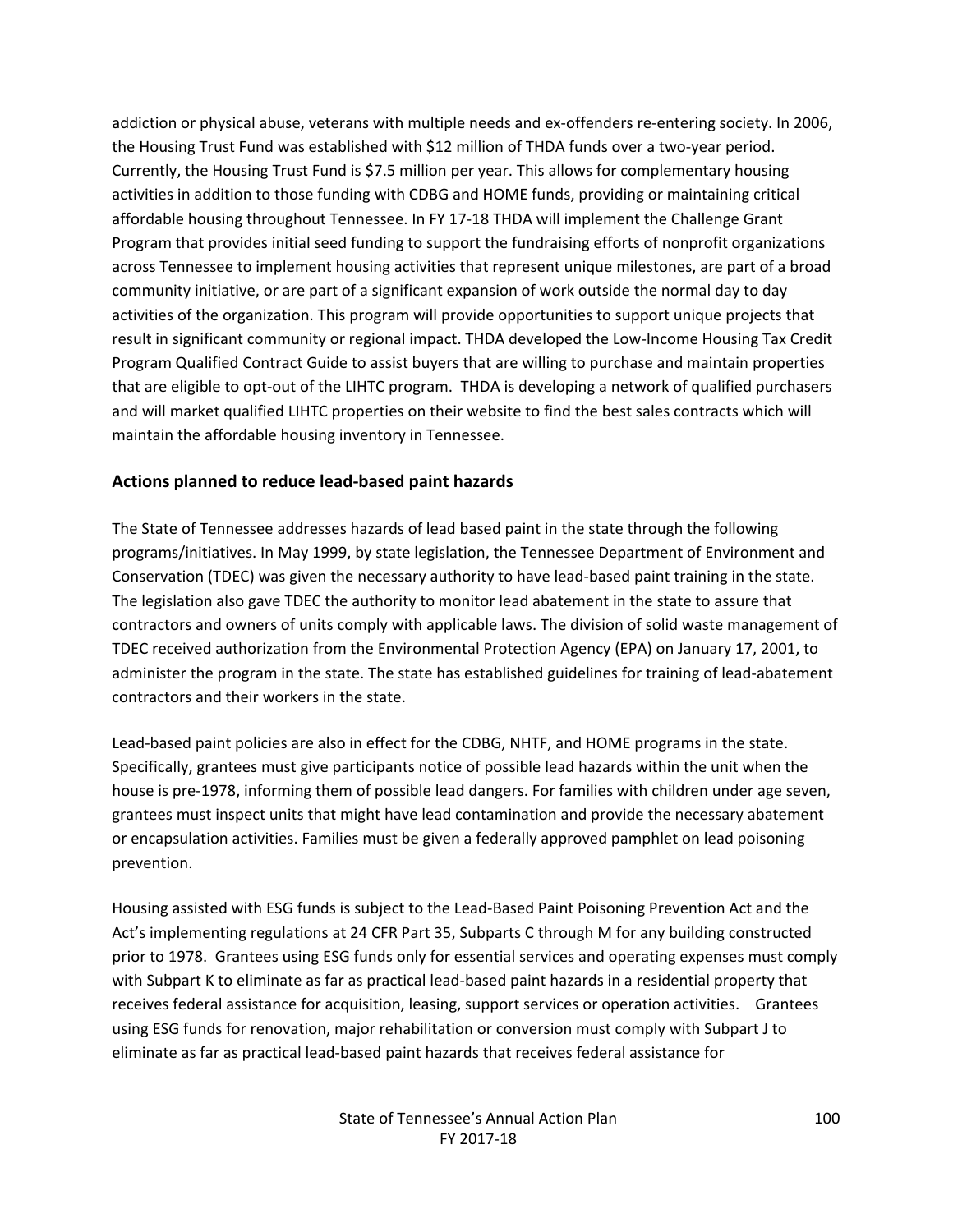rehabilitation. The Lead‐Based Paint Regulations are available at www.hud.gov/lea.

The Tennessee Department of Health, Childhood Lead Poisoning Prevention Program, provides lead poisoning information such as lead sources and prevention tips for parents and health care professional. The Prevention Programs requires TennCare, the state health system for uninsured persons, to test children enrolled in the program. All children, regardless of payer source, with elevated blood lead levels receive case management services. Children with a blood lead level that repeats elevated or is > 20 µg/dl may receive an environmental investigation per the physician's request. The department links with the Tennessee Department of Environment and Conservation's information on lead assessment and abatement programs.

#### **Actions planned to reduce the number of poverty‐level families**

In all the work done by the Consolidated Partners to address housing and community development needs, low, very low and extremely low households are being served. Through the services provided through the five programs addressed in this plan and the other resources brought to bear on housing and community development needs across the state, the economic well-being of families is being addressed through safe, sound affordable housing and communities.

CDBG – For several years, the CDBG program did not separate extremely low‐, very low‐, and low‐ income beneficiary data to show participants below 30 percent of the AMI. ECD is now collecting data on program participants below 30 percent of the AMI. Also, as a part of its scoring mechanism for housing rehabilitation, project need points are awarded based on the number of persons with higher poverty levels in the state, specifically persons 62 years of age or above, and/or female heads‐of‐ household, and/or disabled individuals.

HOME – The HOME Program serves very low‐ and low‐income households. Very low‐income households are defined as those households whose annual income is 50 percent or less of the AMI for the county in which the household resides. Low‐income households are defined as those households whose annual income is between 50 percent and 80 percent of the AMI for the county in which the household resides. Additionally, the THDA Board of Directors has expressed intent that very low‐income persons be served. In 2015, 66 percent of HOME beneficiaries were very low-income households.

NHTF ‐ The NHTF exclusively serves extremely low‐income households earning less than 30% AMI. This is a new program therefore the statistics on previous clients served through this program are not available.

Additionally, the state coordinates resources so that services to households at or below 80% AMI are effectively administered. Continued coordination efforts include plans to further address the housing needs of youth transitioning from foster care and to support the housing needs for non‐traditional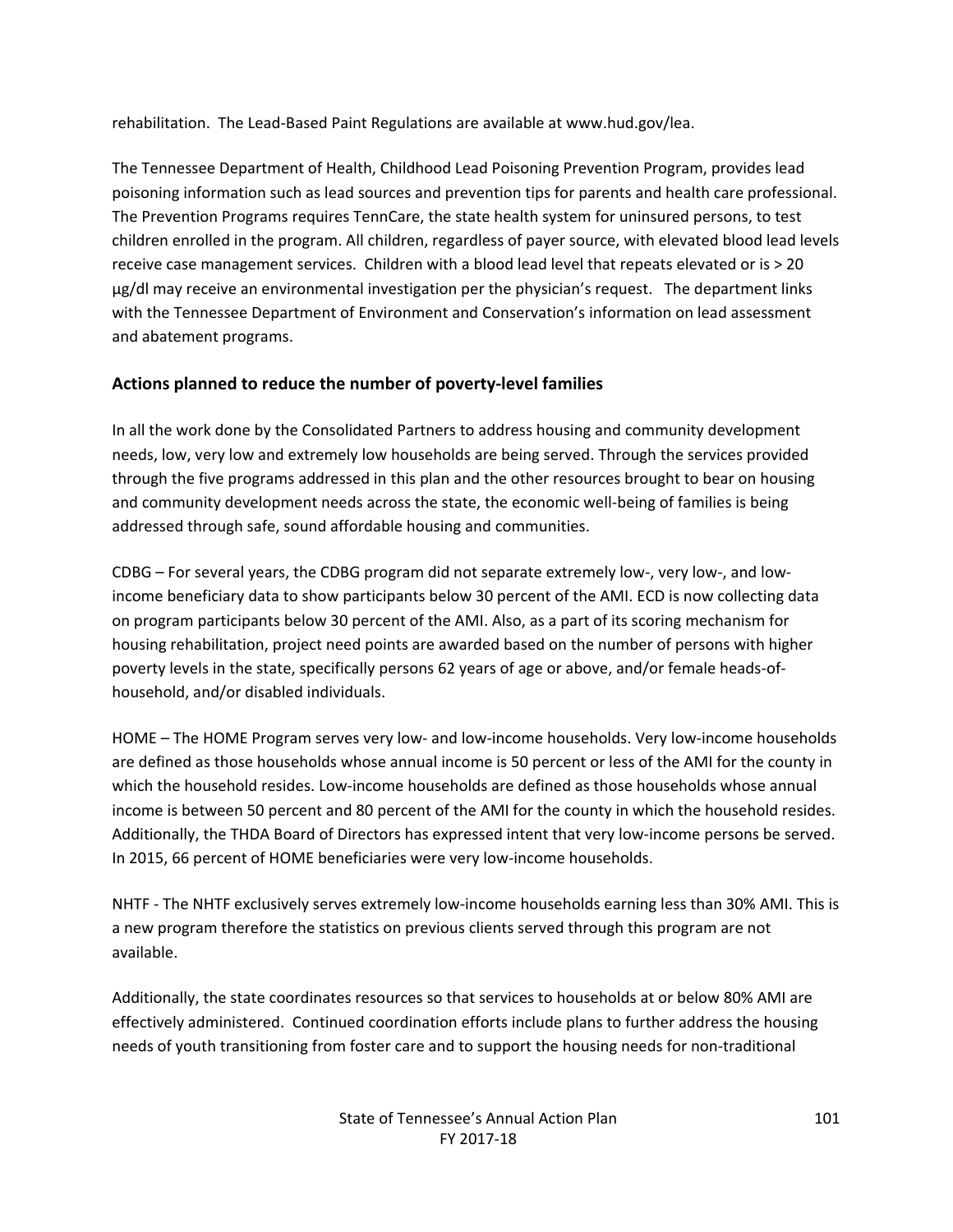students pursuing post‐secondary education degrees.

#### **Actions planned to develop institutional structure**

Please see below.

## **Actions planned to enhance coordination between public and private housing and social service agencies**

To address this as well as the development of the institutional structure, it is important to recognize the grantees in the Consolidated Planning programs as well as the partnerships each of the state Consolidated Planning partners foster above and beyond these four programs. By using CHDOs, local and regional governments, and social service agencies, the State has invested in the existing structure to implement our programs while requiring and monitoring a level of quality that improves the housing affordability and quality of the units impacted by these funds.

Additionally, THDA remains a strong supporter of the state and regional Affordable Housing Coalitions. We remain committed to providing staffing support to the Coalitions as they continue their transition to full independence from THDA. The Coalition is made up of 251 members. Of these 100 are non‐profits, 48 are municipal entities (including PHA's), 35 represent financial institutions (including CDFI's), 11 are state or Federal government officials, and 57 are other (including developers, realtors, consultants, property managers, etc.).

THDA has a Lender/Realtor Advisory Board that assists us in ensuring that our programs are responsive to the needs of our consumers and our partners.

Our grantees are local governments, regional Development Districts and not‐for‐profits. Each of these partnerships adds strength to the overall institutional structure as well as the strong public‐private partnerships that exist throughout the state.

Additionally, THDA promotes participation and the active involvement of HCV residents in all aspects of the Housing Choice Voucher program mission and operation. HCV participants are invited to serve on a Resident Advisory Board to represent their interests. THDA's Resident Advisory Board is composed of active HCV participants who provide supportive assistance to HCV personnel. The Resident Advisory Board consist of a maximum of fifteen (15) members. If more than fifteen (15) persons volunteer for the Board, THDA utilizes a random selection process to ensure proportionate representation from the East, West and Middle divisions of the state. In addition, as required by the federal regulations, the THDA Board of Directors includes one eligible resident board member who is eligible to vote on Housing Choice Voucher program issues. The goal of the Resident Advisory Board is to positively impact the overall quality and delivery of HCV services and improve the overall quality of life for HCV participants.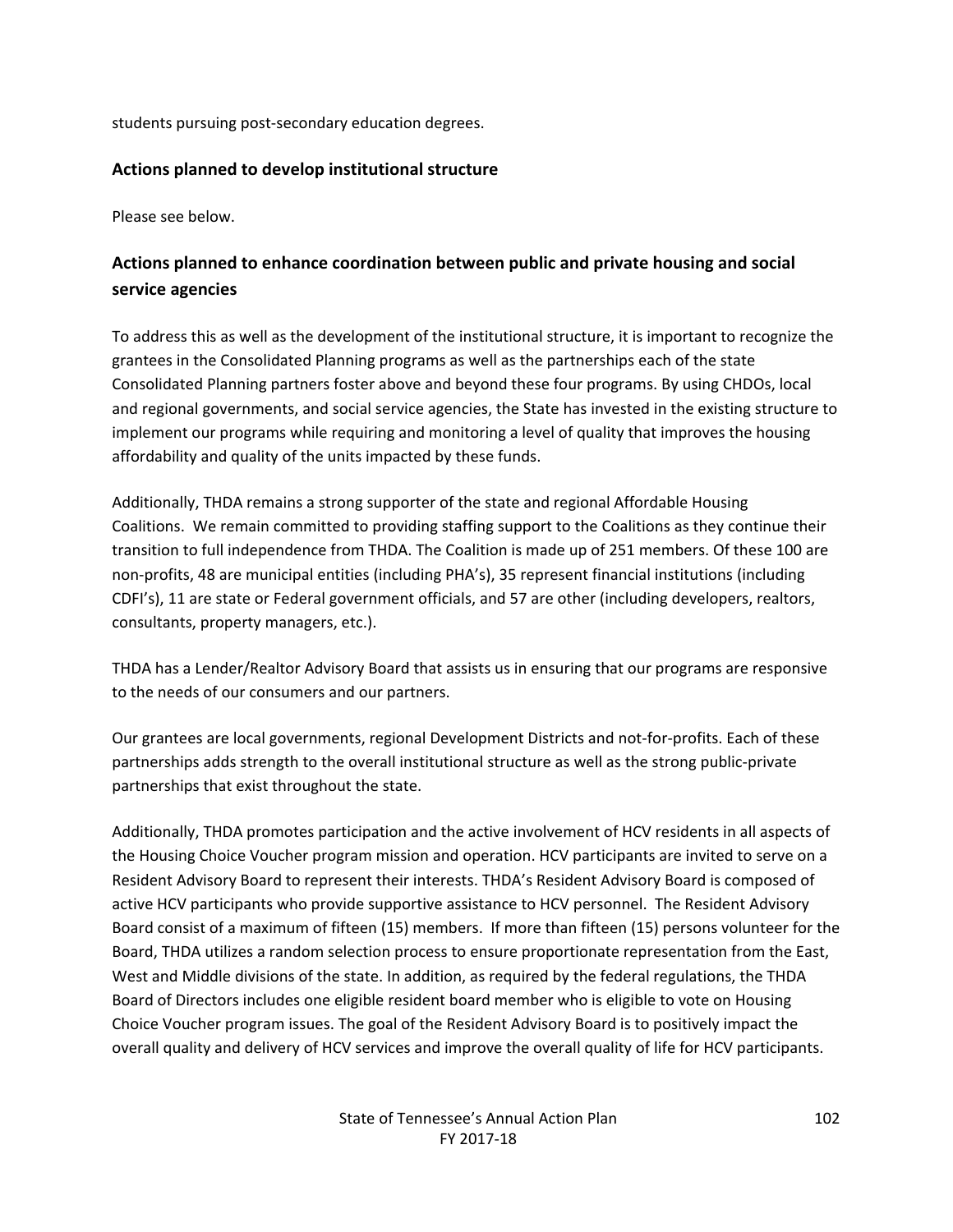# **Program Specific Requirements**

## **AP‐90 Program Specific Requirements – 91.320(k)(1,2,3)**

#### **Community Development Block Grant Program (CDBG) Reference 24 CFR 91.320(k)(1)**

Projects planned with all CDBG funds expected to be available during the year are identified in the Projects Table. The following identifies program income that is available for use that is included in projects to be carried out.

| <b>Other CDBG Requirements</b>                                                            |             |  |
|-------------------------------------------------------------------------------------------|-------------|--|
| <b>Total Program Income:</b>                                                              | 1,280,364   |  |
| 5. The amount of income from float-funded activities                                      | $\Omega$    |  |
| has not been included in a prior statement or plan                                        | $\Omega$    |  |
| 4. The amount of any grant funds returned to the line of credit for which the planned use |             |  |
| 3. The amount of surplus funds from urban renewal settlements                             | $\mathbf 0$ |  |
| strategic plan.                                                                           | $\Omega$    |  |
| year to address the priority needs and specific objectives identified in the grantee's    |             |  |
| 2. The amount of proceeds from section 108 loan guarantees that will be used during the   |             |  |
| the next program year and that has not yet been reprogrammed                              | 1,280,364   |  |
| 1. The total amount of program income that will have been received before the start of    |             |  |

#### **Other CDBG Requirements**

| 1. The amount of urgent need activities                                         | 1,000,000 |
|---------------------------------------------------------------------------------|-----------|
| 2. The estimated percentage of CDBG funds that will be used for activities that |           |
| benefit persons of low and moderate income. Overall Benefit - A consecutive     |           |
| period of one, two or three years may be used to determine that a minimum       |           |

overall benefit of 70% of CDBG funds is used to benefit persons of low and moderate income. Specify the years covered that include this Annual Action Plan. 95.00%

### **HOME Investment Partnership Program (HOME) Reference 24 CFR 91.320(k)(2)**

1. A description of other forms of investment being used beyond those identified in Section 92.205 is as follows:

NA

State of Tennessee's Annual Action Plan 2. A description of the guidelines that will be used for resale or recapture of HOME funds when used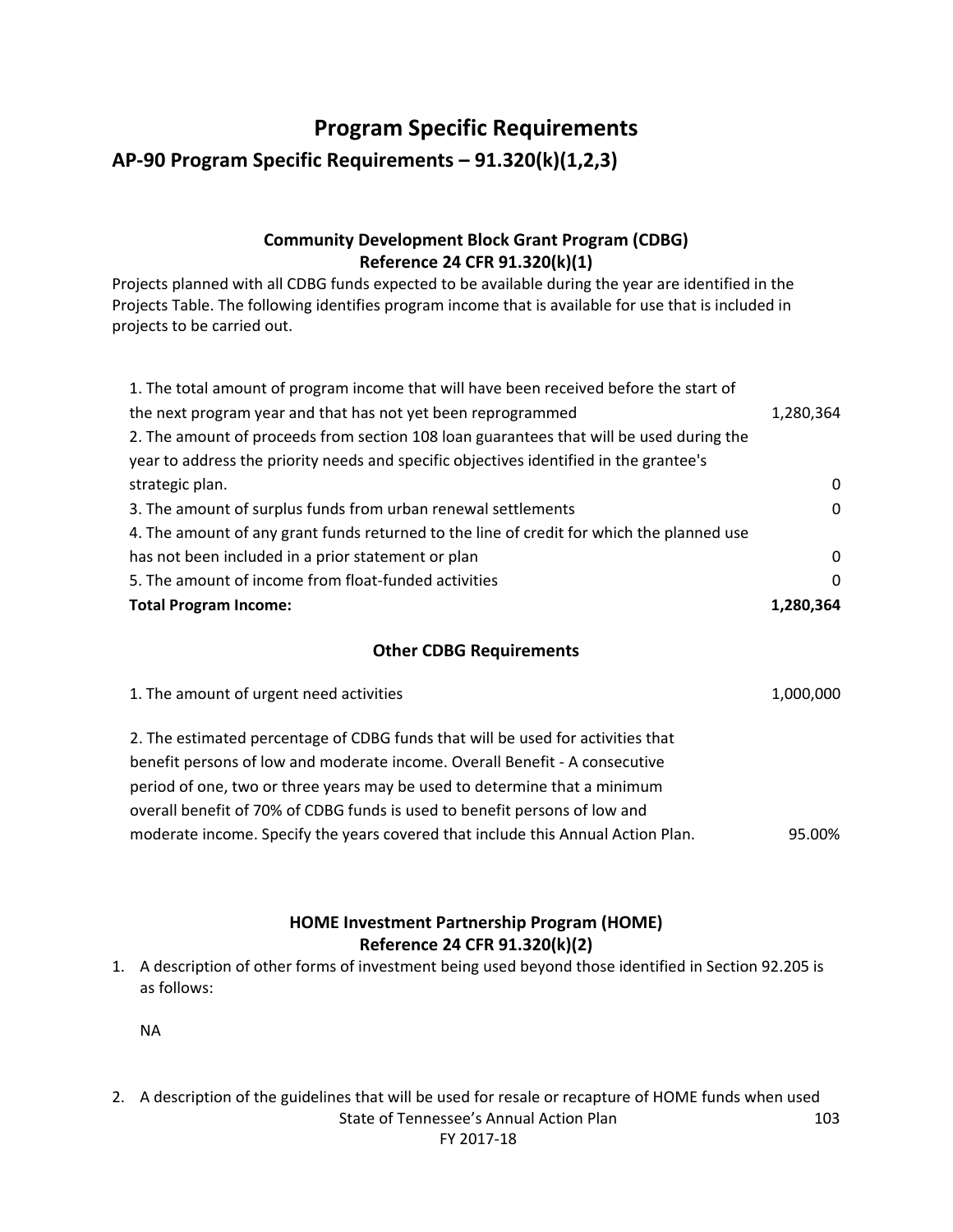for homebuyer activities as required in 92.254, is as follows:

CHDOs must use HOME funds to develop units for homeownership, including new construction or acquisition and substantial rehabilitation of substandard single‐family dwellings. HOME funds *are to be used as the primary method of financing* (without interest cost) for *the development of affordable single‐family units*. The CHDO must be the owner‐developer of the project. At the time of permanent financing the HOME funds are repaid to the CHDO as CHDO proceeds and are used to develop additional single‐family units for homeownership. A CHDO must allow up to \$14,999 of HOME funds to remain with the unit as a soft second mortgage as necessary to qualify the household for permanent financing, but not less than \$1,000. THDA requires that a subsidy remain in the financing when the unit is sold so affordability is based on the less restrictive recapture provision of the HOME regulations. Any homeownership unit developed by a CHDO that cannot be sold to an eligible homeowner within nine months of project completion must be converted to rental housing and rented to an income eligible tenant.

*Cities, counties and non‐profit organizations (non‐CHDO) –* Homeownership programs are restricted to a soft second mortgage necessary to qualify the household for permanent financing.

*Soft second mortgages –* Any HOME funds used for a soft second mortgage in homeownership programs are limited to the lesser of \$14,999 in HOME funds or the amount of HOME funds necessary to qualify the household for permanent financing, but not less than \$1,000. All grant recipients using HOME for soft second mortgages must use the THDA single‐family underwriting template to determine the amount of HOME assistance, and must submit the determination to THDA for review and final approval. If the underwriting template indicates that the homebuyer does not have an unmet need for the soft second mortgage, the grant recipient may not provide direct HOME assistance to that homebuyer. The amount of the soft second mortgage is the "direct HOME subsidy" provided to the homebuyer and subject to recapture.

The soft second mortgage will have an affordability period of five years which is forgiven at the end of the fifth year if the unit remains in compliance, i.e., the unit remains the permanent residence of the initial buyer and is not leased or vacated. If the unit is sold or transferred during the affordability period, the amount of the HOME subsidy subject to recapture will be reduced by twenty percent (20%) per year of occupancy by the initial homebuyer. If the unit is leased or vacated during the affordability period, the entire HOME subsidy must be repaid.

3. A description of the guidelines for resale or recapture that ensures the affordability of units acquired with HOME funds? See 24 CFR 92.254(a)(4) are as follows:

*Down Payment Programs by Local Communities or Non‐CHDO Non‐Profit Orgs:* A grant recipient who is a local community or a non‐CHDO non‐profit organization may provide down payment and closing cost assistance as a soft second mortgage in an amount equal to the lesser of \$14,999 in

> State of Tennessee's Annual Action Plan FY 2017‐18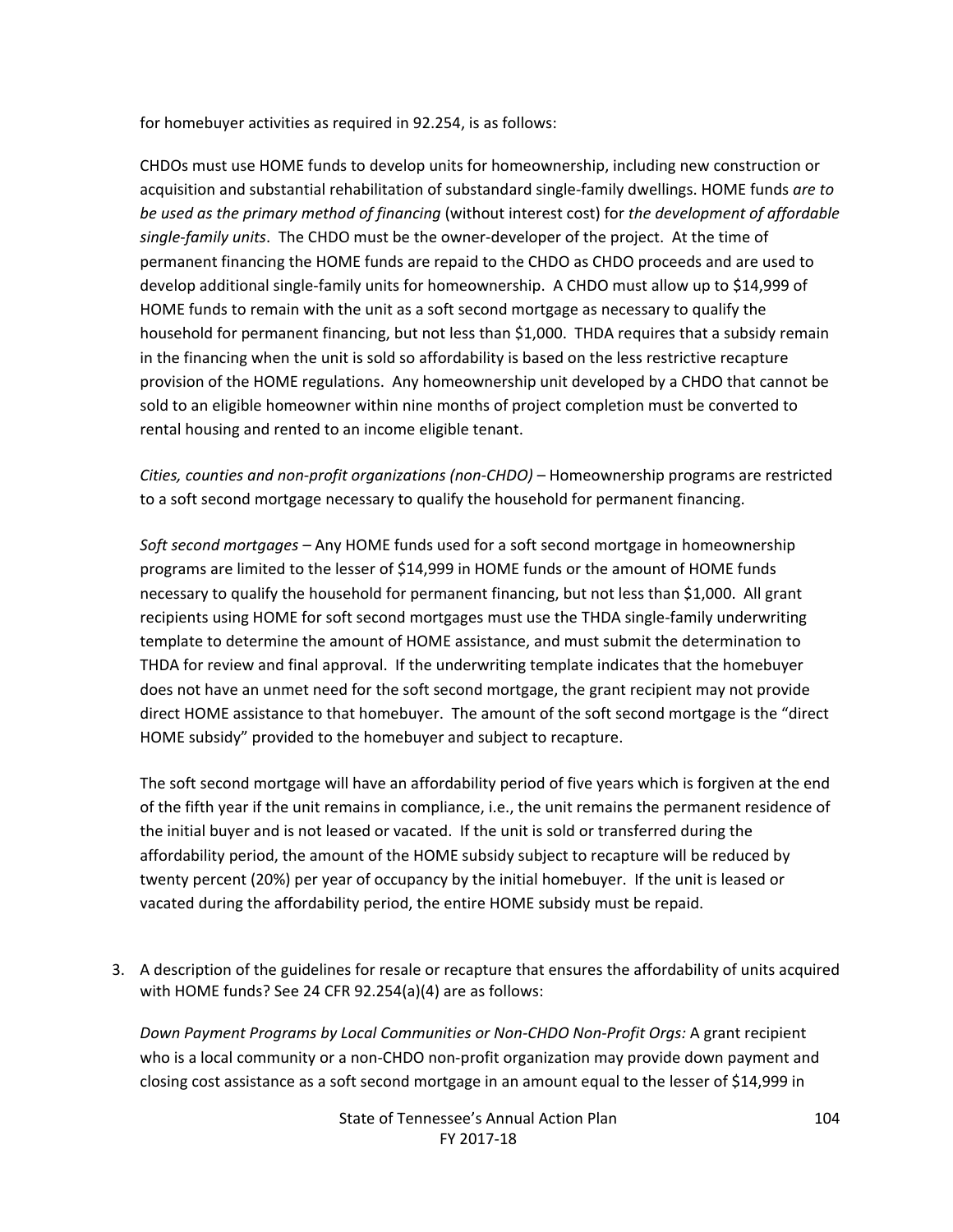HOME funds or the amount of HOME funds necessary to qualify a household for permanent financing, but not less than \$1,000. There will be an affordability period of 5 years, secured by a Note and Deed of Trust between the grant recipient and the homebuyer. The HOME loan is forgiven at the end of the fifth year if the unit remains in compliance with HOME requirements. This means that the property remains the primary residence of the initial buyer and is not leased or vacated. If the property is sold or transferred at the end of the affordability period, the homebuyer has complied with these recapture provisions. If the unit is sold or transferred during the affordability period, the amount of the HOME subsidy subject to recapture will be reduced by 20% per year of occupancy by the initial homebuyer. If the unit is leased or vacated during the affordability period, the entire HOME subsidy must be repaid. *CHDOS:* At the time of the sale of the unit to an eligible homebuyer, the CHDO must leave up to \$14,999 of HOME funds in the unit as a soft second mortgage in an amount equal to the lesser of \$14,999 in HOME funds or the amount of HOME funds necessary to qualify a household for permanent financing, but not less than \$1,000. There will be an affordability period of five years, secured by a Note and Deed of Trust between the CHDO and the homebuyer. The HOME loan is forgiven at the end of the 5th year if the unit remains in compliance with HOME requirements. This means that the property remains the primary residence of the initial homebuyer and is not leased or vacated. If the property is sold or transferred at the end of the affordability period, the homebuyer has complied with these recapture provisions. If the unit is sold or transferred during the affordability period, the amount of the HOME subsidy subject to recapture will be reduced by 20% per year of occupancy by the initial homebuyer. If the unit is leased or vacated during the affordability period, the entire HOME subsidy must be repaid. *Sale/Transfer of the Property:* The HOME‐assisted homebuyer may sell or otherwise transfer the unit on or before the end of the affordability period to any willing buyer at any price, and the amount of the HOME subsidy subject to recapture will be reduced by 20 percent per year of occupancy by the initial buyer. The amount subject to recapture is limited by the availability of net proceeds. The net proceeds are the sales price minus superior non‐HOME loan repayments minus closing costs. If the net proceeds are not sufficient to recapture the remaining outstanding principal balance of the HOME Note plus the amount of the down payment made by the homeowner, if any, plus the amount of any capital improvement investment made by the homeowner, then the Grantee shall recapture a pro rata share of the net proceeds of the sale in lieu of the full remaining outstanding principal balance of the HOME Note. "Capital improvement investment" investment means the improvements to the property made at the homeowner's expense (and not through some other form of subsidy), as evidenced by receipts or cancelled checks detailing the capital improvements made. Capital improvements do not include items of maintenance, deferred maintenance or cosmetic improvements. The pro rata amount to be recaptured shall be calculated in accordance with the HOME Program Regulations at 24 CFR 92.254(a)(5)(ii)(A)(3).

4. Plans for using HOME funds to refinance existing debt secured by multifamily housing that is rehabilitated with HOME funds along with a description of the refinancing guidelines required that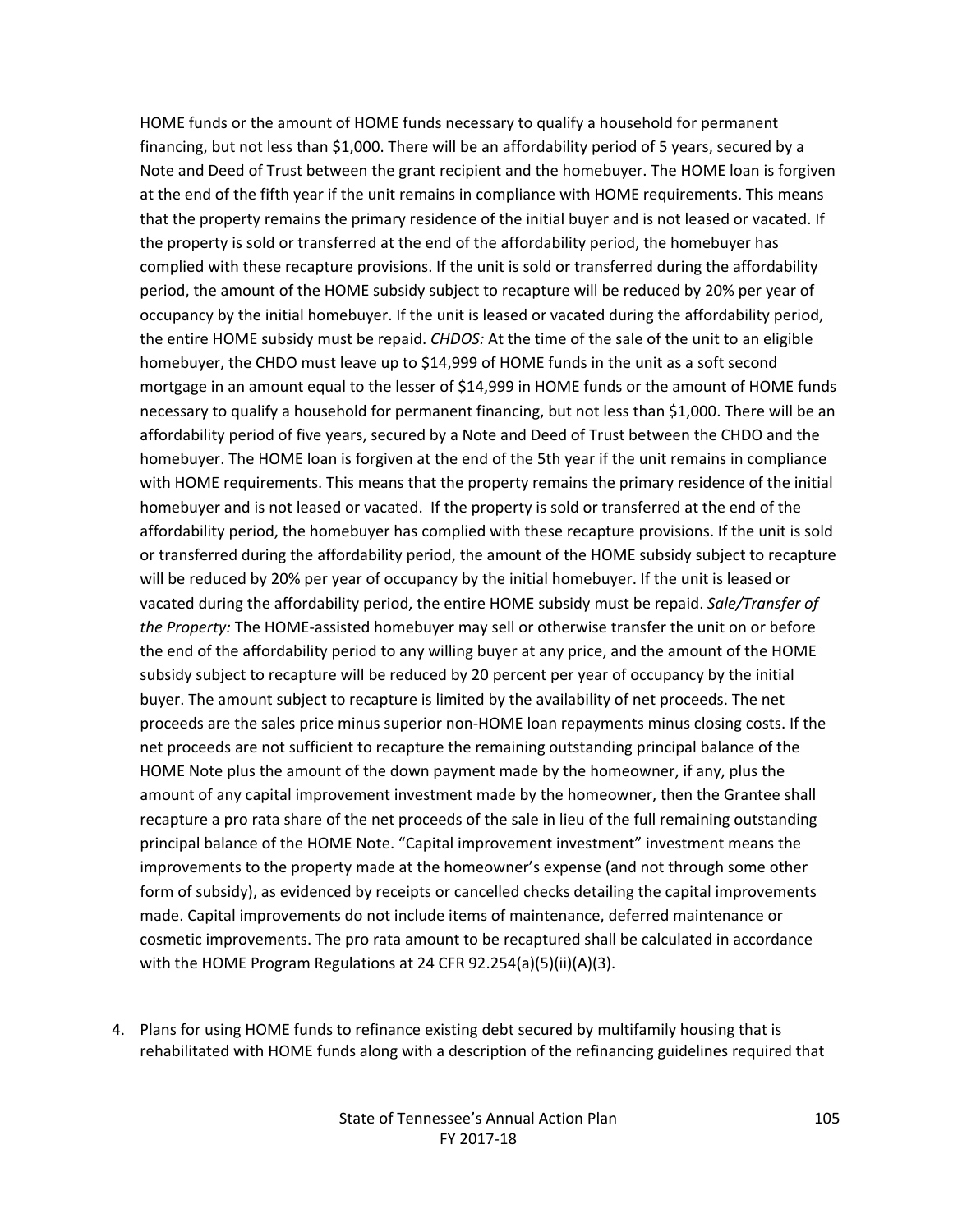will be used under 24 CFR 92.206(b), are as follows:

NA

#### **Emergency Solutions Grant (ESG) Reference 24 CFR 91.320(k)(3)**

1. Include written standards for providing ESG assistance (may include as attachment)

The written standards for providing ESG assistance, *The Emergency Solutions Grant Program Policies and Procedures* are attached and can also be found at the THDA website https://s3.amazonaws.com/thda.org/Documents/Business‐Partners/Grant‐ Administrators/ESG‐Program/ESG‐Policies‐and‐Procedures.pdf

2. If the Continuum of Care has established centralized or coordinated assessment system that meets HUD requirements, describe that centralized or coordinated assessment system.

Tennessee has seven Continuums of Care under the ESG funding umbrella. Each CoC is attempting to address the coordinated assessment system in a way that meets the needs of the individual region. For instance, the Cities of Murfreesboro and Chattanooga, have centralized physical locations for those needing assistance. While effective for a city, the model does not work for the other CoC regions that cover eight to 23 counties. In Upper East Tennessee, led by Appalachian Regional Homeless Coalition (ARCH), there are three physical intake locations in Bristol, Kingsport and Johnson City at the Salvation Army offices. West Tennessee, led by TN Homeless Solutions, has created a hotline to assess over the phone and refer potential clients to the closest agency for services. The remaining CoCs (Homeless Advocacy for Rural TN, TN Valley Coalition to End Homelessness and Buffalo Valley) have opted for a centralized system of intake for their Continuum agencies. Using the 'No Wrong Door' philosophy each agency within a Continuum uses the same intake process/paperwork within that region.

3. Identify the process for making sub‐awards and describe how the ESG allocation available to private nonprofit organizations (including community and faith‐based organizations).

The method of distribution across the geographic areas both with set asides and competition for funds is described in the AP‐30 Method of Distribution section.

The State of Tennessee, through THDA, will accept applications for the ESG program from non‐profit organizations. Non‐profit applicants must submit **PART V: Non‐Profit Checklist** with supporting documentation, and **PART VI: Non‐Profit Board Composition**.

To be eligible to apply for ESG funding the non-profit organization must: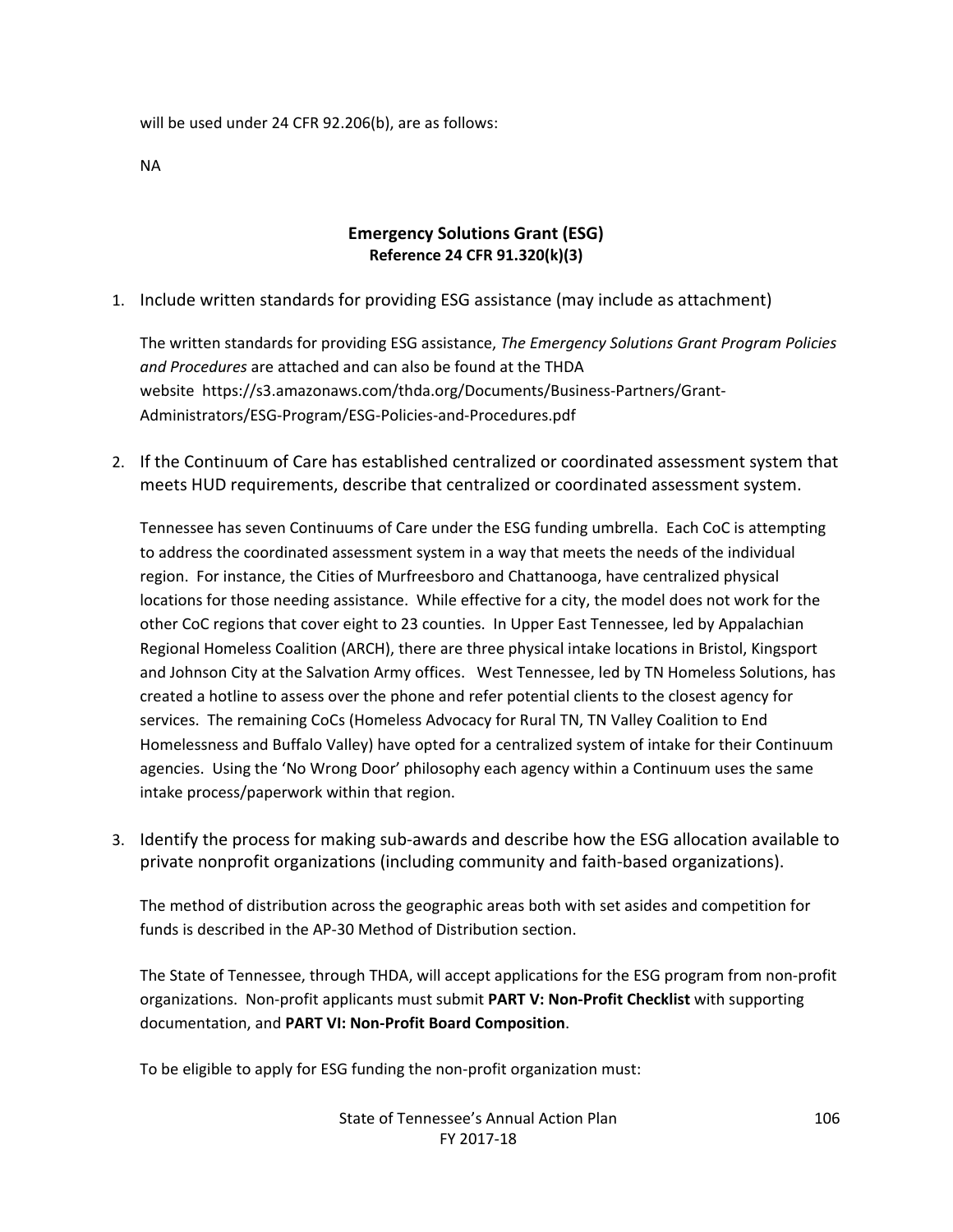- Be organized and existing as a non-profit agency under Tennessee law, as evidenced by a Certificate of Existence from the Tennessee Secretary of State dated within six months of the application due date OR
- Be organized or existing under the laws of another state but eligible to conduct business in the State of Tennessee;
- Demonstrate at least two (2) years of experience providing affordable housing or affordable housing related services in the state of Tennessee satisfactory to THDA, in its sole discretion.
- Have no part of its net earnings inuring to the benefit of any member, founder, contributor or individual;
- Be established for charitable purposes and whose activities include, but are not limited to, the promotion of social welfare and the prevention or elimination of homelessness, as evidenced in its charter, articles of incorporation, resolutions or by-laws, and experience in the provision of shelter and services to the homeless;
- Have standards of financial accountability that conform to 24 CFR 84.21, Standards of Financial Management Systems; and
- Have an IRS designation under Section 501(c)(3) or Section 501(c)(4) of the federal tax code. A  $501(c)(3)$  non-profit applicant may not submit an application until they have received their designation from the IRS. A 501(c)(4) non-profit applicant must provide documentation satisfactory to THDA, in its sole discretion, that the non‐profit has filed the necessary materials with the IRS and received a response from the IRS demonstrating 501(c)(4) status.
- Faith-based organizations receiving ESG funds, like all organizations receiving HUD funds, must serve all eligible beneficiaries without regard to religion.
- Have approved established ESG Written Standards in accordance with Continuum of Care Coordinated Entry process.
- Submit certification of participation in local Continuum of Care activities and HMIS reporting.

Non‐profit organizations are eligible to receive funds only if such funding is approved by the local government jurisdiction where programs are based. Each application from a nonprofit should contain **PART VII: Certification of Local Government Approval** specific to housing and service locations that it controls within each jurisdiction. This Attachment must be submitted to THDA at the time of application. If the organization intends to provide homeless assistance in a number of jurisdictions, the certification of approval must be submitted by each of the units of local government in which the projects are to be located. *Housing agencies funded by TDMHSAS are not eligible to apply for ESG funds through the Competitive Allocation.*

4. If the jurisdiction is unable to meet the homeless participation requirement in 24 CFR 576.405(a), the jurisdiction must specify its plan for reaching out to and consulting with homeless or formerly homeless individuals in considering policies and funding decisions regarding facilities and services funded under ESG.

It is a requirement for all ESG subrecipients to formulate homelessness participation in their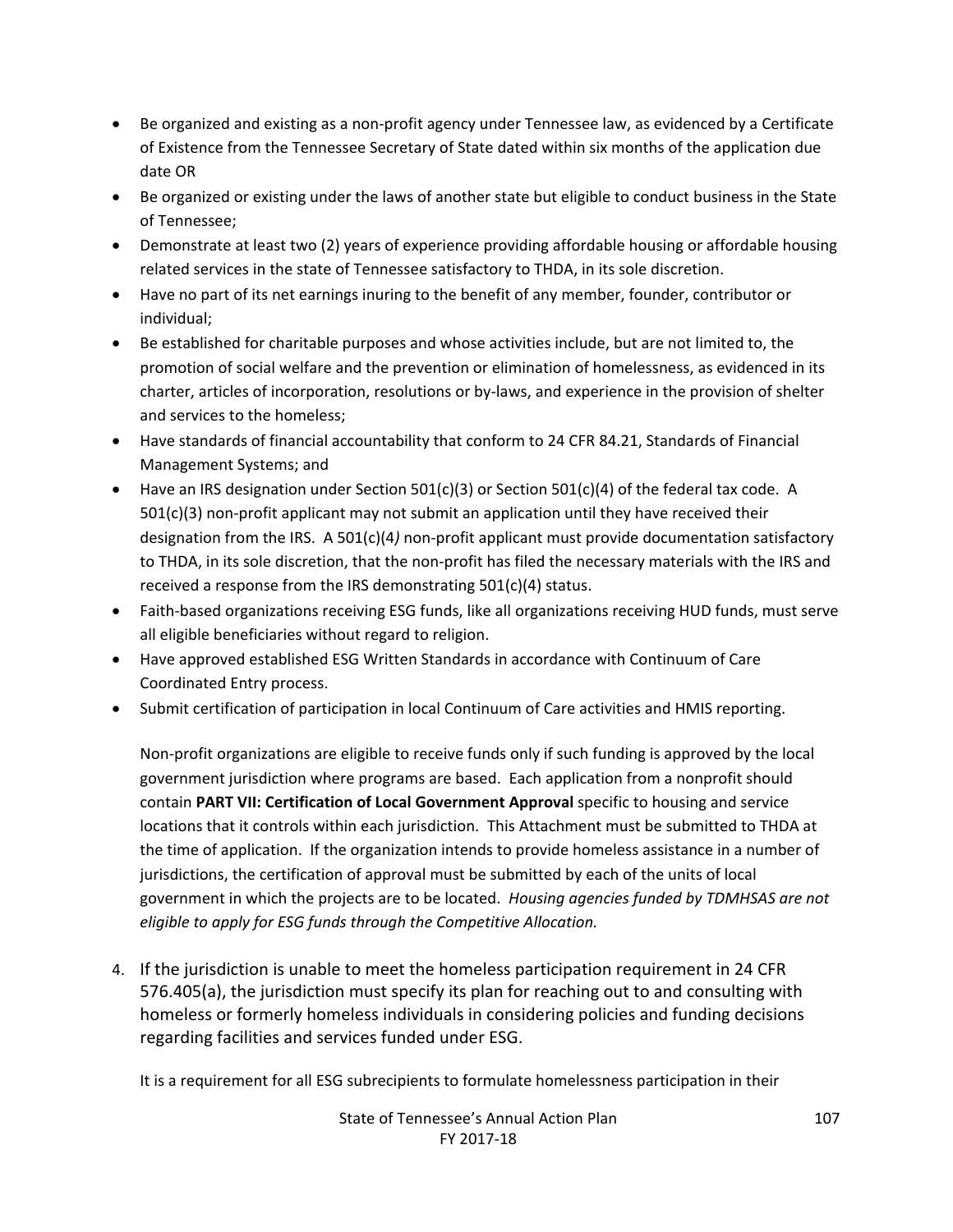program. It is required information on the application. All grantees either have a homeless or formerly homeless individual on staff or on the board, or they have incorporated a process to involve the homeless to participate in policy‐making decisions.

*5.* Describe performance standards for evaluating ESG.

The Tennessee ESG Policies and Procedures Manual instructs grantees to adopt performance standards consistent with HUD and THDA program requirements.

**Performance Standards/Measures**: THDA must ensure that programs and activities funded through the ESG program meet certain Performance Standards as set by the local Continuum of Care, THDA, and HUD. The following is an example of the types of Standards that THDA and its sub‐recipients will be required to meet in order to demonstrate success of the ESG program:

- Reducing the average length of time a person is homeless
- Reducing returns to homelessness
- Improving program coverage
- Reducing the number of homeless individuals and families
- Reducing the number of chronically homeless individuals and families
- Improving employment rate and income amounts of program participants
- Reducing first time homelessness
- Preventing homelessness and achieving independent living in permanent housing for families and youth defined as homeless under other Federal programs

Although THDA understands many sub‐recipients have chosen to provide one‐time emergency rent or utility assistance to prevent homelessness, sub‐recipients receiving ESG funds should use all available resources that will ensure the ongoing housing stability of program participants.

## **Discussion**

Please note that each year, TNECD typically funds 2‐3 urgent need activities during a program year. This is dependent on circumstances and can change from year‐to‐year.

## **Housing Opportunities for Persons with AIDS (HOPWA) 91.320(k)(4)**